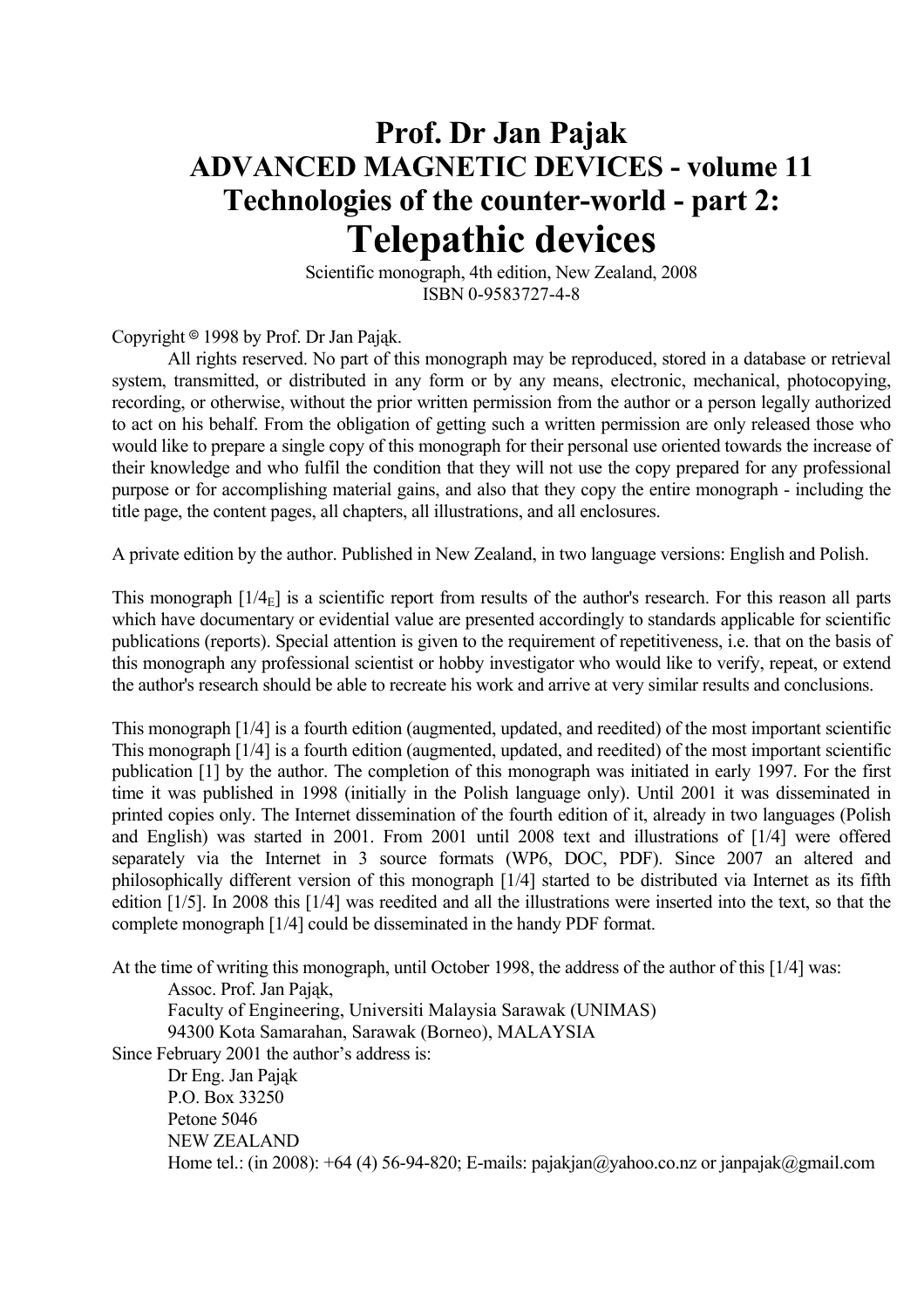The primary reason for writing this volume, was to provide inspiration and guidance to people who are willing to attempt the completion of a very important communication device called here the "telepathic pyramid", and to make available to these builders the complete knowledge accumulated so-far about this device - including the description of principles and phenomena that it utilises in the operation. The unusual attribute of the telepathic pyramid is that it is a gift for our civilisation from anonymous cosmic allies from stars who sympathise with the doomed fate of humanity and try to help us.

 Unfortunately, the painful experience from the past indicate that all those enthusiasts who attempt the completion of the telepathic pyramid unexpectedly are enduring various obstacles, problems, and misfortunes, which in the final count make it very difficult, if not impossible, to accomplish a working prototype. As it was determined in the course of research, these oppressive events which are holding back the completion of the pyramid, are instigated by ... UFOnauts. Therefore additional topics which were needed to be included into the content of this volume are: (1) to issue the warning to builders of this unusual device that numerous strange problems are approaching them, (2) to explain why UFOnauts are pilling all these countless obstacles and problems in front of everyone who attempts to complete this device, (3) to reveal how these obstacles are to be overcome, and (4) to realize why it is extremely important that in spite of all these oppressive actions of UFOnauts we should be very decisive in pursuing our efforts of successful completing this unusual telepathic device. Because of these additional topics, the careful reading of this volume is recommended to all those people for whom the fate of our civilisation does matter, and who are interested in gaining a perspective view (although alternative to generally accepted) of various events which are taking place on our planet.

 The major achievement of this volume is that it clearly reveals the shocking fact of the occupation of Earth by an invisible cosmic invader and exploiter, popularly known as UFOs. It also reveals that there is a wealth of scientific evidence available which is capable to conclusively prove that this invisible occupation of Earth by a cosmic parasite is continued since our planet was populated with humans. Moreover, this volume also reveals that there is available a strong evidence for the existence of another (totaliztic) cosmic civilisation, which sympathises with the doomed fate of humans on Earth, and which undertakes continuous, although anonymous, efforts to ally us in regaining our freedom. Because this another totaliztic civilisation is cut out from the physical access to Earth by warships of our occupant, one direction in which the efforts of these anonymous allies are going, is to send us "supplies of weapons". These supplies are simply descriptions (delivered via telepathic projectors) as how to build various technical devices which are to help us in our defence against the cosmic parasite. The telepathic pyramid described in subsection N2 of this volume is only one example of numerous such weapon of defence which was supplied to us by our cosmic ally. This volume reveals also the course of a silent battle to build this defence device on Earth, which was fought right from the moment it was supplied to us. Subsection H7.1 of this volume explains the phenomena and principles on which the operation of this device is based. Also it documents that from the scientific point of view these principles are sound and valid, therefore also the technical completion of this device must be feasible. The volume systematically presents relevant findings and evidence, providing all the required background theories and deductions. Also it illustrates what consequences the findings introduce for our civilisation. Therefore, if it ever becomes appropriate, every interested researcher could later either verify the evidence, theories, and deductions provided here, or extend them through his/her own research and experiments.

 While presenting the topics of the telepathic pyramid, invisible occupation of Earth, and our self-defence from the cosmic parasite, this volume indirectly answers also a whole array of very important questions which are uppermost in almost everyone's mind, for example: where humanity comes from, do we originate from apes or were created by God, when the first people arrived to Earth, did giants ever exist on Earth as the Bible says - and if so why we do not see their skeletons in museums, what actually are UFOs, why scientists are unable to make up their minds as to whether UFOs do exists at all, if UFOs do exist then why they never appear publicly and always are approaching people at nights as robbers and allow themselves to be seen only if no-one is around, why every type of evidence for the existence of UFOs is publicly denounced immediately after someone reveals it, is the universe populated by any other intelligent beings similar to people, if civilisations similar to people are populating the universe then do they have their own philosophical/religious/political systems and opponents, does our present technology allow to communicate with aliens who are sympathetic towards people, on what principle a device for communication with friendly aliens should be built and operate, etc., etc.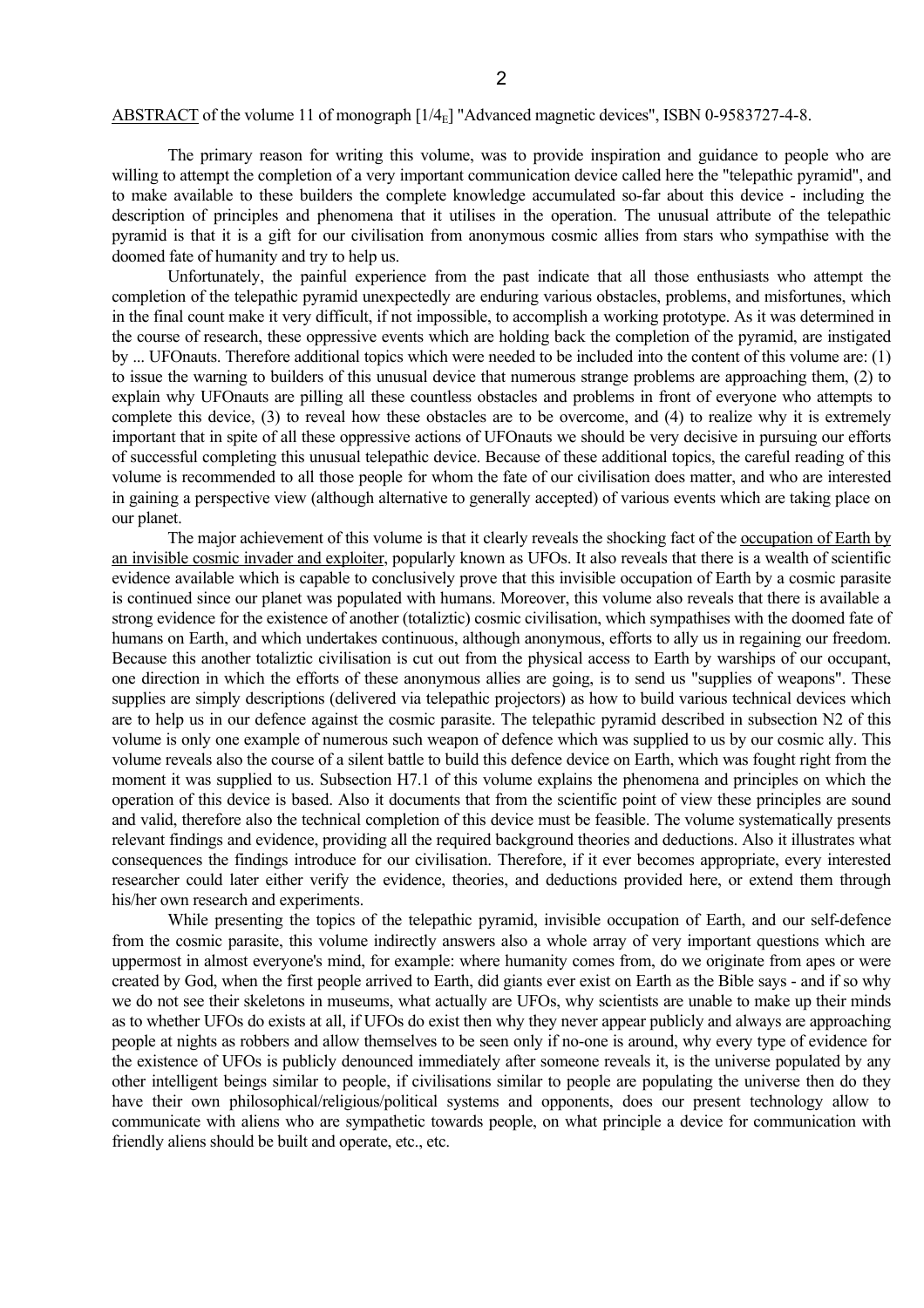# **CONTENT**

Page Chapter ─── ─────

of the volume 11 of monograph [1/4<sub>E</sub>] "Advanced magnetic devices", ISBN 0-9583727-4-8

| $\mathbf 1$                                                               | Title page                                                                               |
|---------------------------------------------------------------------------|------------------------------------------------------------------------------------------|
| $\overline{2}$                                                            | Abstract of volume 11                                                                    |
| 3                                                                         | Content of volume 11                                                                     |
|                                                                           | (notice that the complete content of monograph $[1/4_{\rm E}]$ is contained in volume 1) |
|                                                                           |                                                                                          |
| Volume 11: Technologies of the counter-world - part 2: Telepathic devices |                                                                                          |
| $N-01$                                                                    | N. DEVICES WHICH UTILISE TELEPATHIC WAVES                                                |
| $N-02$                                                                    | N1. The remote mind reader                                                               |
| $N-04$                                                                    | N2. The telepathic pyramid                                                               |
| $N-05$                                                                    | N2.1. The gift from technology of telekinetic pyramid                                    |
| $N-07$                                                                    | N2.2. The design and main components of the telepathic pyramid                           |
| $N-09$                                                                    | N2.3. The use of the telepathic pyramid as a telepathyser                                |
| $N-10$                                                                    | N2.4. The operation of the telepathic pyramid as a telekinetic battery                   |
| $N-14$                                                                    | N2.4.1. Modifications of the pyramid to be used as free energy devices                   |
| $N-16$                                                                    | N2.5. The operation of the pyramid as a telepathyser                                     |
| $N-19$                                                                    | N2.6. Procedure of pyramid's completion                                                  |
| $N-20$                                                                    | N2.6.1. The recommended procedure of pyramid's completion                                |
| $N-24$                                                                    | N2.6.2. Subsequent goals of the procedure of pyramid's completion                        |
|                                                                           | and ways of accomplishing them                                                           |
| $N-24$                                                                    | N2.6.3 To-date accomplishments in the development of                                     |
|                                                                           | pyramid's technology                                                                     |
| $N-29$                                                                    | N2.7. Future applications of the telepathic pyramid                                      |
| $N-30$                                                                    | N3. Thought Recognition Interface (TRI)                                                  |
| $N-31$                                                                    | N3.1. TRI of the first generation, and their applications                                |
| $N-36$                                                                    | N3.2. TRI of the second generation, and their applications                               |
| $N-39$                                                                    | N3.3. TRI of the third generation                                                        |
| $N-42$                                                                    | N3.4. TRI of the fourth and higher generations                                           |
| $N-43$                                                                    | N4. UFOnauts system of communication and ways of blocking it                             |
| $N-44$<br>$N-45$                                                          | N5. The use of telepathic waves for formation of pictures                                |
| $N-52$                                                                    | N5.1. Telepathic telescopes and microscopes                                              |
| $N-55$                                                                    | N5.1.1. Revealing devices<br>N5.1.2. How our cosmic parasites look like                  |
| $N-57$                                                                    | N5.2. Telepathic projectors                                                              |
|                                                                           | and two-directional visual communication at intergalactic distances                      |
| $N-61$                                                                    | N6. Devices which intercept nature's telepathic vibrations                               |
| $N-62$                                                                    | N6.1. An alarming device for detecting incoming earthquakes                              |
| $N-71$                                                                    | N7. Final comment                                                                        |
| N-72/77                                                                   | 6 Figures (N1 to N6)                                                                     |
|                                                                           |                                                                                          |
| <b>NB-78</b>                                                              | NB. UTILISATION OF PERMANENT TELEKINETISATION OF SUBSTANCES                              |
| <b>NB-78</b>                                                              | NB1. Methods of permanent telekinetisation                                               |
| <b>NB-79</b>                                                              | NB2. Telekinetic farming                                                                 |

NB-88 NB3. Stimulation of synthesis of new elements by telekintised substances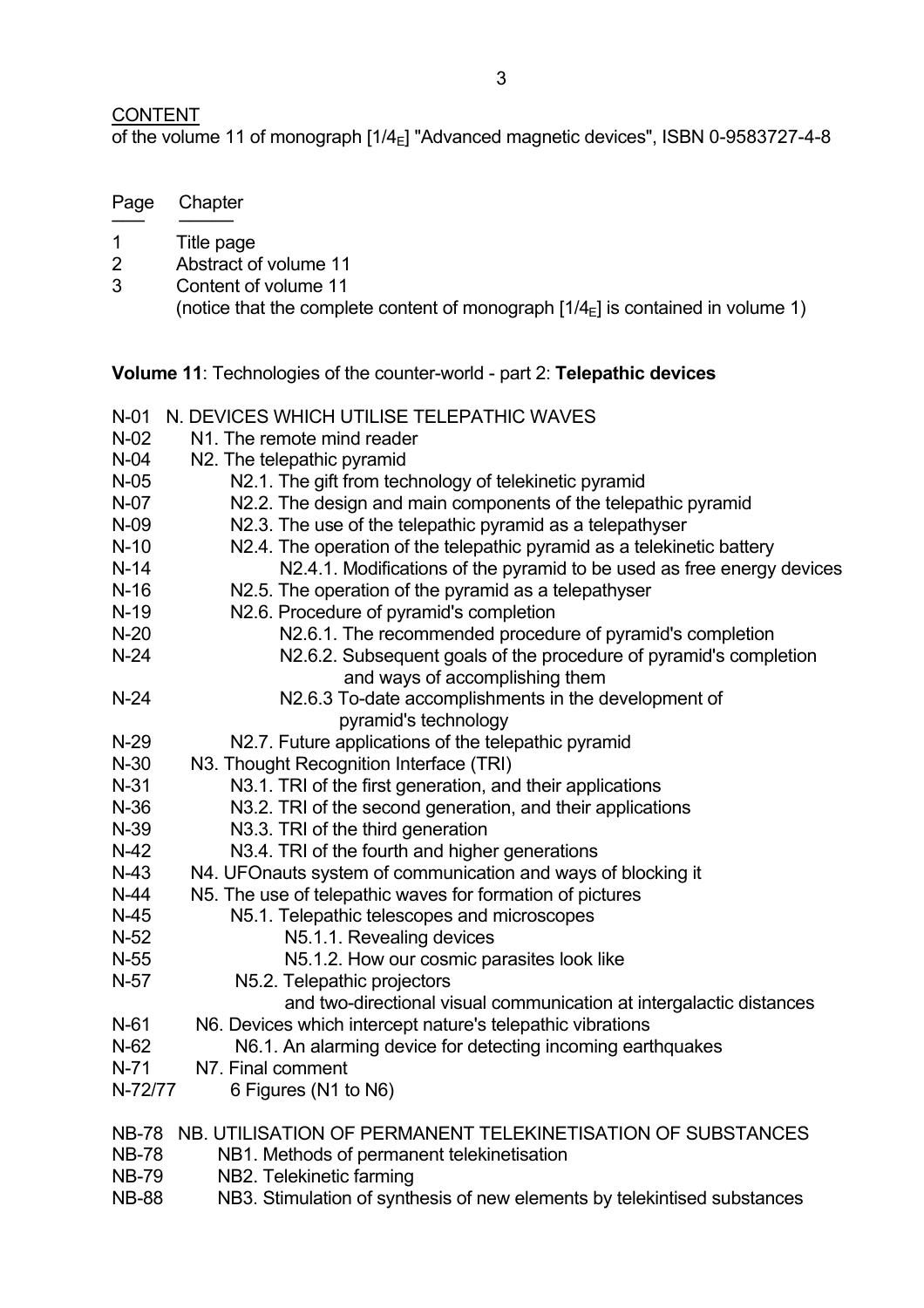### NB-92 NB4. Consequences of telekinetic pollution of our natural environment

#### **Notes:**

 (1) A Polish language version of this monograph [1/4] is also available. Therefore, in case there is any difficulty with accessing an English version of this monograph, while the reader knows the Polish language, then it could be beneficial for him/her to read the Polish version of this monograph.

 (3) Both language versions in this monograph [1/4], namely English and Polish, use the same illustrations. Only captions under these illustrations use a different language. Therefore, if illustrations for the English version are difficult to access or unreadable, then illustrations for the Polish version can be used equally well. It is also worth to know, that enlarged copies of all the illustrations for this monograph [1/4] are made available in the Internet. So in order to e.g. examine enlarged copies of these illustrations, it is worth to view them directly from the Internet. To find them, the reader needs to find any totaliztic web page which I authorise, e.g. by typing the key word "**totalizm**" to any search engine (e.g. to www.google.com), and then, after running a totaliztic web page, the reader needs to run from it the web page named "text 1 4.htm" available on the same server, or choose the option [1/4] from the menu of that totaliztic web page. Note that all totaliztic web pages allow also the uploading of free copies of this monograph [1/4].

 (3) In case of making a printout of the above list of content, the page numbers provided here not necessarily need to correspond to the page numbers that appear on subsequent pages. This is because the formatting of this monograph was made for the font "Arial" (size: 12 pt), and for the printer "HP LaserJet 5MP" controlled from the word-processor "Word for Windows XP". All other fonts and other printers are going to cause a different density of print, and thus also a different allocation of page numbers.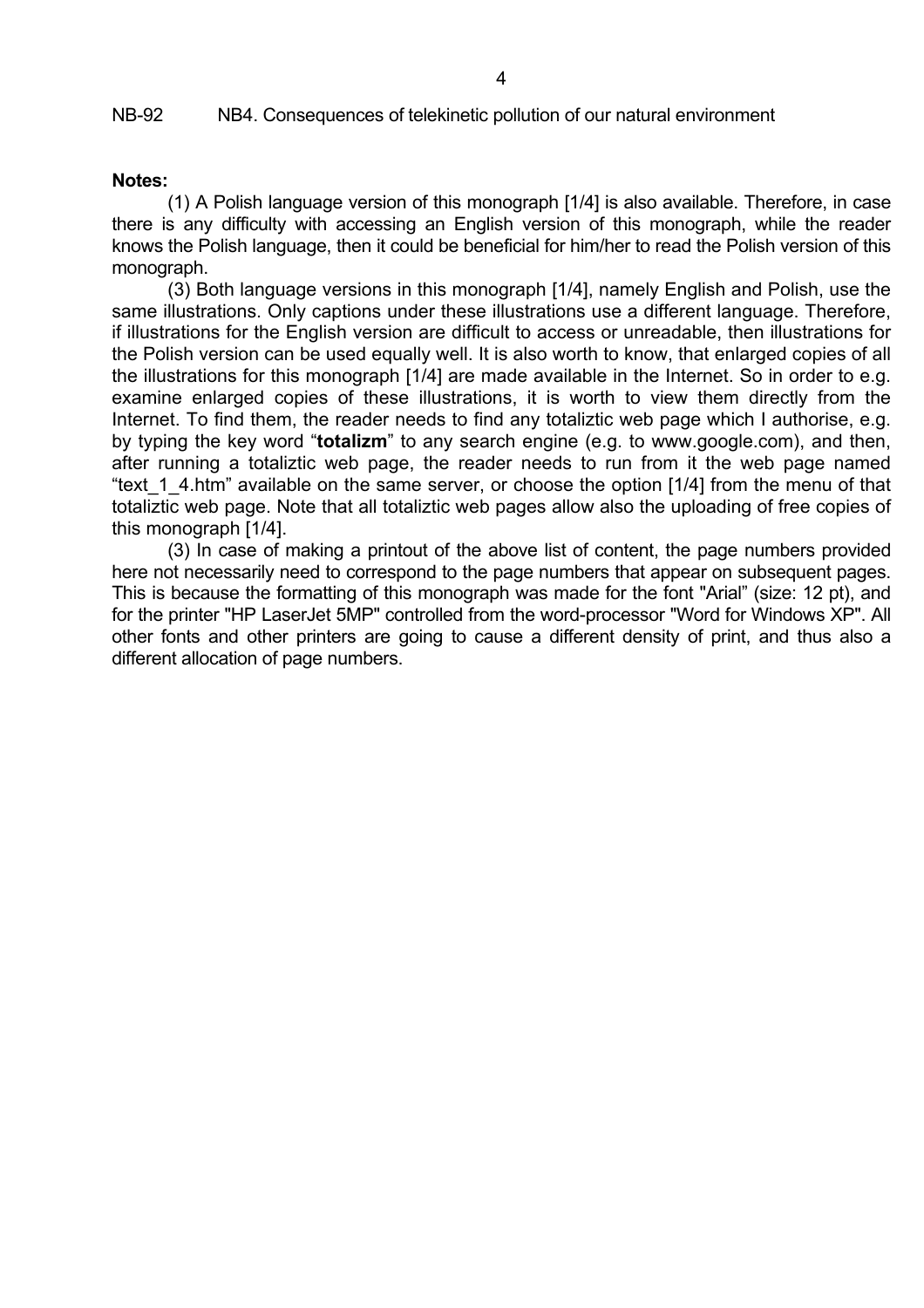# **DEVICES WHICH UTILISE TELEPATHIC WAVES**

 In chapter H of this volume (as well as in subsection A4) my new scientific theory was described, which I call the **Concept of Dipolar Gravity**. In order to briefly summarise this theory, it was formulated in 1985 in order to describe the nature of gravitational field in an alternative manner to the description of this nature by the to-date science. All to-date descriptions of gravity imposed the non-written assumption that the gravitational field has a monopolar character. Because of this assumption, which turned out to be rather fatal in consequences, the to-date scientific descriptions of gravity I can call the old concept of monopolar gravity. It treats the gravitational field exactly the same as all other monopolar fields, namely as electrical field, pressure field, etc. However, after thorough analyses I discovered, and later proved conclusively, that gravitational field has a dipolar character (not a monopolar one as our to-date science claims it). It turned out that gravity has two poles, something like (N) and (S) in magnets, or like inlet (I) and outlet (O) in pumps, thus displaying similarity to magnetic fields, to fields formed by circulating streams of fluids, or to rotation of air put in motion by a propeller. In turn such reclassification of gravitational field introduces numerous consequences. The most important of these is that in dipolar gravity the universe must be composed of two opposite worlds, in which two drastically opposite substances prevail. In each of these two worlds and substances different phenomena must take place, and different laws must prevail.

 One of the important and new phenomena which was postulated from very beginning by this new Concept of Dipolar Gravity was the so-called "Telekinetic Effect" described in subsection H6.1. The existence of this phenomena allows to construct a special type of free energy devices, which I call "telekinetic batteries", or "telekinetic cells". The fist such battery I invented in 1989 and described in 1990, and since that time I am describing it in almost every work that I publish - see monographs  $[6]$ ,  $[6_F]$ , and also descriptions in chapter K of this monograph.

 Another important phenomena which was revealed by the new Concept of Dipolar Gravity, is that in each of these two worlds different types of vibrations must propagate themselves. In our world, the most well known spectrum of vibrations is known as "acoustic waves" or "sounds". In other spectra, vibrations from our world are called differently, depending on their frequency, medium in which propagate, etc. Thus they can be called: "ocean waves", "mechanical vibrations", "earthquakes", "oscillations", "ultrasounds", etc. In turn vibrations which propagate along the boundaries (border surfaces) between both worlds are called "electromagnetic waves". Finally vibrations that propagate within the counter-world are called "telepathic waves" - for their further descriptions see subsection H7.1.

 Although various researchers for a long time detected empirically the existence of telepathic waves, our orthodox physics based on this old concept of monopolar gravity did not allow to justify that any type of waves could exist that still would remain unknown to scientists. It was only the new Concept of Dipolar Gravity which theoretically disclosed that there is a whole counter-world about which our science know nothing, and that this counter-world must support various types of vibrations that still remain undiscovered (e.g. apart from the telepathic waves described in subsection H7.1, we already know that the counter-world supports also totally different types of vibrations that are involved in process of permanent telekinetising - as described in subsection J2.2.2.1 of monograph [1/3]). Therefore with the dissemination of my new Concept of Dipolar Gravity, the empirical search for telepathy become fully justified and started to have a theoretical basis.

 Both these basic phenomena which take places in the counter-world, namely the "Telekinetic Effect", and the "telepathic waves", together with two key devices which I invented on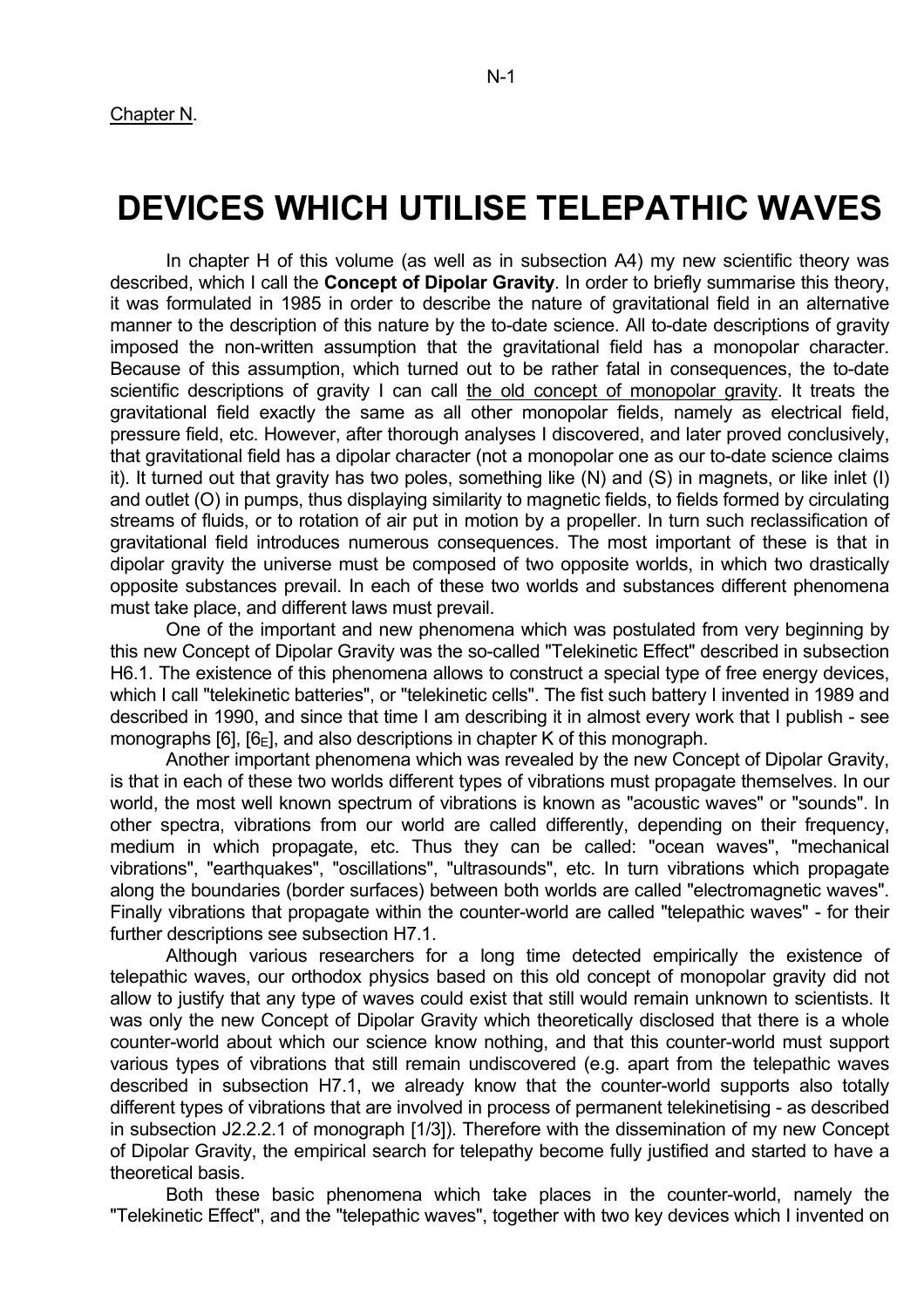basis of these phenomena, namely with the "telekinetic battery", and the "remote mind reader", proved to be extremely vital for my understanding the operation of the telepathic pyramid of Mrs Daniela Giordano described in this volume. For this reason I will tell more about them in two subsections that follow.

#### N1. The remote mind reader

 The next, and most probably also the most important, step in the direction of working out and describing the principles involved in the operation of telepathic pyramid, was the invention of, and experiments with, a device which I called the "remote mind reader". Here is the history of this invention.

 When my Concept of Dipolar Gravity was published in the article **[1N1]** "Gravitation als Dipolare Felder", from the West-German Journal Raum & Zeit, No 34, June/July 1988, pages 57 to 69, one of the scientists who contacted me was the late Werner Kropp of WEKROMA Laboratory (Via Storta 78, CH-6645 Brione s/M, Switzerland). Because of the similarity of our research interests we later became acquainted with each other and I had the honour of considering myself to be one of his close friends. Unfortunately Mr Kropp passed away on Sunday, 5 February 1995, i.e. shortly after the writing of treatise [7] was finished. (By the way, the futuristic research that he was carrying out, the strange fact that the date of his death coincided with publishing treatise [7] about the telepathic pyramid which almost for sure he would try to develop, as well as circumstances of his death, qualify him to be one of countless victims of assassinations by aliens, as explained in subsections A3, A4, and VB4.5.1.) He was a brilliant scientists working in very unconventional areas, and if not his premature death he would contribute significantly to the progress of our civilisation. Amongst many results of his interesting research which he then shared with me, was also the concept of what could be called a "telepathic sensor". The operation of this sensor is quite complex as it involves a new theory behind of what Kropp called the "K-field". However, if one sets aside the technical details, the telepathic sensor is simply a glass ampoule of 0.9% solution of kitchen salt in distilled water (i.e. in water extremely pure chemically and also unaffected magnetically). If such an ampoule is placed in a beam of electromagnetic radiation, the spectrometric properties of this solution are continually modified by the thoughts of a nearby person. This extremely important discovery of the late Werner Kropp inspired me to invent the "**remote mind reader**", i.e. a parental idea to "Though Recognition Interfaces" described in subsection N3 of this volume, as well as the device which helped me to understand the operation of the Mrs Daniela Giordano's telepathic pyramid. The "remote mind reader" was a device which would read at a distance thoughts of a given person and then output these thoughts in a written form.

 My invention of the remote mind reader was based on the following principle. Thinking about each different (but known to us) idea, modifies the properties of the "telepathic sensor" according to a separate curve which is unique to this particular idea. This curve is input to a computer during the "scaling" of the telepathic sensor, and stored in its "bank of thoughts" together with the known idea which this bank describes. The later comparing this initially input curve with all other curves coming in via the same sensor, makes it possible to recognize the moment when a newly incoming curve is identical to the curve we already know. Achieving such a recognition would mean that the sensor just detected someone thinking about this known idea (i.e. the idea already known to us and stored in the computer's "bank of thoughts").

 My "remote mind reader" invented in this manner turned out to be very similar in operation to the telepathic pyramid described in this volume. For example the pyramid is also a device which reads someone's thoughts, it also uses a "telepathic sensor" which takes the form of a glass ampoule filled with salt and mercury (only that this time salt is "mixed" with mercury, not "dissolved" in water), and also this sensor is placed in the beam of electromagnetic radiation which allows to monitor its properties which keep changing in the rhythm of someone's thoughts -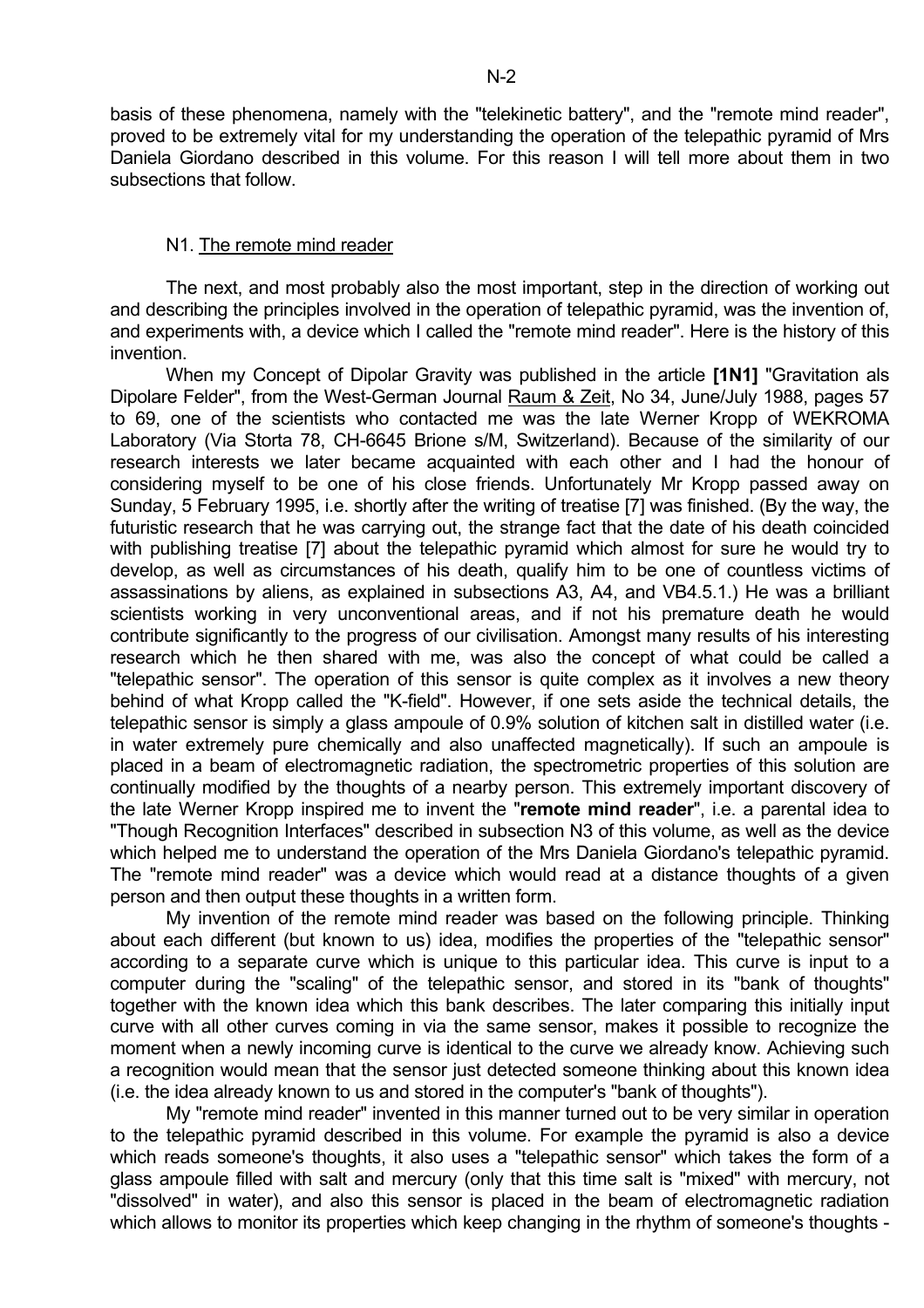see (T) in Figure N3.

 Werner Kropp also worked on an invention (although his device served another purpose and was based on a principle which significantly differed from mine) which utilized this "telepathic sensor". His invention concerned inter-dimensional communication and was designed to pass messages with the use of signals type Morse's code. Thus after further correspondence we decided to experimentally test the feasibility of both our inventions. We wanted to use the research station which he set up in his laboratory and which included an interferometer linked online with a computer via analogue-digital convertor/interface. In this research we tried to achieve the following mechanism of my "remote mind reader's" operation (note that only by using a different "decoding program" the same mechanism allowed also the simultaneous testing the "inter-dimensional communicator" invented by Werner Kropp). The thought pattern of a nearby person, which corresponds to a given idea (e.g. this person thinking of number "8") changes the properties of salt solution in the "telepathic sensor" according to an unique curve. The curve of these changes is detected by the interferometer which cyclically probes the sensor. Then the curve is passed to the convertor/interface. The convertor/interface transforms this curve into a series of numbers. These numbers are passed to the computer linked on-line with the convertor/interface and then analysed by the "decoding program". The decoding program working in real-time analyses the incoming series of numbers and recognizes what thought these series represent (this recognizing depends on "matching" the newly incoming series of numbers with the series representing ideas already known and contained in the "bank of thoughts" of this computer which was created during scaling of the whole system). After decoding the incoming thought, the program writes on the screen the key word corresponding to a given idea (in our case the digit "8"). In this way, after "teaching" the decoding program how to recognize the most basic ideas (i.e. after supplying its "bank of thoughts" in these basic ideas), it would be possible to use the system which I invented for reading at a distance thoughts of a selected person.

 In 1991 I designated my summer holidays to fly from New Zealand to Switzerland and to experimentally test with Werner Kropp my invention of the "remote mind reader" as well as his invention of the "inter-dimensional communicator". We used the testing stations combined in his laboratory (i.e. his interferometer, convertor/interface, and computer) and "decoding programs" personally designed and written by myself. In the case of my own invention of the "remote mind reader", these testing proved to be only partially successful, because I managed to work out the decoding program which sometimes recognized my own thoughts type "one digit number" (i.e. a number between 1 to 9) but failed to filter my thoughts from other noise signals which at random bombarded the "telepathic sensor". The analyses of results of this research indicated that for complete success it was necessary to introduce the modification to the telepathic sensor which would allow it to be "tuned" to the thoughts of a selected (single) person and thus which would eliminate the noise signals which come from outside. This is because the sensor used by us registered simultaneously thoughts of all people present in the vicinity, and therefore my decoding program worked relatively well only when I was alone in the laboratory, and began to fail immediately after Kropp appeared in there and our thoughts began to mix. This "tuning modification" of the telepathic sensor turned to be difficult to invent and it was not ready until I learned the design of the pyramid described in this volume. The pyramid solves this problem in an extremely simple and very effective manner - i.e. the user holds the telepathic pyramid in his/her hands, thus only the user's thought are modulating the pyramid's sensor.

 Because of the distance from Wekroma laboratory and costs of travel (which, due to the lack of official support for this research, I need to finance from my private funds), since 1991 until the completion of this volume I have had no opportunity to continue any experiments with my "remote mind reader". However, this invention, together with the invention of the "telekinetic battery", turned out to be extremely important for the working out of the design and operation of the pyramid described here. Thus, after receiving from Mrs Daniela Giordano the descriptions of this pyramid I immediately recognized in it various elements of my own inventions, and without difficulty determined what phenomena and principles this pyramid utilizes in its operation.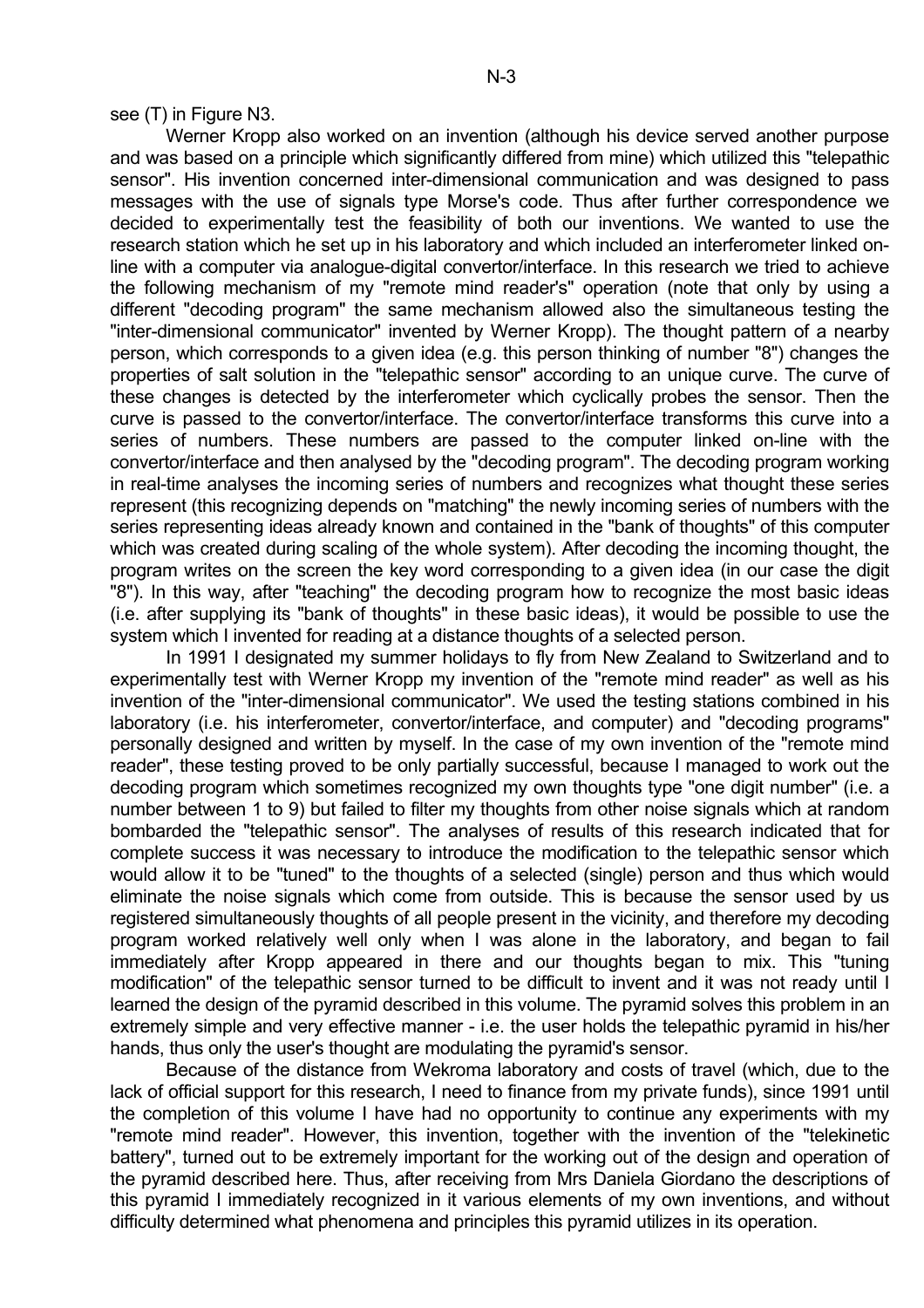#### N2. The telepathic pyramid

 On 27 June 1993 - i.e. in over three years after inventing telekinetic batteries, and around two years after finishing experiments with the remote mind reader, I was informed via a letter about another device (the pyramid) which also fulfilled majority of functions of these two my devices. My acquaintance with this new device occurred in the effect of a whole chain of rather unusual "coincidents", which themselves would be worth to be researched. This new device I will call here the "**telepathic pyramid**". It represents one of many possible technical implementations of a telepathyser.

 Immediate after receiving the description of the telepathic pyramid I recognized in this device the elements of two my previous inventions, namely the remote mind reader, and the telekinetic battery. Thus without difficulty I determined the principle and phenomena on which the operation of this device is based. For example the telepathic pyramid also is used for intercepting thoughts, it also uses a telepathic sensor which is an ampoule filled up with a mixture of salt (only that this time salt is mixed with mercury), and also its telepathic sensor is placed in the beam of electromagnetic waves (light) which allows optical monitoring its properties that are changing in harmony with the user's thoughts - see (T) in Figure N3. In addition to this, the design of this pyramid in a very simple but effective manner solves the "tuning problem" that was preventing the completion of my remote mind reader. (This tuning depends on closing with the volume of this pyramid a gap in the user's biofield - see the manner this pyramid is held shown in the top part of Figure N1.) Therefore the thoughts of a user are more dominant then any noise signals that the sensor of this pyramid could accidentally intercept from the environment. As such, the telepathic pyramid represents the device which is much more perfect from the remote mind reader, and therefore which deserves to be completed at the highest priority. Simultaneously, as this is going to be explained in subsection N3, the realisation of this pyramid will open the path to the formation of an improved version of the remote mind reader that I originally invented. This improved version of the remote mind reader I call the "Thought Recognition Interface" or "TRI" and its comprehensive description I provided in subsections N3.1 to N3.4. TRI was also described in my scientific paper **[1N2]** entitled "Thought Recognition Interface" - presented at the "National Conference on Cognitive Science (CSC'98)", The Mines Beach Resort, Kuala Lumpur, Malaysia, 29-30 September 1998 (Subsequently it was also published on pages 245-252 of Proceedings for this Conference. The address of Organizing Committee: Faculty of Cognitive Sciences and Human Development, Universiti Malaysia Sarawak (UNIMAS), 94300 Kota Samarahan, Sarawak, Malaysia.)

 The construction of the telepathic pyramid I learned from my long term pen-pal, Mrs Daniela Giordano - the coauthor of treatises [7] and [7/2]. I have corresponded with Mrs Daniela Giordano since 1988. (Due to a "coincidence", the time when we started our correspondence, matched approximately the time when I invented my "remote mind reader" described in subsection N1, the operation of which is very similar to the operation of the telepathic pyramid.) But it was only on 27 June 1993 when she wrote to me a break-through letter in which she admitted that a little being with blue eyes "disclosed" to her the description of a "pyramid", and ordered her to build it. (At the time when I received this letter I had just finished the analyses of experiments on my "remote mind reader" and I reached the level of knowledge required to understand this pyramid and to appreciate its superiority over my own invention. Thus, because of another "coincidence", the "delay" of Mrs Daniela Giordano in telling me about her device coincided exactly with the time I needed to accumulate the appropriate level of knowledge and experience.) After learning the details, this pyramid turned out to be an improved realization of my remote mind reader. Thus, after some discussions and consultations, we both decided to publish its description. In this way the previous treatise [7] was published, and also the concept of writing treatise [7/2] was born.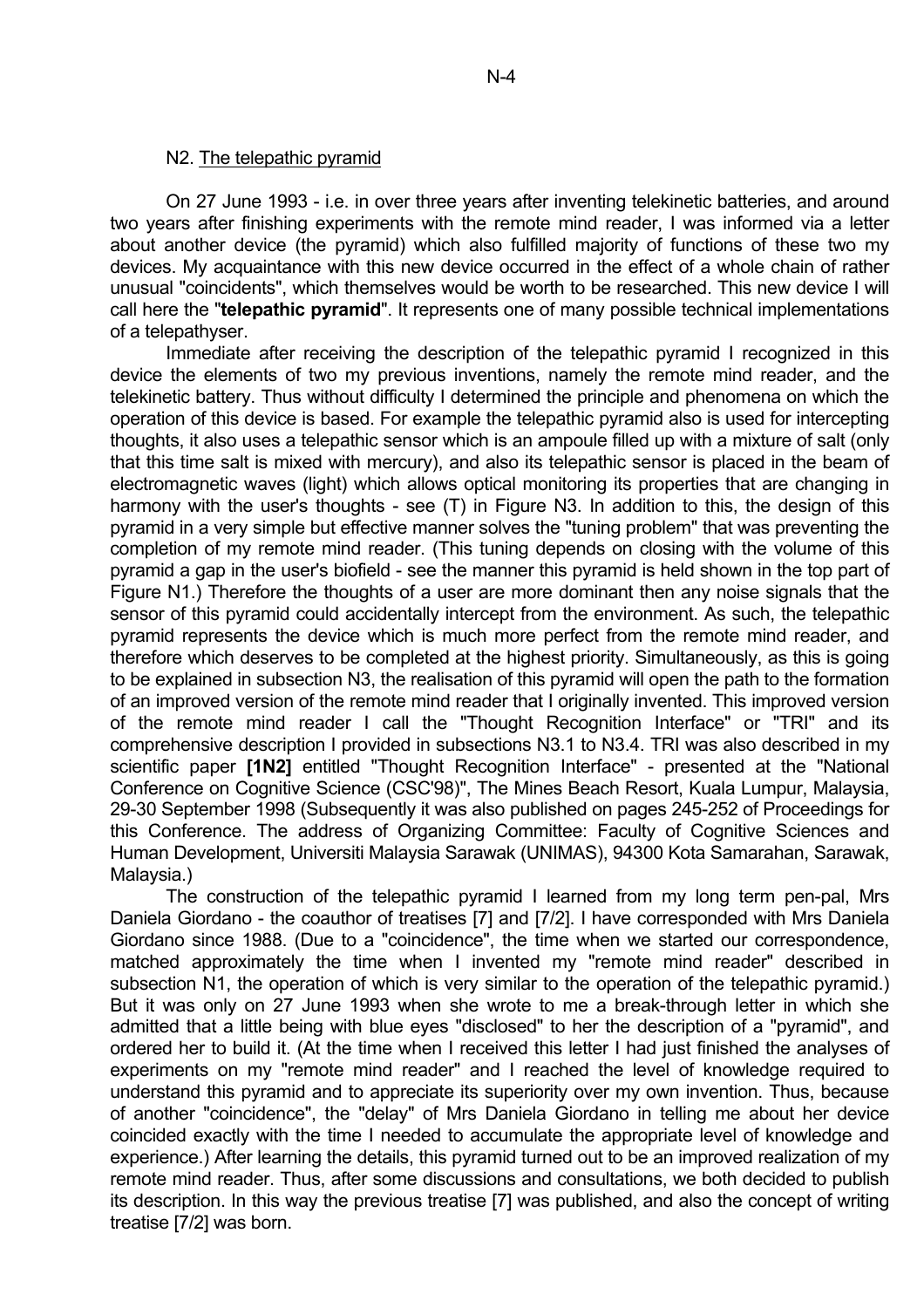Soon after the previous treatise [7] was published, I started to experience multitude of strange events, which were happening in such unusual way, that they all together were preventing the completion of the telepathic pyramid, and also were making impossible the publication of our second treatise [7/2]. After these events were thoroughly investigated, it turned out that they were caused by UFOnauts themselves, with the use of their very difficult to detect methods of interference with our affairs. Of course, the discovery that UFOnauts try to prevent the completion of the telepathic pyramid, initially was a big surprise for me. This is because when I learned about this device, I was believing - or rather I was being talked into the belief, that it was given to us by UFOnauts. Even when I was writing previous treatise [7], I implied in it that the pyramid was probably given to us by UFOnauts. Thus, when finally I discovered that UFOnauts are these ones who desperately try to hold back the completion of this device, I also realized that this pyramid, as well as many other similar defence devices, was not given to us by UFOnauts who occupy our planet, but by anonymous "cosmic allies" who sympathise with the gloomy fate of humans and try to help us in our struggle for freedom. Thus one of the consequences of holding back by UFOnauts the development of this pyramid, was a whole series of discoveries, namely that the civilisations that populate universe are divided into two camps or philosophical poles (i.e. totalizts and parasitists), that totalizts have no physical access to Earth thus must help us at a distance, that our totaliztic allies are organising "supply of weapons" for us (i.e. teach us how to build the breakthrough technical devices which significantly lift the level of human technology and thus allow us to initiate our defence from the cosmic parasite), etc.

 Contrary to what was the case with my "Magnocraft", "oscillatory chamber", "telekinetic cell", or "remote mind reader", which all were invented on Earth, the "telepathic pyramid" was given to us in a ready form by the representative of our "cosmic allies". The further parts of this subsection are to describe how it is to be used, how it operates, how we should go about building it, etc.

#### N2.1. The gift from technology of telekinetic pyramid

 As the receiver of the gift of telepathic pyramid was chosen Mrs Daniela Giordano (Via Antonio Veneziano, 120, I-90138 Palermo - Sicily, Italy). Here it is how in treatises [7] and [7/2] she describes herself this gift: \* \* \*

 One night around the summer 1978 I was sleeping in my bedroom. Unexpectedly my dream was interrupted. And as it sometimes happens when a film breaks during the projection of a movie, only a big black screen without borders remained in my view.

 On this black screen a "Being" appeared, possibly of male gender. Actually "He" was a little bit strange. He had a head quite big and round like a billiard ball. His skin was milky-white and it was possible to see thin, clearly blue and pink capillary vessels on His cutis. The pattern of these vessels reminded me of delicate wrinkles on the facial skin of a prematurely-born baby. The nose was just outlined, the mouth was only a short, horizontal cut on a little chin. But the eyes were big, clear blue in colour, sweet in glance, placed on very high cheekbones. It didn't appear that the skin of His face had ever known a beard. He had no hair at all. The neck was thin but not very long. The thorax, the arms and the hands were white-grey, maybe only a half-tone darker than His head - as if He wore a very thin and tight suit. I don't remember having seen nails or ears.

 Between His hands He held a pyramid of about 27.5 [cm] high (see **Figure N1**). At the outside it was of lacteous colour and looked made of opaque plastic or perspex ("perspex" is the commercial name for a material made of "methyl methacrylate resins"; popularly it is also called "organic glass" or "plexiglass"). The inner space was not visible. With the open palm of His right hand He supported the pyramid's base while the open and tight palm of His left hand rested on the cusp of the pyramid.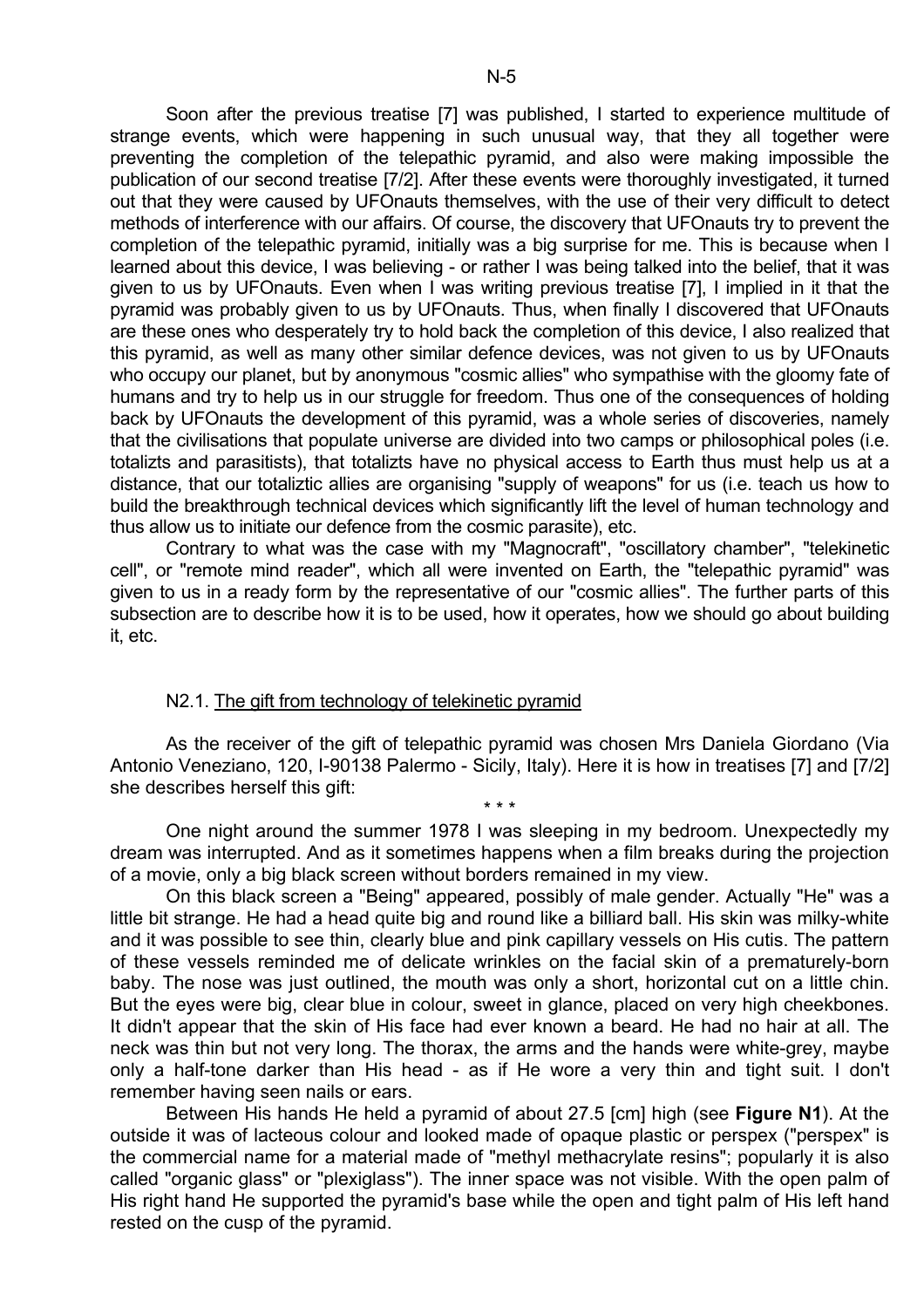He was facing me as in a half-length photograph. He did not seem to be very slim nor fat. Surely you could not define Him as a lean guy. It gave the impression He had never done gym exercise in His life.

 He let Himself be watched by me for a moment before beginning to talk. He didn't move the mouth and His words arrived directly to my mind in Italian - as if I have had the ears over there rather than on the sides of my head. When He talked the pyramid emitted an intense and soft white pulsating light following the same rhythm as His words and emotions.

"You must build a pyramid like this one", He said.

"Why?" I replied. (I don't like strangers telling me what I should or shouldn't do.)

"To talk better to each other", He answered.

 It looked a good reply. I considered for a moment my 'technical capability' and said: "It is impossible. I am not able to do it. I don't have technical knowledge in my background".

 "Don't worry, it is not difficult", He answered with reassuring tune and with the emotion of a smile transpiring between His words.

 "Listen to what you have to do", He continued. "Take a phial and fill it half with mercury and half with salt and put them in the vacuum...".

 I interrupted Him asking: "What kind of salt?" (I was thinking in my kitchen I had two pots of salt. One with thin salt for dishes and the other one with salt of bigger grains - just called 'kitchen salt' because you put it directly in the water when boiling spaghetti).

 "Kitchen salt will be good", He answered. "Then you connect the phial to a spiral and the spiral to a pyramid {frame}, then ...".

 I interrupted Him again - now slightly troubled because I had lost the 'thread' of the argument: "It is too difficult!".

 This time my interruption came to nothing. He continued unperturbed as if He had not heard me: "... Place quartz inside the spiral over the phial ...".

"But I am not able to!", I repeated.

 "... place an aluminium disk on each face of the pyramid. One of them must have a hole in the centre ..."

 The more He talked, the more I became troubled. He did not give me the time to think. He provided me with too much new information and I had no time to assimilate everything. Already I almost forget what He had told at the beginning of the speech.

I shouted: "Stop, please, stop!"

"... build a pyramid {frame} and the spiral with copper and connect them together ..."

 Now I was really angry. My interruptions were ignored. And if the other person doesn't hear you, it is not a dialogue but an imposition. So I shouted again: "Stop, I don't understand!". But by now He was 'gone'. He looked like He was video-taped: "... when you connect them, remember that all must have a ratio: that one between the pyramid and the spiral must be the same, the quartz and the frequency must be harmonic. Even the inner volume of the pyramid must be in the vacuum ...".

 I don't remember what else He said. He continued to talk and talk ... I was no more listening. At that moment all my efforts were concentrated on the attempt to break off that contact. I was aware that a part of my mind was connected with His, but His 'panzer-kamikaze' will (strong will) had really disturbed me. And I wished with all my strengths to come out of that situation.

When I was a kid I had found out that to interrupt a bad dream or a nightmare it was enough to get angry with the character of the dream, or with the situation, or with myself. It worked also this time and I woke up still breathless and with my heart beating wildly. I found myself in my bedroom and it was still night.

 Mrs. Giordano constructed later two prototypes of this pyramid. Unfortunately, during her protests probably some vital technical details escaped her attention, because prototypes that she constructed never worked in the manner that was shown during this demonstration of

\* \* \*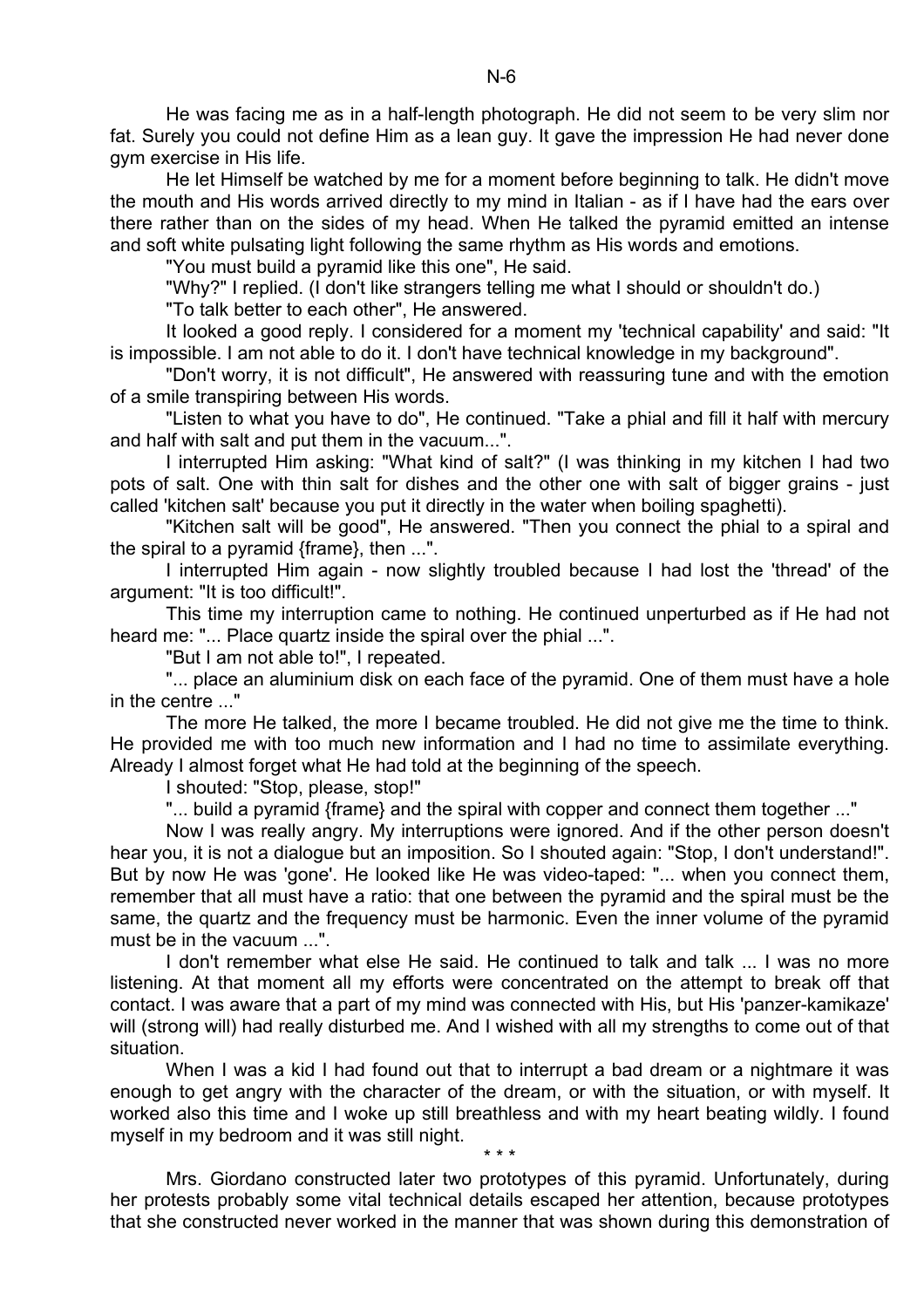the advanced creature (these lost details – most probably taking the form, amongst others, of lacking connections, seems to be revealed during theoretical research by the author concerning the telekinetic cell described in subsection K2.4). Still tests completed on both her prototypes indicated that in special circumstances (e.g. when electricity was supplied from external sources of fast alternating currents) her pyramids still emitted and received some kinds of signals.

 Independently from Daniela Giordano, the description of the design of the same pyramid was given to a number of other people (amongst others in Poland and in New Zealand). Unfortunately, in descriptions of these further people also vital details were missing. Furthermore, because of the financing of this research from my own private pocket, I could NOT afford talking in person to all these other people. So only very sparse additional details I managed to gain via correspondence from some of these other people, which I am summarizing in subsection N2.6.3 below.

 Readers who are interested in the device discussed here and would like to join efforts of technical completion of it, should be aware that there are two treatises (see [7] and [7/2] listed in chapter Y) which are entirely devoted to the description of the telepathic pyramid. But because various difficulties can appear with accessing these other publications, for the consistency of presentations in the next subsection I am going to summarize the general design and principles of operation of this pyramid. For hobbyists who are familiar with electronics, the details provided here - together with the recommended developmental procedure described in subsection N2.6, should suffice for initiating their own experiments on the construction of this extraordinary device.

#### N2.2. The design and main components of the telepathic pyramid

 This chapter describes main components of the telepathic pyramid. In the wave braces {like these} I added the technical details and explanations which are not provided in the original report of Mrs Daniela Giordano, or not obvious from the prototypes she completed, but which are outcome of my research on telekinetic batteries, or on telepathic waves. I intentionally distinguished the details that I introduced from these repeated by Mrs Daniela Giordano, so that they are separated from the original disclosure and enable the future builders of this device to question or to approve the correctness of my deductions.

 The external appearance, the design, and main components of the telepathic pyramid are illustrated in Figure N3. This device is around 27.5 cm height. {In the geometrical sense it represents a "isometric pyramid", i.e. the one in which height base-to-top (h=27.5 cm) is equal to the side dimension (a=27.5 cm) of the square base. The main dimension (h=a) is equal to around half of a unit of length named "cosmic cubit" - which seems to be used by many civilisations as a kind of universal unit of length.} The pyramid's main components include: "**framework**" (F) made of copper wire {of around φ = 5 mm thick}, and the hermetic "**casing**" (P) shaped into a pyramid made of a glass or plexiglass that hermetically encapsulates this framework. The framework (F) is composed of eight straight pieces of thick copper wire (four pieces of around l=32.7 cm long for pyramid's sides, and four pieces around a=26.5 cm long for pyramid's base) welded together or bend in such a manner that they form edges of a pyramid that well fits inside of the casing. In turn casing (P) is composed of five plates (i.e. one square with side dimension of around "a=27.5 cm", and four isosceles triangles with the base equal to around "a=27.5 cm", and the height equal to around "h $=30.8$  cm") which are made of robust milky or transparent material (e.g. glass or plexiglass) of around 5 mm thick. All these plates are so glued together that they form a pyramid in which the height "h=27.5 cm" is equal to the side dimension of the square base "a=27.5 cm". {Note that in the final, operational model of this pyramid, the casing must be made of milkytransparent material, because the operation of this device is based on the interference of standing waves of light formed by the pyramid, with the user's aura. Therefore a transparent casing would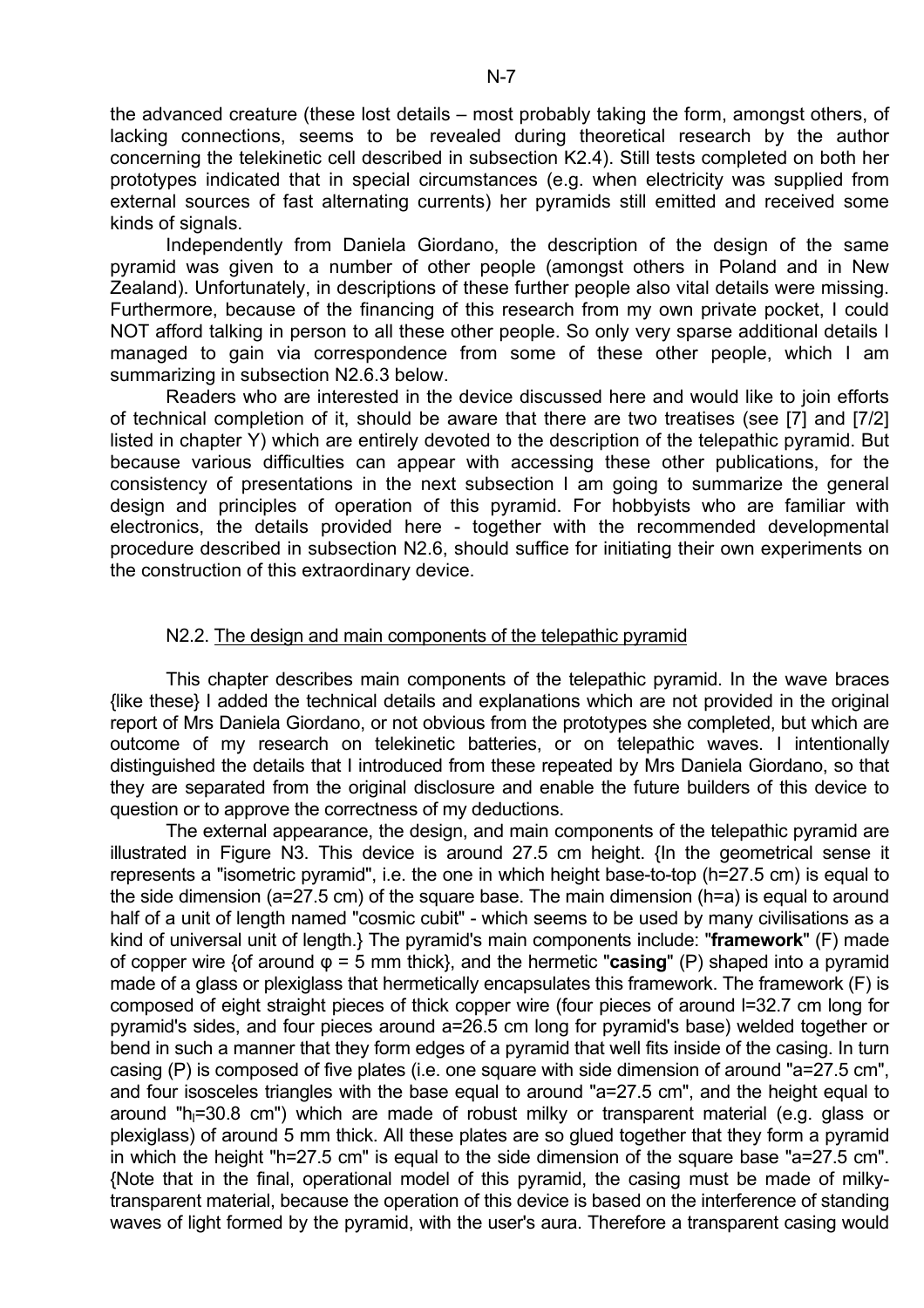allow the disturbing noise light signals to enter the pyramid. However, from the first experiments with these pyramid, and also from the analysis of its operation, it is obvious that building a working prototype of this device is a laborious process which requires a lot of improvements and fine tuning (see subsection N2.6.1), thus which almost for sure is not able to provide a working prototype in a first go. Therefore, for experimental purpose, it is much better to build first prototypes with a crystal-transparent casing, as such casing enables a better observation of the pyramid's interior during the first experiments. Only when the prototypes start to work and the user's thoughts start to modulate the pyramid's oscillations, then this transparent casing should be exchanged into a milky one.} The pyramid's casing (P) encloses not only the copper framework, but also all other components and circuits of this device, thus allowing to keep vacuum in the interior of this device. On each side wall of casing (P) a round "**disk**" (D) is assembled. These four disks are made of aluminium plate. One of them has a hole of around d=3 to d=5 mm in diameter in its centre. When they are glued to side walls of the pyramid, their location is so selected that they do not touch any other conductive component of the pyramid - especially spiral (C) and framework (F). {Disks (D) form a "**telepathic resonance cavity**", the four 'deflectors' of which i.e. four disks (D), are concentrating the resonating telepathic signal on the quartz crystal (Q). My theories suggest, although this was not indicated in the original report of Mrs Daniela Giordano, that these disks are also performing additional function of plates of a vacuum capacitor - hence the importance of vacuum inside of the pyramid. The hole inside of one of these disks is to calibrate/select the frequency of telepathic wave that is allowed inside of the pyramid, and to define the initial conditions of deflection and resonance of this telepathic wave.} Inside of the pyramid a spiral "**coil**" (C) made of seven coils of a copper wire around φ=5 mm thick, is suspended from the pyramid's apex. This spiral (C) cannot touch the disks (D), although is connected with the frame (F). In the centre of pyramid, approximately at one-third of its height from the base, a quartz "**crystal**" (Q) is suspended. {This crystal should be spherical or ellipsoidal in shape. None of its dimensions should exceed the diameter "d" of the hole in one of aluminium disks. The exact positioning of this crystal is to be determined at the "fine tuning" stage of the pyramid's development, as the "telepathic focal point" in which it is to be suspended decides about the frequency of telepathic waves that act on the crystal, and thus determine the harmonic compatibility between the crystal and the resonance cavity of the pyramid. The usual way this crystal is suspended exactly in the "telepathic focal point" is by stretching it tightly with the same wires that connect it to the pyramid's circuitry.} The pyramid contains also two "**inductors**"  $(I_1)$ and  $(I_2)$ . Each one of them is obtained through orderly winding respective number of insulated copper wire on a permanent magnet. The next component of the pyramid is a "**tube**" (T), called a "**phial**" by Mrs Daniela Giordano. This tube (T) is a vacuumed glass ampoule, the volume of which is filled up half volume with mercury, half volume with kitchen salt, and which has two electrodes inserted at both ends. In four corners of the Mrs Daniela Giordano's pyramid four "**cascades of mirrors**" (M) are placed. {However, I believe that these cascades should rather be placed in centres of each side, so that together with the tube (T) they could form effective optical interference cavity.} Each of these cascades is composed of three small mirrors, the dimensions of which are descending. {These four cascades of mirrors (M), together with the tube (T), are forming an effective optical "**interference cavity**". This cavity serves the formation of an optical connection between the user's biofield, and the electrical oscillations that are induced in the pyramid. Therefore, in the telepathic pyramid described here, the cascades of mirrors (M) which are deflecting back the light produced by tube (T), and which sustain the interference between the user's biofield and this light, are performing the function of a "thought microphone" and "thought speaker" which "intercepts" and "alters" the user's thoughts. Because of the use for formation of this cavity, the dimensions and shapes of individual mirrors should be so selected that in each of them around one-third surface of the tube is reflected, and that the largest mirror could fit the whole picture of the tube (T), whereas in the smallest mirror only around one-third of the picture/deflection of the tube is deflected.}

The manner in which all elements of the telepathic pyramid are electrically connected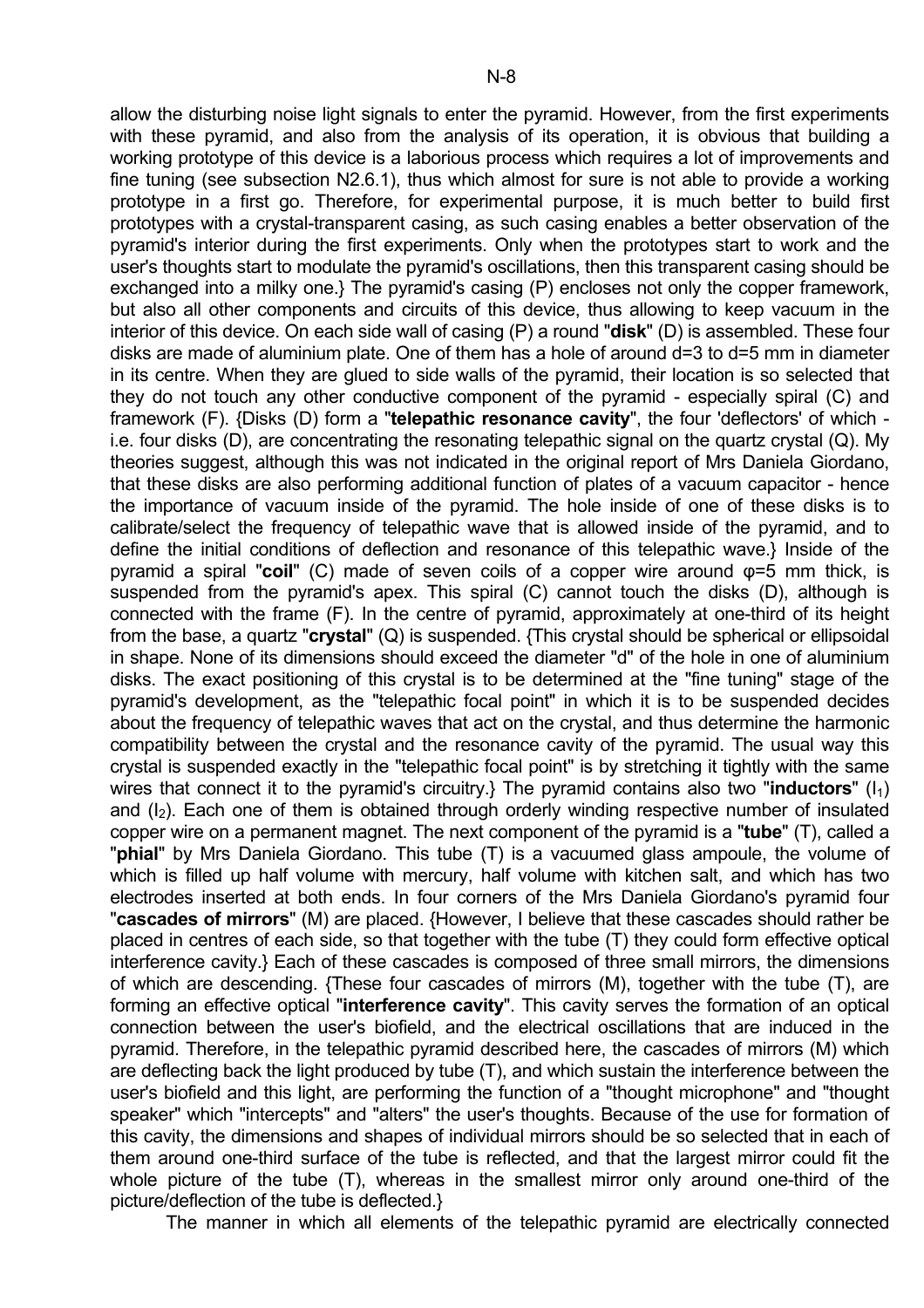(wired) with each other, is shown on the diagram from **Figure N1**. These connections form several electronic circuits, the most important of which is "electronic resonator". More regarding these electronic connections is stated in subsection N2.4. However, note during the analysis of this electric diagram that the majority of connections shown there are not originating from the disclosure of the "little being with blue eyes", but were worked out by myself on the basis of my theories which explain the operation of telekinetic batteries and telepathysers. These connections which were recommended in the original disclosure, on the diagram from Figure N1 are marked with continuous lines, so that the reader could distinguish them from connections which I worked out, and which I illustrated on this diagram with broken lines so that the device developers are aware that these my connections not necessarily are absolutely correct.

#### N2.3. The use of the telepathic pyramid as a telepathyser

 In order to facilitate the understanding of principles applied in the operation of this pyramid, which are to be explained in subsections that follow, I start my technical disclosures from explaining how to use a couple of such pyramids as two telepathysers that converse with each other. Our knowledge as how to use these devices should form a frame of references which could be very helpful in understanding further explanations which describe how these pyramids work. Furthermore, such frame of references should allow us to understand the design conditions and limitations that this device is subjected to. Here is an explanation how to use two identical such pyramids so that they converse with each other as telepathysers.

 The first one of two identical pyramids - let us call it "emitter", is held between hands of one person, while the second one - let us call it "receiver", is held between hands of another person some distance apart. Both pyramids that are to converse with each other, are tuned to exactly the same parameters of operation (e.g. they are tuned to the telepathic wave of the same frequency, their resonance chambers resonate at the same frequency, and also their electrical resonators generate the same frequencies), and also they face each other with the disk which has a hole in its centre. The pyramids are also held in such a manner that their bases are resting on the open palm of one hand of their users, while the open palm of the other hand of their user rests on pyramids' apexes - see Figure N1. In this manner the pyramids' interior (or more strictly - their optical "interference cavity") are closing the circuits of biofields of their users. The way these pyramids are held (i.e. so that the optical interference cavity is closing the biocircuit of the user) allows the user to tune his/her biofield into the telepathic sensors of these devices. Thus, these sensors are only intercepting thoughts of their users, while the influence of outside "noise signals" is eliminated.

 The thought of every person, including also the person who holds the transmitting pyramid, manifests itself, amongst others, as vibrations of biofield of this person. In turn this vibrating biofield is interfering with the standing optical wave that is formed in the optical interference cavity - namely between cascades of mirrors (M) and the tube (T). Therefore whatever this person thinks, it is superimposed onto the optical wave that bounces between the cascades of mirrors (M) and the tube (T). In this way, thoughts of the first person, due to feedback that is formed between the biofield of this person and the optical interference cavity held in hands of that person, are modulating the oscillations of electrical currents that flow in the circuitry of the pyramid. Then these electrical currents, in the coil (C) are transformed into oscillations of magnetic field emitted by the pyramid. In turn these modulated with thoughts oscillations of the magnetic field are instigating vibrations of the counter-matter, which (the vibrations) are propagating throughout the counter-world as modulated telepathic waves. The second telepathic pyramid, which operates exactly on the same parameters as the first one, but is held by another person, intercepts these telepathic waves. After interception, it transforms them into oscillations of the electric field, to finally turn them into the vibrations of biofield of the receiving person. The thoughts that are carried out by these vibrations of the biofield are superimposed on thoughts of the receiving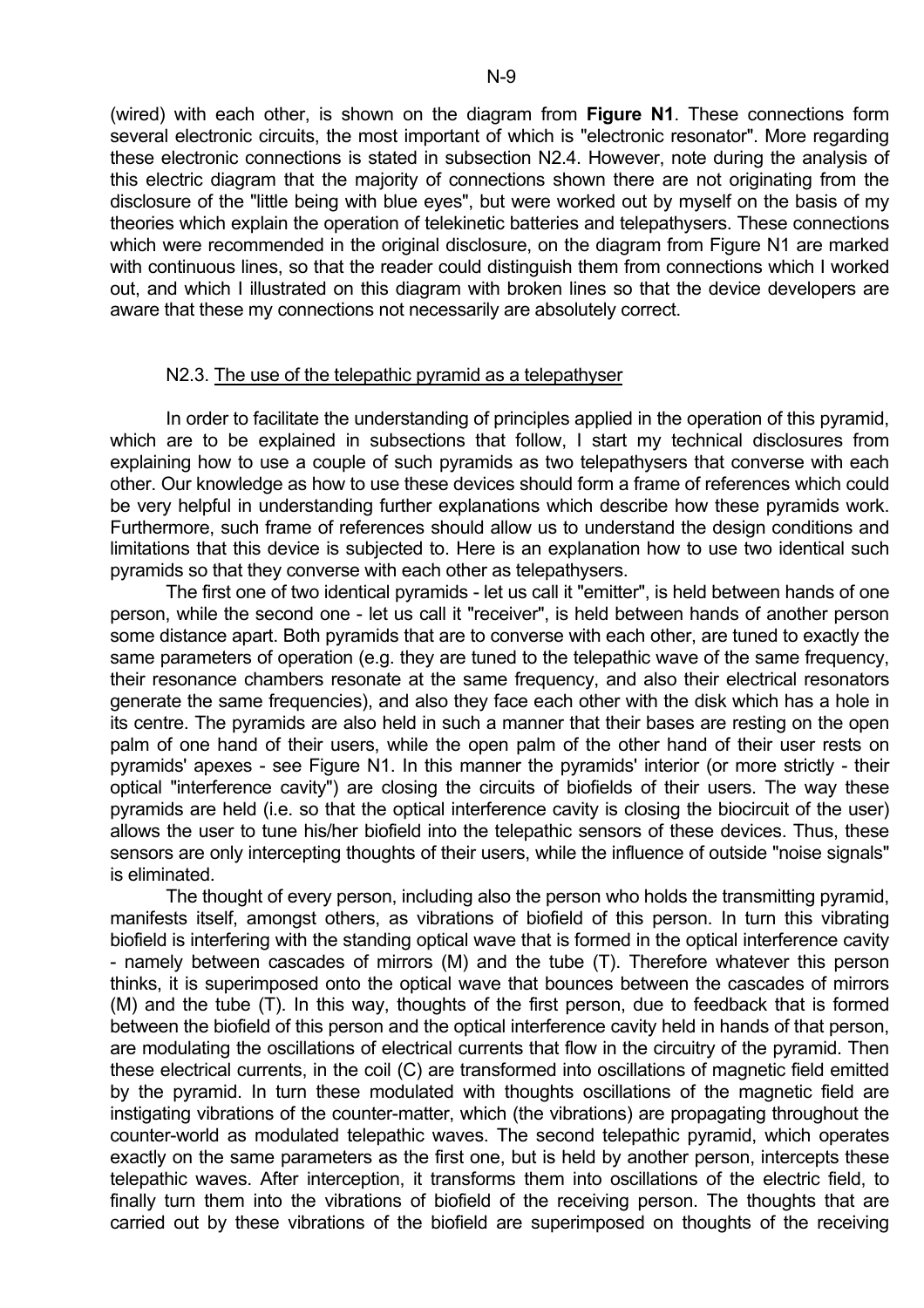person. Thus, this another person perceives these superimposed thoughts as thoughts which were communicated to him/her at a distance without the use of speech. Because each of two pyramids hold by these two people is simultaneously performing the function of transmitter and the function of receiver (i.e. works in the "duplex" system), therefore between both people a kind of silent conversation is going on, where the communication is occurring by the means of exchange of thoughts.

 The above description as how to use the pyramid reveals that in the operational sense it is quite similar to today's cellular phones, or radio-communication devices. Only that instead of electromagnetic waves it uses the modulated (analog) telepathic waves that propagate in the counter-world, and also that instead of speech it uses the exchange of thoughts. Therefore one of the most vital condition of such communication via pyramids described here, is that both pyramids which converse with each other must keep the frequency of their telepathic vibrations on exactly the same value. Of course, no matter what is the frequency on which both pyramids are conversing, the communication still will occur if both pyramids are able to precisely tune into it (similarly as today radio-communication devices can converse on any frequency, if both sides are able to tune into it).

 Of course, there are also cases, when only a single pyramid should allow to provide an effective exchange of thoughts. Their example may be a case, when the thought communication occurs between two people who are so close to a pyramid that both of them can permeate the interference cavity with their biofield (e.g. when both of them can hold simultaneously the same pyramid). The other example could be when someone uses only a single pyramid in order to intercept (eavesdrop) telepathic messages and orders that are beamed towards Earth by our cosmic parasites, or telepathic conversations that are carried out between these parasites and their earthly collaborators.

#### N2.4. The operation of the telepathic pyramid as a telekinetic battery

 When Mrs Daniela Giordano in her important letter of 27 June 1993 disclosed to me the design of the telepathic pyramid, I was already carrying out the research on the telekinetic battery for over 3 years. Therefore, when her pyramid arrived to my hands and I started to analyse it, I instantly recognized that apart from the telepathyser, it also performs the function of a telekinetic battery. This in turn realized to me that the principles of operation of the pyramid described here constitute a combination of two separate devices, namely a **telepathyser**, and a **telekinetic battery**. Both these devices: (1) are superimposed on each other, (2) are using exactly the same components (i.e. each component of the pyramid performs dual functions, one for the telepathyser, other for the telekinetic battery), (3) are supporting each other in their operation (i.e. the telekinetic battery supplies the pyramid with electric power which is then needed to make the telepathyser work), and (4) from the functional point of view are forming a single device. Because of this dual operation of the pyramid described here, each of its componential devices requires a separate description. The explanations of these two devices I intend to start in this subsection from the telekinetic battery. Note that the "pure form" of such battery is extensively described in subsection K2.4 of this monograph, so here only these descriptions will be provided which are necessary for understanding how this pyramid operates.

 Before the technical description of the operation of this pyramid as a telekinetic battery is provided, I should elaborate further on this duality of components' functions. This duality means that every single component of the telepathic pyramid is fulfilling as many as two separate functions, one for the telepathyser, the other for the telekinetic battery. But the requirement is that in physical sense both these functions are very similar and utilise the same kind of phenomena. For example, the tube/phial (T) is a supplier of the additional "axes of freedom" for the telekinetic battery, but also it is a "thought microphone" and "thought speaker" for the telepathyser. In turn the conical coil (C) is a plate of an electric capacitor for the telekinetic battery, and also a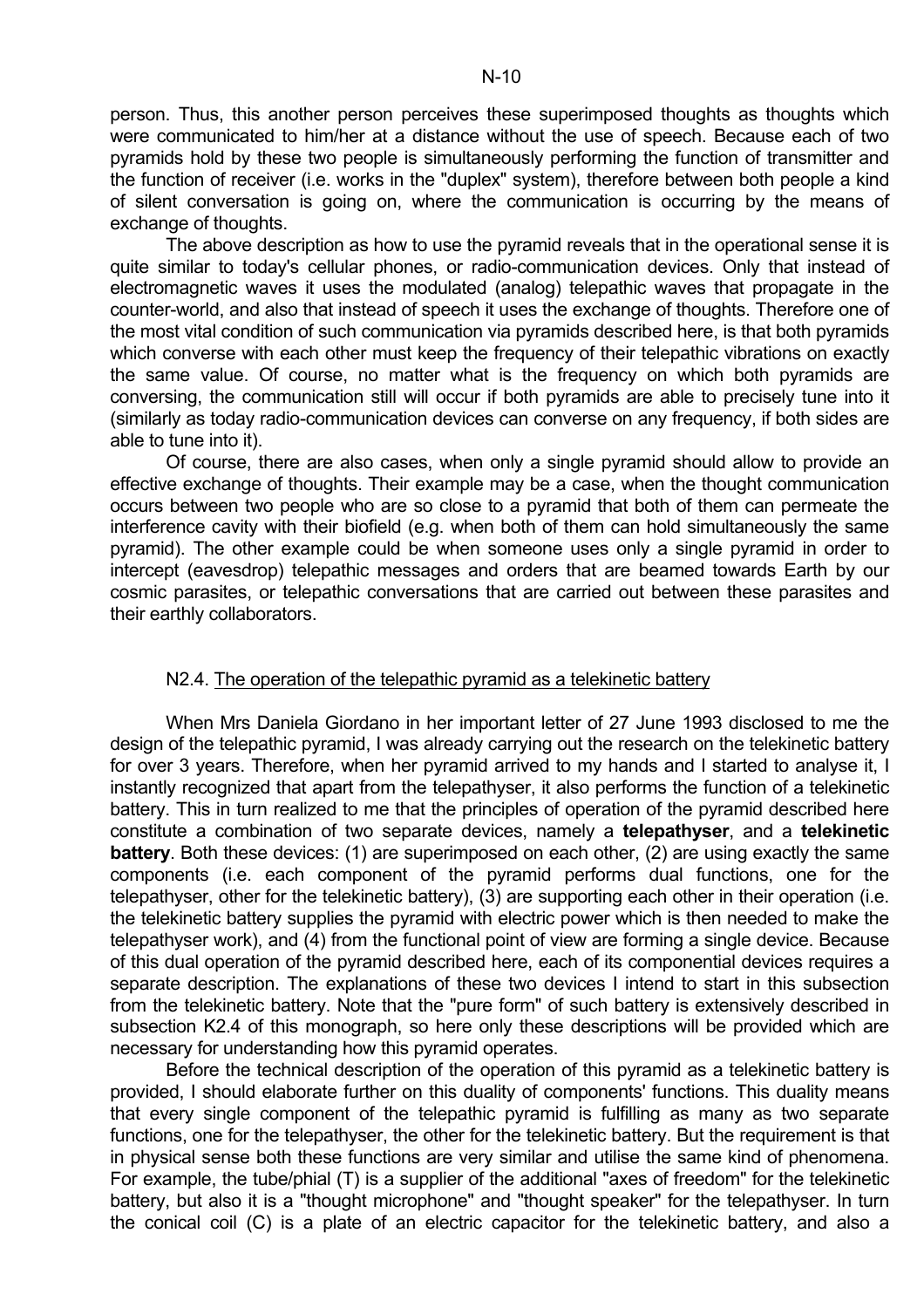telepathic broadcasting antenna for the telepathyser. The quarts crystal (Q) is a piezoelectric generator of the initiating electric oscillations (a pulser) for the telekinetic battery, and also the receiving antenna and demodulator for the telepathyser. Etc., etc. In this subsection only functions performed by these components for the operation as a telekinetic battery are discussed. However, in subsection N2.5 also functions performed by the same components when functioning as a telepathyser are going to be elaborated.

 The components of the pyramid discussed here, which form the telekinetic battery, can be classified into several separate devices, or basic electric circuits - see Figure N1. These devices, or basic circuits, are synchronised with each other electromagnetically, although are independent functionally. The include: (1) a pulser, (2) two field-deforming, permanent magnet inductors (the first of which is telekinetically thrusting forward, the second is telekinetically thrusting backward), (3) a resonator, (4) a tube, (5) a capacitor. Here are descriptions of these devices, or basic circuits.

 #1. A **pulser** (Q). Its basic function is to induce a stream of initiating electrical pulses. These pulses are later forwarded to the inductors  $(I_1)$  and  $(I_2)$  where they are telekinetically reinforced with additional energy. The pulser is composed of a quartz crystal (Q) and a telepathic resonance cavity formed from four disks (D) which focus on this crystal the incoming telepathic waves. The electrical oscillations formed by this pulser originate from the oscillating piezoelectric effect occurring cyclically in the quartz crystal (Q). This crystal is vibrated by the incoming telepathic waves which have the frequency harmonic to that of the crystal itself, and which are focused on the crystal by four disks (D). These incoming telepathic waves cause the vibrations of the counter-material duplicate of the crystal (located in the counter-world). In turn the vibrations of the counter-material duplicate are being passed onto the material structure of the crystal located in our world, according to the principles of telekinetic motion described in subsection H6.1. Of course, when the material structure of quarts starts to vibrate, then - according to principles of piezoelectric effect, it generates impulses of electric energy. These electric oscillations are being conducted from the crystal into the circuitry of the telekinetic battery and telepathyser.

 The quartz crystal (Q), which is a main component of the pulser, provides also the resonator (R) with a "reversible component". In turn this reversible component is a source of an important property "inertia" for the telekinetic battery. In subsection K2.4 it was described that this property results from the "piezoelectric effect" working in both directions, i.e. converting crystal's physical vibrations into electrical impulses, but also converting electrical impulses into physical vibrations. Such a reversible component is a necessary requirement for the resonator (R) to become "reciprocal", and thus to allow it to work as a telekinetic battery. This ability of the quartz crystal (Q) to reverse its operation and to work in both directions, results from the nature of piezoelectric effect that this crystal contributes to the pyramid's circuitry. The piezoelectric effect always work in both directions, namely it is capable to convert a deformation into electric impulse, or convert electric impulse into a deformation. Therefore it provides the pyramid with necessary inertia which in turn converts the chaotic energy impulses that act on the circuitry of this device into an uniform AC electricity.

 If one would like to compare the function of the pulser to something that we know in present technology, then the closest comparison would be to clocks in computers which generate the timing cycles on which the whole operation of the computer is based.

#2. **Field-deforming inductors** (I<sub>1</sub>) and (I<sub>2</sub>). While all other components of the telekinetic battery are there to prepare the right conditions which trigger the telekinetic generation of electricity, the field-deforming inductors  $(I_1)$  and  $(I_2)$  are these components which actually carry out this telekinetic generation of electric currents. For this reason they are the most important components of every telekinetic battery.

 In order to understand how these inductors generate electricity, it is necessary to remind ourselves what in subsection H6.1 was stated about a technical manner in which the Telekinetic Effect is produced. As it was explained over there, in order to form the Telekinetic Effect, force lines of a magnetic field must somehow be accelerated. In turn, if such a Telekinetic Effect is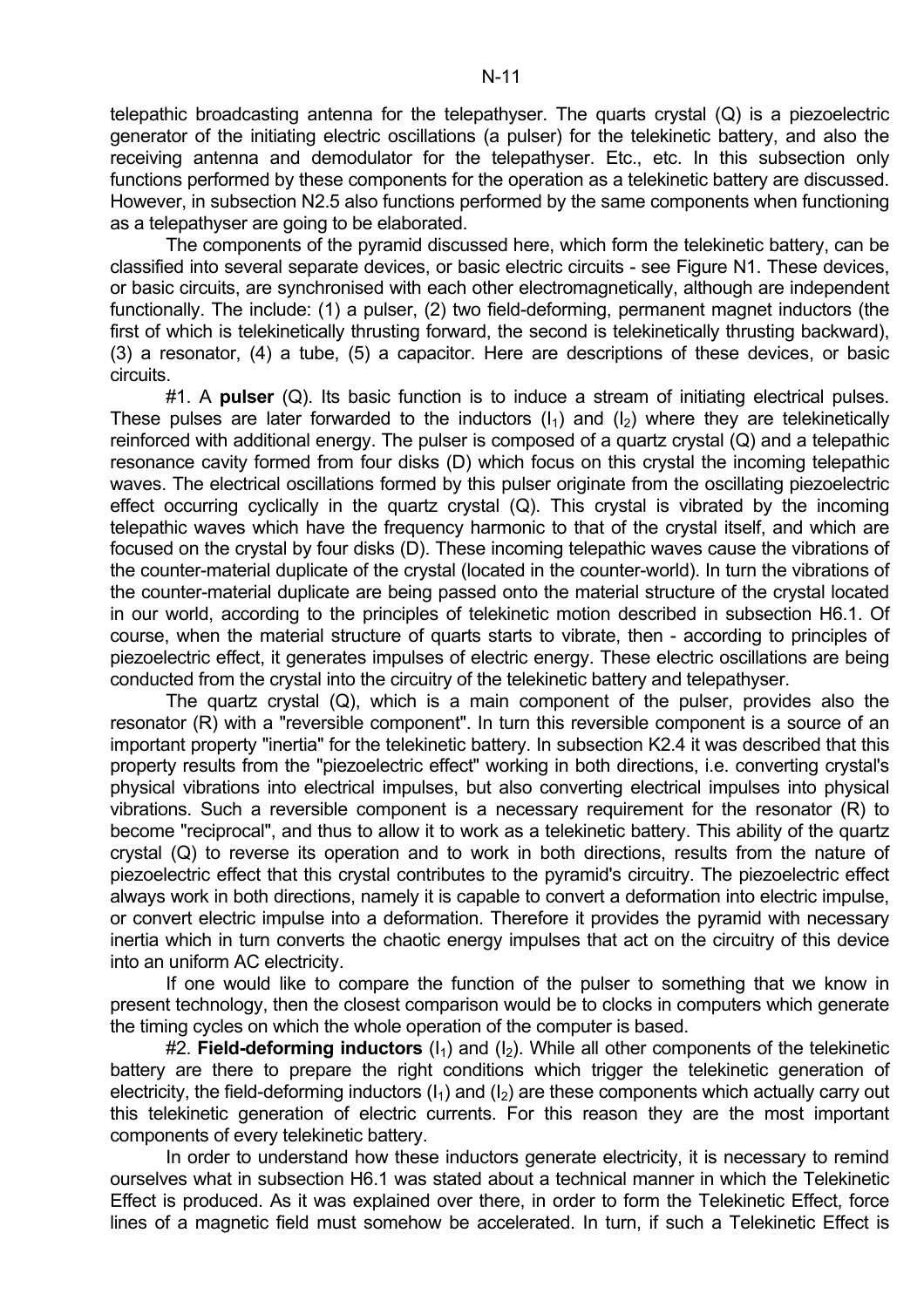If one considers an ordinary oscillating electric current flowing through a wire, this current must produce a pulsating magnetic field, as principles of electromagnetism make it to do. In turn when a magnetic field pulsates, practically this means that it is cyclically accelerated and decelerated in one direction, then accelerated and decelerated backward in other direction. Thus every pulsating electric current creates two balanced cyclical Telekinetic Effects, which are oriented in opposition to each other, and thus which cancel each others action. However, if we now put this wire across a constant magnetic field, then situation drastically changes. The constant magnetic field interacts with the field formed by the wire's electric current, deforming curves according to which this wire's own field pulsates. The result is that these deformed curves of pulsations, this time do not balance the acceleration and deceleration of wire's own magnetic field in both directions. Therefore in a wire which is placed across a constant magnetic field, a non-balanced Telekinetic Effect is produced which acts stronger in one direction than in the other. In turn such a non-balanced Telekinetic Effect produces a non-balanced "telekinetic thrust" which pushes free electrons mainly in one direction, thus generating a flow of current through this wire.

Exactly the above is utilised in the pyramid's inductors  $(I_1)$  and  $(I_2)$ . These two inductors actually produce a non-balanced Telekinetic Effect, which in turn generates the electric current. The key to the operation of these field-deforming inductors lies in making them by orderly winding of copper wires around strong permanent magnets. The effect of such winding is, that the pulsating magnetic field formed by oscillating currents which flow forth and back through these inductors, are deformed in a non-balanced manner. In turn this non-balanced deformation of the wire's own field is supporting the production of a non-balanced Telekinetic Effect - see subsection H6.1. The property of such non-balanced Telekinetic Effect is that it tends to push free electrons contained in a wire mainly in one direction. The result is that the Telekinetic Effect causes the cumulative growth of the current's power, thus enabling both inductors to produce free electrical energy which is sufficient to satisfy later the pyramid's energy consumption. Of course, because the oscillatory electric currents flow through these inductors in both directions, it is desirable that the telekinetic thrust is also created in both these directions. Therefore, there is a need to use two such inductors, namely  $(I_1)$  and  $(I_2)$ , each one of them winded in an opposite direction, so that each one of them is producing the Telekinetic Effect in a different half-cycle of the current's oscillations.

 #3. **Resonator** (R). It is a name assigned to an electronic circuit, which from the point of view of electronic circuitry, is simply an "oscillatory circuit". But in the telekinetic battery this resonator must additionally fulfil the primary requirement that it is a "reciprocal" oscillatory circuit. As every other oscillatory circuit, in the pyramid described here the resonator (R) is combined from electrical inductances and capacitances appropriate connected to each other. Inductance is provided by two inductors  $(I_1)$  and  $(I_2)$ . In turn electrical capacitance is provided by the vacuum capacitor. This vacuum capacitor is formed by two plates placed close to each other. The first of these two plates is made up from such components of the telepathic pyramid as aluminium disks  $(D_1, N_2, \ldots, D_4)$ . In turn the second plate is made up from framework (F) connected with conical coil (C). In addition to the inductors and the vacuum capacitor, the inductor (R) includes also tube (T), and is connected with a quartz crystal (Q), both of which supply it with the necessary ability to "reciprocate".

 The main function of the resonator is to form a sequence of steady electrical oscillations which bounce forth and back within the pyramid's circuitry, in both directions passing through inductors  $(I_1)$  and  $(I_2)$ . These steady oscillations are characterised with the oscillatory flow of electric charges from the disks (D), via inductors  $(I_1)$  and  $(I_2)$ , to framework (F) and coil (C), and then back from framework (F) and coil (C), via inductors  $(I_1)$  and  $(I_2)$ , to disks (D). In turn such cyclical flow of electric charges, back and forth, enables the telekinetic generation of electricity in inductors  $(I_1)$  and  $(I_2)$ .

#4. **Tube** (T) - in Mrs Daniela Giordano's descriptions called **phial**. It is a vacuumed glass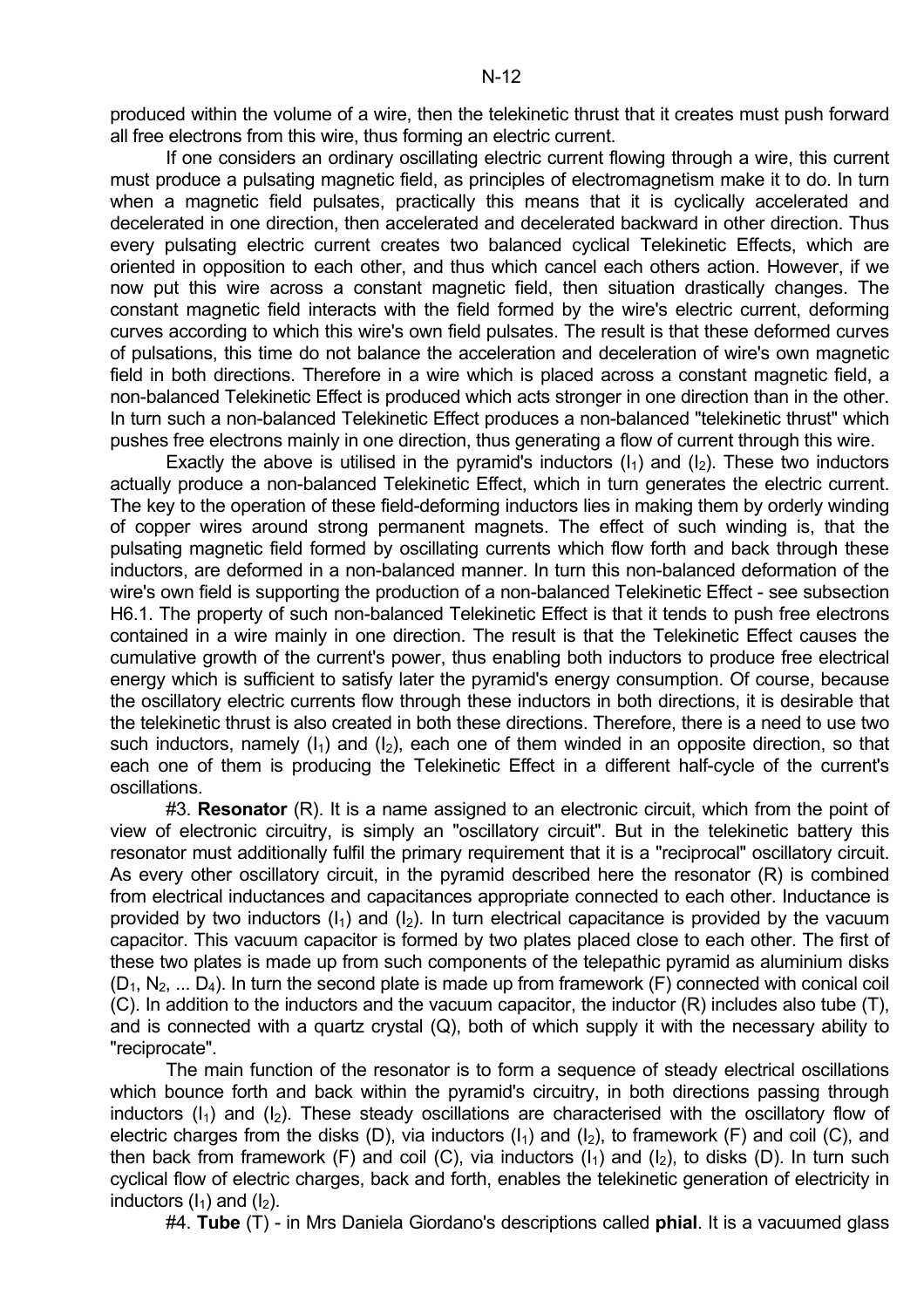ampoule filled up half with salt, half with mercury. The more complete description how to make this tube is provided in subsection N2.6.2.

 The main function of the tube (T) is to provide the "resonator" (R) with an extremely important electronic property, which (the property) is absolutely necessary to make this resonator "reciprocal". This property in subsection K2.4 was described as the ability to self-initiate the oscillations. As this was already explained in subsection K2.4, the "reciprocal" oscillatory circuit used in a telekinetic battery must be able to self-initiate regular oscillations each time it is supplied with energy at a required level, even if parameters of this energy each time are different. For example circuits used in electronic watches are reciprocal because they always start regular oscillations each time someone supplies a battery into these watches, even if this battery is halfdead. Also old railway steam engines were reciprocal because they begin to produce oscillations of their pistons and motion of their wheels each time someone supplied them with steam, even if this steam each time had slightly different pressure. But swings in our parks, and combustion engines in our cars, loose their capability to be reciprocal, because they are not able to start their oscillations without initiating them with energy impulses that have appropriate parameters.

 The theory behind the telekinetic battery, outlined here in subsection K2.4, states that in order to make this device capable to self-initiate its oscillations, it needs to contain a number of oscillation-producing components, which are connected together in parallel, and which are mutually shifted in phase. In case of the telepathic pyramid described here, this condition is fulfilled by the tube (T). This tube contains thousands of salt crystals, and also contains mercury which electrically connects these crystals in parallel. Each crystal is a miniature piezoelectric oscillations generator, which feeds the pyramid circuit with its own oscillations. Electrical axes of all these countless individual crystals are oriented at random, in a different direction. Therefore the oscillations that each one of them is producing, are mutually shifted in phase, in the same manner as oscillations of two pistons in a locomotive were shifted. So the final outcome of their combined action is that they supply the pyramid with the capability to self-initiate the oscillations. Furthermore, because the pyramid's resultant oscillations are actually a combination of individual oscillations of these countless crystals, the tube (T) additionally causes that the pyramid's oscillations have a countless number of degrees of freedom, as stated in subsection K2.4.

 #5. A **capacitor**. It is a device in which the energy generated by the telekinetic battery is finally accumulated. In the telepathic pyramid this capacitor is formed between aluminium disks (D) and the coil (C).

\* \* \*

 The operation of the telepathic pyramid as a telekinetic battery is as follows - see the diagram from Figure N1. The telepathic resonance chamber formed through appropriately selected and shaped pyramid's cavity, is choosing from the chaos of all telepathic vibrations only these vibrations the frequency of which coincides with the own frequency of the quarts crystal (Q). These chosen telepathic vibrations are then focused by disks (D) on crystal (Q). The action of these vibrations is instigating the crystal (Q) in the state of resonance. Thus the crystal (Q) vibrates violently. The piezoelectric effect which this crystal (Q) is able to form, transforms these violent vibrations of the crystal (Q), into series of electric pulses. The resonator (R) utilises the special capability called here the "reciprocation", which is provided by the tube (T), to turn these series of pulses into regular electric oscillations. The current of these oscillations flows initially forth, from the disks (D) which constitute one plate of a vacuum capacitor, through both inductors  $(I_1)$  and  $(I_2)$ , to coil (C) and framework (F) which constitute the second plate of a vacuum capacitor. Then the same current of these oscillations flows back, then forth, etc. In normal circumstances the internal electrical resistance of this circuit would cause that the current's flow would never exceed the value detectable by our instruments. But in case of the telepathic pyramid, it flows through inductors  $(I_1)$  and  $(I_2)$ , the unique property of which is that they produce a non-balanced Telekinetic Effect, which increases the flow of current. This non-balanced Telekinetic Effect one could liken to a series of slight pushes that someone adds in correct moments to an already moving swing, thus gradually increasing its kinetic energy. In the final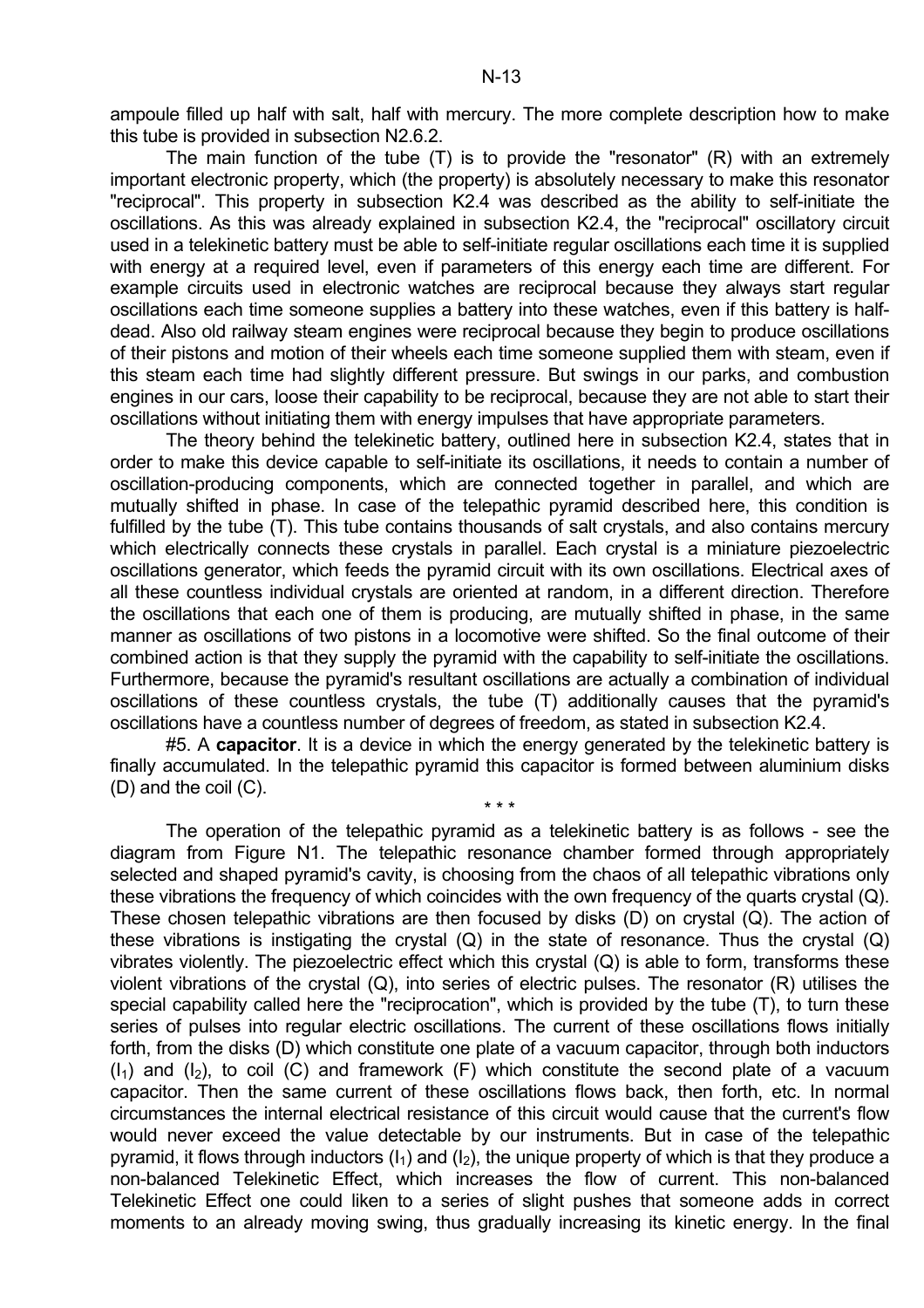effect, the telekinetic vibrations that are initiated by the quartz pulser (Q) and transformed by quartz into electric pulses, are then developed and uniformed by the resonator (R), increased and energetised by inductors  $(I_1)$  and  $(I_2)$ , to produce a powerful electric current which supplies the whole pyramid in the required energy. In special circumstances explained in subsection N2.4.1, the electrical energy produced by this pyramid can also be utilised for industrial purposes, for supplying in free energy various external devices.

 The result of the operation of telekinetic battery described in this subsection is that it produces an alternating electric current (AC). Because the pulses of this current are so deformed that it produces a Telekinetic Effect, it is not a typical AC current, but a special one (telekinetically active). If used for domestic or industrial purposes, such a telekinetically active current will turn to have various special properties, for example it will develop health - as it generates the same Telekinetic Effects which healers are providing during healing sessions, it also will facilitate telepathy, increase ESP potentials, etc. Therefore the device described here can work as a very special generator of alternating electricity. Because of this capability, the pyramid described here can also be modified so that it used exclusively for the generation of healthy electricity - see subsection N2.4.1. In such application it will constitute a very special source of free electrical energy.

 Of course, the operation of the pyramid described here as a telepathyser is not dependent on the previous making this pyramid to work as a telekinetic battery. This is because the pyramid can also be successfully supplied in energy from an external source of an alternating current (AC). In such case the (AC) electricity must be supplied to both poles of the quartz crystal (Q).

 At the end it should be emphasized here that the formulation of pyramid's circuitry, as explained above, imposes several important conditions on the design and operation of this device. To indicate the most important of these: it is the requirement of "harmonic parameters". This means that the frequency of the own vibrations of the quartz crystal (Q) must be equal, or harmonic, to the frequency of the electric resonator (R). In turn these two must be equal, or harmonic, to the frequency of resonance chamber formed by aluminium disks (D) and thus with the frequency of incoming telepathic wave. Of course, the pyramid must also fulfil several technical requirements as well (i.e. requirements resulting from the principle of operation that it implements). Their example can be the requirement that the shape of the quartz crystal (Q) must be such that it allows the best possible interception of the telepathic wave (it is quite possible that the best shape would be an ellipsoid small enough to pass through the hole in one of the aluminium disks).

#### N2.4.1. Modifications of the pyramid to be used as free energy devices

 It is not difficult to notice that circuits of the telepathic pyramid described in the previous subsection, can easily be modified to work exclusively as a telekinetic battery. The only changes which this modification would require is to remove all elements which are not needed to make it work as such a battery (i.e. to remove all components introduced to the pyramid to make it work as a telepathyser, for example frame and coil). If such removal is carried out, then all circuits and functional components of the pyramid can be formed as laminated conductive layers glued to the flat walls of the pyramid (for example inductors could be formed as strips of copper foil winded around the pyramid's apex, the reciprocal tube could be replaced with several semiconductive oscillators which are connected in parallel to provide more then one axis of freedom and other required properties, etc.). The resultant device would be capable of producing free electricity, while the pyramids would appear as if it is almost empty inside and has no moving parts or separate components. After such a modification, the telepathic pyramid would produce electrical power without being supplied in any fuel or any other form of energy.

 Because of the possibility of such modification, the pyramids similar to one described here, which will be very simple in manufacturing and very handy in use, in not-to-distant future may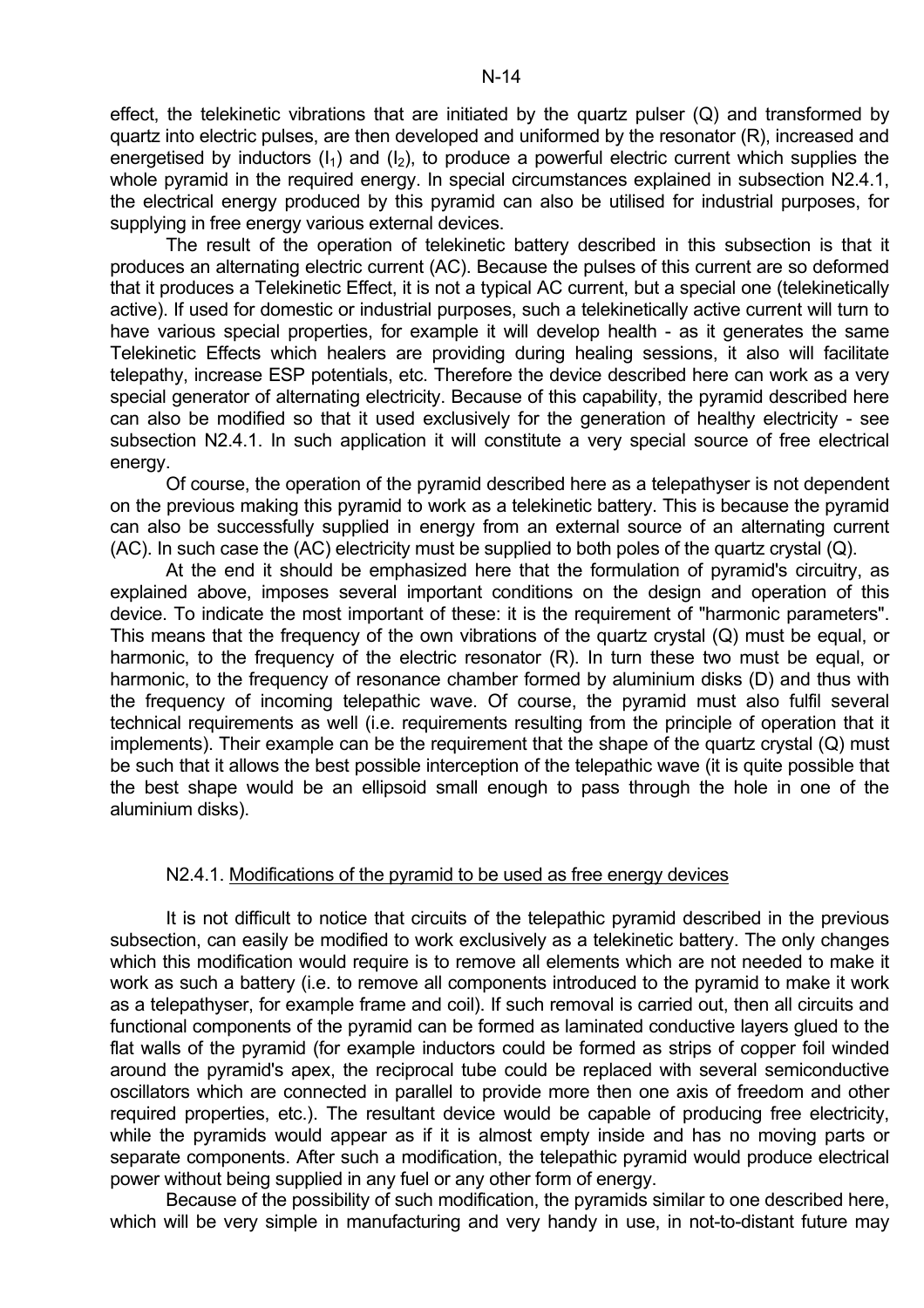become the primary source of electrical power used in every home. Today's powerhouses, powerlines, and home mains, may become completely obsolete by these extraordinary pyramids.

 As it is noticeable from the today's observations of UFOs, our cosmic occupants have already, and commonly use, this kind of telekinetic batteries shaped as laminated pyramids empty inside. As some informers claim, this kind of pyramids is even a standard equipment of every cosmic spy and saboteur that our cosmic parasites place on Earth for a longer period of time. They are to supply these UFOnauts in required electrical power, and also make independent the operation of their devices from earthly supply of energy. Because of the distinct shape of this device (namely a metallically laminated pyramid which is empty inside), and because it supplies the required amount of electrical energy, this device is very easy to be noticed and remembered by people who are taken on decks of UFOs.

 Someone who wished to appear under the pseudonyme "Richard Williams" - i.e. one of the first aware UFO abductees which I personally know and investigated in New Zealand, in fact did see this device on a UFO deck, and reported to me this sighting. Here is how he described to me a pyramid which he not only seen in operation, but also took to his hands, dismantled, and thoroughly examined:

 "I asked my host {UFOnaut} how they satisfy their energy consumption. Instead of answer, he demonstrated to me a device which he described as their standard electricity generator. The device had a shape of a small pyramid. It had a square base of the side dimension around 550 mm. It was made of a material that looked as a plate around 7 mm thick, the composition of which reminded me our present laminates. This pyramid weighted around 3 kilograms. The host took it to his hands and demonstrated to me that its base plate can easily be disconnected. After this plate was taken off, the pyramids showed its interior. With a surprise I noticed that it was completely empty inside. The pyramid was shiny on outside, while inside it was covered with a kind of gold foil. Its surfaces were looking as if covered with a kind of plexiglass. However, after being taken in hand, these surfaces felt as if they were made of glass (both, on the inside, and outside). According to the information of my host, the pyramid which he demonstrated to me produced around 2 kW of AC electricity at 230 Volts, 50 Hz. It worked only after the base plate was put back on its place. The electrical current that it produced was drawn from an ordinary wall socket, exactly the same type as we use in our homes {in New Zealand}. The socket was mounted in the centre of one of pyramid's four walls. My host demonstrated to me the operation of this pyramid. He plugged in to its socket an ordinary vacuum cleaner, of a type that today we use in New Zealand. I checked the operation of this vacuum cleaner by switching it on and off, and also by trying use it on the floor of the UFO. It worked perfectly, showing a powerful suction, while it was supplied with energy from this small pyramid, which not only that was moving with it on the floor, but also was empty inside. The operation of this pyramid and its electrical output seemingly was not dependent on the location nor orientation of the pyramid. My host recommended that our scientists should concentrate on the development of such device, because it would free Earth from all present problems, such as pollution, over-exploitation of resources, etc. Simultaneously our research on this device would lift our science on the higher level of awareness. But, he warned that there will be a lot of opposition against introduction of such devices, as the energy that they produce is for free and cannot be taxed. In turn taxes are foundations of almost every political system which presently controls human societies. However, in spite of this encouragement, the host has not tell me any clue as to what is the principle employed in the operation of this device, nor in which direction our searches for solution should go."

 The possibility of constructing telekinetic batteries that would provide our civilization with unlimited amount of free energy, is an issue in a significant number of meeting with UFOnauts. Other example of mentioning this topic is contained on page 75 of the book **[1N2.4.1]** by Timothy Good, "Alien Liaison", Arrow Books Limited (20 Vauxhall Bridge Road, London SW1V 2SA), 1992, ISBN 0-09-985920-3. This book quotes an UFOnaut who to a shocked expert in paediatrics and anaesthesia from "Hospital del Ferrocarril del Pacifico in Guadalajara" in Mexico told as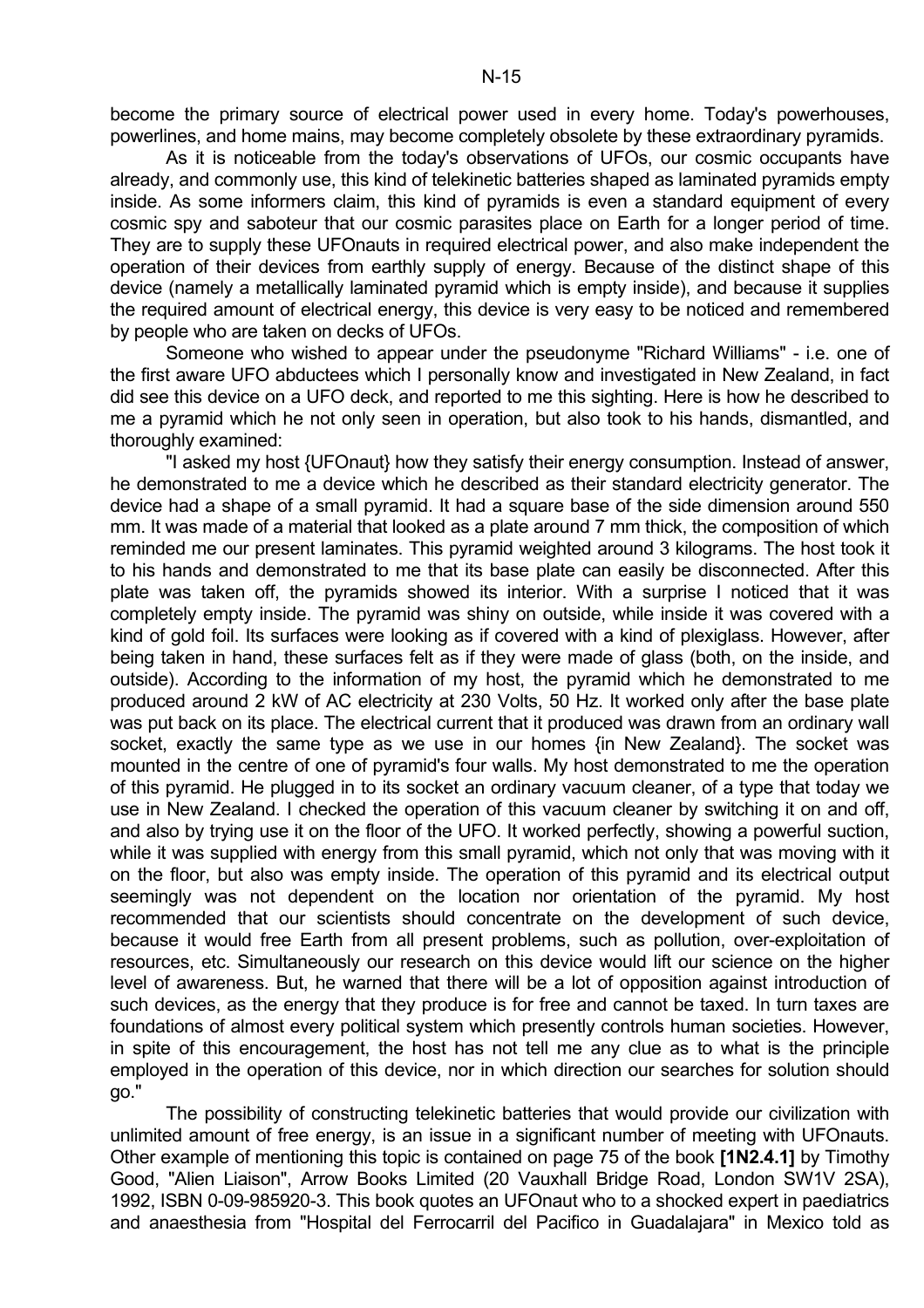follows:

 "It is necessary for you to find another energy source, and it is very easy. For that which you call electricity is an ethernal energy ... it is free. It is possible to get tremendous energy if you know how to dissociate electrons, for in this way you can have the free energy you need, without contamination or pollution, and this is what we use to travel space ...".

# N2.5. The operation of the pyramid as a telepathyser

 In spite that the pyramid's functioning as a telekinetic battery was explained first, this device is firstly and mainly the analog telepathyser which works in a duplex mode. This is because its main purpose is to superimpose on thoughts of the user someone else's thoughts intercepted from the telepathic wave that passes by, and also simultaneously to emit into space the telepathic wave which is modulated with own thoughts of the user. Although the energy for such operation is supplied from the telekinetic battery described before, still this energy could be supplied from another source - if for some reason the telekinetic battery is unable to work properly, or is temporally out of action.

 Because of such purpose of the telepathic pyramid, this subsection is to explain how the pyramid fulfils its tasks. The explanations are to begin from revealing how this device works as a **transmitting telepathyser**. This means that our first goal is to explain: (1) how this pyramid intercepts thoughts of the user, (2) how it imposes these thoughts onto the telepathic wave that it produces (i.e. how it modulates the telepathic wave with thoughts of the user), and (3) how it emits into space this telepathic wave modulated with thoughts of the user.

 The easiest part of this explanation is to make clear how the telepathic pyramids emits the telepathic wave. This is because subsection H7.1 provided already the background theory which indicates how telepathic waves can be produced and emitted. After this theory is applied to the pyramid discussed here, it turns out that the key to understanding the emission of telepathic waves is the oscillation of the electric current through conical coil (C). This oscillating current is formed by the resonator (R) described previously. It oscillates (i.e. flows "from" and "to") the conical coil (C), thus generating in this coil pulses of magnetic field. In turn in the counter-world these pulses of magnetic field are inducing vibrations of counter-matter which is propagating through space as telepathic waves. Because the oscillating current formed by the resonator has a strictly defined frequency, also the telepathic wave emitted into space has the same constant frequency.

 The more tricky part is to understand how thoughts of the user modulate this telepathic wave emitted into space from the pyramid. In order to make easier this understanding, we need to start from reminding ourselves a few facts which are well known amongst people that experiment with Kirlian photography, human aura, biofield, acupuncture, etc., but which still remain unknown for majority of institutional scientists and ordinary people. One of these unknown facts is the objective existence of human aura and human biofield. Although many people, including the majority of scientists, still doubt the existence of this subtle vibratory glow and energy field that surround human body and are called "human aura" and "human biofield", actually the existence of these phenomena is objectively confirmed. For example already special photographic equipment is produced, which allows to capture in colours the vibratory human aura. In turn vibratory human biofield can be detected not only with the equipment that acupuncturists use for locating the acupuncture spots, but a part of it can be made visual with the use of Kirlian photography, while the another part is utilised in devices popularly called "lie detectors".

 Although the nature of these subtle vibratory glow and field (i.e. human aura and biofield), as yet is not investigated thoroughly enough to tell everything about them, it is already well established that all their properties are strongly dependent on the thoughts that a given person has at a given moment of time. For example on colour photographs of human aura, the colour,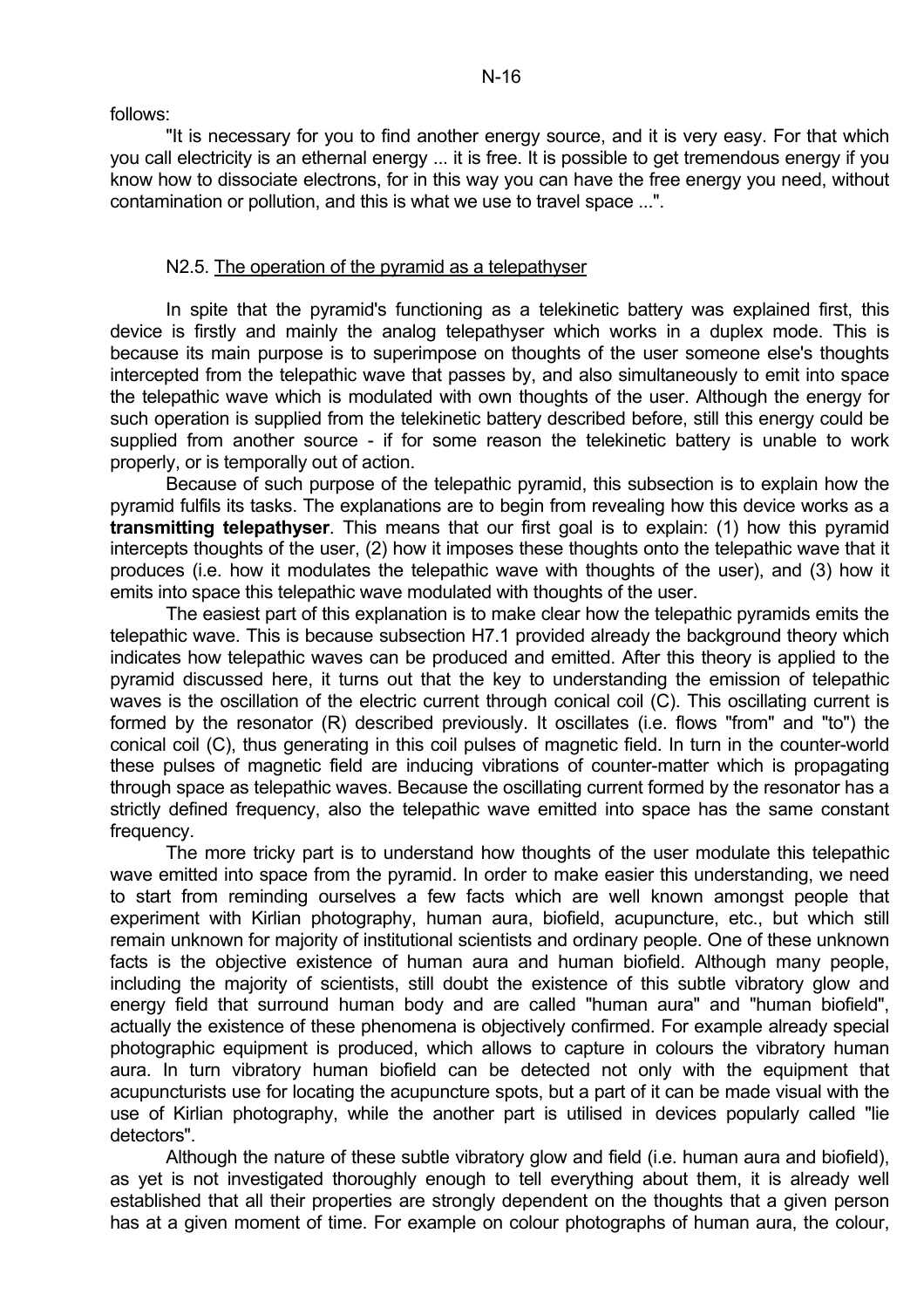shape, and size of this aura strongly depends on what this person is thinking about, in the moment of time when a given photograph was taken, and can drastically change within split of second. Also it is established that when a person opens hands, between palms of his/her hands this aura creates a kind of closed circuit. Therefore, if one puts a pyramid discussed here between both hands of a user, through the transparent walls of this pyramid the subtle vibratory glow penetrates to the interior of the device. This vibratory glow is a carrier of thoughts of the user. The only thing which is now needed, is a device which intercepts vibrations of this faint glow, and superimposes them onto (or modulates with them) electrical oscillations which are flowing through circuitry of this device. So a device or component is needed, which would perform the function of a microphone, but instead of sound waves which would transform the subtle optical vibrations into electric impulses.

 Such a device, which is capable to intercept even the most subtle optical vibrations and to turn them into electrical impulses, is something that was invented a long ago and that carries the general name of "optical interference cavity". In the pyramid described here such a cavity is formed by the tube (T) together with four cascades of mirrors (M) directed onto it. The substance contained in the tube (T), namely the vacuumed mixture of salt and mercury, produces light. This light is deflected from the cascades of mirrors back onto the tube (T) forming a special kind of interference cavity which is occupied by the standing optical wave. Such cavity is already utilised in optics, in operation of lasers, and in so-called "masers". Its property is that every outside optical signal which is introduced into it, is causing a cumulative disturbance in the standing optical wave that prevails in this cavity, thus drastically changing the parameters of the current which flows through the tube (T). This means that the flow of current through the tube (T) is strongly dependent on the momentary changes in the faint glow (i.e. user's aura) that penetrates through this interference cavity, similarly as in present microphones the flow of current is strongly dependent on the momentary changes in sound vibrations that are passing through this microphone. The result of such operation of the interference cavity from our pyramid is that the current which passes through the tube (T) is modified (modulated) with thoughts of the user. In turn such modulating the oscillations from the pyramid's circuitry will cause that in space is emitted not just an ordinary telepathic wave, but the telepathic wave modulated with the user's thoughts.

 The above descriptions indicate that during the operation of the telepathic pyramid the tube (T) should flicker with vibratory light which is a reflection of the user's thoughts and emotions. Therefore the tube (T) is an excellent indicator which tells about the correct operation of this device. Furthermore, the above descriptions indicate why in the final (operational) versions of this pyramid the material for walls must be milky. The point is that such milky material is decreasing the influence of noise optical signals originating from the environment, while transparent walls allow to enter easily these noise signals and to affect the interference cavity.

 Now we analyse how the telepathic pyramid operates as a **receiving telepathyser**. We begin from realizing that in the counter-world millions and millions of different telepathic waves are propagating themselves in all directions. Therefore the pyramid's design must allow to filter through all these countless waves, and select only these waves which most probably carry the telepathic thoughts from the other user. The function of such preliminary "filter", which allows the pyramid to be entered only by the right waves, is a hole in one of four aluminium disks (D). As we realize from subsection N2.4, these four aluminium disks form a telepathic resonance cavity, in which the hole is performing the function of a "gate". This "gate" is letting inside only specific spectrum of telepathic waves, which includes waves to be processed. Therefore the diameter "d" of this hole (gates) is quite important. After being initially preselected, the telepathic waves enter the pyramid through the hole and propagate within the pyramid's interior in a manner identical to that displayed by sea waves which entered through a hole in a pier or a breakwater (the only difference is that the telepathic waves spread in a shape of a sphere - instead of a circle as sea waves do). The sphere of these telepathic waves is then deflected simultaneously by the remaining three (out of four) aluminium disks that form the "telepathic resonance cavity". After the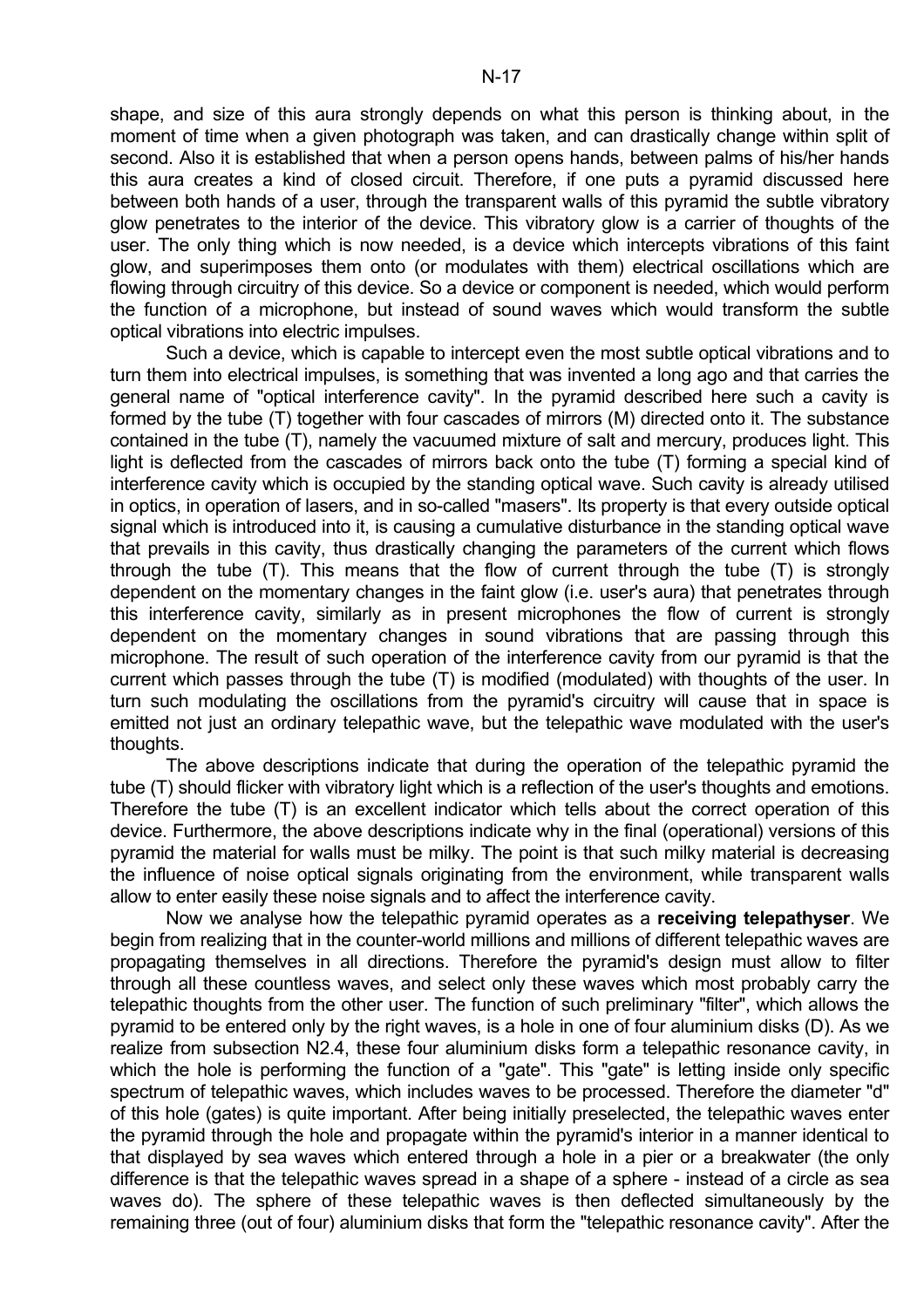deflection these waves meet again in a special "telepathic focal point" of the "aluminium pyramid", which lies approximately at the crossing of the deflection axes of three remaining aluminium disks, with the symmetry axis of the hole (which simultaneously should be the symmetry axis of the aluminium disk which holds this hole). Note, however, that this "telepathic focal point" of the "telepathic resonance cavity" in the pyramid discussed here, is slightly dislocated from the central (vertical) axis of the pyramid, is asymmetrical in location, and also it does not coincide with the focal point of the whole pyramid. The dislocation and asymmetry of this "telepathic focal point" is caused by several factors, the most important of which include: (1) the fact that telepathic waves enter the pyramid by only one hole, thus they are asymmetrical from the point of entry, and (2) the fact that the location of this point is defined by the location of aluminium disks (D) on the pyramid's walls (and also by dimensions of these disks). In that "telepathic focal point" the unique telepathic wave is created which could be described as a "standing wave". Its property is that it creates an oscillatory sequence of compression and decompression of counter-matter. Note that all other telepathic waves which cross through interior of the pyramid are only passing through this "focal point" and thus they fail to create this unique sequence of compressions and decompression of counter-matter. Thus they are eliminated from further influence on process of pyramid's operation. Now, if the appropriately designed quartz crystal (Q) (e.g. a crystal shaped as a sphere or as an "ellipsoid") is placed in this "telepathic focal point", then the counter-material duplicate of this crystal is subjected to these oscillating compressions and decompression of counter-matter. Because there are oscillating telepathic waves with various frequencies, only these waves are significant, the frequency of which is harmonic to the frequency of own vibrations of this counter-material duplicate of the quartz crystal (Q). Therefore the own frequency of the quartz crystal (Q) is the second "fine tuning" filter, which from a number of telepathic waves that enter the pyramid, selects only this one which carries the thoughts of the other user. These selected oscillating compressions and decompression of counter-matter, which act on the counter-material duplicate of the quartz crystal (Q), cause this duplicate to fall in resonance with the incoming telepathic wave. This resonance causes that the duplicate is vibrating violently, in tact of the incoming telepathic wave (note that because in the counter-world there is no inertia, this resonance is very sensitive, and truly reflects all thoughts that are superimposed (modulated) onto these incoming telepathic waves). Of course, because of the gravity connection between the material part of the crystal and its counter-material duplicate, the violent vibrations of the duplicate are transferred to our world and cause the material part of the crystal to also vibrate with the same frequency. In turn the vibrations of the material part of quarts crystal (Q), by releasing the "piezoelectric effect" in the crystal, produce vibratory electric current which is supplied to the pyramid's circuitry. These vibrating electric currents are later amplified by the pyramids components, as this was explained in subsection N2.4, and then passed to the tube (T) which starts to emit strong vibratory glow, the pulses of which are reflecting exactly the thoughts of the other user that are intercepted by the pyramid. All what is now needed is a kind of "speaker" which would put these incoming thoughts directly into the mind of the receiving user.

 The function of such unique "telepathic speaker" is performed by the same interference cavity formed by the combination of tube (T) and cascade of mirrors (M). Therefore, in the telepathyser described here, this interference cavity performs simultaneously two different functions, i.e. the function of a "telepathic microphone" and the function of a "telepathic speaker". Because such a unique device which is both, a microphone and a speaker, so-far has no distinct name, it would be a good idea to assign to it some kind of short and convenient name, for example an "inouter". In case of the telepathic pyramid, for the incoming thought messages this "inouter" releases the mechanism which is an exact reversal of its action as a telepathic microphone. Namely it superimposes on the user's subtle glow (i.e. on his/her aura and biofield) the vibrations which are the exact reflections of the thoughts received from the other user. In turn these vibrations of the aura and biofield, by the user are perceived as "someone else's thoughts superimposed on his/her own thoughts".

From the above operation of the pyramid as a telepathyser, various operational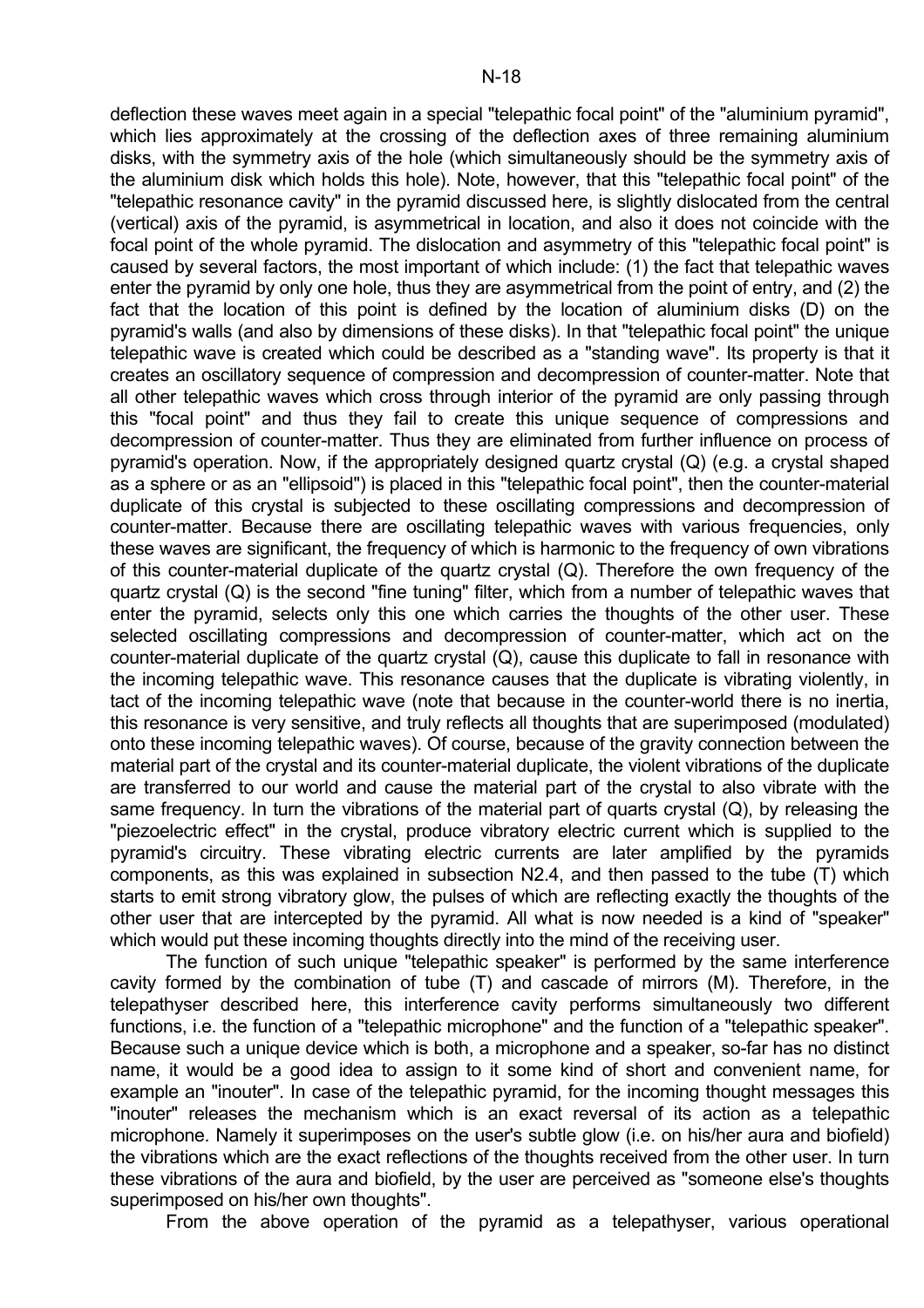requirements can also be derived. Probably the most important of these requirements is that the cascades of mirrors (M) together with the tube (T) must form an effective optical interference cavity. In turn for them to work as an effective interference cavity, various technical conditions must be met. For example mirrors (M) must point exactly at the tube (T), tube (T) must face mirrors (M) and be turned to them with the largest surface, etc. Other technical requirements which become obvious from the descriptions above, include: the size of the quartz crystal (Q) - it must be small enough to perform the function of a reversible element (i.e. a large crystal could NOT be deformed with weak electric currents generated by the pyramid), the location of the quartz crystal (Q) - which needs to be positioned in the "telepathic focal point" (to not be confused with the focal point of the whole pyramid), the shape of quartz crystal (Q) - which must facilitate the interception of telepathic waves (thus flat crystals used in electronics are not the best for this purpose), the frequency of oscillations of the quartz crystal (Q) (i.e. both pyramids which communicate with each other must have exactly the same frequencies of their crystals), the deflective qualities of inner surfaces in disks (these surfaces should be as flat and as polished as possible), mutual distances and angles of disks (D) - these distances and angles should be as identical as possible, etc.

 The above operational requirements should additionally become supplemented with the functional requirements. For example the most important of these requirements states that the frequencies of telepathic waves emitted and received by both pyramids which communicate with each other must be mutually tuned. This means that the frequency which one pyramid emits, must coincide with the frequency which other pyramid is receiving and vice versa. In turn such tuning of frequencies introduces several further technical conditions, for example that the working parameters of both pyramids are not changing with time (i.e. their waves are not creeping away). This explains why there is vacuum necessary inside of pyramids, as for example air capacitors change significantly their capacitance with the air pressure, with humidity, etc. - the phenomenon which is not experienced by vacuum capacitors. In turn every, even the slightest, change in capacitance of the pyramid's capacitor, causes the significant change in frequency of the telepathic wave that this pyramids emits.

 At the end of this explanations, it should be added that when the pyramid described here allows us to learn more about the technically transmitted telepathic messages, then also the oscillatory chamber described in subsection A2 and shown in Figure A1 can be transformed into a very powerful telepathic transmitter and receiver. This is because this oscillatory chamber also creates very powerful telepathic waves, which are capable of reaching even the most distant corners of our universe.

# N2.6. Procedure of pyramid's completion

 Everyone who feel that is capable of contributing something to the completion of the pyramid described here, is warmly invited and vigorously recommended, to take part in this ambitious, patriotic, and non-conventional development.

 Our current situation with completion of this pyramid can be compared to a situation of a student of electronics, who knows already the principles involved in the operation of a radio, and who knows and have available all components which constitute a radio, but who still needs to go through the procedure of putting this device together. The basic problem which is still remaining for us to solve, is how to put these parts together, and how to mutually tune them in, so that they start to work. Of course, because at this stage we really do not know how tune these parts so that they start to work, most probably it will take some time before a correct configuration is found, and before a working prototype of this pyramid is ready for use. This is especially true if we take under consideration that our cosmic parasites will do everything in their power to make impossible our completion of this device. So using their methods which are undetectable to humans, they will pile countless obstacles on paths of those who attempt to build the pyramid, they will make such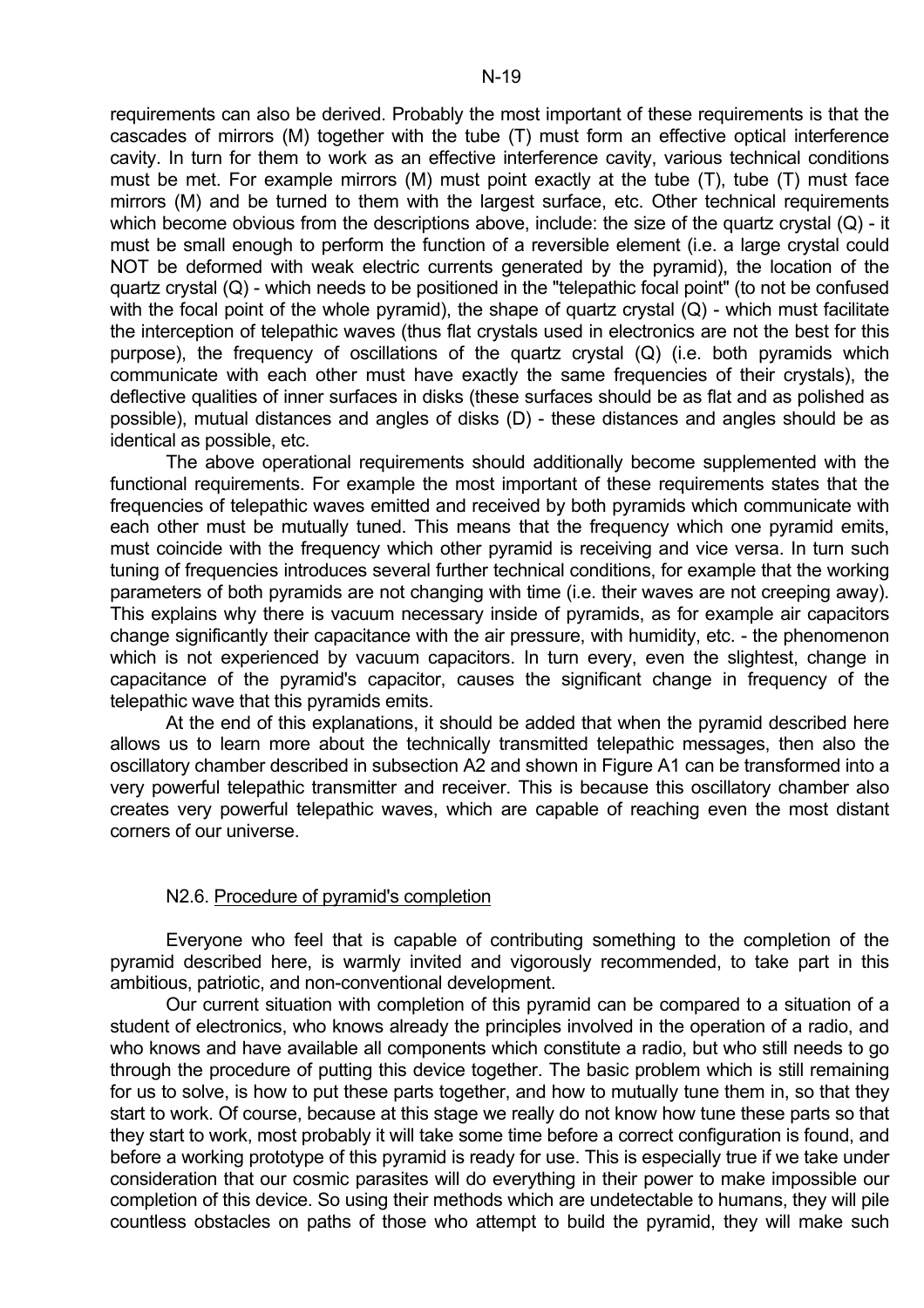developers constantly preoccupied with various other urgent matters, they will instigate various personal and occupational problems, induce sicknesses, and in cases when such developers keep their achievements in secrecy and are very close to a success - they may even assassinate them in order to make these secrets impossible to learn by other people. Therefore the best approach we can adopt in the completion of this pyramid, is (1) to involve in the development as many builders as possible (the more the better, as our cosmic parasites cannot afford to assign invisible guards to each one of them), and (2) to continually exchange the information, so that whatever one finds out, immediately the rest of us also knows, and thus our parasite is unable to suppress the total progress by suppressing a single developer. If every single person amongst developers, tests properly one solution or one component, and tells others about the results, then sooner or later the correct configuration and parameters for a whole pyramid must be found.

 The procedure which is recommended to be applied in the development of the telepathic pyramid, as well as summary of everything that was discovered about this device until now, are presented in subsections that follow. The development procedure which is recommended in the next subsection is called an "iteration method" or a "method of small steps". So far it is the most effective method used in inventive activities. It already proved itself in action on countless inventions. The main principle of this method is based on the focusing on one problem at a time (hence "small steps"). Thus the completion procedure is a series of repetitions (or iterations), in which each repetition solves a single problem and adds an additional progress to the bank of previous achievements. Thus if a sufficient number of such repetitions are carried out, the working prototype finally must be build. Here follows the description of this method.

#### N<sub>2.6.1</sub>. The recommended procedure of pyramid's completion

 These very special people, who are gifted towards building various devices - would these be electronic, electrical, or simply mechanical, who have inquisitive minds, creativity of inventors, and inclinations for experimenting, who have enough courage to not be afraid that the participation in the pyramid's completion may endanger their lives introducing a risk of alien assassination - as explained in subsections A3, A4, and VB4.5.1, who would like to add their own contribution to an enormous leap forward for the whole of our civilisation, and also who do not mind that 10% from the obviously huge profits that the completion of this device one day may bring to its developer are to be contributed towards the developmental research on similar avantgarde devices - as described in subsection AB2, are invited and encouraged to take their parts in the completion of this special device. Below is described the completion procedure, which in my opinion holds the highest chance of the final success. This procedure is combined from the sequence of steps, through many of which I went myself in my to date efforts to make this pyramid happen. This sequence needs later to be repeated as many times as it takes (hence the name for this procedure: "iteration method", or "method of small steps"). Each such repetition is to solve a single problem and to create the bank of practical experience which with the elapse of time must translate into the final success.

 The iteration method can be arranged and completed according to several different scenarios (by experts usually called "developmental models"). The simplest scenario could be called "component-after-component". It depends on subdividing the final device (i.e. the telepathic pyramid) into individual components or parts, and then preparing one component after the other, until the whole pyramid is ready. Because this method is simplest amongst all possible approaches to the completion of this pyramid, and also because it is the most effective in case of a first project, it will be explained here. Here are steps to be taken during the completion of this procedure.

 #1. **Completing the copper frame**. To accomplish this we need two pieces of thick copper wire having the diameter of around φ=5 mm. The length of each of these two pieces should equal to around I=1.18 meter. Each of these two pieces we need to bend in such a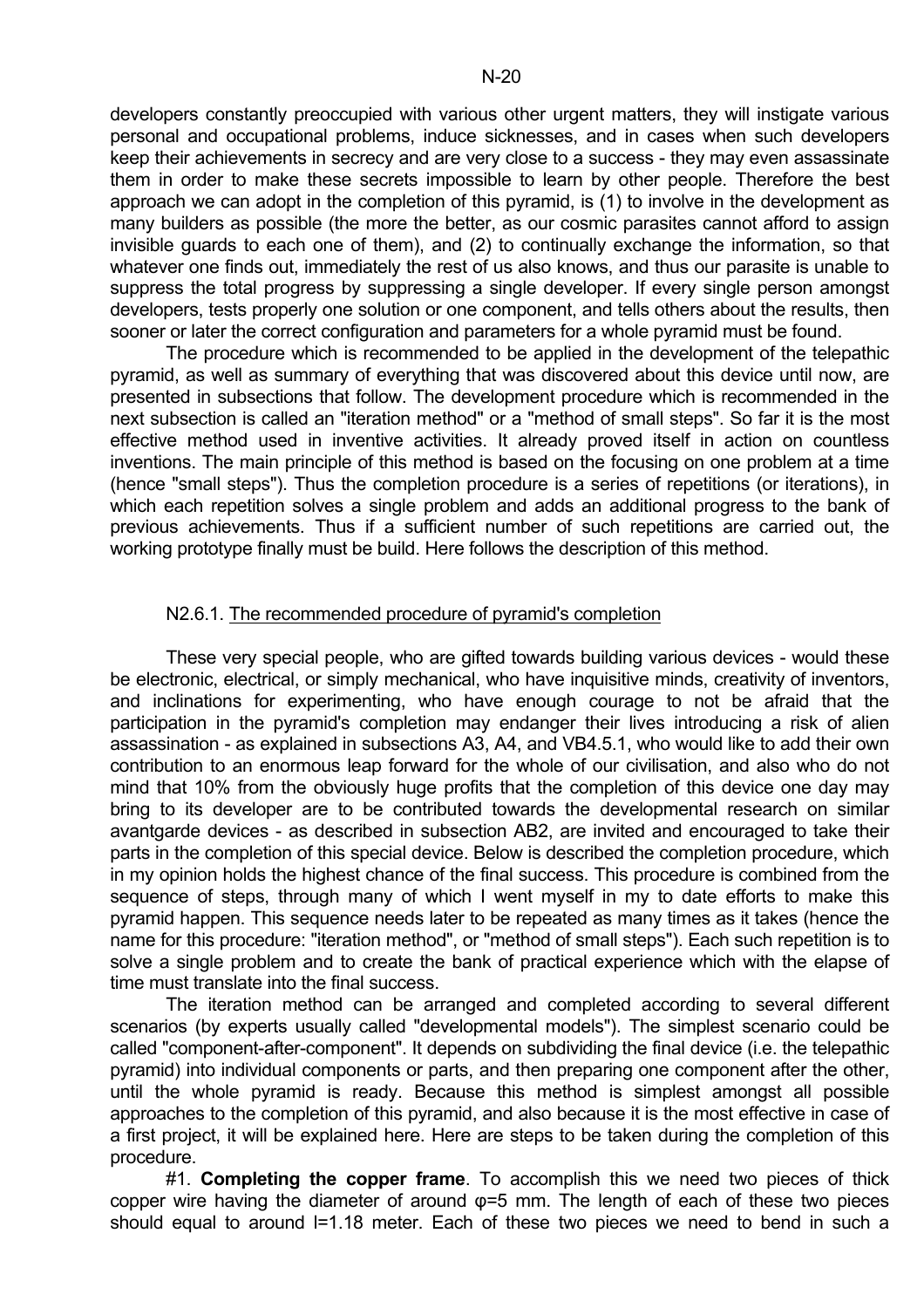manner, that after they are joined together, they create edges of an isometric pyramid - as this is described in subsection N2.2. Then in the points where these two pieces touch each other we need to solder, braze, or weld them (preferably braze). If we bend both pieces skilfully, there are going to be only 5 soldering points. After this, the frame "F" of the pyramid is ready.

 When we are completing this frame, the exact dimensions may rise some ambiguities. According to subsection N2.2, the final isometric pyramid should be 27.5 cm in height, and it should have square base of the side dimension also equal to 27.5 cm. So what should be the final dimensions of the copper frame? The answer to this question is provided in subsection N2.5. It explains that the dimensions which have the highest significance to the operation of this pyramid are those determined by the location of inner surfaces of the aluminium disks "D". Thus, according to this answer, the dimensions of the copper frame should be so selected that the imaginary planes that are tangential to the outer surfaces of this frame should form a hypothetical isometric pyramid, the height of which is equal to 27.5 cm, and the square base of which has the side dimension equal to 27.5 cm.

 #2. **Preparing the pyramid's base**. In this step we need to cut out a kind of square plate, which is going to serve as a base, or a floor, for our pyramid. To this base we will later attach all remaining components of the pyramid (with the exception of casing "P" and aluminium disks "D"). The simplest way of making this base is to cut it out from a wooden plank, as it then allows to use ordinary screws for fastening. The more advanced solution would use the same material as it is used for the casing of the pyramid (e.g. plexiglass), although then the builder would need to have a clear concept how he/she is going to attach the remaining components to this base. The pyramid's base should be formed into a square plate, the side dimension "a" of which is slightly bigger than the frame (possibly equal to the outer dimension of the pyramid's casing "P"), e.g. a=29 cm. After the base is ready, we need to attach the frame "F" to it. If the base is made of a wooden plank, then this attaching may depend on simple use of screws. Though, we need to make sure that the frame "F", as well as all other components attached to the base, are easily detachable, because later during the process of assembly and research we are going to attach them and detach, again and again, practically countless number of times.

 #3. **Assembling the pyramid's casing**. The casing "P" is a kind of "hat" or "coat" which is put over the pyramid's frame "F". By clinging to the pyramid's base, this casing should form with the base a kind of hermetic chamber which would be able to keep vacuum in the pyramid's interior. The casing is glued together from four isosceles triangles cut from a plexiglass plate - as it is described in subsection N2.2. It should be noted that the exact dimensions of these triangles should be previously determined/measured empirically, so that they form a pyramidal shape which is well adjusted to the frame "F", and also which tightly clings to the base without leaving any gap.

 Similarly as it was with the copper frame "F", also the precise dimensions of the casing can induce various ambiguities. But according to the subsection N2.5, if we assume that the thickness of aluminium plate that is used for preparing the disks "D" is negligible in comparison with the precision the whole pyramid is constructed, then the dimensions of the casing "P" should be so selected that after the casing is joined with the pyramid's base the inner surfaces of this casing and base should form an isometric pyramid which would have the height 27.5 cm and the quare base of the side dimension equal to 27.5 cm.

 #4. **Cutting and assembling the aluminium disks**. After the casing "P" is glued together, we have the opportunity to determine empirically what is the greatest diameter of aluminium disks "D" which can be attached to the internal surfaces of this casing without them touching the frame "F". After this diameter is determined, we cut four disks from aluminium plate or foil, in the centre of one of them we drill a hole of around d=4 mm in diameter, we attach a conductive wire to each of the disks - which (the wire) is going to join this disk with other disks and with one of inductors "I", we make sure that the inner surfaces of the disks are smooth and shiny, and finally we glue these disks to the internal walls of the casing "P". If we then place the casing with these disks over the frame "F", there should be no electrical connection (contact) between the disks and this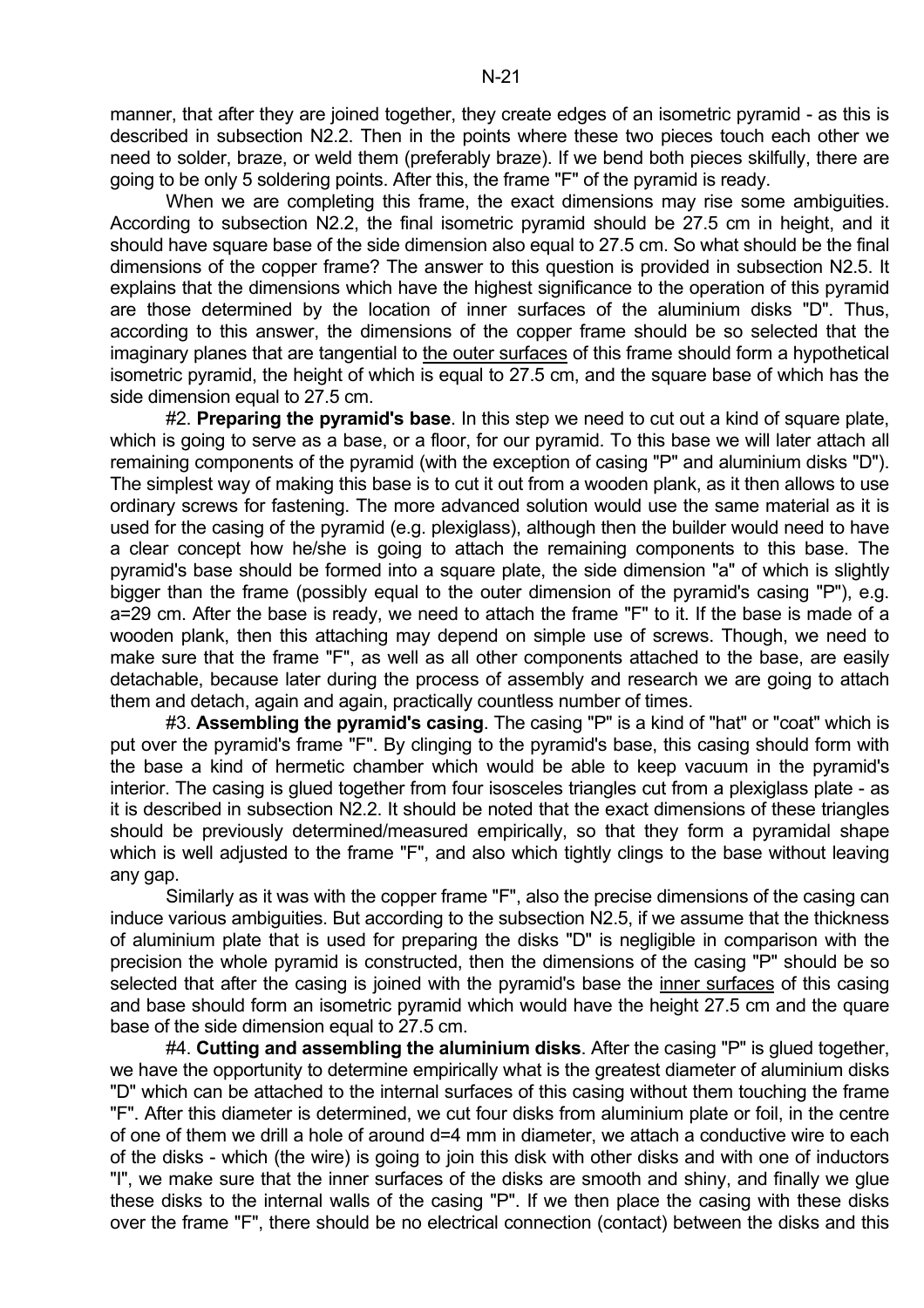frame.

 #5. **Shaping and assembling the spiral copper coil**. Now we wind seven turns of spiral coil "C", using for this purpose the same copper wire which we used for the frame "F". The shape and dimensions of the coil we select in such a manner that after it is assembled inside of the pyramid, none of the coil turns is going to touch (contact) any of the aluminium disks "D", but also that the coil is as close to the disks as feasible without a danger of accidental contact in the result of movements or vibrations. After the shaping, the coil should stay in the pyramid all by itself, from the top hold due to the inserting its tip into the hole drilled inside of the frame's apex (with this frame "F" the coil "C" must be electrically connected), while in the bottom being clamped with some collars which are assembled to the pyramid's base.

 #6. **Making and assembling the tube**. From subsections N2.2, N2.6.2 (and also from chapter C of treatise [7/2]) we select all information which instruct us how to prepare and attach the tube "T". Then we manufacture the tube "T" according to these instructions and assemble it at the centre of the pyramid's base.

 #7. **Making and assembling the inductors with magnets**. Again we analyse what about these inductors " $I_1$ " and " $I_2$ " is stated in subsections N2.2, N2.6.2, and N2.4, and then: (a) we prepare these inductors according to instructions from these subsections, (b) we mark which one of them is thrusting forward and which is thrusting backward, (c) we assemble then not far from the tube, and (d) we electrically connect them to the remaining components of the pyramid according to the diagram from Figure N1.

 #8. **Preparing and assembling the quartz crystal**. We start from reading some books which describe the piezoelectric effect or industrial quartz. We gather from them the initial information about how we should prepare our quartz crystal. Then we acquire a quartz crystal the shape of which is possibly close to a sphere or ellipsoid, with the greatest dimension not exceeding 4 mm. We provide this crystal "Q" with electrodes, and with the use of wires which are to connect it with the remaining components of the pyramid we suspend it in the "telepathic focal point" of the aluminium pyramid (see descriptions of this point contained in subsections N2.2, N2.6.2, N2.4, and N2.5).

 #9. **Preparing and assembling cascades of mirrors**. We read what about these mirrors "M" is stated in subsections N2.2, N2.6.2, and N2.5. Then we prepare these cascades according to these descriptions and attach them to the pyramid's base.

 #10. **Checking the prototype, the initial measurements, and specification recording**. After the above steps are completed we have assembled the complete prototype of our pyramid. But before we subject this prototype to any research, we firstly need to conduct a kind of "quality check", i.e. we need to verify if everything in it is completed and connected in the required manner. For this, for example all electrical connections of the prototype need to be compared to the diagram from Figure N1. In turn the positions, attributes, and polarities of every component needs to be compared to the descriptions from chapter C of treatise [7/2], and also from subsections N2.2, N2.6.2, N2.4, and N2.5. Furthermore, we need to determine (and thoroughly record it into our logbook) all technical details of our prototype, especially such as resistances, directions of winding and polarities (e.g. for inductors and for the tube), number of coils, way of connecting (e.g. which inductor and which side with what), dimensions, frequencies, etc.

 #11. **Research and tests on the prototype**. The goal of this step is to verify the functioning of the prototype we just assembled, reasoning on this basis about various construction and completion errors we committed this time, and then working out the further improvements. The correct planning and skilful conducting of this research, as well as deriving from it the constructive conclusions, is the most critical step in our developmental procedure, which determines the final success in the completion of the telepathic pyramid. The description of some guidelines for the completion of this step is provided in subsection N2.6.2 of this monograph. Generally speaking, this step should concentrate on determining, amongst others, the following matters:

(a) Whether the location and the piezoelectric parameters of the quartz crystal are correct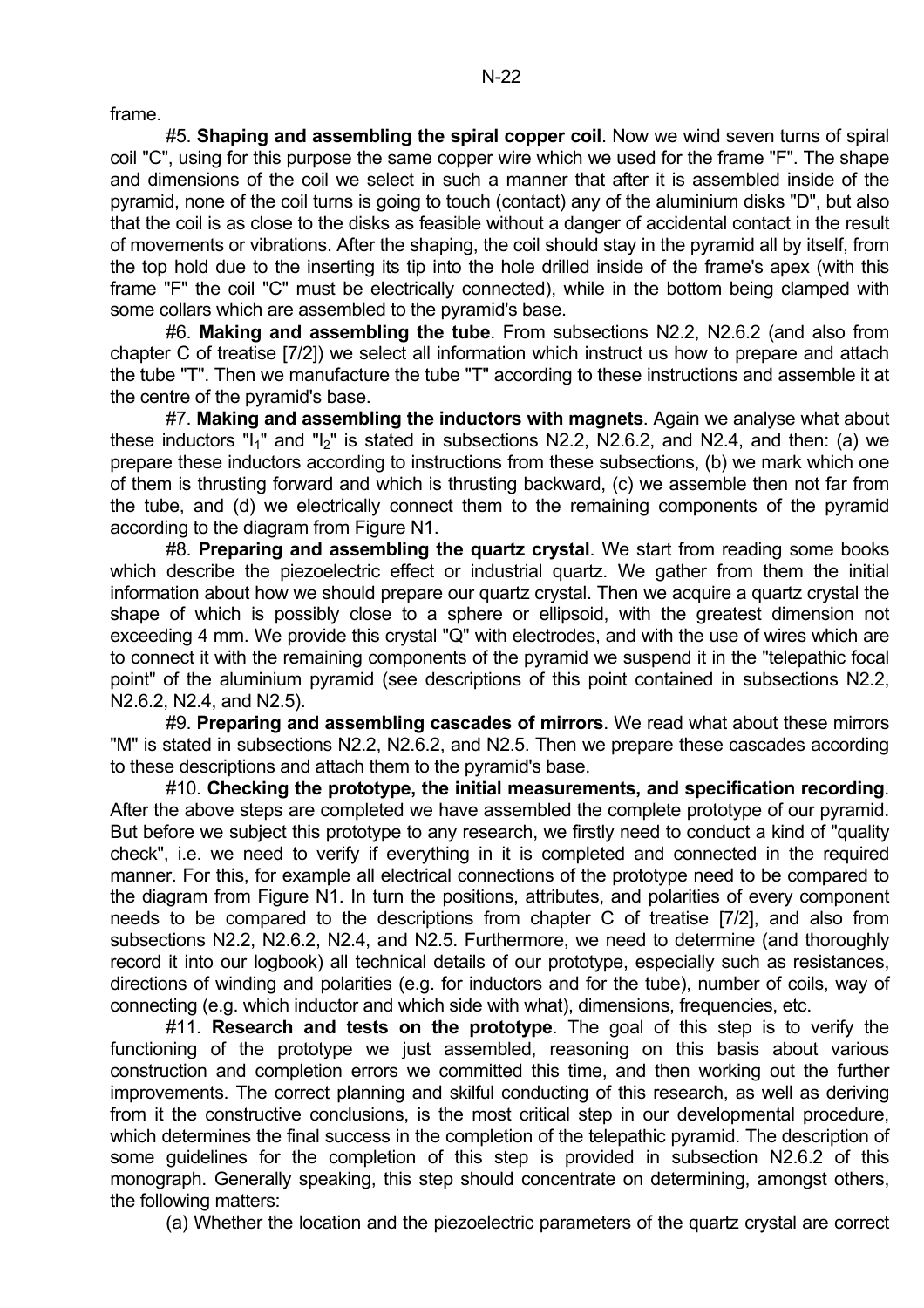(e.g. the correctness of the location of this crystal, exactly in the telepathic focal point of the aluminium pyramid, can be determined through the gradual change of position of this crystal and analysing the electronic signal that it produces).

 (b) Whether the polarity of inductors and the value of their telekinetic thrust are adequate (e.g. in order to verify this, the developer may experiment with different polarities of inductors, or with inductors wound from a different number of coils and on different permanent magnets).

 (c) Whether the electrical connections between the pyramid's components are correct (e.g. for checking these one may temporily change the way wirings are connected, and then determine what influence such a change has on the impulses induced in the pyramid's circuitry).

 (d) Whether the resonance frequency of the electronic circuitry (namely the resonator) is well tuned to the working parameters of the pyramid (e.g. for this one may direct forced electronic impulses of several different frequencies to the both terminals of the quartz crystal, and then see what is the reponse of the pyramid's resonator).

 (e) What parameters of the current induced in the pyramid are needed to cause the glow of the tube "T", and how to make the pyramid to produce a current with such parameters (e.g. the developer may change the telekinetic thrust formed by inductors, alter the resistance of shunt coils over the tube, change the resistance of the tube, etc.).

 In our experiments we should give preferences to quantitative research and measurements, i.e. to those directed towards not only determining that something has happened or appeared, but also how much of it could be detected, what is its direction and characteristics, what is the source, how we can modify (e.g. intensify) it, what conditions must occur for it to appear, etc. It is also extremely vital that in our logbook we write down the description of experiments and tests that we completed, and the description of results that we received. Our research we need to direct in such a manner that they lead us to drawing useful conclusions which in turn allow us to improve gradually the construction of our pyramid, so that in the final effect we make this device operational.

 #12. **Securing the knowledge just learned from being lost**. Each attempt at researching a new prototype leads to a number of findings which represent the practical knowledge gained in a given iteration of pyramid's completion. This knowledge should be secured from being lost. The fist principle of such securing is to write it down in our logbook. The knowledge which is not written down is likely to be lost, because of our memory limitations, because we did not purified it and presented in the form of clear conclusions, and because of many other reasons. Only the knowledge which is thoroughly recorded can be reused again during the next turn of the iteration process. After the knowledge is written down, it also should be shared with other. Knowledge which is not shared is also likely to be lost. After all, if others do not know what we accomplished, then when we are gone or changed our interests, also all that we accomplished is gone. For this reason after being written down, the conclusions from a given step should be copied and posted to someone, preferably to myself or to Mrs Daniela Giordano. (Note that in case of the pyramid described here, keeping knowledge to ourselves is both: dangerous and pointless.) Such sharing the knowledge has also this additional advantage that it minimises the danger of alien assassination. After all, aliens may only decide to assassinate a developer, if this assassination gives them a good chance that the results accomplished by this developer are going to be lost after his/her death. But if the developer shares his/her knowledge with others, then such a loss of accomplishments is prevented.

 #13. **Extending, complementing, or refreshing our knowledge**. The goal of this step is to gain additional knowledge which is necessary in order to introduce to the pyramid all these further improvements which result from our research on the previous prototype advanced according steps #1 to #10. To complete this step, it is recommended to refresh or increase our knowledge regarding the type of circuits or phenomena which in the course of our experiments turned out to be the most important for understanding and improving the prototype. It is especially recommended to read descriptions of such phenomena as: the technically induced telepathic waves, the Telekinetic Effect, principles involved in the operation of telekinetic batteries, principles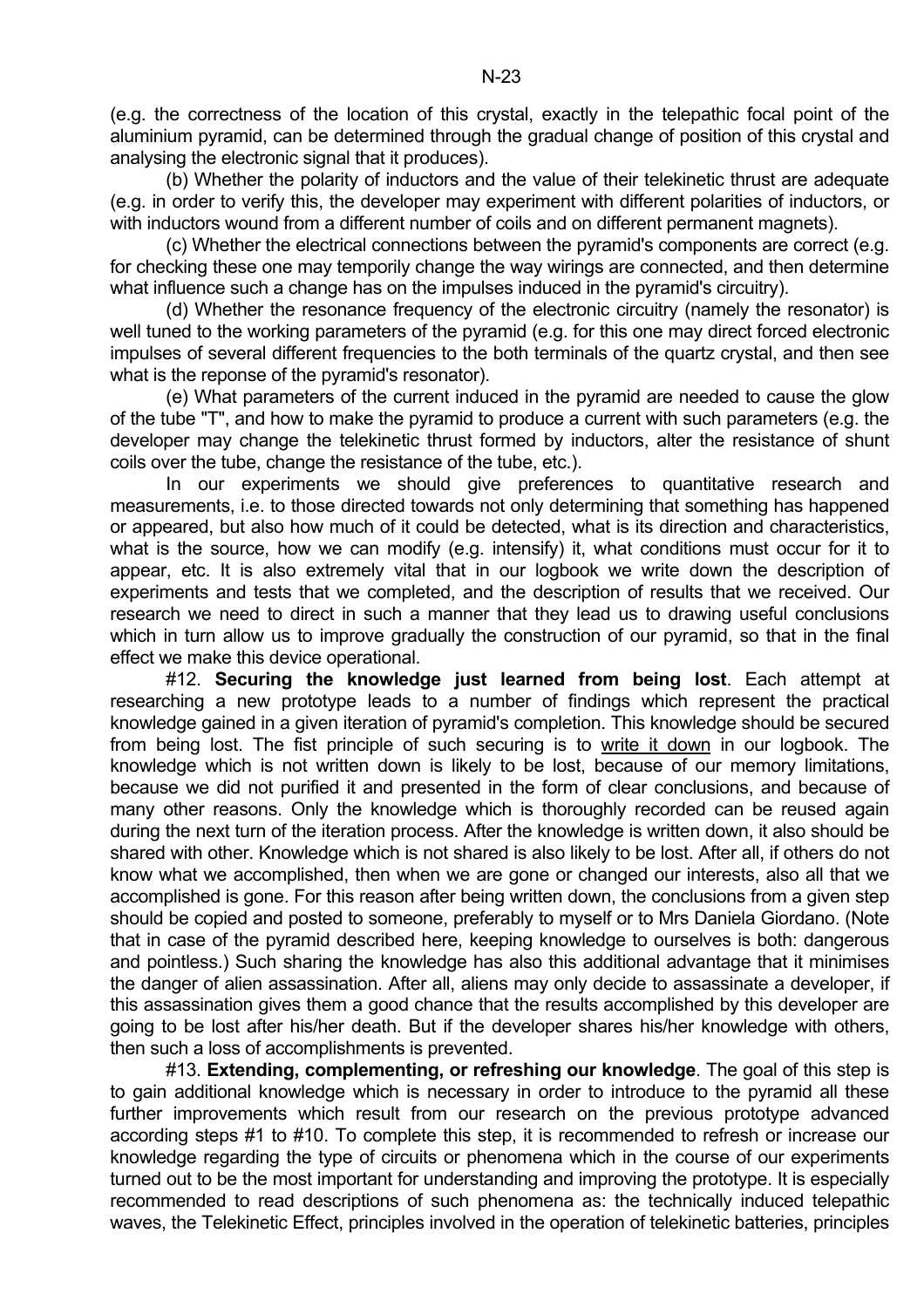involved in the operation of telepathysers. These, together with the description of the pyramid discussed here, are extensively presented in treatise  $[7<sub>E</sub>]$  and in monograph [1/3], while partially also in  $[1<sub>E</sub>], [8]$ , and  $[6<sub>E</sub>].$ 

 #14. **Repeating the development and research procedure for further, improved prototypes of the telepathic pyramid**. The goal of these steps is the gradual removal of errors or imperfections which were detected in previous prototypes, according to the general principle of "iteration method". To complete these steps we: (a) select from steps 1 to 9 these ones which according to the results of our research, experiments, and deductions completed on the previous prototypes require redoing, (b) complete these selected steps again, thus receiving a next set of pyramid's components with different design, technology, or technical parameters, (c) we check with the descriptions from subsections N2.2, N2.4 and N2.5, if our changes are not running against the original specification or the principles utilised for the operation of this device, (d) we complete again steps 10 to 14 of this developmental procedure.

 At this point it should be emphasized that the first completion of the above procedure most probably will not result in the production of an operational prototype. However, it will furnish the builder with empirical experience which should equip him/her with a better understanding of interpretations and descriptions presented in this publication, as well as in [7], [3], [6], and [1/3]. Furthermore, it should provide a higher starting point for the subsequent repetitions of this developmental procedure. This in turn should create a pool of experience and theoretical knowledge which would allow for a substantial improvement of the prototype in each subsequent repetition. Thus, at some stage of this developmental procedure, the prototype may eventually be achieved which would be capable of operating exactly as illustrated in the original disclosure. This final working prototype would be the one which is to be later duplicated in the commercial (mass) production of the pyramid discussed here.

### N2.6.2. Subsequent goals of the procedure of pyramid's completion and ways of accomplishing them

 For a most successful and fastest completion of the telepathic pyramid, the person who completes it must post for himself very clear goals to be accomplished at each stage of the completion. Here are examples of such goals.

**Stage A:** The development of a correctly working tube (T) accomplished in separation from the rest of the telepathic pyramid. At this stage tube should be completed and researched when the remaining parts of the pyramid are still unavailable.

**Stage B**: The development of the interference cavity.

**Stage C**: The development of a working telepathic emitter-receiver.

**Stage D:** Making the pyramid to work as a generator of free energy.

**Stage E**: The development of the telepathic communication system which is composed of a separate telepathic emitter, and a separate telepathic receiver that both successfully converse with each other.

#### N2.6.3 To-date accomplishments in the development of pyramid's technology

 Since the time the first treatise [7] "Story of one pyramid" was published, until this volume was written, a wealth of practical observations and hints regarding the pyramid described here was accumulated. The purpose of this subsection is to summarise these findings and observations, so that they can be utilised practically by future builders of this device. Because in the technical and scientific development almost the same important as the information itself, is the source from which this information originates (after all this source defines how reliable the information is), together with findings presented in this subsection, also the source from which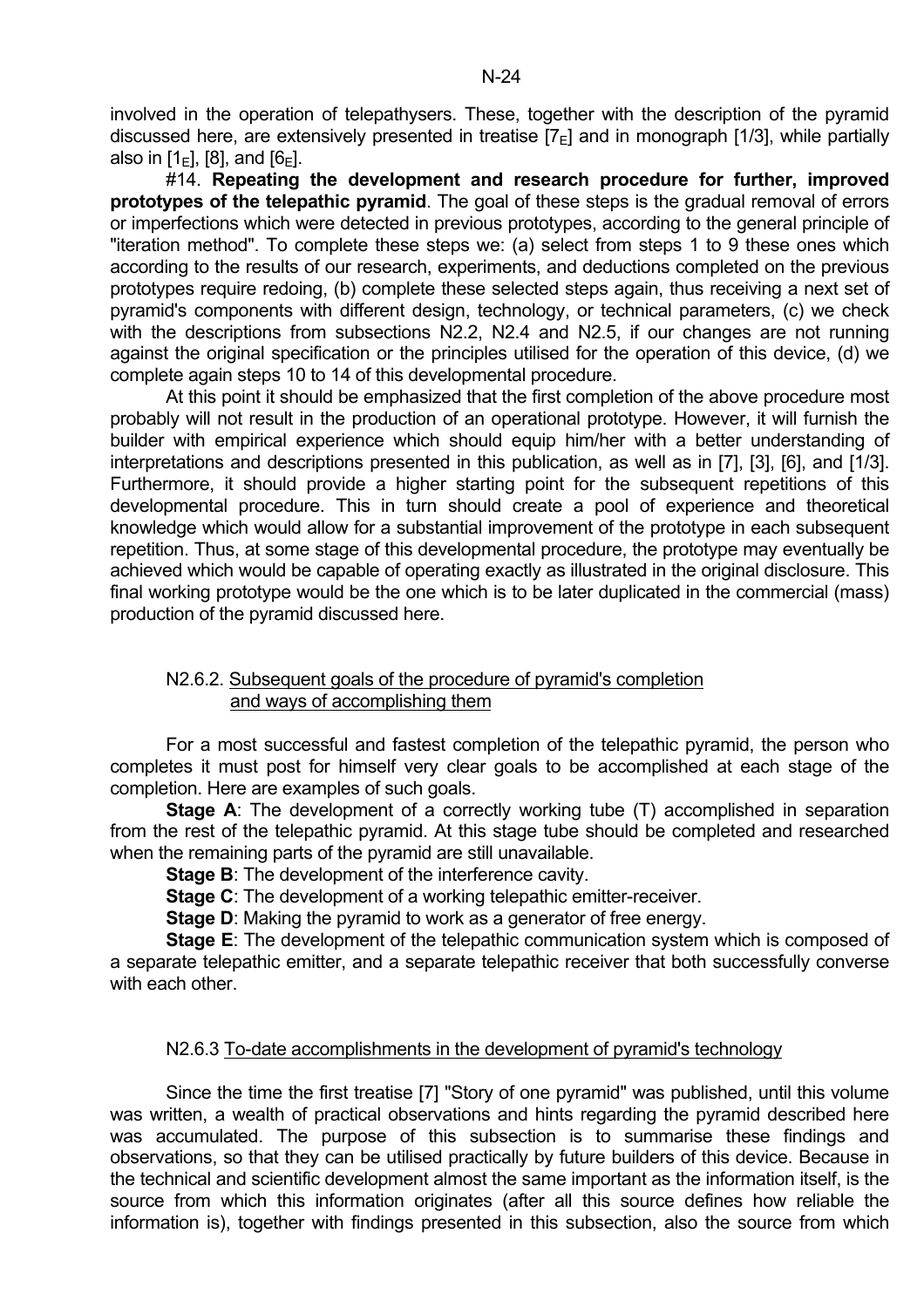these findings originate are stated. So here is the essence of what so-far I managed to glean about the telepathic pyramid from various sources, and what was not presented yet in any previous section of this volume.

 The whole series of specific technical recommendations regarding the completion of the pyramid described here was gathered by Nicholas A. Reiter, about whom Mrs Daniela Giordano also mention in subsection C12 of treatise [7/2]. His research mainly concerned the tube (T). His observations about this component were published in the article **[1N2.6.3]** by Nicholas A. Reiter, "Analisi preliminare del concetto di applicazione della piramide" (i.e. "Preliminary Analysis of the Pyramidal Appliance Concept", 1996), which was published in the Italian monthly UFO Express (I Cavalieri di Pegaso, Via Antonio Veneziano, 120, I-90138 Palermo - Sicily, Italy), dated in December 1996, N. 136, Anno XIII - Dicembre 1996 - Mensile, pages 8 to 12. Below I summarised the most vital information contained in that article.

 1. The usual dimensions of tubes (T) completed by Nicholas A. Reiter were: diameter of around 10 mm, length around 100 mm. Usually for their production a quartz glass was used, laboratory quality, of the type used for the production of test tubes. With the use of hydrogen torches, such glass is easy to melt and weld around the metal electrodes placed at both ends of the tube.

 2. The static resistance of such tube, filled up with volume proportions: half salt and half mercury, measured with an ohmmeter, was around 0.2 Ohm.

 3. In order for tube to glow, the salt that is used to be mixed with mercury, must be absolutely dry. The presence in this salt even small traces of water, make the glow impossible. Therefore Reiter recommends that before salt is mixed with mercury and inserted into the tube, it should be dried out, e.g. through being heated up in an oven at the temperature of around 200  $^{\circ}$ C for the duration of around 2 hours.

 4. The glow of the tube should take place if the air is pumped out to the vacuum of below around 1 Torr, but before around 10 mTorr. The most effective glow is produced if the air is pumped out to the vacuum of between around 50 and 300 mTorr. The tube which is not vacuumed (i.e. which works under the environmental pressure inside) is not giving any glow and does not produce flashes. The vacuum inside is absolutely necessary to make it glow.

 5. The colour with which the tube is glowing depends on the type of gas that remains inside. When this gas is the remainder of air or pure oxygen, then the tube is glowing with the pearl-white glow, like a typical fluorescent tube (although with a small greenish glare existing at surfaces of salt crystals). If the gas is a pure argon, the glow is slightly blueish. In turn pure nitrogen produces a strong white-blue glow.

 6. The measurements with the Geiger meter which Reiter completed did not show any dangerous radiation being emitted from the glowing tube.

 7. All experiments with tubes to-date indicate that the glow is caused by a numerous electric flashes that are simultaneously occurring in the whole volume of tube. Therefore the mechanism of these sparks is caused by piezoelectric effect.

 8. The tube can be made to glow not only by supplying it with electrical energy, but also via mechanical rocking without any electricity supply (though, the glowing from such rocking is not so strong). In a case of rocking in darkness, it shows kinds of waves of lights flowing through it. A delicate rubbing it with a hand also causes the appearance of such white flashes visible in darkness.

 9. The oscilloscope analyses indicate that the lightings caused by a mechanical motion (through the rocking or shaking) have random, sinusoidal course, and the length of around 2 to 5 microseconds.

 10. The tube can also be filled up with mixture of mercury (Hg) and other than salt (NaCl) piezoelectric material. The practical experiments were conducted with a tube filled with a mixture of mercury (Hg) and crushed quartz stone  $(SiO<sub>2</sub>)$ . Such a tube also produced glow and electromagnetic noise. But the effects that it caused were not so strong as that of tube filled up with salt.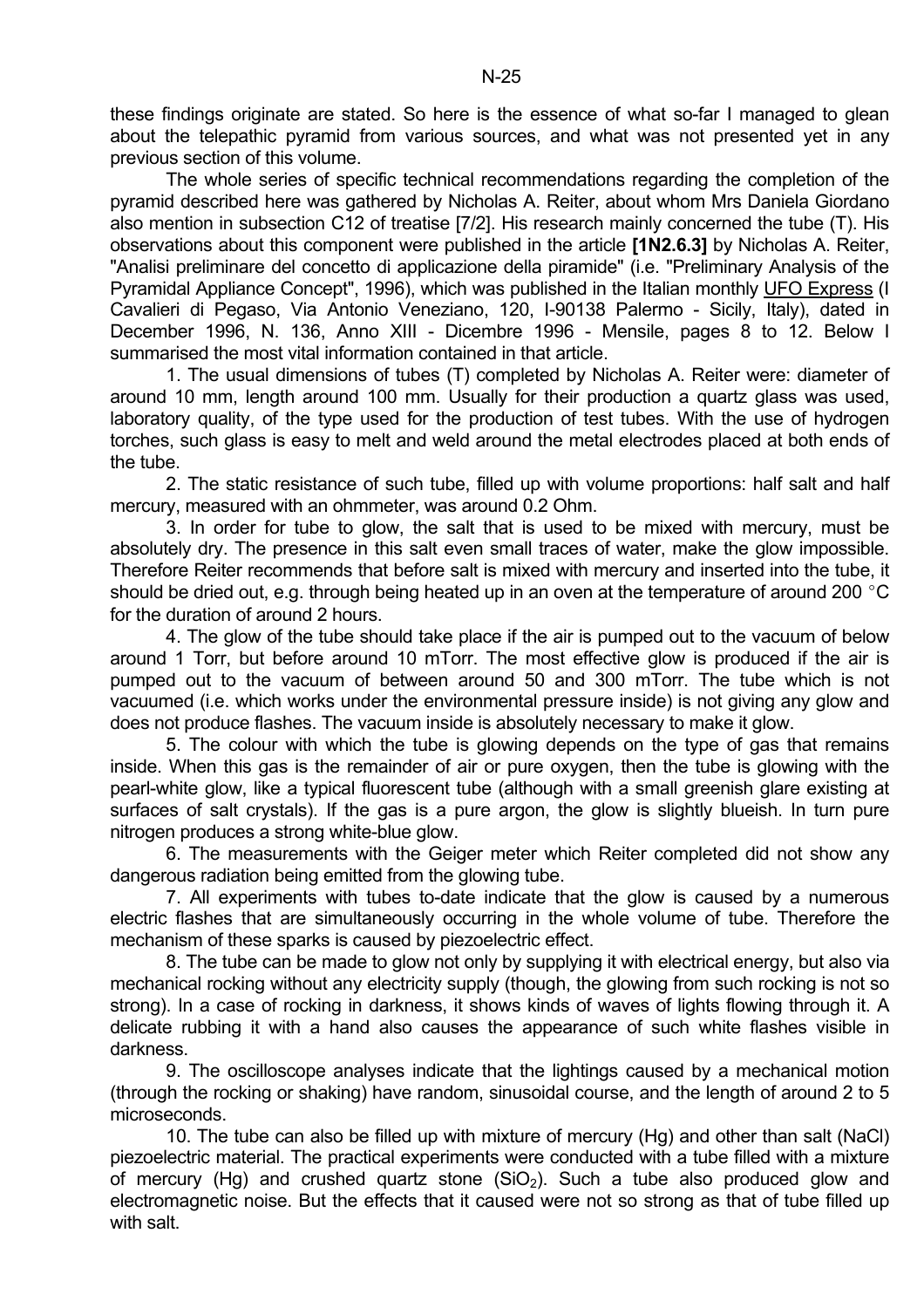The next source of a reliable technical information about the telepathic pyramid, is another "supply of weapon" from our cosmic allies, namely the "telekinetic aggregate/generator" supplied to Adalbert Béla Brosan (as mentioned in subsection K2.3.1), and the more recent "clones" of this aggregate/generator, namely the devices named "Thestatica" and "Thesta-Distatica" presently held by the religious community "Methernitha" in Switzerland (address: Methernitha, CH-3517 Linden near Bern, SWITZERLAND). This aggregate/generator also contains key components of the pyramid described here, including the tube (T), inductors  $(I_1)$  and  $(I_2)$ , and the resonator (R) from the telekinetic battery. These components are clearly visible at the colour video about Thesta-Distatica that is distributed by Methernitha. As I mentioned in subsection K2.3.1, I studied this telekinetic generator quite thoroughly, and these studies allowed me to derive interesting conclusions. Some of the conclusions from these studies are already incorporated into the previous descriptions. Here is the essence of what I have not had the opportunity to state elsewhere as yet:

 11. The tube (T) along its external surface most probably has a sparsely winded coil of electrically resistant wire (i.e. a wire similar to that used for the production of spirals in electric heaters). The static electrical resistance of that wire should be higher from the static electrical resistance of the tube itself. In turn subsequent coils of that wire should be distant from each other by around 1 mm, so that light can easily pass between these coils. Although the existence of this coil is not indicated in the descriptions from chapter C of treatise [7/2], Mrs Daniela Giordano intuitively perceived its necessity, and included it into her first prototype of the pyramid. Photographs of telekinetic aggregates/generators held by the Methernitha religious community show this coil quite clearly. In my opinion this coil has two basic functions to perform. Firstly it produces a magnetic field which extends along the axis of the tube (T) and thus acts on the mixture of soil and mercury. This field most probably adds isotropy to the tube's internal resistance, thus transforming it into a kind of inertial electric impulse rectifier. Secondly this highresistance coil connects together both tube's electrodes, thus creating a kind of electric shunt or fuse, which unloads the excess of electricity in case the tube is overloaded.

12. The difference between both field-deforming inductors, namely between the first  $(I_1)$ which is telekinetically thrusting forward, and the second  $(I_2)$  which is telekinetically thrusting backward, is very difficult to recognise by a beginner, and therefore can be a source of errors in connection of pyramid's electrical wiring. This is because this difference boils down to the direction of wire winding in relation to the magnets' polarities. Therefore, if one uses bar magnets, such as these used in the Mrs Daniela Giordano's prototypes, the effect can be that both inductors  $(I_1)$  and  $(I_2)$  are wound in the same direction, so both of them would telekinetically thrust in the same direction. As a result, the electricity generated in these inductors would not oscillate in symmetrical manner, i.e. it would try to pulsate instead of oscillating. But in the Methernitha's devices the problem of recognition of the thrusts direction is solved in a very reliable manner which is worth explaining here. This is because Methernitha devices use horse-shoe shaped magnets instead of bar shaped ones. Each arm of these horse-shoes magnets has a separate coil, the wire of which is wound in an opposite direction. The effect is that a single horse-shoe magnet contains two symmetrical inductors, one of which is thrusting forward, the other thrusting backward. So there is no problem with recognising which inductor is thrusting where, and how to connect them to the remaining components of the device. However, in spite of using two coils on one magnet, Methernitha prototypes still use two such magnets. Thus each one of Methernitha's devices have two symmetrical pairs of inductors (four in total), which are so wound that they guarantee two inductors to thrust telekinetically in one direction, while other two symmetrically thrust in an opposite direction.

 Another group of findings regarding the telepathic pyramid, originates from those sparse researchers who already approached the construction of a prototype of this device, and thus went through the process of thorough analysing the whole concept. One of the key theoretical suggestions repeated by almost all of them, but so-far experimentally unverified, states that:

13. The tube (T) should be assembled in the vertical position rather then in the horizontal,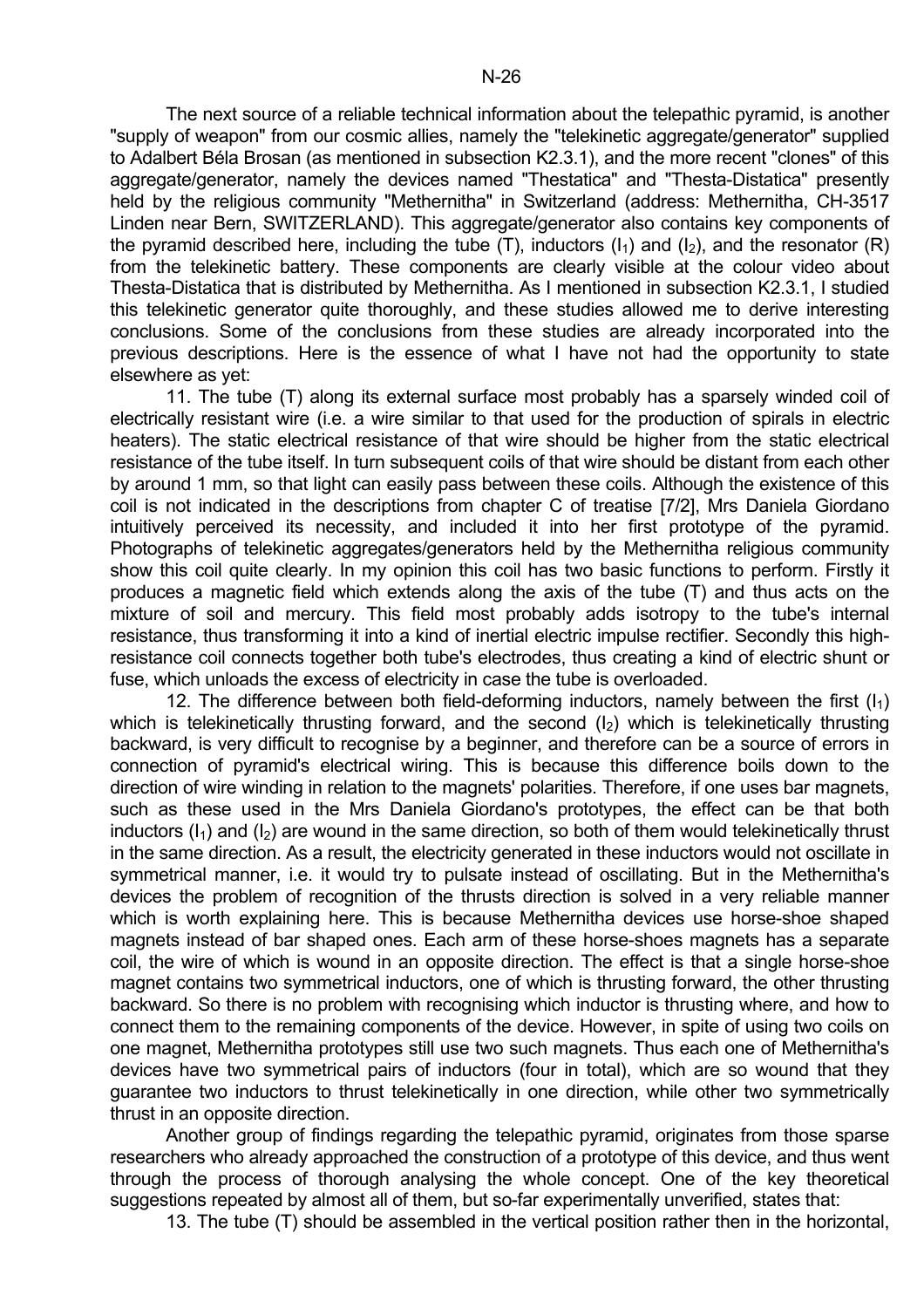as this assures the better optical cooperation between this tube and all four cascades of mirrors (M). But such a vertical positioning raises the problem of less efficient connection between the active material of tube (i.e. between the mixture of salt and mercury), and the tube's upper electrode. This problem becomes even more significant in the light of Mrs Daniela Giordano's discovery that the active material somehow disappears from tube with the elapse of time, thus subsequently tube becomes increasingly emptier. The answer to this problem is to increase the length of the upper electrode so it protrudes deeper into the active material.

 There is also several technical details regarding the telepathic pyramid, which I learned from a very unusual source. For the scientific exactitude I decided to report here these details, although I also feel obliged to explain here how they become available to us, and what I think about their correctness. These details originate from a Polish UFO abductee (lets us refer to her by a pseudonyme "Miss G"). She is an aware UFO abductee, who remembers several abductions on a UFO deck, because her memory was not erased afterwards. The unique and very unusual attribute of her case is that she keeps a very friendly relationship with a crew of a small UFO. This relationship is so unique that she can meet her "alien friends" each time she expresses such a wish, and also she considers them to be her close "friends" (i.e. not enemies or intimidating abductors, as portrayed in chapters U and V). Because I investigated her case and know her well, I asked her to make me a favour and to request from her "friends" to show her the pyramid and to allow her to see the technical details of this device. The initial reaction of her "alien friends" was very evasive - the only thing they promised was to check what they can do. But after some time they actually show to her a working pyramid and allowed her to have a good look at it. Below I am repeating the technical details which she gained from this demonstration and then told me. I am repeating them because - contrary to details which I received from other UFO abductees and UFO contactees who claimed to see this pyramid, her technical details are not contradictive to what I know about the principles of operation of this device, thus it is possible that at least a part of them is technically correct. However, because this demonstration was actually given by a UFO crew - i.e. by members of a hostile civilisation which currently keeps us under control and pushes us down, I would recommend the caution with applying the last of these details, as it can be manufactured especially to mislead us.

 14. The walls of the pyramid were made of a greyish, "frosted" material. But the level of "greyness" or "milkiness" of this material was not very strong, like a kind of grey fog, and thus allowed a partial visibility of the pyramid's interior. The level of mat and transparency for these walls could be compared to that of delicate "frosted glass" from greyish/milky (conventional) filament bulbs. Therefore the components which were located close to the walls could be seen quite well, while components which were deeply inside were less visible. These walls were quite hard, stiff, and solid, although the pyramid was not described as heavy. The shape and size of this pyramid was identical to that described by Mrs Daniela Giordano (see Figure N1). The device was not dismountable. The pyramid also glowed with vibratory light, as Mrs Daniela Giordano described it at the beginning of chapter C of treatise [7/2].

 15. The disks located on each side wall of this pyramid were very shiny from inside. Their inner surfaces were described as looking like perfect metallic mirrors.

 16. The hole in the centre of one of aluminium disks was small and its diameter was approximately  $d = 3$  to 5 millimetres (this information also coincides with what Mrs Daniela Giordano was telling me about the diameter of the hole).

 17. The quartz crystal inside of that pyramid was shaped like an ellipsoid, and roughly resembled a shape that a miniature hen egg would have (i.e. an egg the size of which appeared to be smaller than the diameter "d" of the hole in an aluminium disk).

 18. The cascades of mirrors (M), which Mrs Daniela Giordano describes as located in corners of the pyramid, in this pyramid from a UFO deck were located in the centre of each side wall.

 19. The mirrors in each cascade were not standing exactly vertical, but were slanted so as if they were looking slightly towards upper part of the pyramid. The angle that backs of these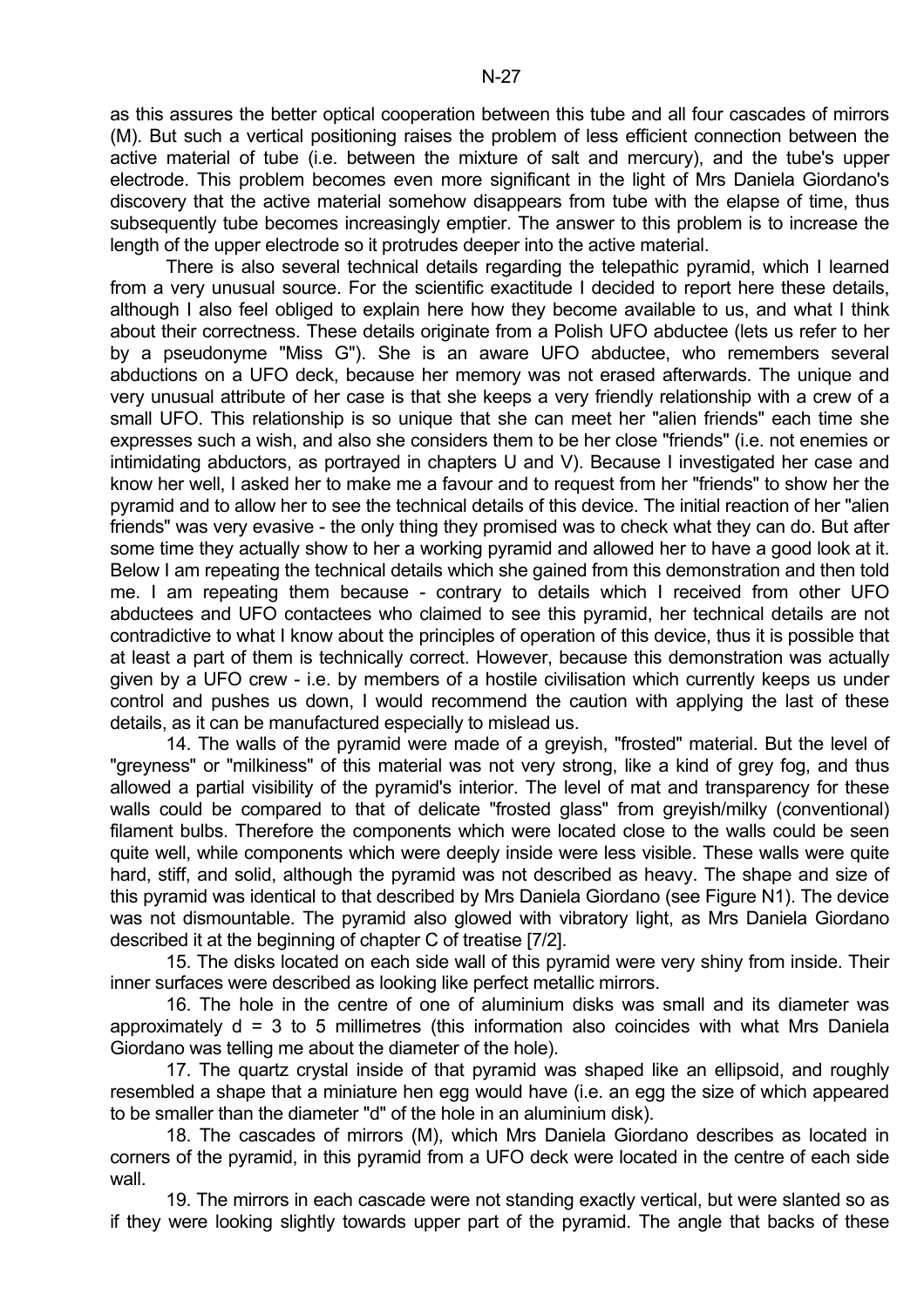mirrors formed with the extension of pyramid's floor was around  $80^\circ$ . Unfortunately this person couldn't take notice of the exact location of tube, therefore it is not known at this stage whether such slanting of mirrors was accompanied with the uplifted positioning of the tube. I asked about this slanting of mirrors especially thoroughly, as it may turn to be the key information. The mentioned person reassured me that she saw mirrors very well, and that there could not be any mistake - the mirrors were slanted towards their back sides!

 I also asked this special UFO abductee to inquiry from her "friends" what is the basic principle that is employed in the operation of this pyramid. Again they were very reluctant to answer, but after a longer pressure they finally gave up and provided an answer that was a kind of compromise. Instead of answering the question directly, they took this person to an edge of a water canal (a saw this canal - is around 50 meters wide), through which a large river boat was just cruising. They show to her the highest water wave that this boat formed behind, and that hit the canal's banks to bounce back towards the canal's centre. Then they said something along the lines. "This tallest wave holds the key to the pyramid's principles. Take a good notice how it behaves and you are able to work out for yourself how the pyramid operates." Although this their "hint" is rather ambiguous and really does not tell us much about the operation of the pyramid, it is consistent with what I know about the bouncing of telepathic waves from the aluminium disks to form a sequence of counter-matter compressions and decompressions which made the quartz crystal (Q) to intercept telepathic waves (see descriptions from subsection N2.5).

 These technical details received from our cosmic enemies really puzzle and bother me a lot. The point is that almost all of them are consistent both, with statements of Mrs Daniela Giordano, and with outcome of my own research. Therefore, I am not able to exclude the possibility that "alien friends" of that Polish UFO abductee decided to strike a gold centre between being loyal to their own civilisation, and simultaneously being fair to their "earthly friend" by giving her the chance to gain information that she asked for! If this would be the case, then also the last key information, regarding the "slanting" of mirrors to 80 degrees, is correct as well. However, knowing the intelligence of our cosmic parasites, the evil methods that they use on us, and their efforts to keep us in darkness, personally I feel that we should be cautious, and not believe blindly in all what they allow her to learn. After all, it is also possible that the whole demonstration of this working pyramid was a very cunning and clever trick aimed at directing us into a misleading avenue. In order to mislead us more efficiently, they could pass to us several technical details (i.e. the first five ones) which were read in the future from our own monographs, so that they are verifiable to us as coinciding with our own ideas, thus which would induce our trust. But then they could pass to us the key information which is misleading - i.e. that one which concerns the slanting of mirrors. The basic reason why this information may turn to be the key and the misleading one, is that if mirrors are perfectly vertical, then two opposite cascades form with each other a bouncing cavity that produces a standing optical wave. Such a standing optical wave can be the key feature for intercepting the user's aura/biofield (and thoughts). In turn when mirrors are slanted backwards (or slanted sideways) they do not form such a bouncing cavity (and a standing optical wave) thus the pyramid may not be able to work as specified. The message that I am trying to give through these explanations is, that if the demonstration of the telepathic pyramid to this Polish UFO abductee was a trick cleverly designed to mislead us, then the basic technical requirement of the pyramid's design is that mirrors (M) in each opposite pair of cascades, must be perfectly parallel to each other, so that the optical wave continually bounces between them. But if the demonstration was fair and really aimed at answering the questions, then these mirrors cannot be parallel and must be slanted so that each cascade faces only the tube but not faces the oppositely located cascade. By checking which one from these both technical solutions works in practice, we not only advance the completion of the pyramid, but also answer the intriguing question as whether amongst our cosmic parasites are also some sympathetic souls which do not mean all evil.

 Although an ordinary salt purchased in supermarket sufficed to cause the tube (T) to glow in experiments to-date, investigators with chemical experience may perhaps wish to try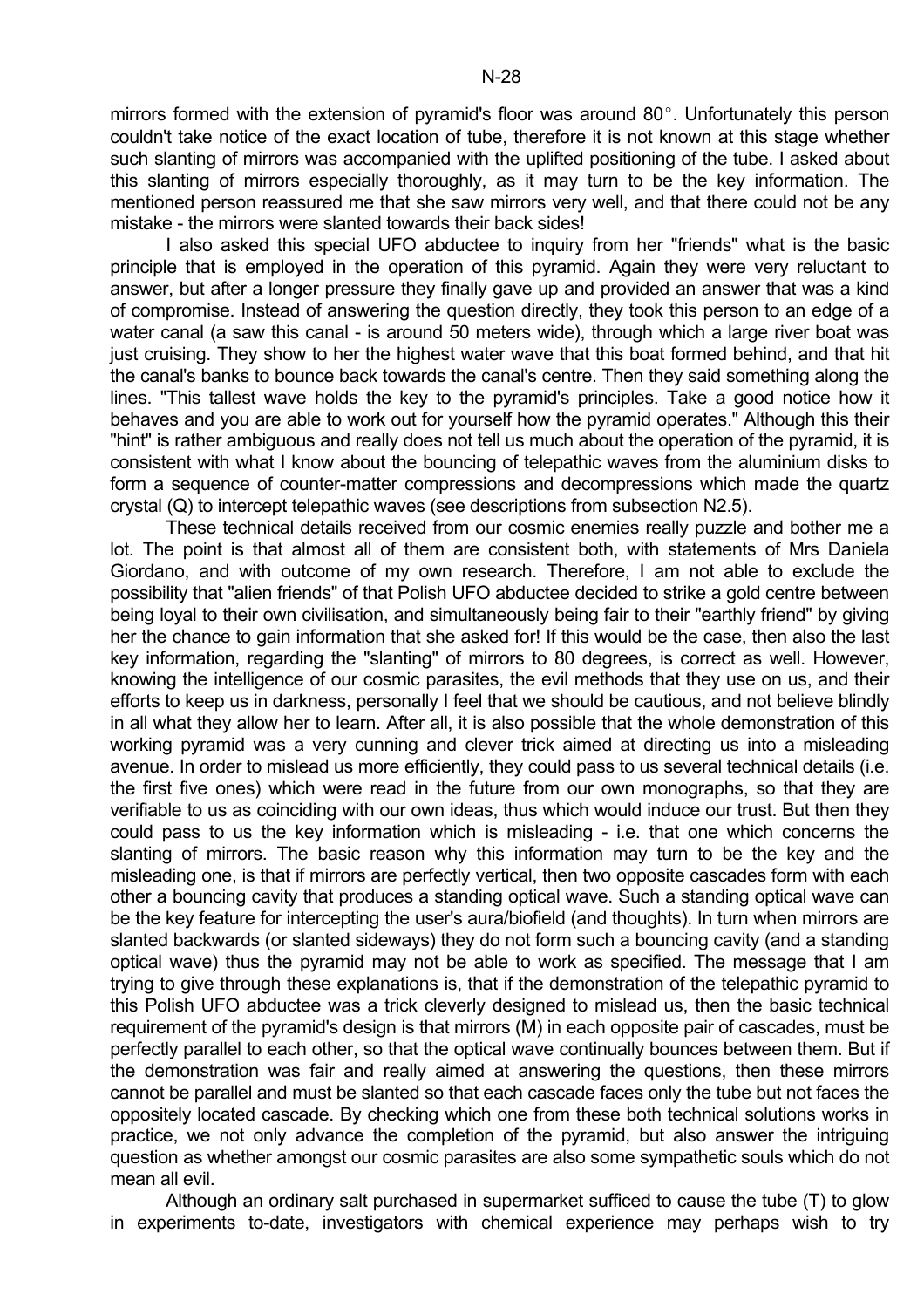experimenting with salt which is purified (the readers who do not have experience with chemicals are strongly discouraged do even consider such experimenting). Interesting comments regarding the chemical side of the use of mercury and salt in the telepathic pyramid, were shared by Mr Krzysztof Bielikowicz (address: ul. Ogrodowa 2/1, 11-100 Lidzbark Warminski, woj. warminskomazurskie, Poland; e-mail <chris.b@interia.pl>). Here are the most important of his suggestions:

 20. The material for electrodes in tubes (T) is important. Mercury dissolves almost all metals, except for: iron (Fe), platinum (Pt), wolfram (W), and molybdenum (Mo). It also gets more brittle some types of glass.

 21. The chemical purity of the salt which is used for the construction of tube (T) can have a significance, as some varieties of salt designated for consumption have "anti-coagulants" added. There is a chemical method of purifying salt (NaCl). It requires a saturated solution of NaCl to be formed (i.e. to dissolve in water as much salt as possible) then the hydrochloric acid (HCl) very, very CAREFULLY (!) to be poured into it. But it must be so-called "fuming" acid - that means very concentrated. The sodium chloride (salt - NaCl) forms a sediment at the bottom, while impurities remain in the solution. The mixture must wait until the whole salt settle at the bottom, then the liquid from the above of salt sediment must be pour out, and salt must be dried.

 The salt purified in such a manner can be dissolved in distilled water to form large crystals. In order to receive large, well shaped salt crystals from a saturated salt solution, one needs to cool down such a hot solution very slowly. For example, if one uses an electric cooker to heat the solution, one can leave the pot with the solution on the cooker to slowly cool them down together. If necessary, one can use salt condensers - for example threads, on which salt crystals can condensate.

 It should be added here that the above list is not closed and further verified information and proven in action technical solutions are to be added here as they become available. At that point I would like to issue an appeal to everyone who either experimented with the pyramid described here and reached the point #12 from the procedure described in subsection N2.6.1, or who accidentally intercepted the same telepathic message that Mrs Daniela Giordano did, or who saw on the deck of a UFO the pyramid described here, or who had a close look at any working device that utilises the same components as the pyramid does (e.g. seen one of the Methernitha's telekinetic generators). This appeal states that it would be with benefit to our civilisation if they could share with the rest of us any technical details that they managed to establish.

#### N2.7. Future applications of the telepathic pyramid

 $\star \star \star$ 

 Because the pyramid discussed here is composed of two separate devices, namely a telepathyser and a telekinetic battery, the possible future applications of this device can depend on which one of these two features is mainly utilised. Let us review these applications starting from the telekinetic battery.

 When the pyramid is used as a **telekinetic battery**, its capabilities to generate free electricity will be utilised. In such an application the pyramid can be used as an individual generator of free energy which is capable to separately run a single household, a single car, a single machine, a single tank, a single aeroplane, a single submarine, or a single satellite. It will supply the required electrical energy to that household, car, machine, .., or satellite, providing the energy free of charge and in as high quantity as needed. Of course, for such an use the simplified versions of this pyramid should be build, as described in subsection N2.4.1. In the effect of their wide utilisation, almost all to-day sources of electrical power, which pollute our environment and which decrease the human efficiency, will be eliminated. Unfortunately, as everything new, the mass introduction of these devices will also have some negative consequences, which in more details were elaborated in subsection K2.3.2 of this monograph.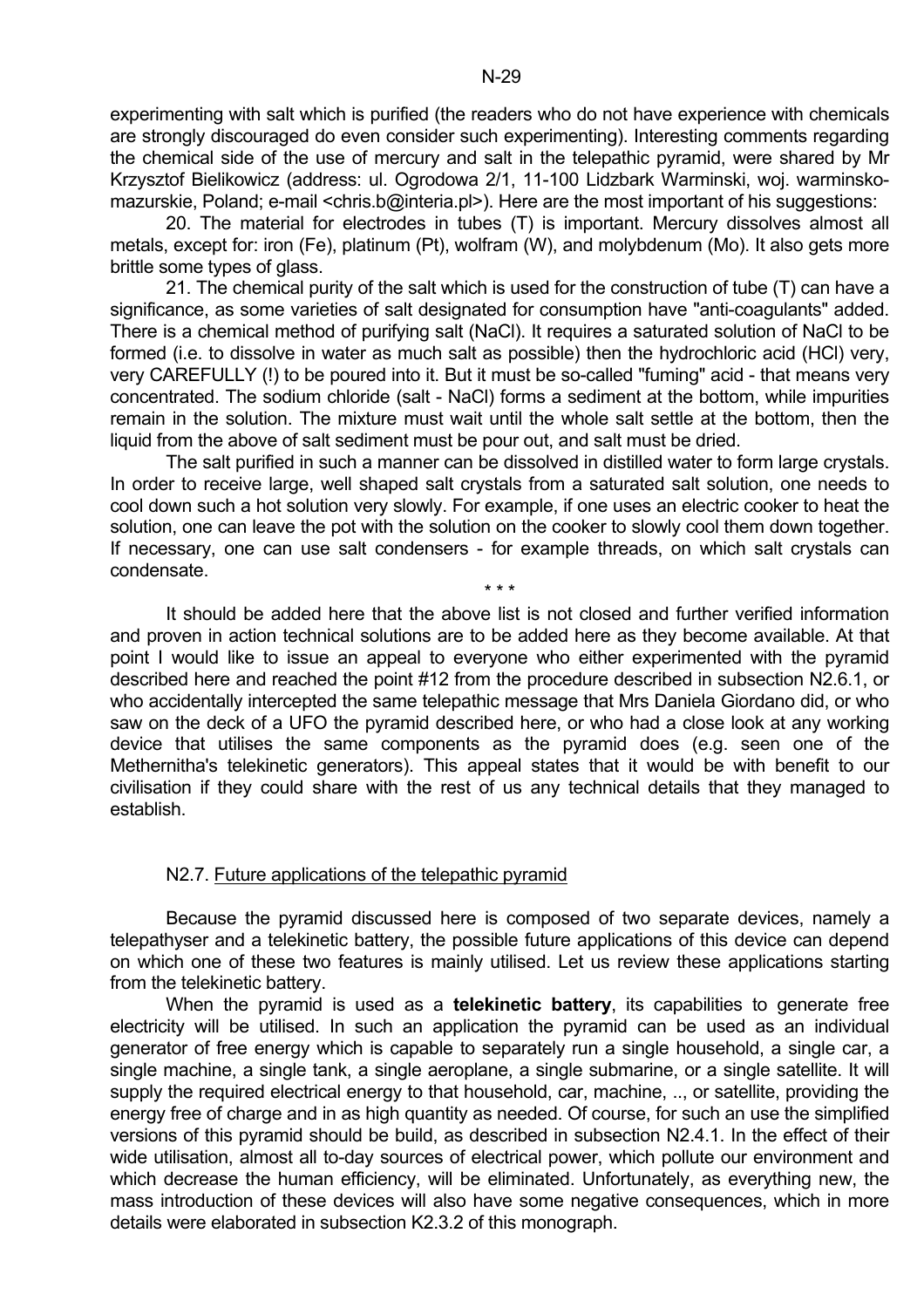The pyramid described here can also be used as an everlasting lamp (i.e. a illuminating system which works continually for almost unlimited period of time). To sustain the everlasting light emission by such a lamp system would not require any energy or fuel supply, thus would be very similar to the original idea which is reflected by "votive lamps" in Christian churches.

 The telekinetically active (i.e. deformed in a required manner) electrical current that is formed in the circuits of this pyramid can also be utilised in the generators of the telekinetic field which then can be applied for telekinetic farming, telekinetic chemistry, telekinetic material engineering, telekinetic healing, telekinetic pharmacy, and many other areas which require the use of telekinetized substances or telekinetic field. During such an application of the pyramid, it would produce an appropriately deformed electric current which then would be supplied into a large inductor or electromagnet, the alternating magnetic field of which would then telekinetize the substance on which it would be directed. In turn such telekinetized substance could be used for the telekinetic growth of organisms, telekinetic growth of crystals, telekinetic production of chemical substances, as active ingredients of telekinetic pharmaceutics, as a telekinetic healing medium, etc. - for more details see subsection J2.2.2 in monograph [1/3].

 The utilisation of the pyramid as a **telepathyser** can have equally wide range of applications. The most important of these include:

 - It is going to provide a starting point for initiating a completely new communication technology, in which the carrier waves would be telepathic vibrations. This new technology most probably will persuade our civilisation to completely abandon the present slow, dangerous, and very inefficient communication devices which are based on electromagnetic radiation and modulation of voice, into much more perfect systems of telepathic communication (but fully controlled by the individual who use this means of communication) of thoughts from one mind directly to other.

 - It makes possible the direct connection and the exchange of thoughts and feelings between two people. This exchange will be effective no matter what languages are used by these people for their verbal communication. This is because it will be carried out via the universal language of thoughts (ULT) - see subsection I5.4. It will be instant, independently of the distance which separates these people, and also there will be no outside physical obstacle or barrier which will make such a communication impossible (except for the range/sensitivity of telepathic devices themselves).

 - It will alow for the direct exchange of thoughts between two minds, independently of the state of consciousness that they are in. Therefore it will allow to "talk" with deaf and dumb, for waking up people in coma, studying of thoughts of people who are just dreaming, alarming about the disappearance of thoughts (e.g. at the time of death during a sleep - e.g. consider the prevention of the "Sudden infant death syndrome (SIDS)", popularly also called "crib death" or "cot death"), and many more.

 - The pyramid can be useful not only for communicating between two selected people, but also between our civilisation and other civilisation, between people and animals, between people and insects, and even between people and plants. In the scientific and technical dimension the construction of this pyramid will be an enormous leap forward for humanity, as it will free us from the present communication barriers and will open the inner and outer space for our minds and instruments.

 There is one more application of the pyramid discussed in this publication, which deserves special emphasizing. It is the awareness of principles that our cosmic parasites are using for keeping us under control and manipulating our views. Because our knowledge of these principles introduces countless implications, it will be discussed in more details in a separate subsection N4.

#### N3. Thought Recognition Interface (TRI)

The technical completion of telepathic pyramid described in previous subsection will open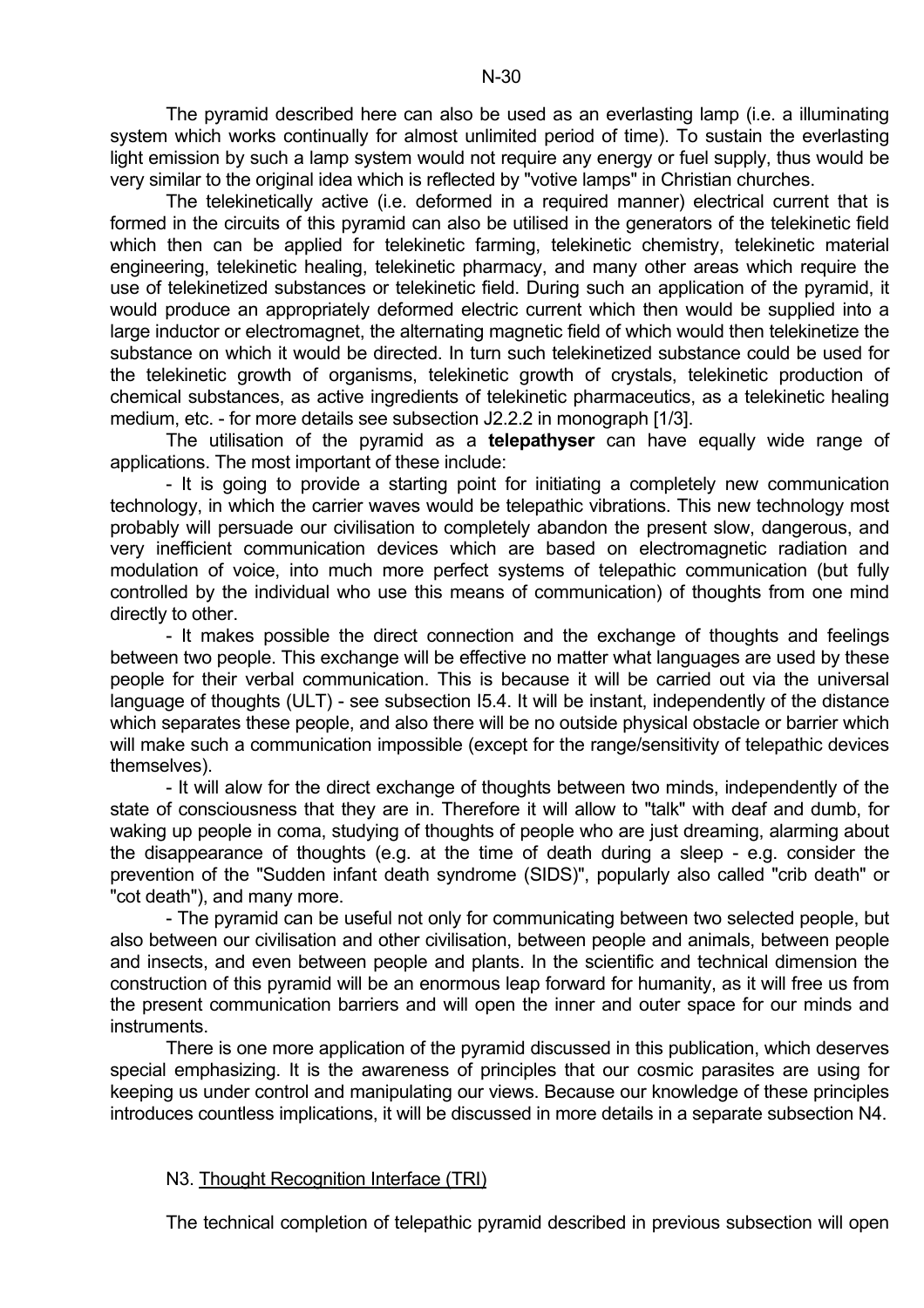the way for returning to the original idea which in subsection N1 was described under the name of "remote mind reader". But this time the remote mind reader can be realized at much higher level of perfection. All what takes now to build such a remote mind reader is to replace the "telepathic sensor" described in subsection N1, with a whole pyramid described in subsection N2. Such a whole pyramid also intercepts someone thoughts, as the original "telepathic sensor" did, and it also enables these thoughts to be transformed into a numerical form through the use of an analog-digital convertor. After being converted into numerical form, the thoughts from the pyramid also can be supplied to a computer where they can be subjected to processing by appropriate software. In turn the possibility of subjecting someone's thoughts into continuous computer processing opens an enormous range of future applications which will be discussed in this subsection.

 The above deduction indicates the additional improvement to be introduced to the "remote mind reader" invented a long ago and described in subsection N1. This improvement will depend on supplying the remote mind reader with a miniature telepathic pyramid, thus obtaining a completely new device which opens the capabilities of a computer processing of our thoughts. In this monograph this completely new device will be called a "**thought recognition interface**" or "TRI" as it enables connecting people to other machines via someone's thought process and via a controlling computer. In turn such a connection of people and machines via thought signals, enables to exert a control over these machines without any manual manipulations or voice commands.

 A best example of application of such thought recognition interface (TRI) would be a system which controls a wheelchair for a disabled person. If this device is completed, then in order to control the movements of such a wheelchair it would be enough that the user would think of moving forward, moving backward, turning back, accelerating, or stopping, and the control system of this wheelchair would instantly recognise what this person thinks, and would convert these thoughts into appropriate actions of the wheelchair. Of course, such a wheelchair is only a single example from multitude of applications of the new device described here. Other popular applications of the thought recognition interface will be discussed in subsections that follow.

 The new devices that this subsection describes, similarly to all other technical devices, will be constructed at various levels of perfection, and thus they can receive several different levels of application. Therefore, depending on the technical level to which they belong, they can be classified to several different generations. In this subsection, ever increasing capabilities of several generations of these devices, starting from the most simple ones, will be discussed. These most simple devices, we will call here "TRI of the first generation".

# N3.1. TRI of the first generation, and their applications

 A typical "thought recognition interface" (TRI) of the first generation will be composed of three basic components, namely: (1) the thought "inouter" (as described in subsection N2.4), (2) "analog-digital converter", and (3) "processing computer". The function of "inouter" is to tune to someone's thoughts and to convert these thoughts into analog electronic signals, or to convert analog electronic signals into someone's thoughts. Therefore these "inouters" will perform the functions which in today's "voice recognition interfaces", or "VRI", are performed by microphones and speakers. In the first TRI build after the completion of the pyramid described in subsection N2, the function of "inouters" can be performed by whole telepathic pyramids. In later versions of TRI, most probably pyramids will be replaced by some more advanced telepathic devices. The "analog-digital converter" is a typical device already used in computer-related technology to translate analog signals into digital signals, and vice versa. Such converters are widely used in computerised systems for control and measurement. In the thought recognition interface such a converter will translate the analog signals which represent thoughts of the user, into digital signals that can be processed by a computer. The "processing computer" is a kind of translator, which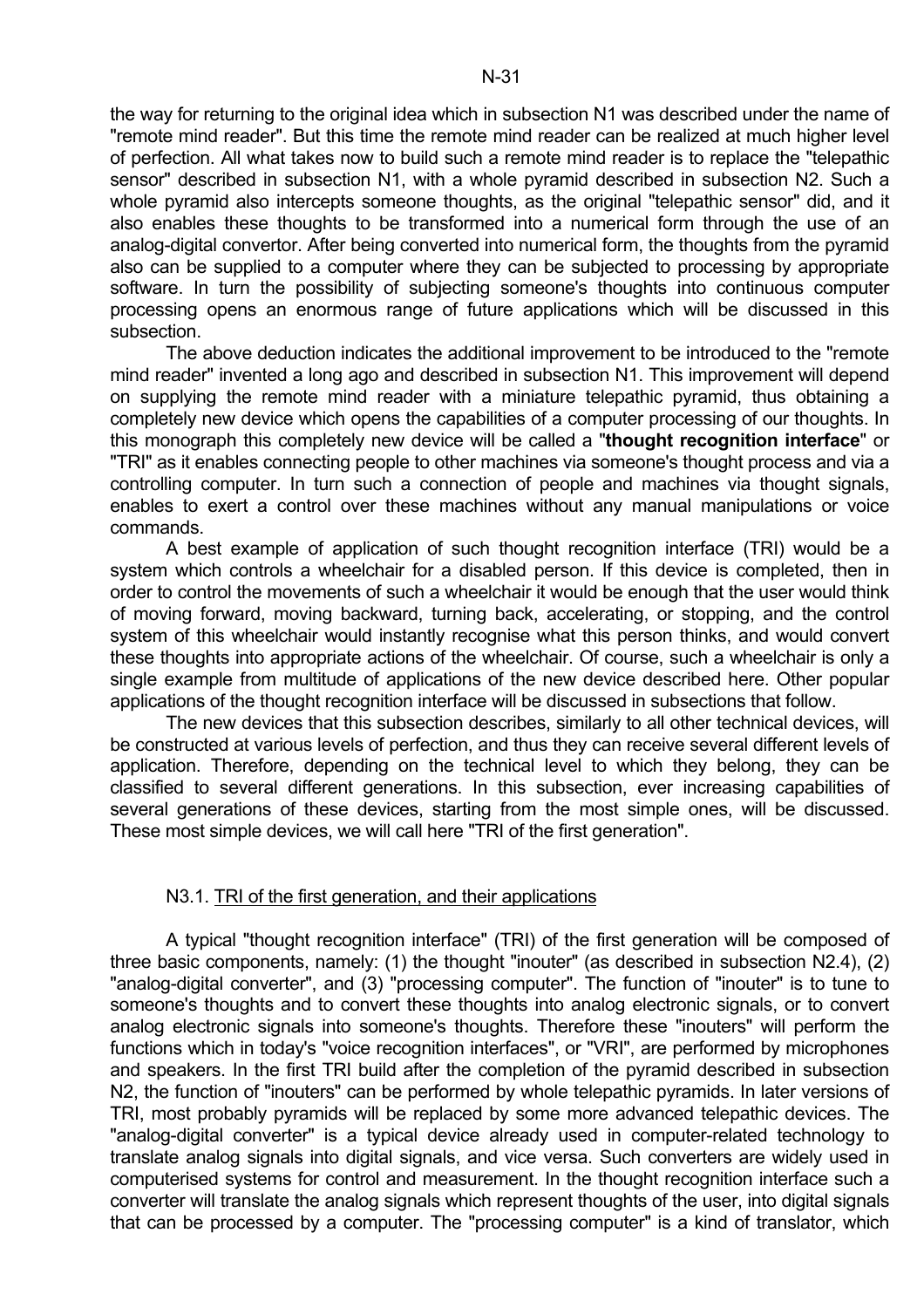will recognise thoughts that are expressed as sequences of digital signals, and then describe these thoughts by some kind of written interpretation (e.g. by a keyword). The preparation of software for such processing computer will be an ambitious challenge to mathematically inclined researchers. But as it was described in subsection N1, a simple version of such software was already prepared and successfully tested on the "remote mind reader".

 The above description realises that there is a close similarity of the TRI to the "remote mind reader" described in subsection N1. The almost only difference is that an imperfect combination of the "telepathic sensor" and the "interferometer" from remote mind reader is to be replaced by much more precise and reliable "inouter" which initially can be the whole pyramid from subsection N2.

 The completion of the first thought recognition interface (TRI) will open completely new horizons for human technology. Several astonishing, and to-date not even realised, new applications will be open by this device. In each of these new applications, TRI of the first generation will perform a function of completely different utility equipment. Let us now review the most important of these new utilities, and describe the basic applications for each of them. During reading these description it should be noted that from the countless applications of each of them, only these applications are described below which are the most representative, and thus which can appeal best to the reader's imagination. As these applications refer to our present level of morality, from the point of view of totalizm not all of them are acceptable. Therefore I would like to add here that using them as illustrative examples does not means that I morally approve them as totalizticly acceptable behaviours.

 1. Thought recognising **controller**. It will allow to control the operation of various technical devices, which will be carried out via thoughts of their operator. As this was explained in subsection N3 on the example of a wheelchair, TRI allows to control the operation of various machines with the use of thoughts only. Therefore when such a TRI is to be used as a thought inputting device (i.e. at the entry to the controller) for, let say, a wheelchair, an industrial robot, a computer, a car, an aeroplane, or a spaceship, then the operation of all these machines can be controlled directly with thoughts of the user. In such a case it will be enough if the person who sits on this wheelchair (or who controls such an industrial robot, a computer, a car, an aeroplane, or a spaceship) would think of a specific command, and this command instantly would be intercepted by the "inouter", converted into a digital form by the "analog-digital converter", recognised by the "processing computer", and then - if this thought in fact does represent a command, given to be executed by the machine's controller. In this way, at the further level of our development, practically all devices and machines used by people, including even such objects as our furniture, kitchen appliances, TV sets, etc., most probably will be controlled in a manner much more convenient then today, by the use of human thoughts. For example the future "worshippers of TV sets", will be able not only to change channels with the use of thought commands and without even moving a single finger, but also they will be able to "order" their couches to change position, angle, shape, or heights, or order the robot in kitchen to prepare a cap of tea and bring it to them. It should be added that such devices which are controlled by human thoughts are not novelty at all. In Homer's "Iliad" there is a description of a megalithic civilisation which used to have space vehicles that are controlled by thoughts. Also numerous UFO abductees are claiming that UFO vehicles are also controlled with thoughts.

 2. Telepathic **communicator**. Two TRI which are connected together by some kind of system for exchanging digital signals (e.g. a telepathic system which would be similar to today cellular telephone system), would allow the direct communication without the use of speech. In the sense of effects of their action, they would be similar to two pyramids described in subsection N2. But their signals would be digital, not analog. Therefore their signals could be appropriately coded, e.g. to prevent them from being intercepted by unauthorised people or unauthorised civilisations. This in turn opens a whole range of interesting applications. Some more interesting examples could include: the development of a system which would be similar to our present cellular phones, but which would allow for a direct exchange of thoughts between any two people,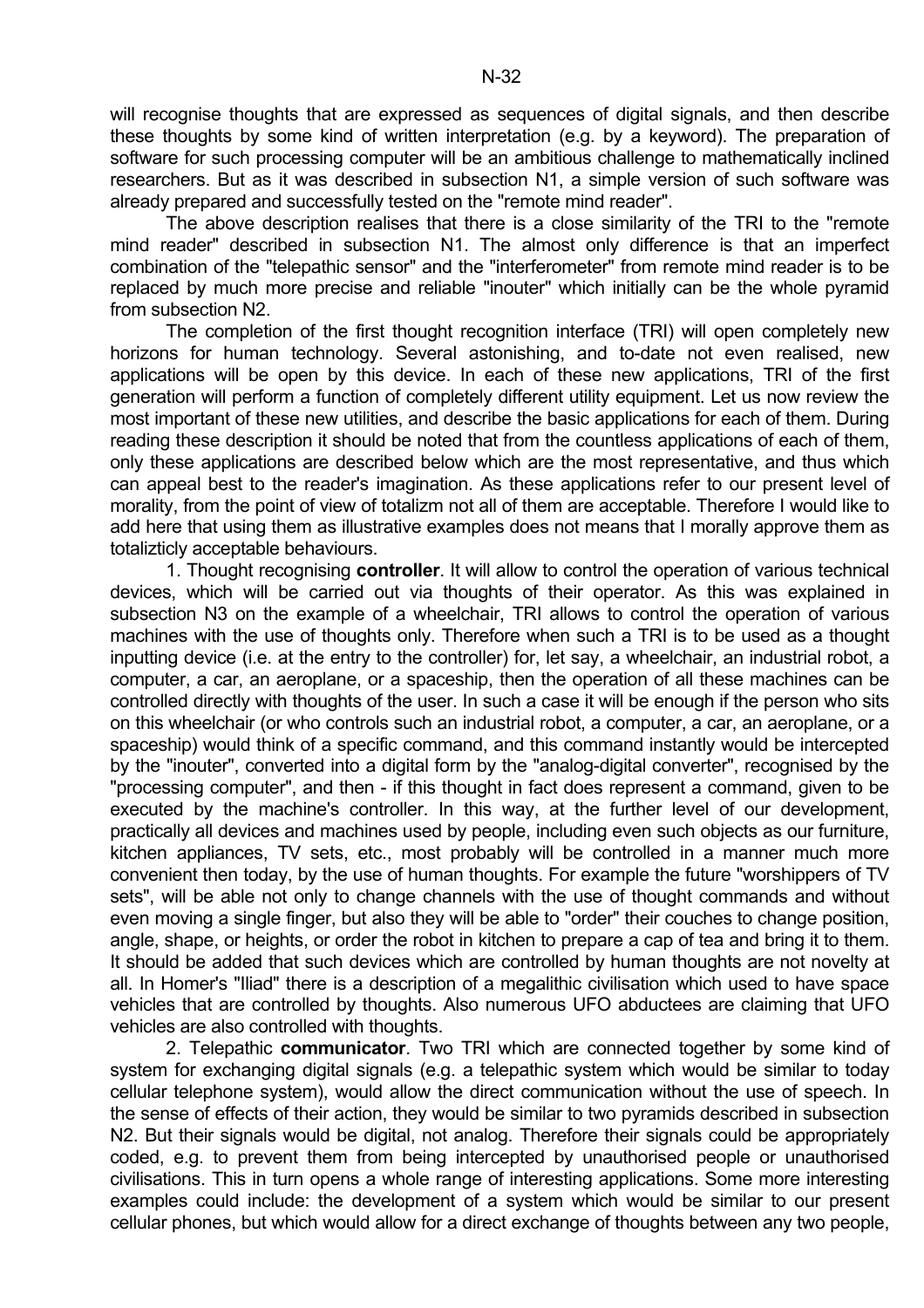easy conversation with people who have impeded hearing or speech (e.g. with older people), studying criminals, allowing a better grip of governments over their citizens, allowing constant supervision of husbands by their wives, or vice versa, and many more. It is interesting that the civilisations which occupy us, have already developed such a system. The practical application of it is described in treatise [3B].

 3. **Exchanger of feelings**. Feelings are products of our minds. They reside in minds, and in our to-date communication systems could not be directly pass to others. Until today, the communication of feelings was carried out by their description, or by their connection with various signals - e.g. the feeling of pain with someone's scream or with the description of that pain. If someone experienced some kind of a new feeling, he/she was unable to show others how this feeling taste, while his/her verbal descriptions could be wrongly interpreted because they were very depended on the frame of references (accumulation of experience) that the listener had. However, the introduction of TRI will enable us to pass our feelings directly from our mind to minds of others. For example, if someone loves someone, it become possible to let the selected person feel how his/her love exactly tastes like, not mentioning that it is possible to illustrate what is the depth and the tone of this feeling. Additionally, through making the computerised memory of feelings, as well as a computerised simulator of feelings, it will also be possible to pass to others any feeling that in a given situation would be the most appropriate. For example in case of people being scared, or in a shock, it will be possible to send them the feeling of calm, comfort, and love even if the person who sends these feelings does not experience them (i.e. if it generated only by his/her TRI). In turn after encountering dangerous people like hooligans or bandits, it will be possible to deter them by sending them a strong feeling of fear, panics, and terror.

 4. **Generator of feelings**. A TRI which was appropriately preprogrammed, is also capable of generating in selected people any type of feeling that the users of this device may wish. Thus they can operate as effective generators of feelings. Due of them, bankers and doctors in future will be able to induce at a wish the feeling of trust, reliability, and assurance. Bosses will be capable of inducing in their personnel the feelings of respect, authority, and conviction. Lovers will be able to induce feelings of love, passion, and desire in objects of their dreams. In turn bored partners who seek a change, will be able to induce feelings of antipathy, boredom, and impatience.

 Well selected feelings will be able to be generated not only in people, but also in animals. For example in future people who would travel through jungle, could spread around themselves the feeling of fear, panics, and terror which would keep dangerous animals at a safe distance. In turn butchers will be able to calm their future victims by inducing in them feelings of trust, care, and friendliness.

 It should be added here that the majority of UFO abductees are reporting that they experienced the action of just such generators of feelings on decks of UFOs. This is how our cosmic parasites keep us calm, in spite of subjecting us sometimes to very horrifying and painful procedures.

 5. **Detectors of feelings**. It should be indicated that the generators of feelings described in previous item, will pass to others various feelings which the sender does not feel, or even know. Therefore for revealing if the feelings that someone is receiving from others, are actually genuine, or just generated by a TRI's processing computer, special "detectors of feelings" will also be developed (similarly as the development of police radars triggered the development of radar detectors). Such detectors of feelings for example may allow a girl to check if the strong feeling of love that is emanated from her boyfriend is genuine, or just generated by his TRI. In turn a boss who perceives the strong feeling of respect, authority, and admiration from his/her personnel, will be able to check if the personnel really feels it all, or just programmed their personal TRI for these feelings in order to gain a fast increase of pay. A tourist who perceives from a local the powerful feeling of trust, helpfulness, and invitation, will be able to check if these feelings are proceeding to a robbery, or are genuine expressions of hospitality. In turn a human who met an UFOnaut and is perceiving a powerful feeling of friendship, trust, and love, will be able to check if these feelings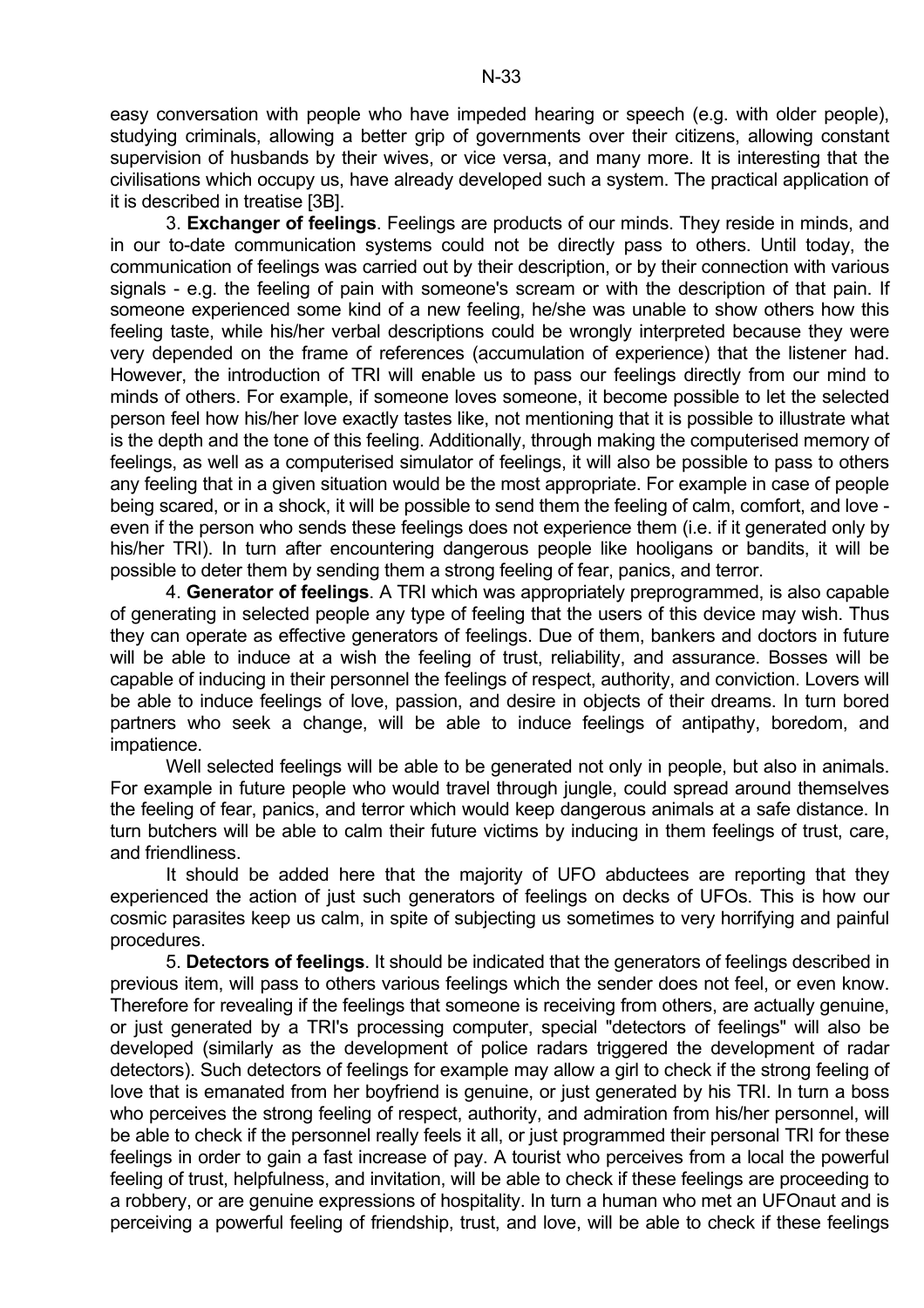are genuine, or just are to conceal a series of painful experiments, checkups, and robbery procedures, which the UFOnauts is going to run in a while.

 6. **Thought word-processor**. It will make possible the transformation of thoughts into written texts and vice versa. Through connecting such a TRI with a personal computer, it will be possible to read thoughts of a given person, and express them in a written form. This will allow to write our letters, books, or scientific dissertations when we walk in park or travel in an aeroplane. It will allow to program our computers, design banners, and write memos, without a necessity to touch any computer's keyboard. In turn the reversed process, i.e. transformation of texts into thoughts, will allow us for example ordering our personal computer to read us a favourite book or a letter, to review an archive or a library, to translate any foreign writing we wish to know, etc.

 7. **Memory extension**. The enormous prospects of using TRI are opened by the possibilities of utilising these devices for educational purposes. This is because they allow to learn without the necessity of personal participation in lessons (e.g. during lying on a beech, or walking through a park), learning during night sleep, and the production of unique devices which we could call "memory extensions". "Memory extensions" would be devices, which would extend our memory through writing down any information that the user would order them to remember, and later at any wish they would bring this information to the user's attention.

 8. **Thought encyclopedia**. "Thought encyclopedias" would be preprogrammed memories which would contain a complete information about the bulk of knowledge that we would like to have handy in our heads. Thus whenever we would like to know something about any topic that we are interested in, these "thought encyclopedias" wold find the description of this topic and bring this description directly to our mind. In this way, the "thought encyclopedias" would be like little experts given to our personal use, who would explain to us any problem that we would like to know more about.

 At this point it needs to be emphasised that the "thought encyclopedias" are kinds of small computers which have coded in them permanently knowledge about various topics, including philosophical knowledge. This computer tells the user at any moment of time, whatever the user wants to know. In fact the user will not even be aware that this knowledge originates from a technical device instead of his/her biological memory. Unfortunately these devices will not be selectively programmable, i.e. the user will not be able to prepare them for him/herself, but must be done by experts. Therefore they will carry in them the philosophy of these experts, their moral values, etc. As such they will open a huge potentials for abuse, as for example a second Hitler would be able to reprogram with them a whole nation to his own views and moral values.

 9. **Manipulator of views**. The views of a given person depend on a philosophical knowledge that this person accumulated, the moral values that this person respects, the laws and rules that this person follows in everyday life, internal impulses, etc. In the sense of ways it is formulated, views are formed exactly the same as every other type of knowledge. Because TRI allows the formation of "thought encyclopedias" therefore it is also possible to produce devices which work on the same principle, but which are providing the user with an uniformed kind of views. Such "views manipulating devices" would define what opinions and philosophical outlook their owners would display in every moment of their lives.

 Of course such "manipulators of views" will be extremely controversial devices. After all, they deny the owner a freedom of choice, they disable the formulation of one's own opinions, they make impossible the selection of one's own path through life, and for the civilisation as a whole they make impossible the correction of eventual imperfections in the philosophical outlook. However, the advanced cosmic civilisations which adhere to the philosophy of parasitism will have the need for this device to be build into every TRI that individual members of this civilisation are using. For example, on the basis of the to-date analysis I am quite sure that such devices are surgically inserted in heads of every member of the parasitic civilisations that currently occupy our planet. This in turn guarantees that members of these civilisations never are able to change their views, and for example adopt totalizm. There is also an increasingly large body of evidence, that similar miniature devices are also implanted in heads of all systematic UFO abductees, thus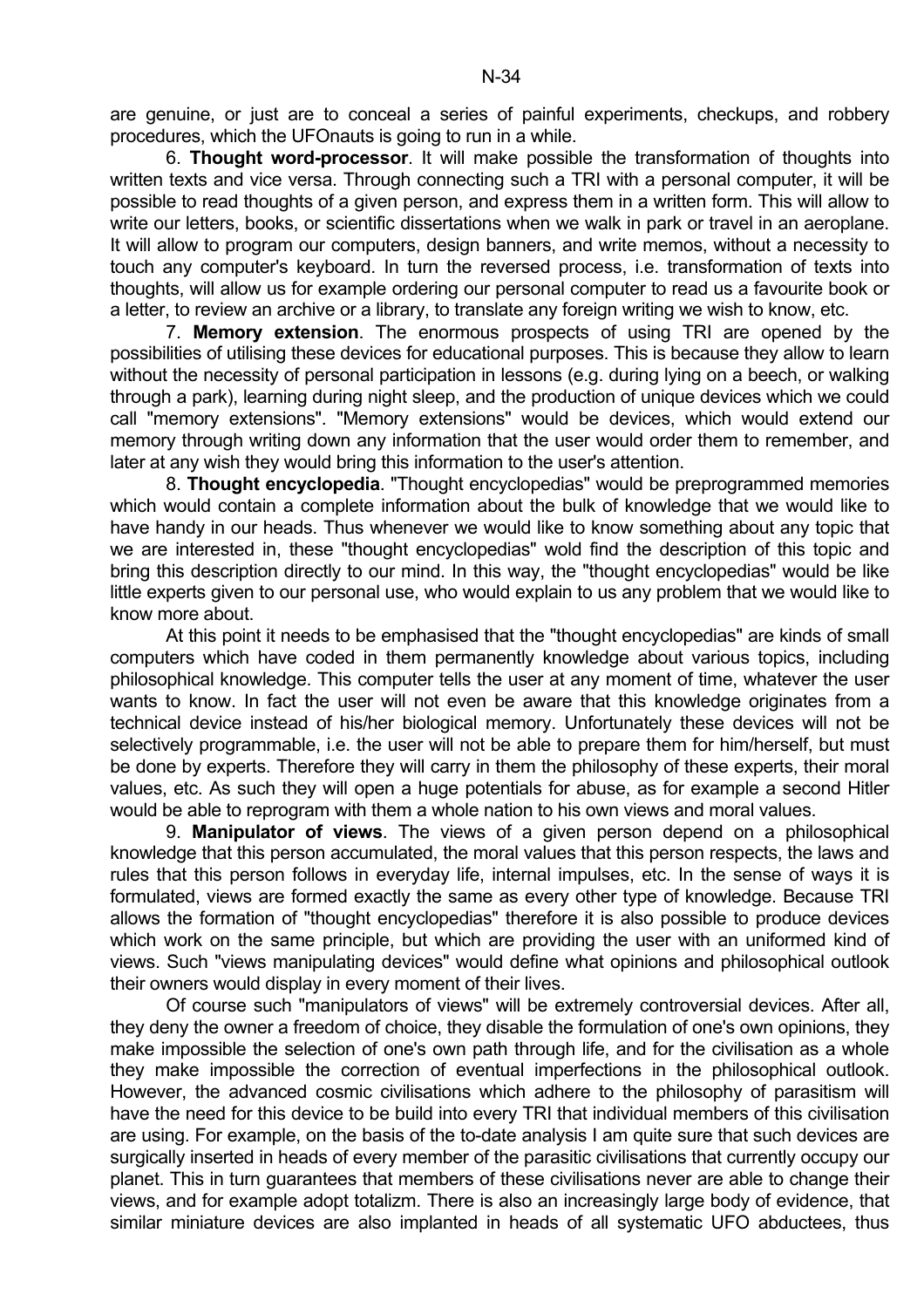reassuring that these abductees remain in disbelieve about the reality of their abductions, and also that they are easy subjects for manipulating into the fulfilment of tasks that their cosmic masters ordered them to do.

 At this point I would like to emphasize that for scientific exactitude I am informing about the capability and the existence of these devices. However, I would also like to emphasise that I am very against any use of such devices on people, in whatever way their purpose initially would be explained. If I would be asked for an opinion, I would also strongly oppose to any attempts of introducing such devices for people. The reason is that these devices represent the exact evil, the prevention of which this monograph is aimed at, and for the alarming about which I am risking my life. I would also like to take this opportunity and to warn that our civilisation should never even contemplate the introduction of manipulators of views. The use of these devices on anyone stays in an open contradiction to the statement of moral laws - after all the manipulators of views are depriving people of free will, thus also depriving the main motive force that is released by the moral field. Therefore the imprisoning anyone's free will with such devices, even if these would be our worst enemies, in the final effect would always bring very serious consequences.

 10. **Monitor of thoughts**. It is to make possible the continuous registration of someone's thoughts. After TRI is connected to a large computer-like memory, it is possible to continuously monitor and to store someone thoughts. This in turn opens unlimited new possibilities. To mention an example of them, it would allow to intercepts someone's telepathic telegrams, in a manner similar as today "answering machines" do this with our telephone messages. It would also allow the monitoring of thoughts of people suspected of committing a crime - to prove their innocence of guilt, it would allow to reinforce our own memory, to register certain thoughts in order to later use them again, it would allow the registration of thoughts for research purposes, e.g. to see what unconscious people think, or what little babies think, it would allow to monitor our own dreams, it would allow to check knowledge in school children, it would allow examining students and various course participants without the necessity of verbal or written exams, and many more.

 11. **Translator of texts**. TRI also allows to develop devices which would easily translate between various spoken languages. The reason is the existence of the ULT language. According to what already is known about telepathy - see subsection N2, there is an universal language of thoughts (ULT) in which all texts can be expressed. Therefore instead of building multitude of translating machines which translate from any language into any other, it is possible to build for every language only a single translator which translates to, and from, ULT. Due to this, every language can be translated into any other, by firstly translating a text into ULT, and then translating it from ULT into another language.

 12. **Transformer of thoughts**. It will allow to transform thoughts into forms, pictures, and sensations. In manner similar as today computers transform the motion of their mouse into appropriate picture, also TRI will be able to transform someone's thoughts into a picture, a motion, or a sensation. This in turn will allow us to create art directly by thinking about what we want to produce, forming the so-called "virtual realities" in which computers will change the environments according to our wishes, the production of "interactive films" in which the cinemagoer will take a thought part in the action, and even will change the outcome into a desired one, the completion of recreational compartments in which all external conditions will be tuned into our wishes and thoughts, etc.

 It should be added to the above that apart for the initial phase of development of these devices, TRI will be manufactured in miniaturised form of approximately a pepper-grain size. Thus, for the convenience, these devices can be surgically inserted directly into brains of their users. Therefore they can also be directly linked with users' minds. This means that all functions that are described above, in future can be executed without any visible presence of a technical device. The devices which execute these functions will be placed in heads of their users, and therefore unnoticeable for outside observers.

 Examples of TRI applications discussed in this subsection realize that the introduction of these devices into a common use would cause another revolution in our communication, similar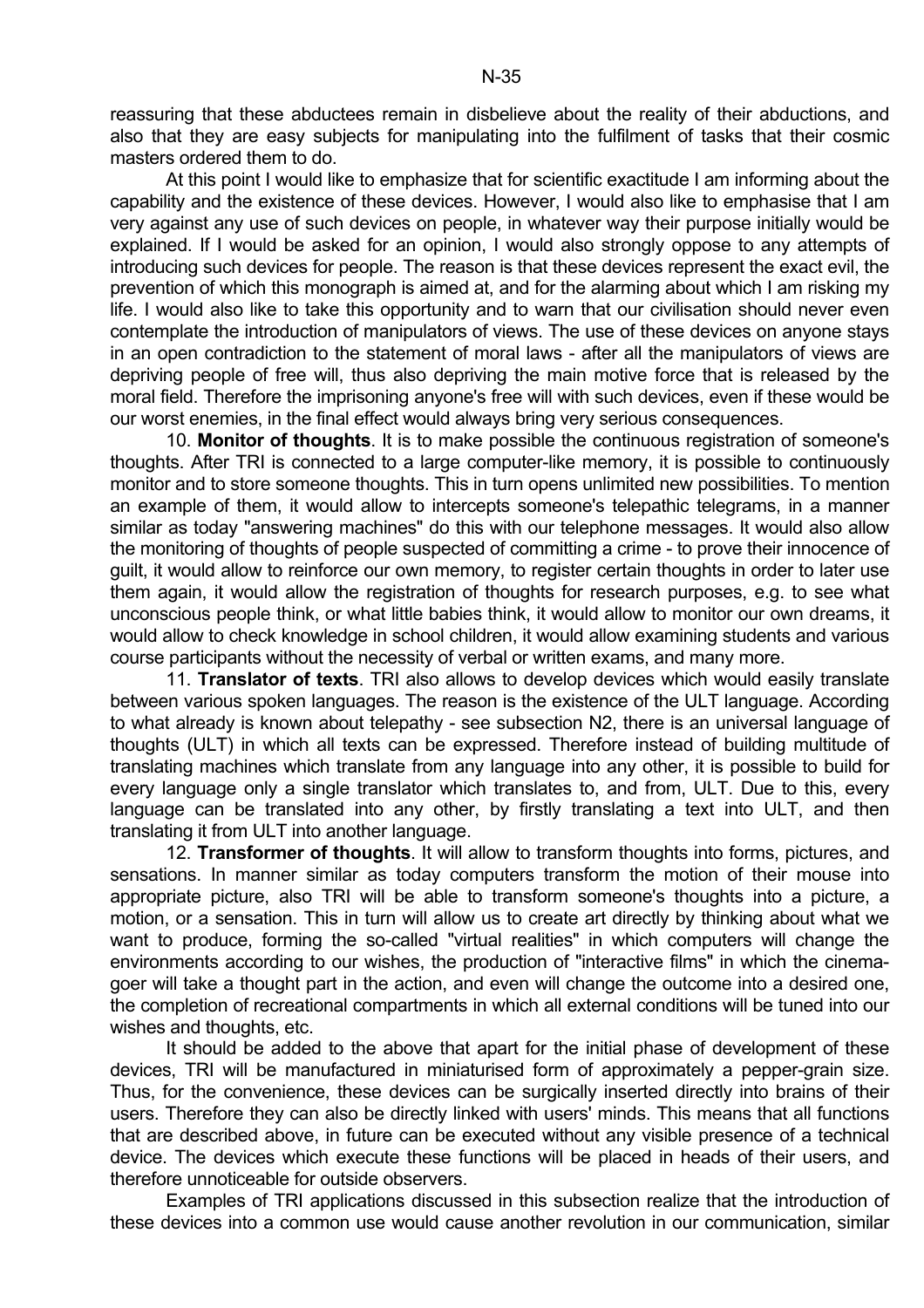to the first revolution that was introduced by the completion of telephones.

## N3.2. TRI of the second generation, and their applications

 Of course, as all other technical devices, also those ones which in the previous subsection were described under the name "Thought Recognition Interface", or TRI, with the elapse of time will undergo through the process of various perfecting and modification. As this is always the case, these modifications will cause the increase in their power, range, level of tuning in, precision of transmission, sensitiveness, area of application, and many more. But there is one type of modification which will advance the previous TRI into a higher generation of devices.

 This special modification will originate from the capability of TRI to induce in the user's brain a further type of signals. Instead of inducing only thoughts and feelings, this second generation of TRI will also be able to induce pictures and sensory messages. Thus these TRI of the second generation will be able to convey not only thoughts and feelings, but also signals which in normal cases are generated by human senses (i.e. by eyes, ears, taste, smell, touch, and also by all internal senses, such as pain, irritation, coldness, tiredness, hunger, pleasure, etc.).

 From the operational point of view the difference between TRI of the first generation, which are able to convey only thoughts and feelings, and TRI of the second generation, which are also able to convey all sensory messages, is in their complexity. This is because from the point of view of mechanism involved in the transmission, conveying for example pictures from eyes to the brain, uses the same type of physical phenomena as conveying for example thought or feeling.

 Similarly as this was the case with TRI of the first generation, also TRI of the second generation are allowing to be used for numerous applications. Let us review here the most important of these. Note however, that these new applications and capabilities of TRI of the second generation will appear on top and above of what also TRI of the first generation can do. Therefore, TRI of the second generation can work in any manner which was described for TRI of the first generation, plus additionally they can be used in a whole multitude different manners which are explained below.

 1. **Demonstration chambers**. In order to explain here their operation, let us imagine a compartment which in reality is shaped like a closed sphere or a cocoon, which from the inside is similar to a silk-worm cocoon. This sphere is so lighted up, has such appearance of walls, and such interaction with our senses, that after one enters it, his/her senses do not receive almost any stimuli (i.e. inside the sphere almost complete "sensory deprivation" takes place). Thus one's presence inside of such compartment could be compared to the presence inside of a white cloud, or in very dense fog, which do not form in our senses any feeling of shape, sound, smell, motion, etc. Therefore in people who are inside of such clouds, it is possible to generate nonexisting sensations which are not originating from their physical senses, but which are generated by the TRI of the second generation which is build in this chamber. Therefore, depending on the need, people who are inside of such a chamber, could experience artificial sensations which are beamed to their brains by this TRI, thus for example feeling as if they are on a beach, on a paddock, or in forest. The TRI would interact with their brains in such a manner that they would not only see around themselves the place they supposed to be, but also hear this place, smell this place, and even feel this place through their skin (e.g. feel the blow of wind, the splash of sea spray, etc.). All these sensations would be formed through superimposing additional unreal signals onto almost non-existing signals which in these compartments would be formed by their own senses.

 The demonstration chambers can be utilised for countless applications. For example they can be utilised for teaching purposes, for entertainment, or for professional purposes. If they are used for teaching, it is sufficient that a student entering such a chamber starts to think of something, and immediately this appears in front of his/her eyes. For example if such a student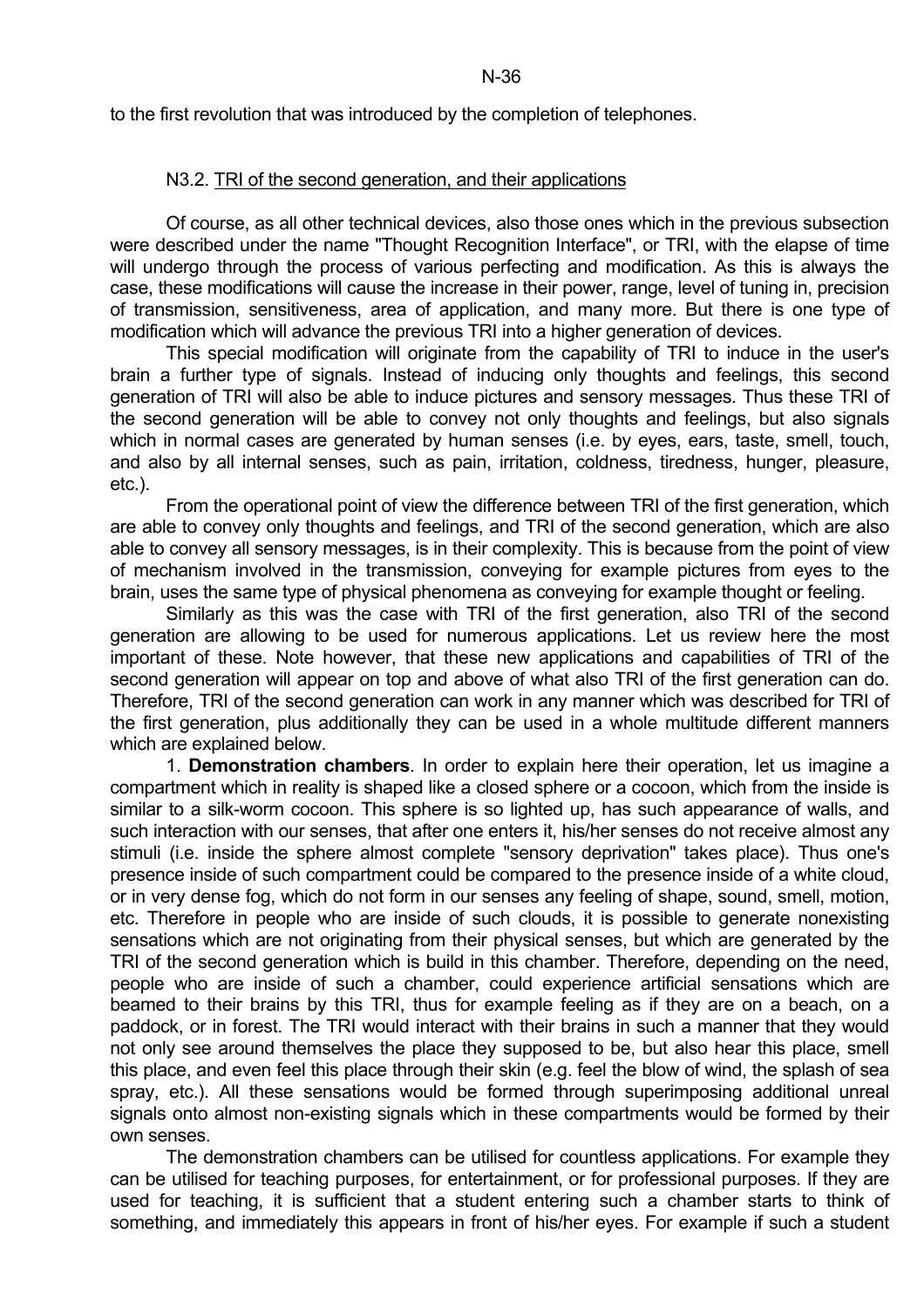starts to wonder how a planet which is destroyed in the effect of a nuclear war may look like, the computer from chamber's TRI perceives these thoughts, recognises what these thoughts are wishing for, and presents the appropriate scenario. In case of a nuclear war, TRI would show scenes from a destroyed planet, with green air full of gases and smoke, and with the air saturated with smell of decay which comes from every direction. If in turn such a student wishes to find out how an ancient battlefield looked like, immediately this person would be surrounded with the noise and pictures of fighting people, starts to smell sweat and blood of fighting armies, and his/her mind would be bombarded with emotions and fear that was prevailing in such battles. In turn when the chamber is used for recreational purposes, it is sufficient that someone starts to think that for example is on a beech, and immediately is surrounded with the smell of a beach, his/her skin starts to feel the flow of sea breeze and the warmth of sun, while in eyes a picture of gold sands, green sea, and blue sky would appear. In turn people who would have an inclination to rest, let say, in medieval harem or present nudist beach, immediately would be surrounded with sensations of being in such places. In turn during using demonstration chambers for professional purposes, it is sufficient that some may wish to have a conference, and immediately a typical conference room would appear in front of his/her eyes, showing typical appearance, smell, sounds, and moods of such a place. In turn an investigation officer could show crime scenes, pilots' trainer could show cockpit of a selected aeroplane, while medical lecturer could show an

operation theatre. From reports given by UFO abductees it is known that such demonstration chambers are very widely used on UFOs. Practically every UFO vehicle of a type K7 to K10, has on the deck one of such chambers. UFOnauts use them for recreational purposes, and also as learning and simulation aids. In turn humans abducted to UFOs are being taken to these chambers for various demonstrations, and interrogations. Such UFO chambers usually are serving as a very advanced cinemas in which various scary scenes are shown to people (e.g. scenes from battlefields, or the appearance of Earth after a nuclear war). Sometimes these chambers are used to simulate environment in which people can be interrogated better, or feel more official.

 2. **Reproducers of memories**. An advanced system composed of a TRI of the second generation and a demonstration chamber described above, can also be used to read someone's memory recalls and then to reproduce it in a form of sensations to be experienced by other people. In this way it is possible to read any adventures remembered by a given person, and to exactly reproduce this adventure to others who are interested in reliving it. For example a veteran of a war could in this way allow the selected members of family, or young soldiers, to experience how it feels to participate in a heavy battle. The participants of such session would not only go through all feelings that accompanied the fight, but also could see the views, hear the noise, smell the fumes, but even relive all fears and pains which accompany such a fight. In this manner the experiences of any person could be relieved by any other person. Parents could let relive some situations from their own lives to their children, couples could share with partners their own perceptions and experiences (e.g. a man could then literally go with his partner through all phases of her birth giving, while a woman could literally experience how her partner perceives her actions), while professionals could reveal to colleagues the best cases from their career.

 3. **Copiers of perceptions**. Through connecting together two minds via a TRI of the second generation, an exchange of currently perceived experiences can be achieved. The use of such connection would cause that all what one mind experiences, the second mind would go through as well. In this way the second person, in the mind of which the copying of perceptions received from the first mind would occur, would have an impression that he/she is taking an actual part in a given action. For example the present transmission of reports from visits of important figures in other countries, could be replaced with connecting minds of viewers with the mind of that figure and exact reliving all what this figure lives through. In a similar way, instead of watching nature films, viewers of the future could be able to experience how it is to be in a given place and to observe what is currently observed. It will be also possible to experience how it feels to be a dog that is currently bitten, how the world is perceived by a hungry monkey, listen how two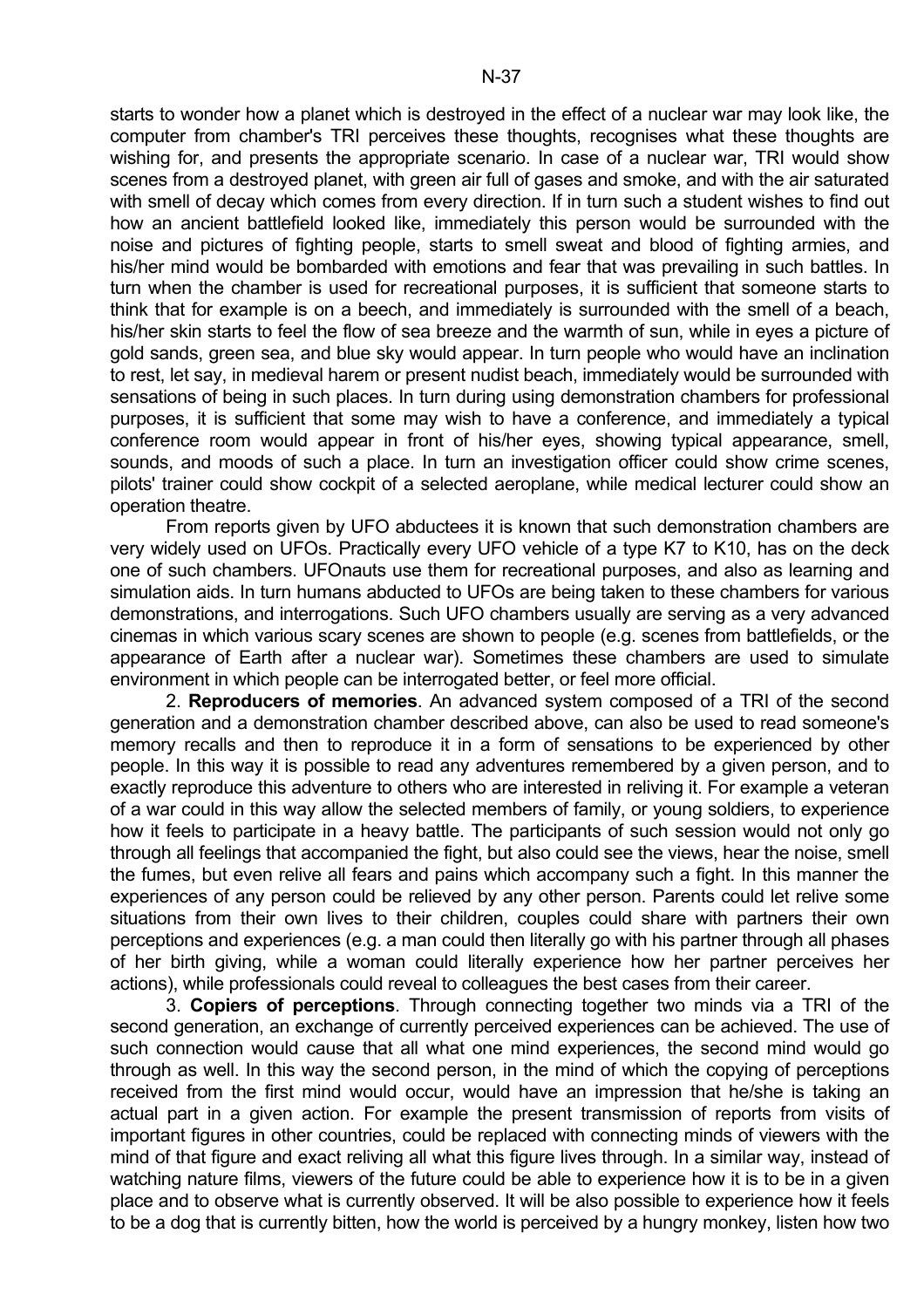whales communicate with each other, learn how a shark finds a wounded victim, see how looks a world viewed by eyes of a tiger, or an eagle, see what and how a bat is "seeing" with its ears, find out what two fighting cocks are going through, or experience how is to be a cow in a slaughter house.

 Copiers of perceptions provide a capability of communication which is unmatched by our present devices. As we know sensory perceptions presently can only be communicated with the use of verbal analogies, which in effects usually are very unreliable. Thus, it is almost impossible to explain, for example, how rheumatism pain feels to someone who never experienced them, or explain how colic feel to someone who never had an indigestion.

 One of the most interesting possibility which is going to be opened by the construction of copiers of perceptions is "renting of senses". In the sense of principles used for operation, this renting will be a realisation of old folk stories about witches or wizards (i.e. old versions of present-day UFOnauts) who in order to see visually someone who is located in a distant place, used to send over there their favourite bird, and then observe this distant person with eyes of that bird, as well as listen to everything with ears of that bird. The mechanism of such "renting of senses" depends on linking together two minds via a copier of perceptions, so that one of these two minds experiences not only its own perceptions, but also all perceptions that are experienced by another mind. The best application of this capability will take place in case of blind, dumb and death, or paralysed, as they again can see, hear, and move, with the aid of eyes and ears of their monkeys, parrots, dogs, cats, or other animals which could be linked to their minds via such copiers of perceptions.

 Of course every device can be used for a positive or for a negative purpose. An illustration of such negative utilisation of copiers of perceptions could be uses that these devices are put into by UFOnauts which currently occupy our planet. For example, in almost every case when one of such UFOnauts is raping a human, several other UFOnauts are linking their minds to the rapist, so that they also could have a "kick" without charging their karma. Another negative example of using this device by UFOnauts, is to dump unwanted karma on people (how UFOnauts charge innocent humans with karma from crimes that they committed themselves, is described in subsections I4.4 and T4 of this monograph.

 4. **Generators of sensations**. Sensory experiences can not only be copied, but also memorised by appropriately programmed TRI of the second generation, and then played back at any wish. In this manner for example doctors and dentists can induce the feeling of pleasure in cases when actually there will be a pain. In turn bosses can induce the feeling of freshness and energy in situations when their personnel is almost fainting from overworking and tiredness. Hosts can induce in their visitors either the sensation of hunger or the sensation satisfaction, depending on how full is their fridge. In turn married couples can add a depth to their life by technically induced sensation of deep satisfaction.

 It should be added that UFO abductees are almost continually subjected to such generators of sensations during periods of whole abductions. In this way they perceive the feelings of pleasure, calm, and friendliness in situations when they are robbed from the most precious resources and subjected to inhuman treatments.

 5. **Modifiers of appearance**. People who have TRI of the second generation will be able to change their appearance in eyes of others, and also change the appearance of any object from their vicinity. A drastic situation which would demonstrate the application of such device, would be an ugly oldie who fell in love with a very young girl. In order to seduce this girl he could use his portable TRI and change his appearance (in mind of the girl) into a young and hansom youth. Therefore the girl would all time think that she is having a young and incredibly hansom boyfriend. Folklore of many nations is saying that such a capability for drastic changing the appearance used to have ugly witches and monstrous wizards. Of course on a similar principle some future jokers could used their TRI to appear to their friends, or to uninvited guests, as a walking banana, a dinosaur, a skeleton, a robot, a motorcycle, or a fear inducing boss.

It is well known that UFOnauts which currently occupy our planet are widely using the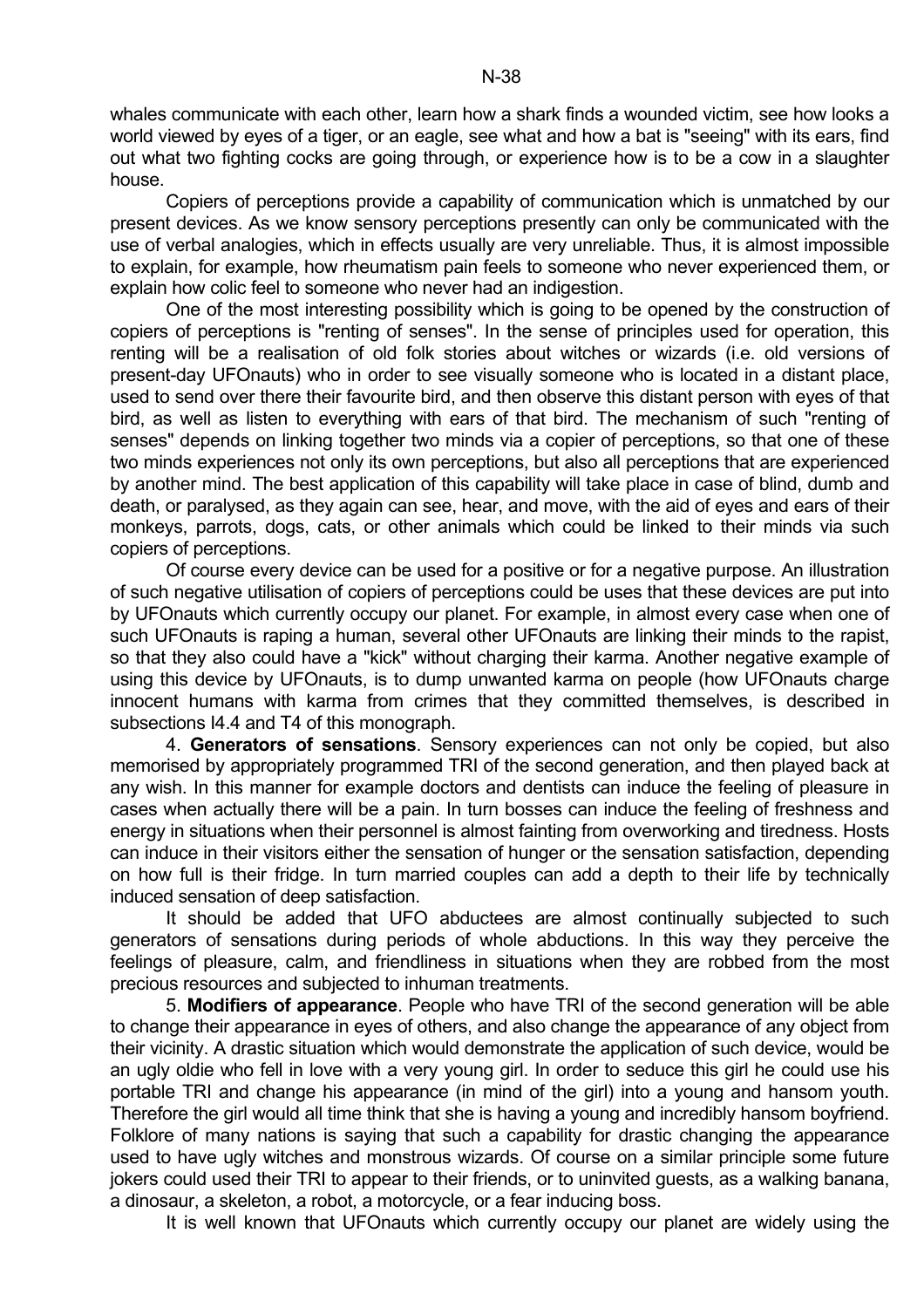modifiers of appearance. In this way UFOnauts which in fact look exactly as we do, when they wish to mislead us may take an appearance of strange aliens. In turn aliens which actually look like crocodiles may in our eyes take an appearance of our friend, seductive actress, a deer, a large owl, or a motorcycle - see reports from subsection T4 of this monograph. For example there was a case reported when a UFOnaut wanted to put a pipe into the throat of one UFO abductee in order to pump the content of his stomach. So instead of chasing this abductee to complete this painful procedure, the alien took up an appearance of a very seductive beauty which let to know the Earthmen that she wants he take her in arms and give her a kiss. But when the abductee let himself into this trick, the alien pushed him a pipe into the throat and pumped his stomach. In a similar manner it is known that some ancient gods (i.e. obviously homosexual UFOnauts) used to change their sexes and depending on circumstances used to appear to human as beautiful women or hansom men.

 Modifiers of appearance can also be used for complete vehicles. For example, if needed, UFO vehicles can use such devices to transform themselves in eyes of observers into any possible objects, including our present helicopters, aeroplanes, cars, horses, deers, or even kites. Such a capability of assuming by UFOs any illusory appearance, allows these vehicles to always look like whatever is acceptable in a given epoch. Therefore in old days UFOs took on appearance of either additional suns, planets, comets, exotic animals, or chariots. Later they used to appear as airships or rockets. Presently they appear as large balloons, unmarked helicopters, or aeroplanes.

 The interesting capability of TRI of the second generation, or more strictly their potentials to change appearance and to copy sensations (renting senses), is the ability to completely change the appearance of other people, and to link minds of these people with some animal (or object) from vicinity. For example if in past a person was to be punished by a UFOnaut, then the alien would cause that in eyes of other people this person would appear to be a rabbit or a frog. Simultaneously senses of this punished person were linked to mind of a nearby rabbit or frog, so that he/she started to feel like this animal and also started to see everything with eyes of this animal. The result was that both, the affected person and all other people, stared to believe that he/she was turned into a frog or a rabbit. Of course this illusion could not last forever, thus after serving such a punishment, the alien would allow the victim to bag for forgiveness and then return him/her the human appearance. It is well known from folklore that such changes of people into animals used to be quite common amongst witches and wizards of old days (i.e. by UFOnauts which at those days used to live amongst people).

 6. **Invisibility devices**. Appropriately modified TRI of the second generation, of a similar action as modifiers of appearance described before, allow also for a complete disappearance from the eyes of outside observers. This disappearance is achieved through the erasure of picture from minds of observers (i.e. the disappearing object is still there, only that it is not seen by others). In this manner the vehicles or beings who have such a device, at any wish can become invisible to all people that are present in such a place. It should be emphasized here that such a sensory disappearance via the erasure of the picture in minds of observers, is drastically different from the technical methods of disappearing which can be achieved on several different principles, for example through creating a magnetic lens, through initiating a fast telekinetic flickering, or through several ways of manipulating with time. These technical manners of becoming invisible are described in monograph [1/3].

# N3.3. TRI of the third generation

 Our universe is constructed in so intelligent manner, that the path to perfection never finishes (see subsection JB7.4). Therefore after the development of TRI of the second generation is completed, our researchers and engineers start to work on the completion of even more perfect generation of these devices. Various sections of the new Concept of Dipolar Gravity seem to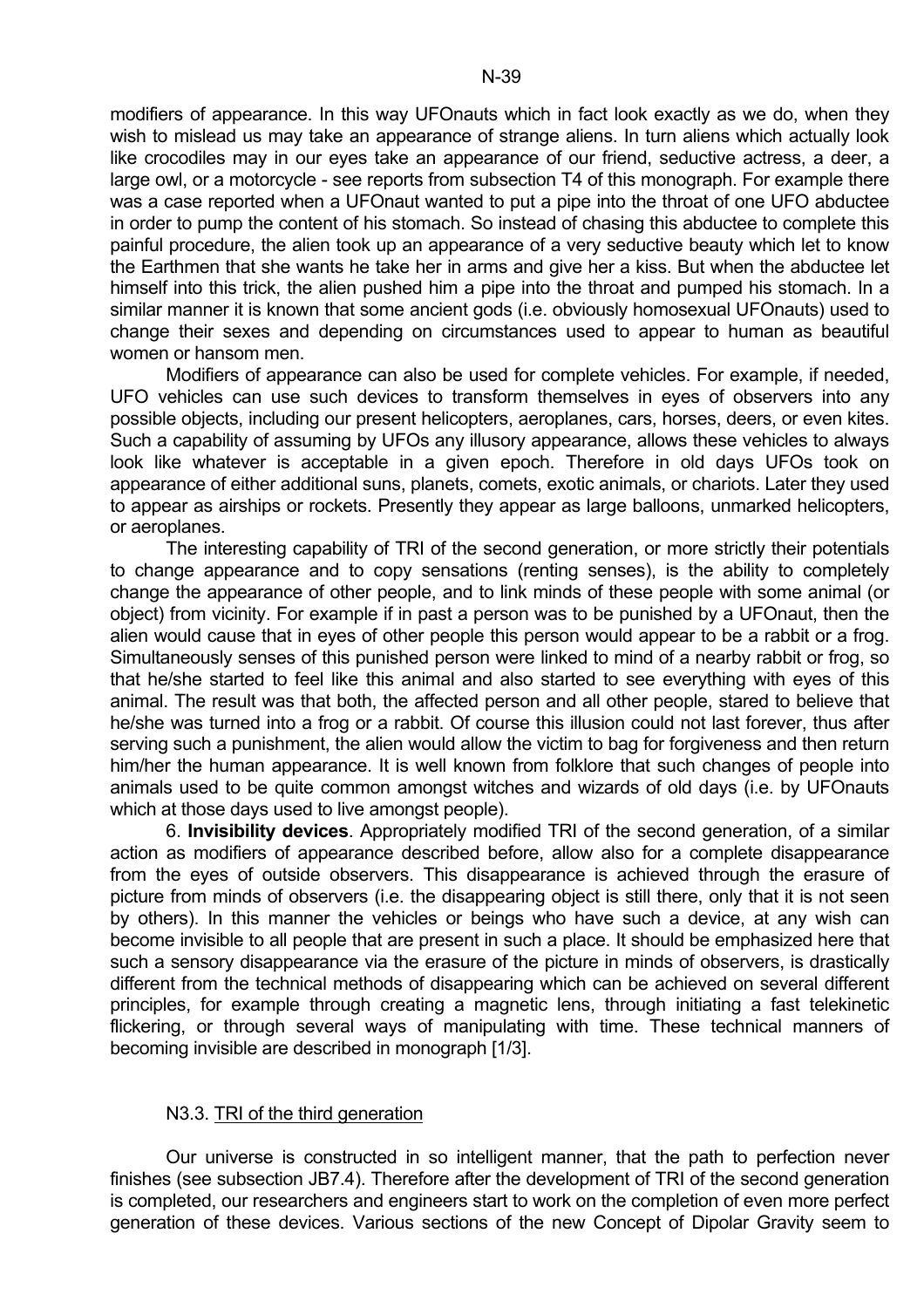indicate that this third generation of TRI devices will form additional channel of communication between our brains and counter-material duplicates of these brains (or between physical objects, and thinking counter-material duplicates of these objects) - for more details see subsection JB7.4. This additional communication channel will operate independently from the channel which brains of all living creatures developed in a natural manner, and which allow to use all benefits that are provided by the thinking substance of the counter-world, namely: intelligence, long-time memory, capability to solve problems, etc. Due to formation of this additional communication channel, TRI of the third generation will be capable of interfering with the so-called "subconsciousness" of all living organisms (in light of the new Concept of Dipolar Gravity, "subconsciousness" is simply knowledge and skills accumulated and remembered in the counter-material duplicates of these organisms). In turn the capability to interfere with this subconsciousness will open a whole range of new applications for these devices, which at the moment are not even present in our dreams. In order to familiarise the reader what these new capabilities of TRI of the third generation can be, below several examples of their applications is discussed. Note that these new applications will appear on top of, and in addition to, what previous generations of TRI can do, and what was already discussed in subsections devoted to capabilities of TRI of the second and first generations.

 1. Technical **hypnotising** of people and animals. TRI of the third generation will allow to instantly hypnotise people or animals in a manner which is repetitive, reliable, and which can be carried out at any wish of the users of this device. In turn this instant hypnotising will allow, for example, to immobilize bodies of people or animals without the need of subjecting them to a physical binding or to medical drugging. It will also allow to instantly paralyse movements of dangerous animals, or aggressive people, before they have a time to get to the user of this device. It will enable issuing orders to people or animals, so that they will carry out actions which go against their will (e.g. ordering human collaborators described in subsection U4.4 to sabotage efforts of other follow humans, or to even destroy indicated follow humans). It will enable to change the reality perception in selected people; to give post-hypnotic suggestions to people, etc.

 2. **Reading the content of long-term memory** of any person or animal, which can be carried out without the will or consent of this person. In this way carriers of such TRI of the third generation will be able to instantly learn not only the name and address of any person they meet, but also the whole history of this person, his/her previous life, all intimate secrets, preferences, weaknesses, attributes of character, etc. This reading someone's long-term memory will allow to review someone's previous life and experiences in a manner as we now review colour movie films. In the sense of way it would happen, such reviews carried out with the use of TRI of the third generation would be similar to reviews which take place in case of "NDE" (Near-Death Experience), but they could happen at any wish of the person who has such TRI, not only in cases when someone is about to die.

 Very interesting is the application of this method for reviewing the memory registers from the counter-world for all objects which presently we consider as "inanimate" (e.g. clothing, glasses, cars, machines, ground). In the sense of effects, such review via TRI would be an advanced version of old ESP inquiries that are mastered by diviners who use pendulums or divining rods to find out about missing people, health, underground minerals deposits, water, machines malfunctioning, etc. In case of TRI of the third generation it would allow, for example, to read from memory of an anonymous letter all details of the person who wrote this letter, to read from an old clothing who, when and in what circumstances was wearing this clothing, and what was the course of life of the person that wore it, or to read from a weapon found at the scene of crime, who, how, and on whom used it.

 Very interesting result gives the analysis of applications of this technique for people investigated by UFOs. In my research on UFO abductees I come across a phenomena which to other people seems to be very strange, but which is easily explainable in the light of devices discussed here. This phenomena is the chronical disappearance of small objects owned by some UFO abductees, and the reappearance of these objects in strange places some time later (in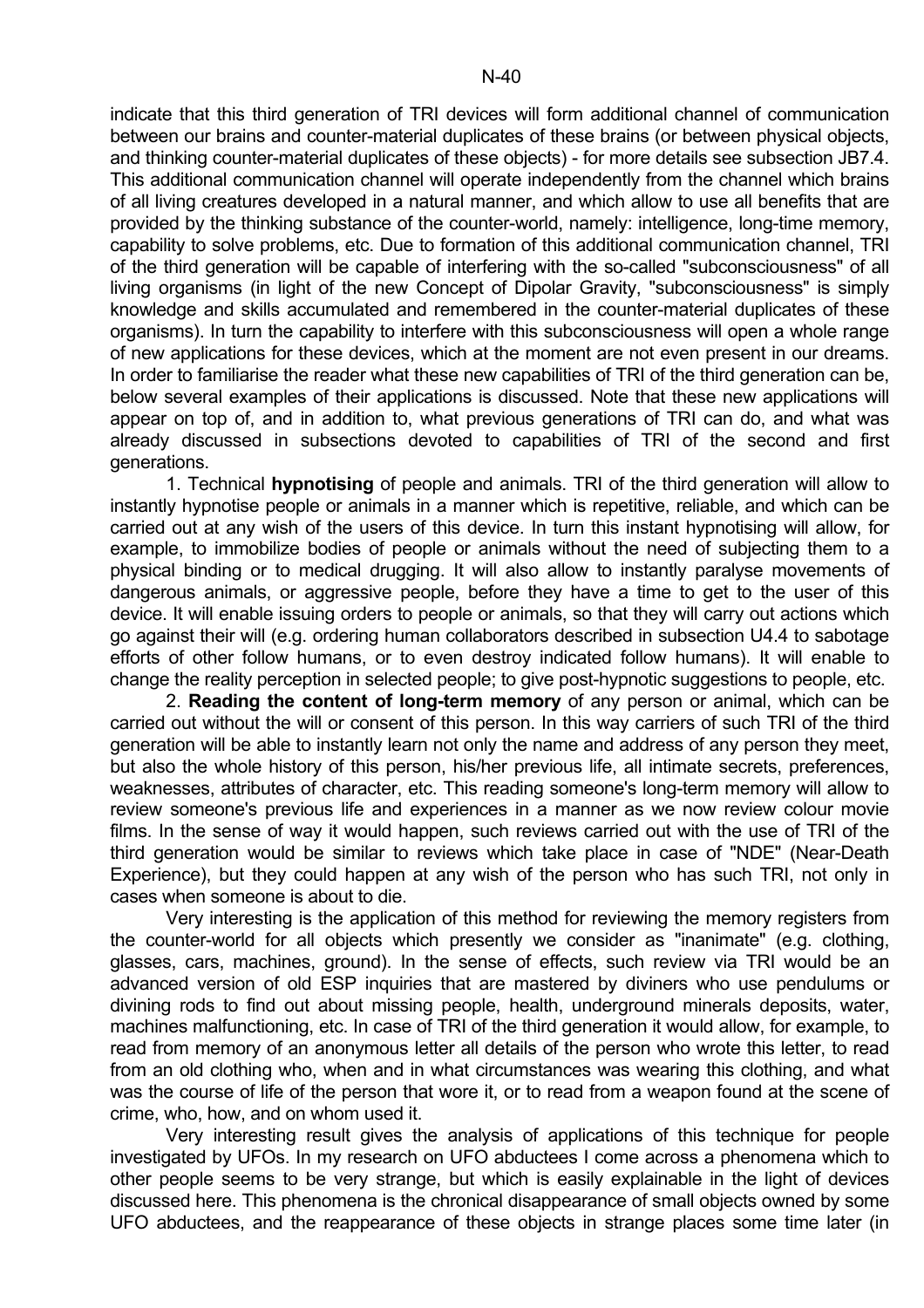some cases even 2 years later). Objects which are most frequently reported as temporally disappearing, are spoons, personal jewellery, pieces of clothing, glasses or contact lenses, pens. Deductions provided in this subsection reveal that such objects are temporally borrowed by aliens to be subjected to the process of reading of their memories by TRI of the third generation. In the result of this reading, UFOnauts have a good idea as to what and when a given person eats, reads, looks at, or whom and how frequently he/she loves. After UFOnauts learn whatever they wanted, they return the borrowed objects, sometimes putting them in strange places because they either do not remember where they originally picked these objects from, or by hiding these objects they try to provide an explanations for these strange disappearances.

 3. **Erasure of selected memories**. Owners of the TRI of third generation can at any wish erase any part of memory in another person or in another object.

 Such device is one of the most frequently used standard equipments of our cosmic parasites. As it is well established by now, these parasites thoroughly erase memory of their victims after each abduction.

 4. **Introduction of false memories**. In the same way as owners of TRI of the third generation can erase a selected part of memory, they can also introduce a new false memory which in reality was not gained by the owner of this memory. Such introduction of false memories depends on: (1) creating an artificial memory which is formed in a manner as currently we produce a film with the use of computer technology, and then (2) introducing this artificially created false memory to subconsciousness of a given person. In this way a given person sometimes recalls something that he/she believes is his/her own memory, but what in fact was introduced via TRI of the third generation.

 Of course this capability of TRI of the third generation can be used both for moral, and for immoral purpose. An example of using it for immoral purpose can be the way our cosmic parasites use it for making some people to believe that they were UFOnauts themselves, or for dumping unwanted karma on some innocent people (i.e. when UFOnauts commit any crime, they avoid the punishment by dumping the karma for this crime on some innocent UFO abductees, who are specially selected to be "karma dumps" - these people are usually known for their extreme "bad luck", as constantly something disastrous is happening to them). In turn an example of using this device for moral purpose could be to use it for learning (e.g. for gathering knowledge and memory of experiences which otherwise would require putting ourselves in various dangers), or use it for healing (e.g. supplying the depressed people with cheerful and encouraging to action memories).

 5. Temporary **separation** of souls from bodies (i.e. separation of memory and conscience registers contained in our counter-bodies, from these counter-bodies). Such separation opens a whole range of applications, which at the present level of our technology are considered to be completely impossible. To name some of them, they allow for: dislocation of someone's conscience beyond body (i.e. a technical formation "out of body experiences"), changing body (i.e. shifting conscience and self-awareness of selected people to another, younger physical bodies), "lending bodies" (i.e. putting two or more consciences to a single body, similarly as this naturally takes place with "double or multiple personalities"), visiting places which physically could not be visited, temporary bringing to life people who are already dead, shifting people's conscience to machines (i.e. making these machines to think and to feel like people do), travel beyond the own times (i.e. beyond times these people lived in), and many others.

 6. **Reading karma**. If we wish to know what fate is waiting for a given person, the bast way to accomplish this is to read karma algorithms of this person (see also subsection I4.4). This is because karma contains the description of what is about to happen to a given person. So far we could read karma only via ESP capabilities (especially in cases of fortunetellers, augurs, and astrologists). TRI of the third generation will allow us to read these algorithms in the technical way, similarly as currently we review videos. Also the result of this reading will be more reliable and more definite then the one which we currently receive from various fortunetellers.

7. **Changing programs** in organs from our counter-bodies. Our counter-material duplicate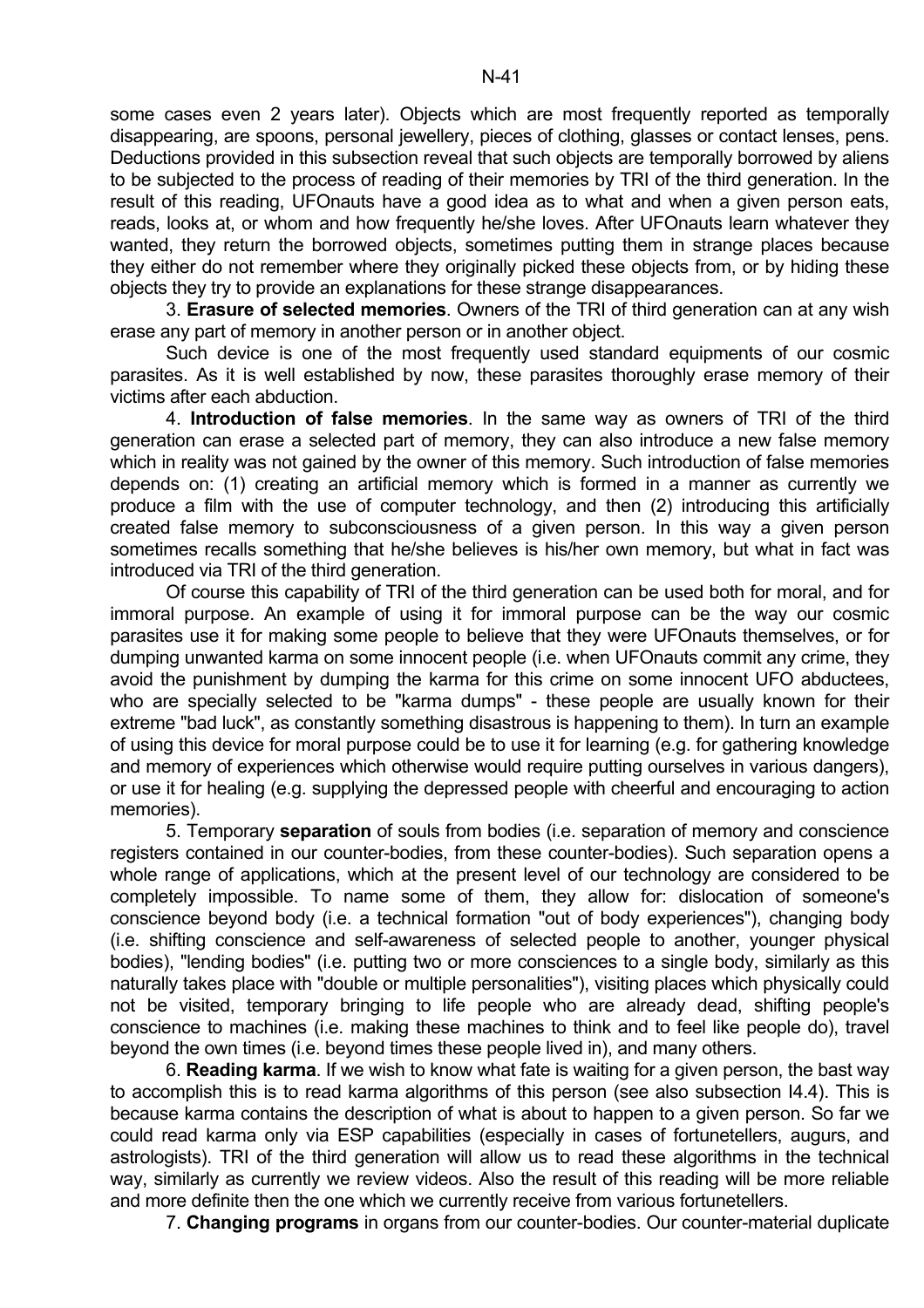which exists in the counter-world has various organs, which do not exists in our physical world. In order to mention some of these organs, they include: our "moral conscience"; the organ which supervises the accumulation and use of moral energy; and the organ which supervises the generation and deployment of karma. TRI of the third generation can change natural programs from these organs, and cause for example that we accept someone's else karma (thus karma of technically advanced criminals could be dumped on innocent people) or that we change the order of events caused by our karma, that we give away the zwow energy which we accumulated (in this way our zwow energy can be robbed from us by our cosmic parasites), etc.

 8. **Manipulation of social moods**. This is one of the most dangerous uses of these devices, which has potentials to be misused by some despotic leaders or parasitic civilisations. In cases of such misuse these capabilities becomes "weapons of mass destruction". This is because TRI of the third generation will be capable of emitting signals which can alter the behaviour of whole civilisations. In this way, almost all members of society which will be subjected to manipulations of moods with the use of this device, will do whatever is the intention of the person or occupant who uses such a device. In this way for example a subconscious suggestion can be implemented in the whole society which constantly orders all people something along the lines "scoff, ridicule, and treat as your personal offence, everything that concerns UFOs", or a suggestion "you love watching fires, so start burning whatever is around you and whenever you believe that no-one can catch you on starting a new fire", or a suggestion "you hate other people and feel pleasure in killing them, so shut someone, hurt someone, or start a war". From my todate research it appears that our cosmic parasites are constantly bombarding humanity with this type of subconscious messages, in the result forming on Earth, amongst others, the present hysteria surrounding UFOs, the fires of native forests which in 1997 and 1998 extended to a whole our planet, or waves of killings, crimes, and violence which recently are constantly rolling over our planet.

 At this point I would like to remind what I already indicated in other my writings, namely that myself I strongly object of any forms of mass manipulations on people's minds, even if these mass manipulations would seem to be the most innocent (such as commercials - which lead us to believe that they are just trying to sell, while in reality which are also affecting our needs, desires, tastes, psychology, behaviour pattern, etc), or most good oriented (e.g. such as adds to not smoke or to not fall in addictions). As an inventor of these devices, and also as the first scientist who foreseen and describe these devices for other people, I can also predict that there will be very undesirable side effects after every attempt of mass manipulations on human minds. Therefore I would like to warn here that there is no such thing as only positive consequences, and that every mass use of these devices will also bring mass evil. For this reason in my opinion these devices should never be used on a massive scale, and I strongly discourage our civilisation from any attempt to make a mass use such dangerous and hitting back technology. However, I simultaneously encourage the individual use of these devices.

#### N3.4. TRI of the fourth and higher generations

 Of course, the development of TRI will not finish on the third generation. It can easily be predicted that also further generations will later come. At the time when TRI of the third generation are completed, also oscillatory chambers of the third generation capable of alterations of time, become available. Therefore the further development of these two devices will bring them together, combining in one device capabilities of both of them. This in turn will open a whole range of new applications, which will be added to applications that TRI had previously. To name here some more important of these, apart from doing all that TRI previous generations were capable to do, TRI of the fourth and further generations will additionally be able:

 - Shifting the positions of surrounding objects via thoughts commands (i.e. carrying out technical telekinesis similar to the one which "psychic" Uri Geller sometime demonstrates).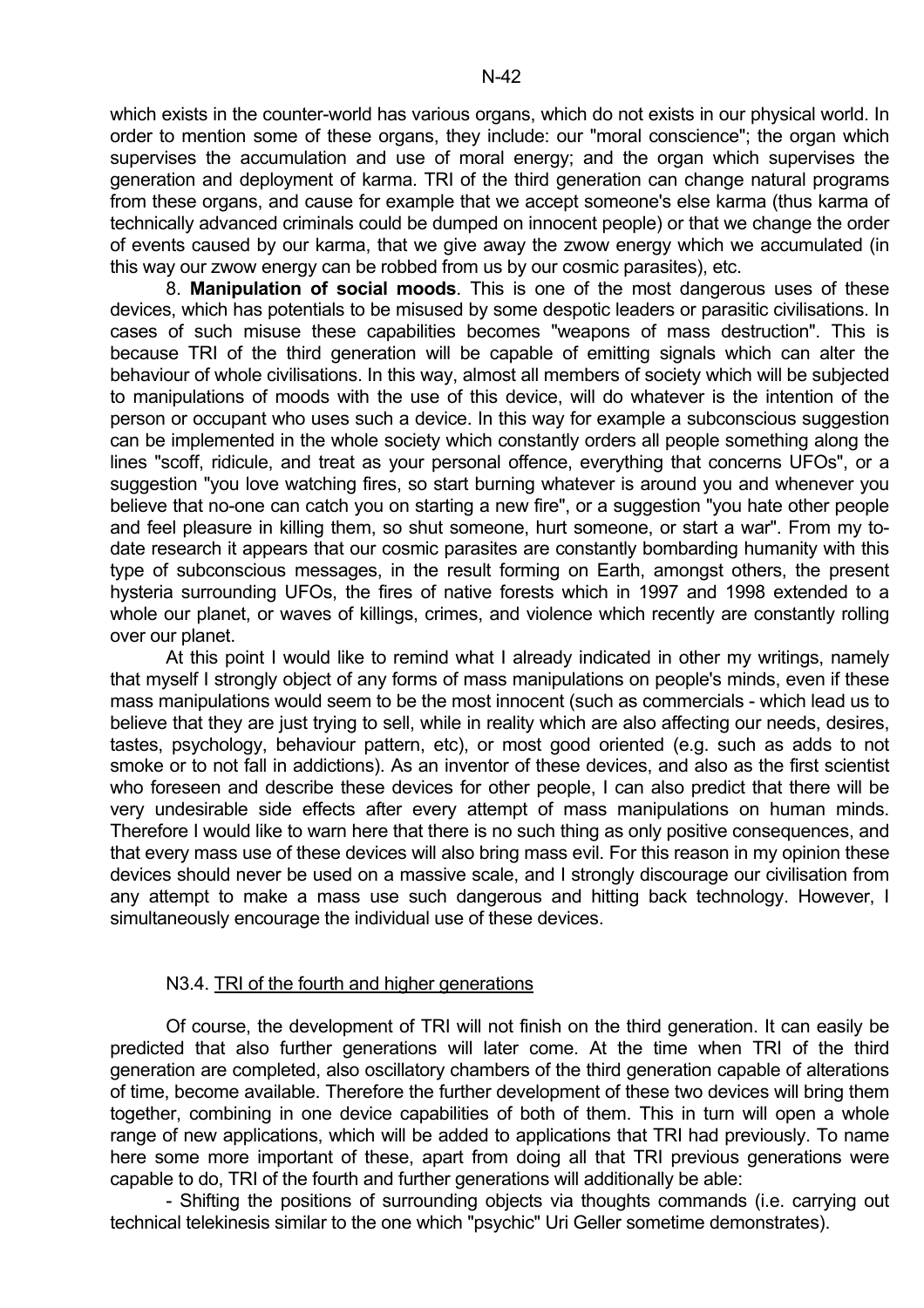- Changing the structure of selected matter via thought commands (e.g. bending spoons, disintegrating or breaking selected objects via thought commands, starting fires, etc.).

 - Technical interference into the counter-world, which allows for example to materialise or dematerialise any object (i.e. capabilities which currently are demonstrated to us by "prophet" Sai Baba or by "magician" David Copperfield).

 - Thought manipulations on time, e.g. changes in the speed with which time elapses, shifting time backward or forward, stopping time, etc.

 Our understanding the capabilities which are opened by practical use of devices described here under the name of TRI, should let us to understand better the world around us. This is because on one hand it realises that some strange events which take place in our world may not be just products or someone's imagination, but for example actions of various spies and saboteurs of UFOnauts which were send by our cosmic parasites to mix with us and to hold back our progress. On other hand, our understanding that such devices are obtainable, and knowledge how to build them, may intensify our will to break through the blockade that our cosmic parasites imposed on the pyramid described on this monograph, and allow us to complete this pyramid. After all such a device is desperately needed not only to lift us into a higher level, but also to defend us from telepathic manipulations by our cosmic parasite.

#### N4. UFOnauts system of communication and ways of blocking it

 Our knowledge of telepathysers' operation, combined with the knowledge of devices which are to be successors for telepathysers, and which are called TRI in this chapter, opens the way for our understanding the principles and devices that UFOs use for communication purposes. Various observations that were made by UFO abductees indicate that UFOnauts have some previously not understood abilities to communicate via thoughts, in an identical manner as TRI devices allow to communicate. They also can control feelings of abductees, as TRI devices do, take these abductees to special chambers existing on decks of large UFOs of K7 to K10 type, where UFOnauts display to them kind of films in which abductees can almost take active parts (i.e. to demonstration chambers), can change appearance, and do everything else that TRI devices allow their users to do. This practically means that all UFOnauts have always with them their personal TRI devices. From other UFO observations that are described in monograph [1/3], it is already known that UFOnauts have their TRI devices build as miniaturised units inserted directly into their heads. This causes that UFOnauts carry their TRI wherever they go, and that it is impossible to strip them out of these TRI devices, for example by stripping them out from their clothes.

 By now it was possible to accumulate several vital observations about these TRI devices that are used by UFOnauts. Because some of them are quite significant for initiating our selfdefence from the cosmic parasite, below I am going to review the most important details. Here they are:

 #1. UFOnauts carry their TRI devices surgically inserted into their heads. Most probably the area where they have them is the same area where UFO abductees have inserted their communication implants, namely between the left temple and the top of the left ear.

#2. TRI of UFOnauts, in spite of being so miniaturised that they fit into heads, are capable of performing the multitude of functions that are described in subsections N3.1 to N3.4. Thus, personal TRI devices of UFOnauts allow their owners to not only communicate directly at any distance via the exchange of thoughts in ULT language, and allow this communication to have the digital character which is prevented from unauthorised decoding, but also to communicate with all other life forms that populate universe, to send feelings and sensory expressions, to give hypnotic orders, etc. Much more information about various functions and operation of these TRI devices of UFOnauts is provided in subsection N4 of this monograph.

#3. The control over personal TRI surgically inserted into heads of UFOnauts is automatic,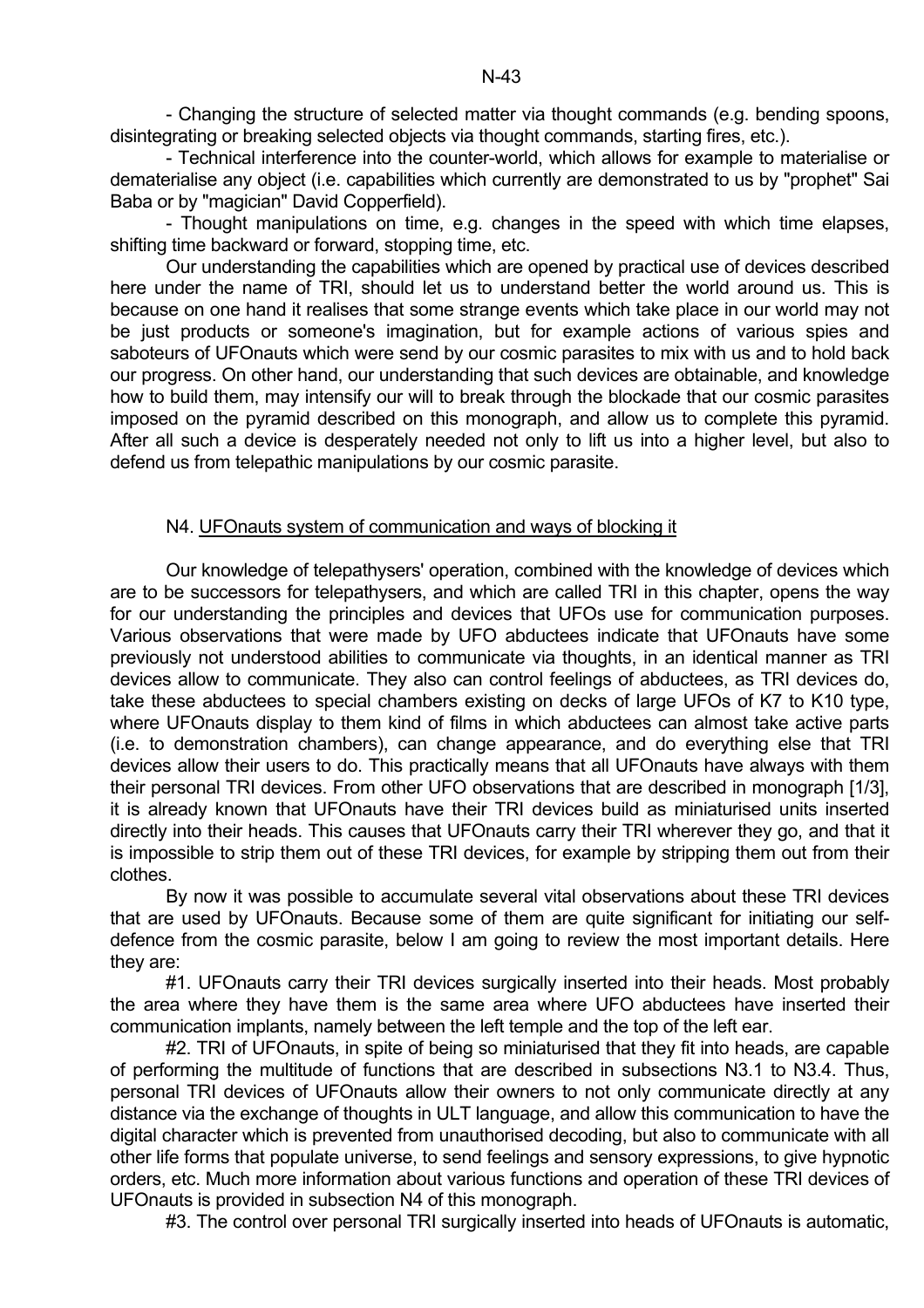although in cooperation with the owner's mind. This control is very complex and includes the standard safety procedures. Thus our knowledge of these procedures can be used for the purposes of our self-defence from the cosmic parasite.

 An example of such a safety procedure which is build in to TRI of UFOnauts, and thus which can be used for our self-defence, is **the protection from being stun deaf**. Generally speaking such a protection depends on switching off the transmission of telepathic signals into the user's brain, if the noise level of these signals exceeds certain threshold value. Such switching off usually is timer-controlled, and the communication is restored after around half of hour. This means that if for our self-defence we manage to produce a signal which switches off these TRI devices of UFOnauts, the effect will be that these UFOnauts must loose their capabilities to communicate with each other for around half an hour. Thus also for a half of hour they will be incapable to abduct us, to carry out their intensions, etc. From our to-date observations it is known that the ability to switch off TRI devices of UFOnauts have a telepathic noise which is induced by powerful electric sparks. Therefore, if we would like to defend yourself from, for example, being abducted, all what we need is to have in our vicinity a powerful generator of electric sparks (e.g. a Tesla coil, or a Whimshurst electrostatic machine), and whenever our UFO detectors signal that UFOnauts arrived to abduct us, we simply make this generator to produce series of electric sparks. In turn these sparks generate a telepathic noise which is sufficient to switch off their TRI devices. Of course, after TRI in UFOnauts' heads are switched off, aliens become death and dumb and therefore are unable to abduct us. So they must leave our house empty-handed.

 The fact that there is a way of defending ourselves from being abducted, makes it possible to build various self-defence devices at our present level of technology. These devices could facilitate our self-defence from the cosmic parasite. A simplest of such devices would be composed of a sensitive UFO detector combined with a powerful Tesla coil. Such a device would automatically stun deaf every UFOnaut which would try to approach us.

 It should be added here that TRI devices which are very similar to those implanted in heads of UFOnauts, are also implanted in heads of systematic UFO abductees (e.g. amongst others, also in heads of these people who are donors of sperm and ovule, and thus who are being abducted every three months). TRI devices which are implanted in heads of such UFO abductees are capable of performing the majority of functions which also those TRI from UFOnauts heads can do. The only difference is that implants from human heads can be controlled not by the carrier of this implant, but by an UFOnaut who is nearby. Therefore whoever has such an implant, is not able to make it work. But the implant obeys thought commands of any UFOnauts which comes to abduct such a person. Of course, because many people have such implants, by investigating these devices, and also by investigating safety controls which are build into them, it is possible to gradually work out further principles on which our self-defence devices can be based. So let us not waste our time, and start researching these alien devices.

## N5. The use of telepathic waves for formation of pictures

 The fact that the Concept of Dipolar Gravity revealed the existence of telepathic waves that are not known yet to our orthodox science, introduces significant technological consequences. After all, these waves propagate instantly throughout the universe, and also they can be utilised to carry out the useful information - including images. Thus, these waves allow to undertake the construction of various telepathic devices.

 The most basic, and thus the most easy for constructing, group of telepathic devices, are equivalents to present radiotelephones, means devices for two-directional telepathic communication (I call them "telepathysers"). A detailed description of these devices, together with a report from developmental works to-date on their construction, is contained in treatise [7/2].

The most important out of telepathic communication devices described in treatise [7/2] has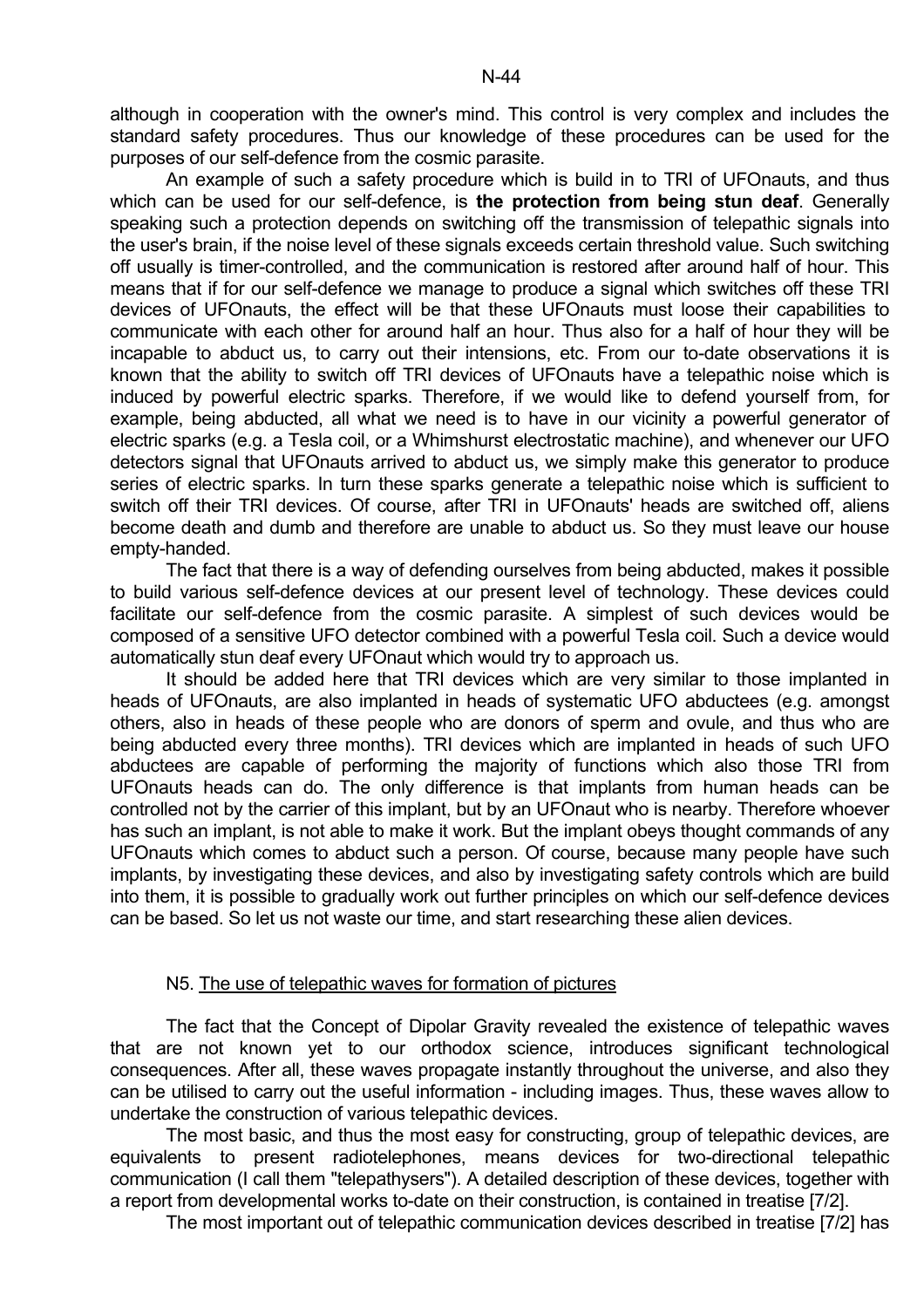a shape of a pyramid. Therefore it is known as a "**telepathic pyramid**". The principle of operation of this device utilises the cooperation of several interesting optical components (M) and (T), electronic components (R) and (I), and telepathic components (C) and (Q), assembled inside of a transparent pyramid with a milky walls. In simple words this principle can be described as follows (the description provided below uses symbols that are illustrated in Figures N1 and N3).

 The thought of every person, including also the person who holds the transmitting pyramid, manifests itself, amongst others, as vibrations of biofield of this person. In turn this vibrating biofield is interfering with the standing optical wave that is formed in the optical interference cavity - namely between cascades of mirrors (M) and the tube (T). Therefore whatever this person thinks, it is superimposed onto the optical wave that bounces between the cascades of mirrors (M) and the tube (T). In this way, thoughts of the first person, due to feedback that is formed between the biofield of this person and the optical interference cavity held in hands of that person, are modulating the oscillations of electrical currents that flow in the circuitry of the pyramid. Then these electrical currents, in the coil (C) are transformed into oscillations of magnetic field emitted by the pyramid. In turn these modulated with thoughts oscillations of the magnetic field are instigating vibrations of the counter-matter, which (the vibrations) are propagating throughout the counter-world as modulated telepathic waves (see subsection H7.1)). The second telepathic pyramid, which operates exactly on the same parameters as the first one, but is held by another person, intercepts these telepathic waves. After interception, it transforms them with the use of quartz crystal (Q) and electronic resonator circuit (R), into oscillations of the electric field, to finally turn them into flickering of the glowing tube (T), and waves of vibrations in the biofield of the receiving person. The thoughts that are carried out by these vibrations of the biofield, are superimposed on thoughts of the receiving person. Thus, this another person perceives these superimposed thoughts as thoughts which were communicated to him/her at a distance without the use of speech. Because each of two pyramids hold by these two people is simultaneously performing the function of transmitter and the function of receiver (i.e. works in the "duplex" system), therefore between both people a kind of silent conversation is going on, where the communication is occurring by the means of exchange of thoughts. Two such telepathic pyramids allow two people to carry out a silent and direct exchange of thoughts with the use of analogue modulated telepathic vibrations.

## N5.1. Telepathic telescopes and microscopes

 A next group of telepathic devices discussed here, is capable of intercepting telepathic waves that are emitted by a selected object, and then capable of transforming these waves into visually perceivable picture. Depending on the size of the object that these devices can observe, these devices can be called telepathic telescopes, microscopes, binoculars, etc. However, from the principle of operation they use, they all will be very similar to each other, in a manner as optical telescopes, microscopes, and binoculars are mutually similar. Because of the lack of more general name, and also for the simplification of descriptions, these universal devices are going to be called here with a general name of "**telepathic telescopes**".

 The general design and components of telepathic telescopes are to be similar to that used in a wide class of optical telescopes (apart from telescopes, to this class belong binoculars, photocameras, movie cameras, video cameras, thermovision cameras, and a wide range of various optical measuring equipment including remote thermometers, spectrometers, microscopes, etc.). After all, optical telescopes and telepathic telescopes are to utilise the same kinds of physical laws.

 The design and major components of telepathic telescopes are shown in **Figure N5**. As this is the case with optical telescopes, also the telepathic telescopes are **composed** of a main **tube** (t), in which all other components are to be assembled. At the frontal part of this tube a **focusing magnetic lens** (f) is assembled. At the rear part of the same tube the **viewing**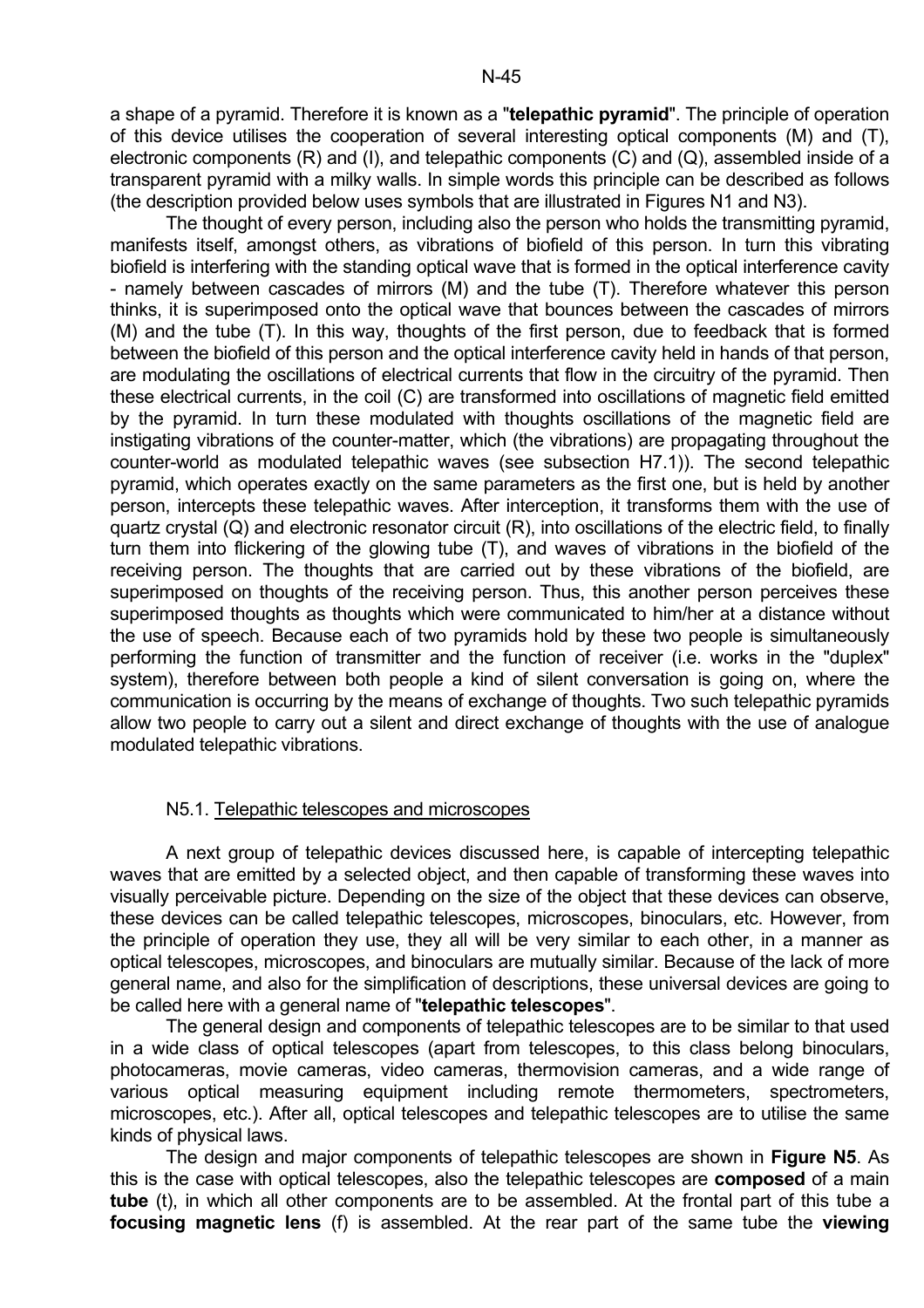**magnetic lens** (v) is assembled. In centre of the tube an **electromagnetic screen** (s) is placed. The whole interior of the tube must be filled up with an **extraction glow** generating substance (g). Phenomena occurring in such a substance are described in subsection H6.1.

 The **operation** of telepathic telescopes will be analogous to the operation of optical telescopes (or more specifically to the operation of old photographic cameras named "reflex photocameras" which used to contain so-called "focusing screen"). In this operation, the focusing magnetic lens (f) is concentrating the intercepted telepathic waves and projecting them onto the electromagnetic screen (s), where these waves are later converted into a picture. This picture is then viewed by an observer who usually is looking at it through the hole in the centre of viewing magnetic lens (v), although sometimes it can also be viewed from other directions - e.g. sideways through walls of the transparent tube (t). Of course, the above is only a very brief description which will be elaborated in more details later in this text.

 Before the operation of the telepathic telescope can be explained in more details, the term observed "object" needs to be introduced and explained here. By this term, which is short on purpose, in the explanations that follow we will understand not just any object, but the specific "object which is currently being observed with the use of a given telepathic telescope". Thus, depending on the telescope's current application, this "object" can be: a person, an animal, a UFOnaut, a UFO vehicle, a planet, a star, a specific organ in someone's body, a bacteria, a crystal, a molecule, an atom, an elementary particle, etc. It should be noted that, according to what the new Concept of Dipolar Gravity tells us about telepathic waves, each such "object" emits telepathic waves which have frequencies, phase shift, amplitude, and variations in time that are very characteristic to this particular "object", and therefore that can be selectively intercepted by a telepathic telescope.

 The main components of the telepathic telescope perform **functions** which are crucial for our understanding of the operation of this device. Let us now discuss these functions. The **magnetic lenses** (f) and (v) are two components which have the capability of selective focusing of telepathic waves. They must also be able to tune to these particular telepathic waves which are emitted by the "object". One of many devices which can perform such functions was already discussed in subsections A2 and C1 - it was the oscillatory chamber. But because this chamber is not completed as yet, in this subsection a much simpler of such devices will be indicated, which is just a ring made of ordinary coils of wire, or as we could describe it "coreless concentric coil". If one allows a pulsating electric current to flow through such a coil, it would produce a pulsating magnetic field, the propagation of which in space would be such that it would tend to intercept and focus telepathic waves which have the frequencies coinciding with the frequency of this field. Thus, such concentric coils of wires supplied with pulsating electric current, are devices which produce focusing impulses. In turn such focusing impulses, firstly select appropriate frequency of telepathic waves, secondly focus these waves on the electromagnetic screen. Now, if we have two such magnetic lenses, namely focusing one (f) and viewing one (v), by appropriate desynchronization of their focusing impulses, it is possible to reject all telepathic waves except for these which are originating from the "object" that we are observing. This means that the appropriate control over pulsations of both magnetic lenses allows us to tune our telescope at any object we wish. The telepathic waves emitted by this object are focused on the **electromagnetic screen** (s). This screen is a special device, which in the discussed telescopes is going to perform the same functions as the optical screens - namely it converts beams of radiation into pictures. In the telepathic telescope, such electromagnetic screen will be composed of the following basic components: (1) the **collision surface** which is formed as a plane in which two oppositely oriented magnetic fields are colliding with each other - the first of these two fields is formed by the focusing lens (f), while the second of these two colliding fields is formed by the viewing magnetic lens (v), (2) **athwart electrostatic field** which is acting across the collision surface - this field is formed by a pair of electrodes (e), and (3) **ions of the extraction glow generating substance** (g) which are distributed along the collision surface and within the reach of athwart electrostatic field. In order to form the collision surface, across which both magnetic fields are bumping on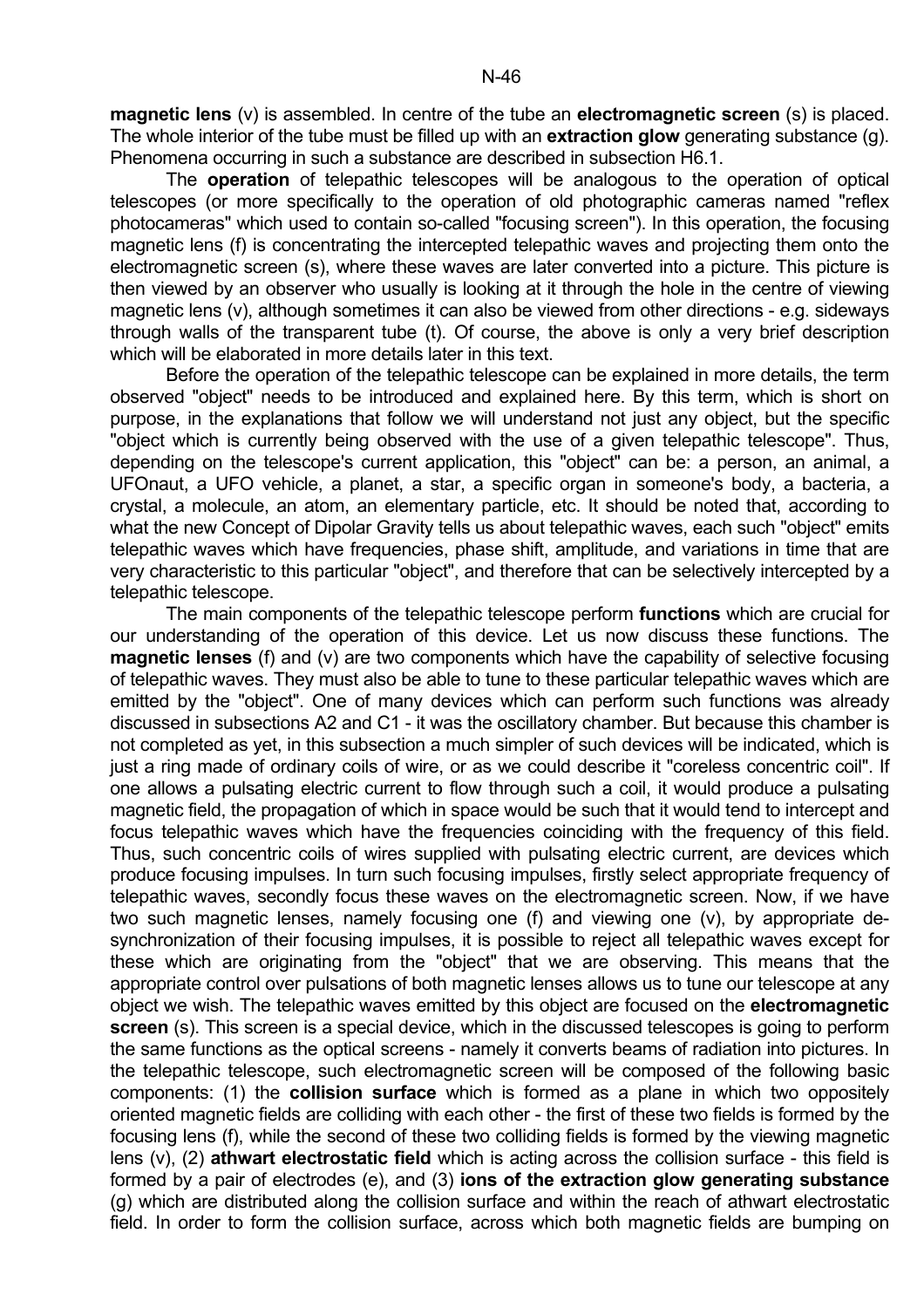each other, both magnetic lenses used in the telepathic telescope must be oriented with the same "O" magnetic pole towards each other ("outlet - O" magnetic pole is the one marked as S according to the cartographic notation, or as N according to the notation used in present physics), so that their fields are repelling each other. The surface along which this repelling of both fields takes place, is going to form the collision surface of the electromagnetic screen. In turn the athwart electrostatic field which is acting across this collision surface, is obtained through placing two electrodes (e), which are charged with static electricity, around the peripheral of the telescope, in the same plane in which the collision surface is positioned. In turn ions of the extraction glow generating substance (g), are obtained through filling up the hermetically closed tube (t) with some easily ionised transparent jell, liquid, or gas. The substance (g), which is used in the telepathic telescopes, must be transparent, must either contain a large quantity of ions (as some solutions do), or be suspectable to easy ionisation (as some gases do), and also must fulfil all additional requirements, such as not causing corrosion, have significantly long life, keep transparent, etc. In most simple telepathic telescopes, which can be build as our self-defence devices to see the normally invisible UFOnauts, we can use for such a substance an ordinary solution of kitchen salt in water.

 At this point the matter of **magnetic polarity** which forms the collision surface, requires a clarification. According to the new Concept of Dipolar Gravity, magnetic field is a circulating stream of counter-matter. Therefore each magnet or electromagnet can be compared to a kind of propeller, or a pump, which causes the counter-matter to rotate along closed circuits. As such, each magnet has two poles, one being an inlet (I) for the counter-matter, while the other being an outlet (O). In order to form the collision surface, both magnetic lenses must be directed towards each other with their outlets (O). But currently magnetic poles are marked with letters N and S, not as "inlet" (I) or "outlet" (O). So how one can recognise which one of them is an inlet (I), and which one is an outlet (O) for the counter-matter. Well, when comes to the Earth's magnetic field, currently the inlet (I) for counter-matter is located near the north geographic pole, while the outlet (O) - near the south geographic pole. This is why northern polar lights are "falling from sky" while southern are "raising up" - as described in subsection H5.3. This is also why the "ozone hole" firstly appears near the southern magnetic pole. So when the collision surface in telepathic telescopes is formed, both magnetic lenses must be so oriented, that their outlets (O) - i.e. these magnetic poles which represent the pole which prevails near the southern geographic pole of Earth, are facing inward towards each other. Note that if one considers the cartographic notation of magnetic poles, i.e. the one that appears on maps, then O=S. But if one uses the notation of magnetic poles from textbooks of physics, then O=N.

 The **phenomena** utilised in the operation of telepathic telescopes, causes these devices to be like a cross between a magnetic telescope (or electronic microscope), a TV screen, and a mechanism involved in glows of luminescent substances. In order to understand these phenomena better, let us remind ourselves that according to the new Concept of Dipolar Gravity every object continually emits telepathic waves which have frequencies and phase shifts that are very characteristic for this object. From the point of view of mechanisms which create these emissions, they boil down to vibrations, which exist continually on the counter-material duplicates of all objects. Because these vibrations have specific frequencies, and because these frequencies are strictly defined by physical properties of objects' counter-material duplicates, these duplicates pass their vibrations to the surrounding counter-matter, thus spreading telepathic waves. The frequency of these waves is very characteristic for objects which emit them. Of course, all similar objects emit vibrations which have approximately the same frequency. But because countermatter have no mass or inertia, vibrations of all similar objects are not synchronised with each other. Therefore these vibrations display a random phase shift in relation to each other, even if their frequencies are the same. This small phase shift existing between subsequent objects, combined with the unique frequency of each object, causes that a telepathic telescope (or a telepathic projector) is able to exactly tune to a single and very specific object which it wishes to observe. Of course, if we deal with a large number of identical objects, for example all molecules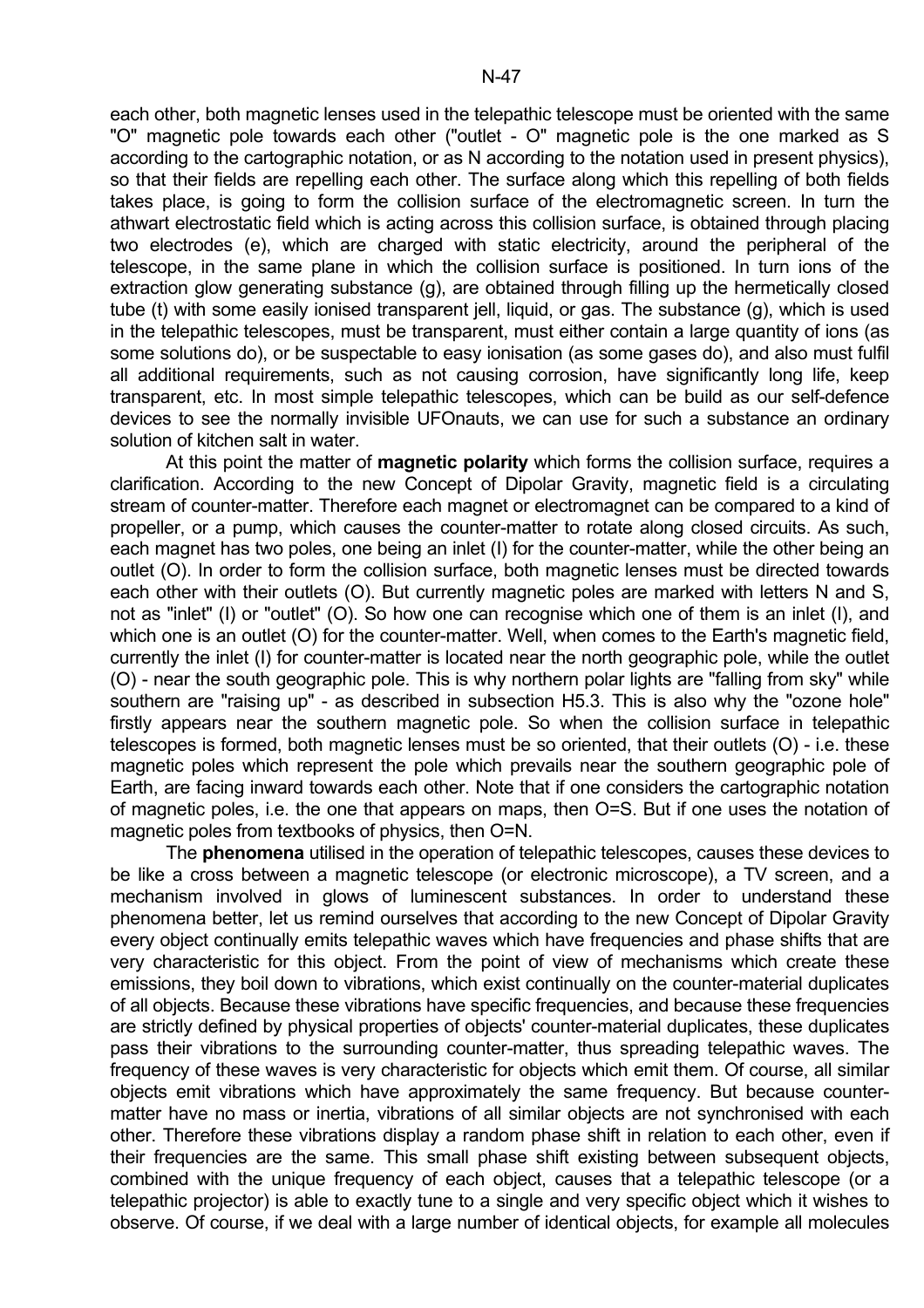of water in a sea, or all people on Earth, then in spite that each one of them have slightly different frequency, and slightly different phase shift, in a total number of them, there will be some cases that several of them may have almost the same frequency and almost the same phase shift. In such cases may happen that when for example a telepathic telescope (or telepathic projector) tunes exactly to one of them, the similar emissions from others may slightly spoil the communication forming kinds of additional "ghost shadows" on the screen (or causing that the same message is intercepted by a number of people).

 The telepathic waves that each object emits continually, we already are able to intercept with variety of methods. For example water diviners are perceiving it as a "radiesthetic radiation" (or "water radiation"), pyramids are concentrating them in their focal points as so-called "pyramid energy", while orgone devices are accumulating them as so-called "orgone energy". These waves could be compared to a glow which every object is continually emitting, but which is invisible to our sight because it takes the form of telepathic radiation. They are propagating in straight lines outwards from the object which emits them, similarly as acoustic or electromagnetic waves do. Because they always are composed from whole bundle of componential vibrations which are separately formed by all components of a given object, the configuration and composition of this wave exactly discloses a given object, showing its shape, volume, content, structure, etc. Thus telepathic waves are carrying very accurate pictures of given objects, which are much more accurate then the ones which are carried by electromagnetic radiation. After all, telepathic waves also include all internal details of a given object. Therefore, if we are able to transform these waves that are emitted by every object, into a picture, then they will reveal to us not only how a given object looks like, but also what is inside of it, what is its state, etc. The telepathic telescopes that we are discussing here are capable of this unique transformation.

 Let us now analyse the **operation** of such telescopes. When the telepathic waves which carry a picture of a given object, enter into the range of pulsating magnetic field that is produced by the focusing lens (f) of such a telescope, the magnetic field gradually brings these waves together and focuses them onto the electromagnetic screen (s). After being focused, these waves are hitting the screen (s). Because two colliding magnetic fields which form this screen (s) are pulsating exactly with the frequency and phase shift that the incoming telepathic wave has, this screen is not being hit by all other telepathic waves, which accidentally also can be focused on it, but the frequencies of which are not coinciding with the frequency of the screen - thus allowing them pass freely through the collision surface. Therefore the screen is intercepting only those telepathic waves which originate from the object being observed, at which the telescope is tuned. The collision surface of the screen is the same obstacle for the telepathic waves, as a surface of ordinary screen in cinema is for the optical waves emitted by the movie projector. Thus the telepathic radiation which originates from the object being observed, is rapidly stopped on this screen. This means that the energy which these vibrations were carrying, wants to convert itself into a telekinetic work. Because the only substance on which this telekinetic work can be directed are molecules and ions of the extraction glow generating substance (g), which is distributed along the collision surface, this telekinetic work is transmitted onto these molecules and ions. The result is that these molecules and ions start to telekinetically vibrate according to the vibrations of the incoming telepathic wave. The direction, density, and structure of these vibrations are exactly copying these which occur in the observed object. This practically means that the way in which ions and molecules vibrate at the collision surface are the true reflection of the shape and composition of the object which emits given telepathic vibrations. However, because the extraction glow generating substance is transparent, in normal circumstances these vibrations of ions and molecules would not be visible to an outside observer who is looking at the electromagnetic screen of this telescope. In order to see these vibrations it is necessary to switch on some kind of additional phenomena which would transform this vibratory motion into some kind of glowing picture. Such a phenomena is the extraction glow. As this was already explained in subsection H6.1, the extraction glow is emitted in all situations when the telekinetic work (this means a motion which is caused by an action of the Telekinetic Effect) is carried out against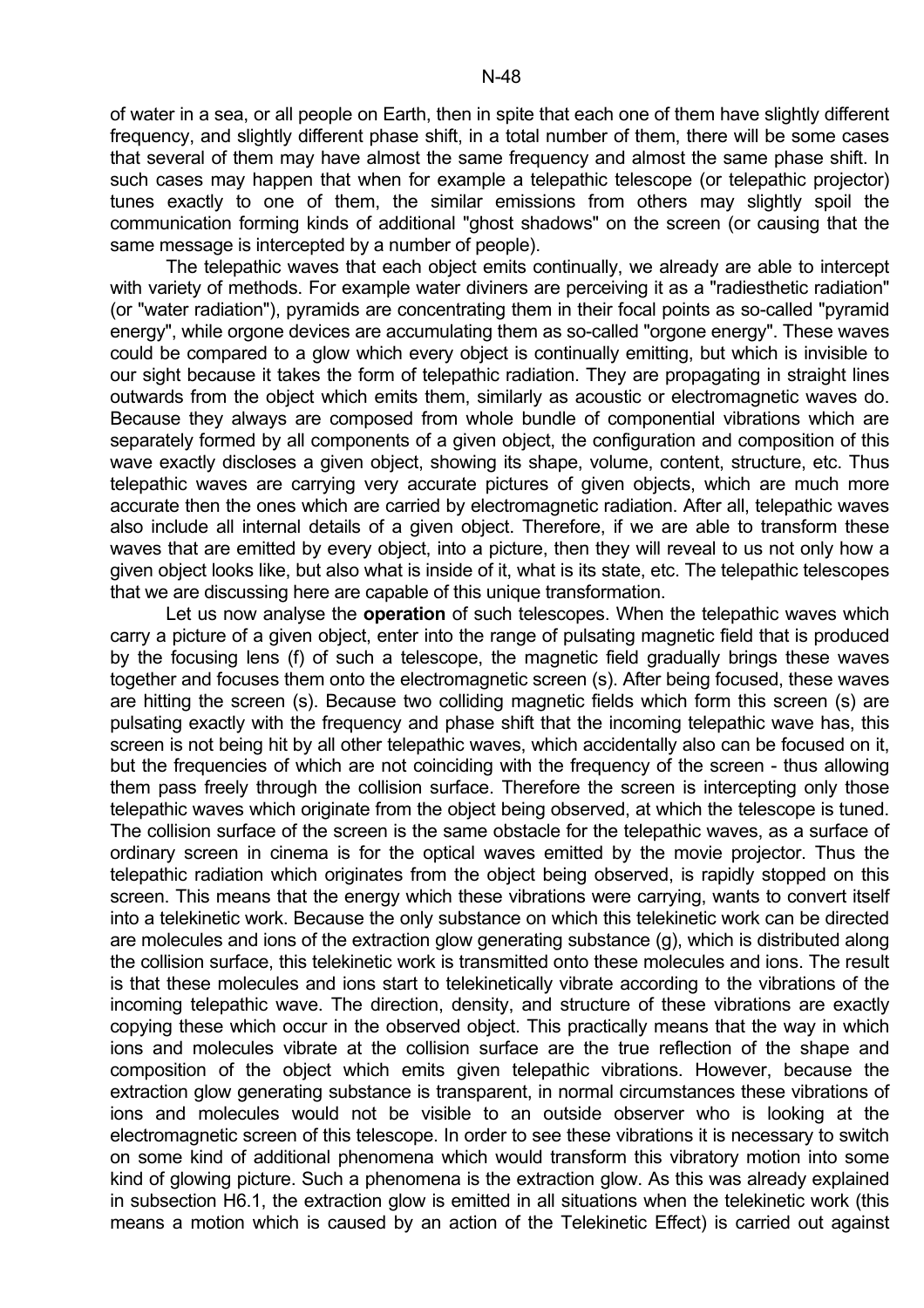some kind of external force and can be completed only if this external force is overcame. In order to induce such extraction glow in the substance which is filling up the interior of the telepathic telescope, it is sufficient that this substance is composed of a large number of electrically charged ions, and that a tension is introduced to these ions by subjecting them to the action of the athwart electrostatic field. Because the ions which the telepathic wave is trying to vibrate are tensed by this athwart electrostatic field, every motion of these ions must be carried out against this field. This means that the condition to release the extraction glow is met, and the ionised substance from inside of the telescope's tube starts to glow. Because the spacial distribution of this extraction glow copies the shape and structure of the object being observed, the final effect is that the glow is forming a picture of the object being observed. Thus if an external observer looks through the rear viewing magnetic lens (v) at the electromagnetic screen (s), he/she should see the picture of the observed object made of extraction glow. This picture will appear even if the observed object is hidden behind any imaginable wall or obstacle, or even if it is located on the other side of a planet. This is how this telescope works.

 Let us now discuss the manner in which such telepathic telescope is to be **used**. In order to make such a telescope work, it needs to be pointed out in the direction of the observed object. It is not difficult, if the object is also visible visually, but can be a problem if it is hidden behind an obstacle. In some cases, for example when objects that are located on the opposite side of our planet are being observed, the telescope may need to be pointed exactly downward, towards the centre of our planet. Then the telescope needs to tune into the frequency and phase shift of the telepathic vibrations emitted by this particular object. This tuning in, depends on introduction of changes to the frequency with which both magnetic lenses pulsate. Next activity is to adjust the focus. For this the distance of the focusing (f) and viewing (v) lenses from the electromagnetic screen (s) needs to be fine tuned. After all these activities are completed, the shape of the observed object should appear on the electromagnetic screen. This shape is made of the extraction glow. At present stage of our research we only know how to produce glow which has the white colour or greenish colour. Therefore the first telepathic telescopes most probably will produce pictures which are in black and white. But in future any colour of this glow most probably will be obtainable, therefore the future such telescopes will be able to produce colourful pictures.

 From the above descriptions of the design and principles of operation of telepathic telescopes, we are able to deduce the main **properties** of these devices. Let us now summarise these properties.

 1. Pictures of light that these telescopes will produce, initially will be black and white, although with the elapse of time we can develop telescopes which produce pictures in full colours. Actually the colours of pictures which such telescopes produce can indicate the technological advancement of civilisation which builds them.

 2. Such telescopes will enable us to see objects which normally are invisible for us, for example individual organs inside of human bodies, objects inside of our planet, objects hidden behind suns of planets, UFOnauts who hide from our sight, etc.

 3. The range, level of magnification, focus, sensitivity, and contrast of such telescopes, will depend on the so-called "field diameter" of the focusing magnetic lens (f). The field diameter is simply a diameter of the magnetic "cone" which is formed by a given lens at the entrance to a given telescope. This diameter decides how much telepathic waves is intercepted by a given telescope and focused on the screen. Thus it is magnetic equivalent to the "lens diameter" in the optical telescopes. The larger this "field diameter" is, the more far-reaching, precise, and better contrasting a given telescope is. This means that the telescopes which have a huge focusing lens, the field of which is spreading as wide as the field of our planet, can see even very small objects which are located in distant galaxies. Thus practically very advanced civilisations, which are capable of building very large such telescopes, will be able to observe every single creature which populates any part of our universe.

 4. It will allow to see not only the shape of observed objects, but also its internal composition, state, health, mutual cooperation of all components, etc. For example in case of a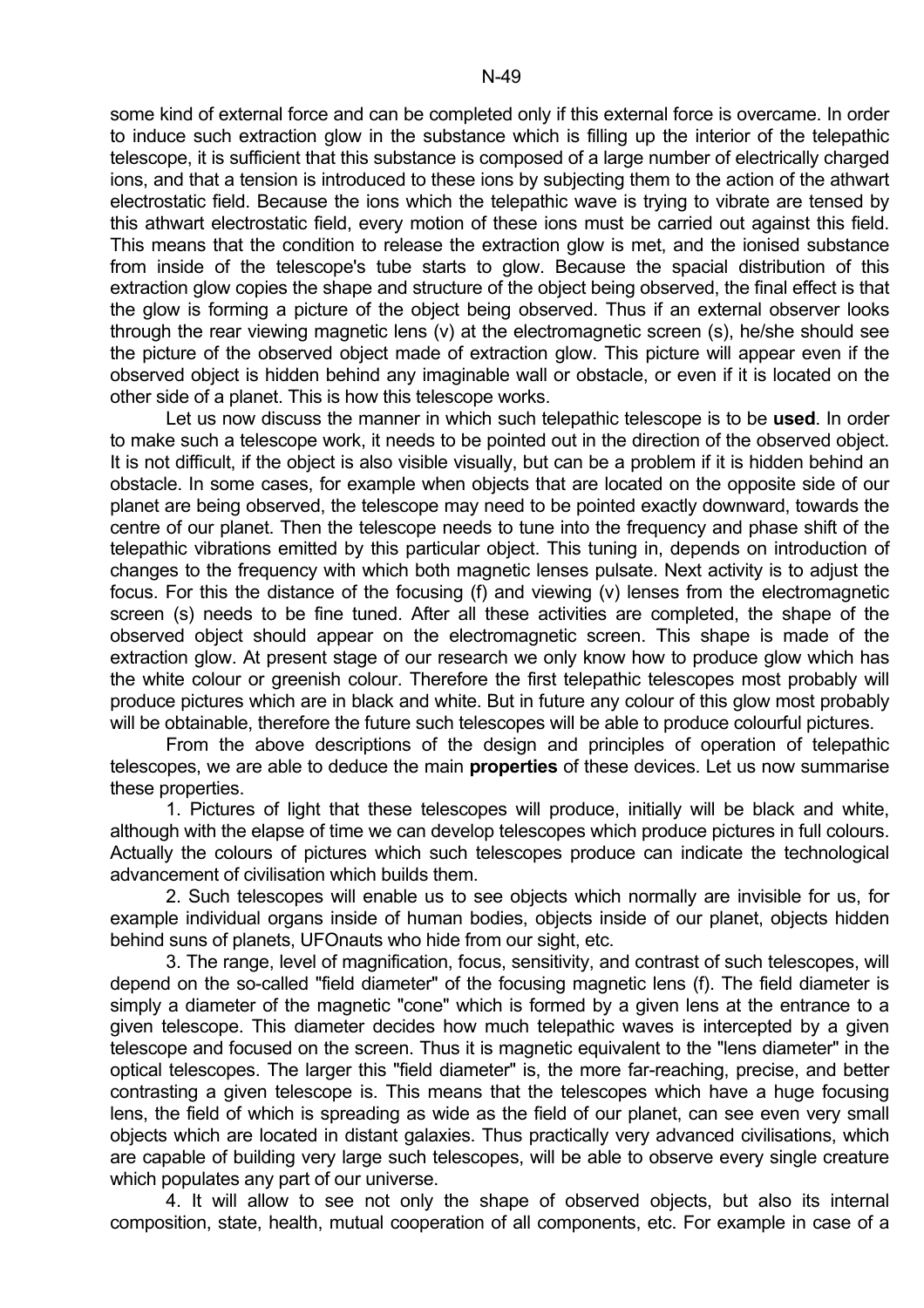human, it will allow not only see the shape of subsequent organs, but also their health, state, individual components including every single muscle, bone, nerve, cell, etc., and even bacteria and microorganism that attacks it.

 5. The telepathic waves that a given telescope is intercepting, not only that are carrying the picture of a given objects, and pictures of all its components, but if the object is a thinking person also his/her thoughts, feelings, sensations, etc. Therefore the part of the telepathic waves which are intercepted by such telescopes, can be processed by a devices in treatise [7/2] described as TRI, and subjected to decoding, analysis, and conversion into thoughts or sensory signals. The effect can be that someone who is carrying out the observations by such a telescope, can not only see distant beings, but also experience what they think, what they feel, what are their sensory experiences, etc.

 6. Because every atom, molecule, crystal, or object are emitting characteristic telepathic waves, by using such telescopes it is possible to determine the composition, structure, properties, and technology of production for every object that physically can be located even at the most distant planet.

 7. Because substances which relate to each other, are also emitting the telepathic waves which are of similar parameters and characteristics, the telescope discussed here can also be used for detecting the location of creatures, resources, and minerals that we are seeking. Therefore, if it is set to reveal for example where are people, it will show us the location of every individual person that is present in the searched area, even if this person would hide from us behind thick barriers (similarly with animals and plants). In turn after it is set to reveal the position of gold, it will show where this gold is located, how it looks like, how is distributed, etc. Similarly on a desert, it will show where exactly are underground water reserves, how much water they carry, where is the best point to make a well, etc. Thus, in future, such telescopes will provide in a technical manner the same information which presently water diviners and radiesthetists are supplying via a subjective perception.

 The telepathic telescopes will open for our civilisation the power of observations, which presently we cannot even dream about. In order to give here some indications as what can be done with these devices, let us now review major **applications** of telepathic telescopes.

 (a) Observing the inhabitants of the entire universe. After such telescopes are build, we will be able to observe individual beings and living organisms which populate any planet of our universe.

 (b) Visual communication with Earth from any point of the universe. From the decks of our Magnocraft that travel to other star systems, crews will be able to see for example their wives and children preoccupied with everyday activities. They will have the possibility to not only see what a given person does, but also what he/she is seeing, feeling, experiencing, and even view pictures seen with their eyes, or hear noises that are heard with their ears. It should be add here that each of the oscillatory chambers which Magnocraft use for the propelling purposes, can also be used as a focusing magnetic lens of an on-board telepathic telescope.

 (c) Observation of objects normally hidden from our sight. Telepathic telescopes will allow us to see for example individual stones contained in the centre of Moon, individual organs in body of any person, individual atoms in any substance, etc. Of course, observations of any possible objects normally hidden from our sight can be carried out with them. For example, probably it will be difficult to stop curious laboratory assistants from checking what their female colleague is wearing under her coat, nosey people will be able to check what secret is hiding behind the walls of their neighbours, jealous partners may keep checking what their spouses are doing in office at late nights, not mentioning of special services which will use such telescopes to discretely check the content of our suitcases and homes.

 (d) Finding objects and substances which are lost or hidden. Because each type of substance emits a characteristic telepathic waves, these telescopes will be able to find lost or hidden objects. For example, after they are set to detect gold, they will indicate where are hidden gold coins or gold deposits. In turn in all rescue missions they will turn unreplaceable in instant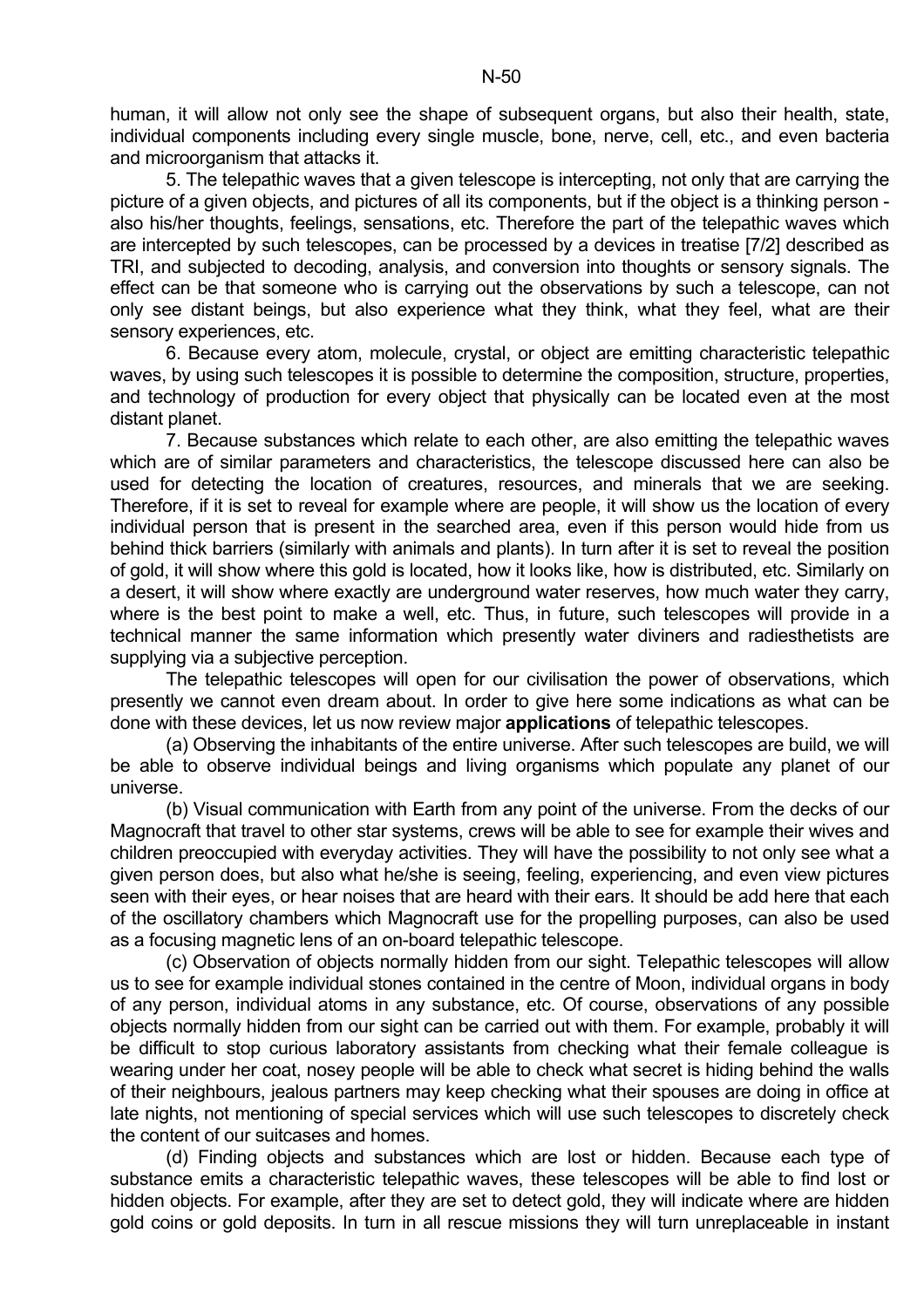finding and identifying each lost person, buried worker, or hidden body.

 (e) Learning at a distance of someone's thoughts and feelings. These telescopes will also enable their owners to learn at a distance what someone is thinking or feeling. Therefore they will be the basic equipment used in all spying, investigating, tracing, checking, etc.

 (f) Diagnostics of illnesses. Telepathic telescopes will allow to exactly examine every organ in the body of a given patient, without opening this body, or without exposing it to any kind of radiation. It will be possible to establish not only the structure and components of this organ, but also determine its vibratory parameters, its chemical composition, its physical properties, etc. In this way such telepathic telescopes will allow for a very fast and extremely reliable diagnostics of all known illnesses. Probably, starting from the initial point of their completion, such telescopes become the primary tool of every medical doctor and every parent. With the elapse of time, after such telescopes are linked with computers, they will be transformed into automatic diagnostic tools which will be able to reliably determine the state of health of every person which is subjected to their analyses (similarly as TRI devices described in treatise [7/2] can do such diagnosis).

 Probably in a manner similar as this is case with our optical instruments, also with the elapse of time a personal version of telepathic telescopes become available and widely used, which will be similar to our binoculars, and which almost everyone will have. This personal version of such telescopes will allow for almost instant finding people hidden behind walls of fallen buildings, observing animals hidden in their burrows, victims of avalanches, hidden bodies, hidden treasures, natural resources, and many more. Of course, apart from this personal version, such telescopes will also be build as huge research instruments which our scientists will use for interstellar and intergalactic observations.

 The above description should be complemented with realizing that there are various indications that telepathic telescopes most probably are well known to our civilisation, only that by not knowing what is their principle of operation, we also were not able to identify them. For example in folklore, the personal versions of such telescopes are probably described as milky crystal balls, which various witches and wizards used in order to see distant objects, which were invisible for human eyes (as this was mentioned in subsections O1 and A3, such witches and wizards were ancient equivalents to present UFOnauts). In turn in mythology of ancient Greeks "gods" from Olympus used to have in their palace a kind of "magic pool" filled with a "magic liquid", on the surface of which was deflecting itself any person or object they wished to observe. If one analyses the properties of this "magic pool" it turns out that they well correspond to the properties of telepathic telescopes. Also mythology of New Zealand Maoris tells us about similar "magic mirrors" which were used by various heros from stars. Of course, telepathic telescopes are very widely used by UFOnauts which occupy us. Without them, these UFOnauts would not be able to observe us so well in our homes, find us when they wish to abduct us, or give to us the telepathic commands when they want us to go to the unpopulated areas each time they intend to abduct us. Finally, the use of such telescopes was demonstrated to some people who were taken to planets populated by other civilisations. For example a Polish abductee, Andrzej Domala, was observing our planet via such a telescope - the description of his observation is contained in treatise [3B].

 The fact that telepathic telescopes are already widely used by some cosmic civilisations that are more advanced from us, have various **implications**. Let us list here some most important of them.

 I. We are always being observed by someone. Telepathic telescopes cause that it is only an illusion that we are secure in our privacy when we are hidden from curious eyes behind thick walls of hotels, or behind the cosiness of our bedrooms. In fact we can, and most probably are, continually being observed, whatever we do and wherever we go. After all, with the use of such telescopes, when we think that we are surrounded with privacy, in fact large groups of curious eyes can observe every our move, and intercept every our thought, feeling, or sensation. What is more interesting, many of these curious eyes can be placed on distant planets which are not even visible from Earth, or can be suspended in spaceships the existence of which we even are not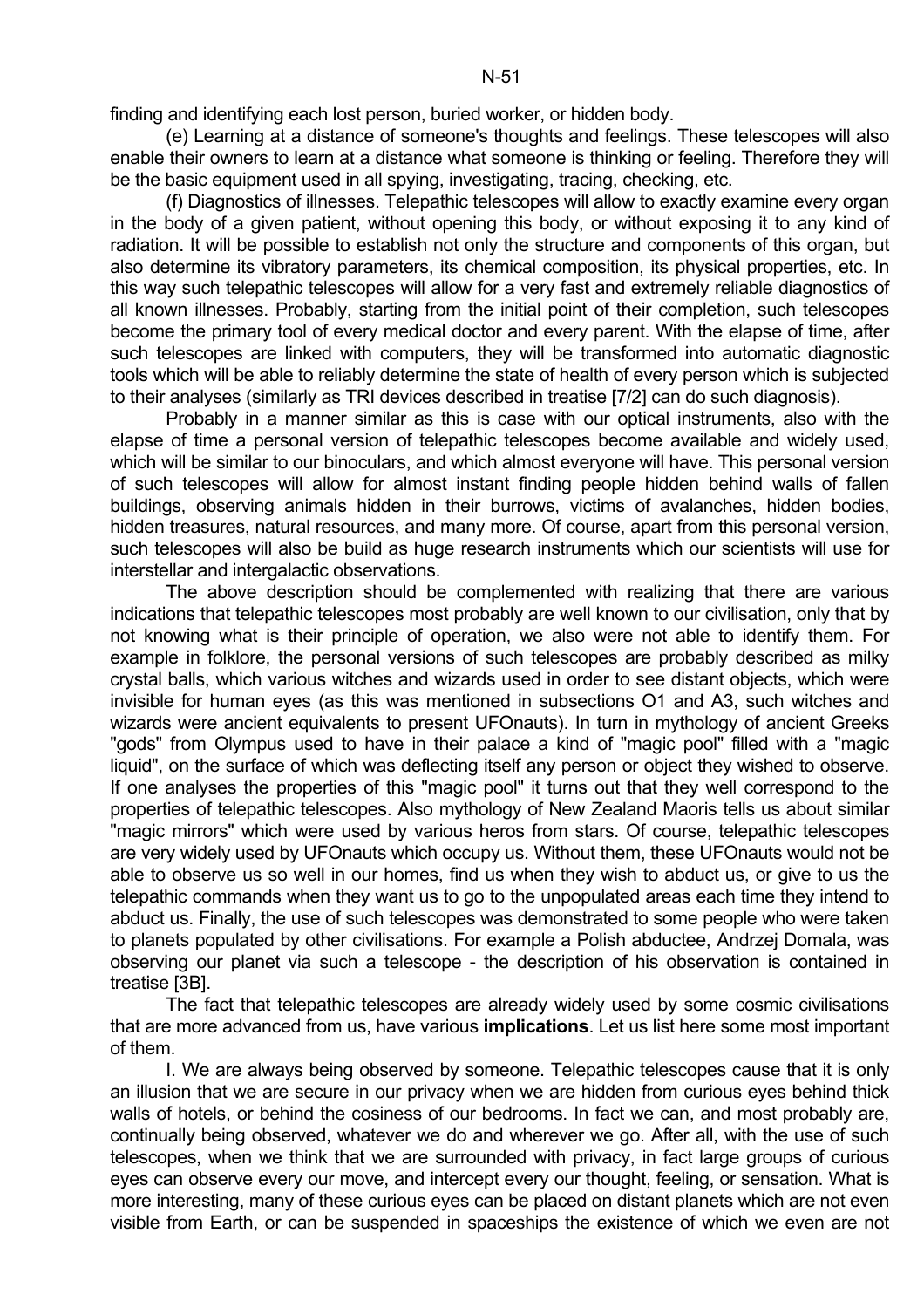able to imagine. Therefore, independently of whether someone is being murdered, hurt, raped, or conceived, in spite that the doers think that they remain unseen, in fact they may be watched not by one pair, but by whole group of curious eyes, which are analysing not only every move, but also every thought and accompanying feeling.

 II. The cosmic allies who sympathise with our fate and who were mentioned in subsection A3 as our helpers, exactly know what is happening to us. Because of the power of telepathic telescopes, and because of the capability to show us in every moment of our lives, and also because their ability to intercept each our secret thought, these our cosmic allies are capable to choose on our planet the most suitable people to whom they subsequently pass their "supplies of weapons" (via telepathic projectors which will be described in subsection N5.2 that follows). Also because of the observations they carry out with their telepathic telescopes, these our allies from stars are relatively well informed about the level of our technical advancement, about our orthodox science, about the state of our morality, about our social problems, about our laws, etc.

 III. There is such thing as "universal public opinion", which our cosmic parasites must also take under account. Although this opinion probably has equally little to say about the fate of individual people on Earth, as during the World War II the world's public opinion had to say about the fate of individual prisoners of Hitler's concentration camps, however our comic occupants must take notice what this universal opinion says. Therefore UFOnauts who occupy our planet cannot murder openly the inconvenient people, and must keep appearances that these people died in a "natural" manner, for example by falling victims of a cancer or any other deadly illness, being killed by an "accident" or by a natural disaster, or simply being killed by collaborators who are programmed to kill by cosmic parasites.

 IV. For the advanced cosmic civilisations we do not have any secrets. With the aid of such telescopes they can examine, piece together, and find out every our technology, every our technical device, every our action, every our law, every our custom, every element of our culture and morality, etc. There is nothing in our civilisation that they would not be able to learn about - if they wish so.

 Amongst numerous applications of telepathic telescopes, the most important one is for our self-defence from the cosmic parasite. As this was already mentioned before, such telescopes will enable us to see these parasites, which presently are hidden from our eyes, and from our visual equipment, behind the barrier of invisibility. Apart of this, such telescopes will give us the strategic equality with our cosmic parasites, and in some situations even some advantage. As we know, at the moment our cosmic invaders have such devices, but we do not have them. In order to realise, how big advantage they have over us, simply because they have these telescopes, let us consider a hypothetical case of confrontation between two Earth's armies of non-equal quantity. Let us assume that one of these armies is a self-inflated army of a superpower, which is very well equipped in all types of weapons, but has no telepathic telescope. The other army is a small but well organised and equipped army of a small country, which additionally has the telepathic telescope. Therefore, whatever the army of the large superpower would decide to do, always at the end an unpleasant surprise would await, as the army of a small country would tune their telepathic telescopes at all commanding officers of their opponents, and learn exactly every tiny detail of every incoming move. So the small army would know about all moves of enemies immediately after these were conceived in heads of their commanding officers. As the result, a small army which would have such devices most probably would easily defeat the large army of a superpower. The above example is significant, because at the moment in the position of such well informed army are alien forces which occupy our planet. But when we build such devices ourselves, then we would make our chances more even.

## N5.1.1. Revealing devices

From our defence point of view, the telepathic telescope described above is one of the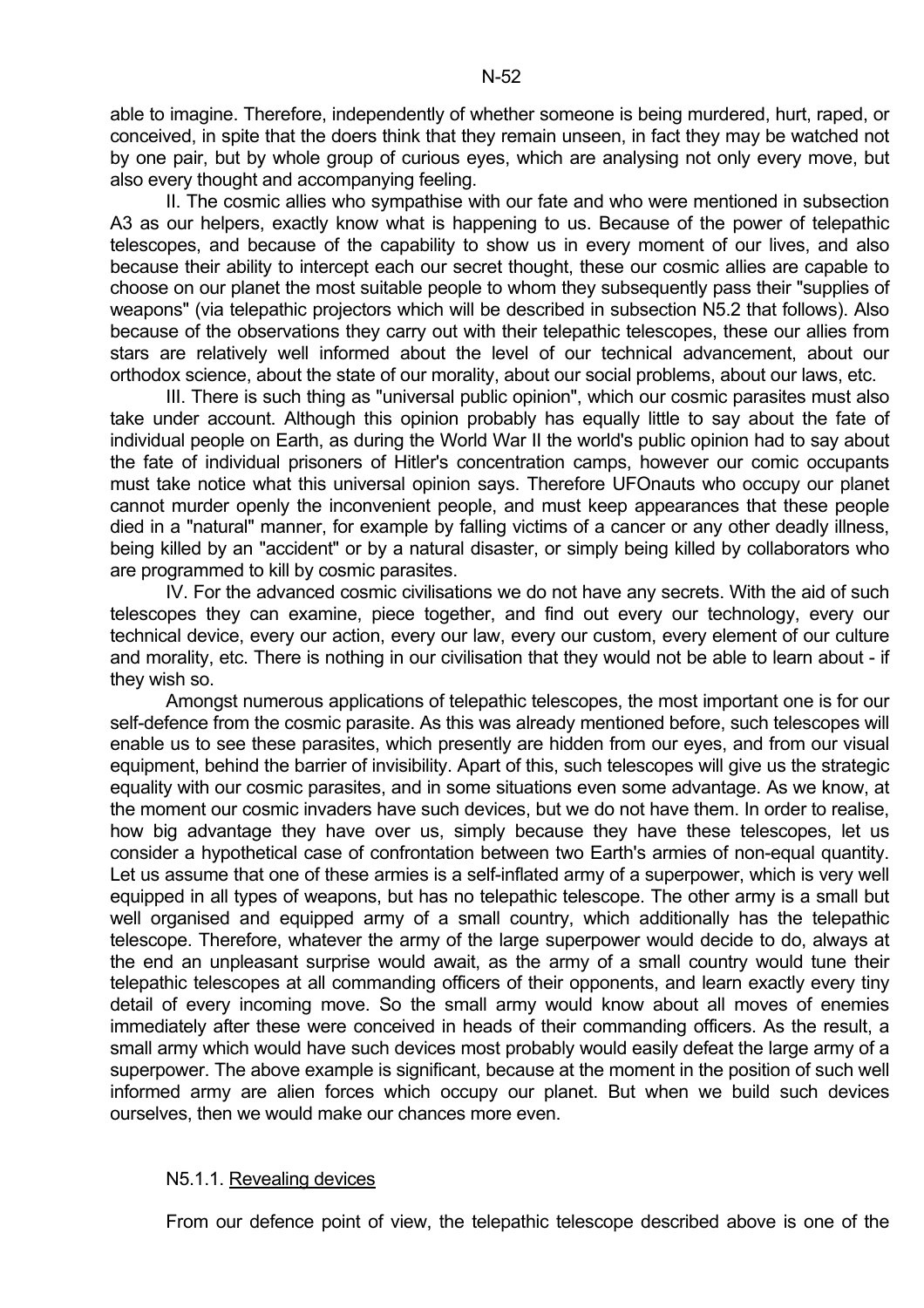most fundamental self-defence equipments. This is because such a telescope, when it is build, enables us to see our cosmic parasites which at the moment are still able to successfully hide from us behind the barrier of telekinetic invisibility. However, the telepathic telescope itself is rather a complicated device to be build at our present level of development. Fortunately, in order to see our cosmic parasites, a simplified "self-defence version" of such a telescope can be completed. This simplified version will be called here a telepathic "revealing device".

 The **revealing device** is a name assigned to a whole group of instruments, the purpose of which is to show images of normally invisible UFOnauts and their vehicles, which hide from us in the state of "telekinetic flickering" (which is described in subsection L2). Out of all such devices, the most effective will probably be simplified versions of telepathic telescopes described earlier. They will be used almost exclusively for self-defence purposes - namely to see UFOnauts and UFO vehicles which are so close to us that we are within the range of the telekinetic field produced by their telekinetic propulsors. For example, we would use such devices to see parasites which under the protection of telekinetic invisibility entered our flats to abduct us, or to see their invisible vehicles which are hovering just near windows of our bedrooms. Therefore telepathic revealing devices which we could build in order to see our cosmic parasites, do not need to be as complicated the telepathic telescopes which are for intercepting telepathic waves, but can be simplified to intercept telekinetic fields instead (the principles involved in interception and visualisation of telekinetic fields are similar, although much simpler, to those involved in interception and visualisation of telepathic waves). This makes the design of such revealing devices much simpler - see **Figure N5**. This is because for example both their lenses (f) and (v) can produce a constant magnetic field (instead of a pulsating one), and still be able to intercept the telekinetic field of a nearby UFOnaut. Practically this means that in order to see our cosmic parasites, even permanent magnets could be used for both lenses (f) and (v), and also that the electrodes (e) which electrify the electromagnetic screen (s) can be supplied with a constant electric potential. Furthermore, all the facilities which in the telepathic telescopes are needed to tune into the observed object, in revealing devices are not needed. Therefore, for such a selfdefence application, these devices are much easier to make, and also their operation should be much more reliable, as there would be almost nothing in them to tune or to adjust.

 One "supply of weapon" of our totaliztic allies from stars, that I investigated, actually contained the description of a very simple revealing device. It was so simple, that all details that were revealed to us was possible to present (and fit into) a single Figure N5. Therefore this Figure N5 actually incorporates the whole our knowledge about the revealing device that was supplied to us, and should suffice if someone attempts to build it. This "supply of weapon" was addressed to a Polish "contactee", which was contacted by a totaliztic civilisation from stars. The circumstances in which it took place are described in treatise [7B].

 If someone would like to test his/her skills by attempting to build such a device, the method of completion to be used should be exactly the same as the one presented in subsection D2.6.1 of treatise [7/2] for the telepathic pyramid. Also our present knowledge of principles and phenomena involved in the operation of the revealing devices are approximately the same as our knowledge of the telepathic pyramid. So the level of difficulties in completing this self-defence device is similar to difficulties of completing the telepathic pyramid. Of course, this should not stop us from trying to turn the descriptions provided here into a working prototype.

 Of course, the telepathic device shown in Figure N5 is not the only type of revealing devices possible construct. An example of other principle of operation of these devices, is contained in **stroboscopic device** that is described in subsection W5.1.

 In the design and construction of telepathic revealing devices, stroboscopic devices, antitelekinetic screens, etc., very important input data is the knowledge of frequency with which magnetic field of a UFO vehicle or a UFOnaut pulsates. As this was described in subsection U3.6, this frequency of the field of an invisible UFO, amounts to around 2500 Hz. One of the readers of my monograph accomplished a significant success and was able to determine this frequency. One day, while staying outside of house with another person just after a midnight, this reader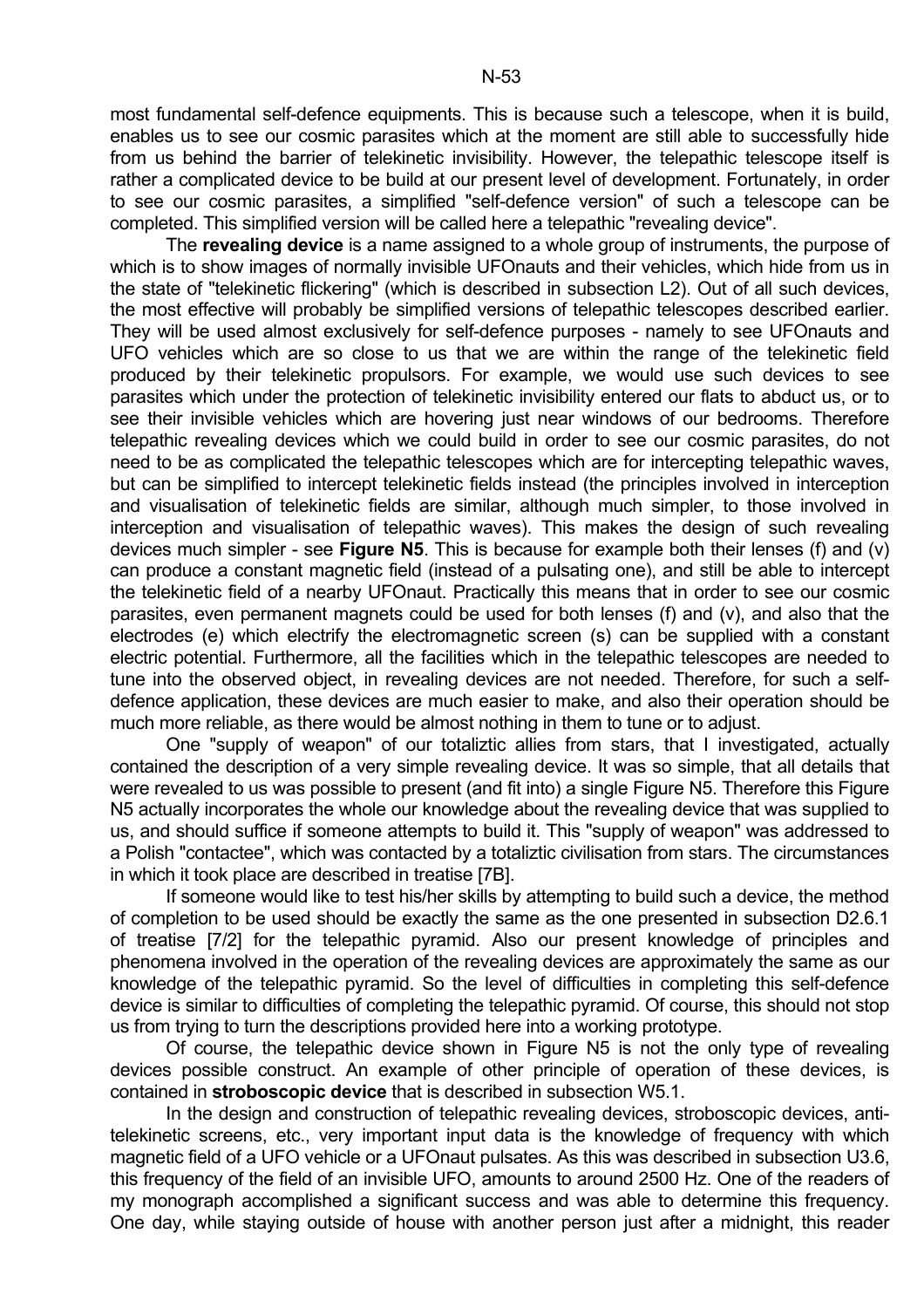heard that in the air a source of strange sound flies rather fast. The person that accompanied him also confirmed that hears this sound. The sound resembled, as the reader describes it, a "signal from a triggered car immobiliser". The object that produced this sound was approaching them with a constant velocity. A moment later it flown straight above their heads at relatively low altitude. Unfortunately, it was impossible to see it. So we do not know what type this UFO was (after all, each type of UFOs will generate its own frequency of pulsations, which is unique for dimensions and geometry of this type of UFOs). The reader believed that he could not see it because a dense snow was just falling down from sky. At the moment when it started to increase the distance, witnesses noted that it did NOT form the Doppler effect. The entire event lasted only around 15 to 20 seconds. When the reader described to me this event in his private correspondence, I suggested that he should try to simulate somehow the sound, that would be as close as possible to the one that he heard, and then measure what was the frequency of the source that generated this sound. By the so-called "fortunate coincident", this reader had at work an oscilloscope with the build-in generator of vibrations and a loud speaker. This was an Haemertmeter, Austria, type HM 470, analogue-digital oscilloscope, build around 1990. The frequency of the generator was regulated fluently in the range of from 100 Hz to 22 kHz, while its oscillations were sinusoidal. By simulating of sounds of different frequencies on this generator, the reader managed to determine, that the sound which was the most similar to that one that he remembered as it was emitted by a UFO, was generated for the pulsating frequency amounting to around 2500 Hz (with the accuracy amounting to around 100 Hz). On the base of that finding, in our developmental works on self-defence devices we can now assume, that the frequency of pulsations of the field of invisible UFO, most probably is at the range of around 2500 Hz.

 The above should be complemented with the explanation, that my personal analyses suggest that this particular UFO was flying in the invisible for eyes state of the telekinetic flickering. Thus even is the snow does not fall, the reader or the accompanying person would not be able to see the vehicle. But the fall of snow was a very fortunate "coincident", because the particles of snow were excited by the pulsating field of this UFO into fast vibrations. Thus these were particles of snow, not a UFO, which formed the sound that was heard at that time. The emission of this sound by snow, not by the UFO (which flown completely silent), explains why it was impossible to notice the Doppler effect.

 Much more luck had another reader, who analysed the unique kind of buzzing noise that was recorded by television cameras during the evaporation of WTC buildings in New York by a UFO. For WTC buildings it was established that the evaporation carried out a UFO vehicle type K6 – for more details see subsection O8.1 from volume 12 of this monograph. The simulation of this unique sound with generators of vibrations gave the frequency of the range around 3000 Hz to 3300 Hz. Therefore we can state now, that UFO vehicles of the K6 type generate magnetic field which has the frequency of pulsations at the level of 3000 to 3300 Hz. By the way, the mechanics of generation of this buzzing sound by the UFO during the evaporation of WTC buildings was identical to the described previously mechanics of generation of buzzing sounds by a UFO during snow fall. Namely the pulsating field of a UFO caused the vibrations of particles of dense dust which was formed from evaporated material of WTC buildings. In turn this vibrating dust generated the characteristic buzzing sound which later could be simulated and recreated with the use of generators of pulsating electric signals.

 Very similar to revealing devices, are **UFO detecting devices**. The only difference between them depends on this that the revealing devices show images of UFO or UFOnauts, while the detecting devices are informing us about the presence of UFOs or UFOnauts. Until now numerous detecting devices were developed, some of which (so-called "UFO detectors") were already described in subsection U3.8. In 2000 an interesting device named "ghost detector" was described in Internet under the address http://www.amasci.com/freenrg/ideas.html#ghost. It was a special thermovisor based on thermosensors from liquid crystal technology. The author of this project described "ghosts" as local areas of temperature drop - this perfectly fits the present knowledge of invisible UFOnauts hiding behind the state of telekinetic flickering. Other device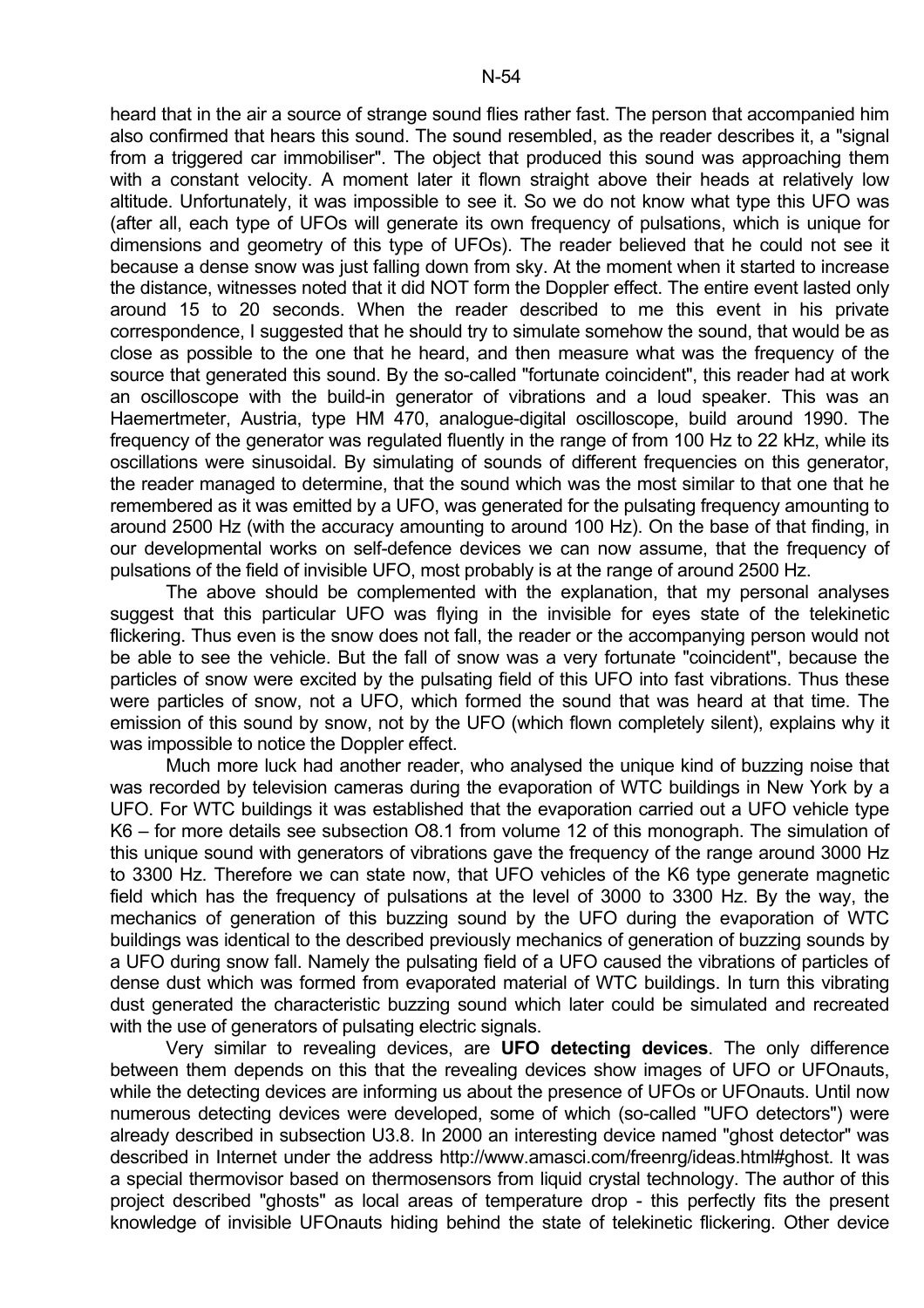named "UFO detector" was described under the Internet address http://amasci.com/freenrg/ufoscope.html. It consisted of a photoelement (photodiode, photoresistor, phototransistor, etc.) connected to amplifier and loudspeaker. The inventor of this device claims that depending on the origin of given light, the loudspeaker will emit different sounds, e.g. the bulb supplied from a DC source will give no sound, but supplied with AC current will emit the sound of characteristic buzzing, still a different sound will come from a fluorescent bulb, etc. He claims that the light originating from a UFO will produce unique and very characteristic sound (probably very similar to that described above for 2500 Hz of frequency).

 The only problem which I can predict, concerns the testing of these revealing devices and detecting devices. Taking under account the intelligence of our cosmic parasites, and their knowledge of the future, it is almost certain that when the first prototype is ready to be tested, surely our cosmic parasites will avoid approaching the person who completed it, thus trying to make the testing impossible. But even this can be overcame, and on many different ways. One of these ways is described in subsection U3.8 of this monograph, on the occasion of discussion of ordinary remote controller for TVs being used as a UFO detector. When we have such a remote controller, and it indicates that an invisible UFO vehicle is just in our home, we can direct at this UFO our prototype of the revealing device. In this manner we are able to test the operation of this device. Of course, when we later publish an information about this device (if possible anonymously, so that UFOnauts are unable to trace who constructed it and then prevent the accomplishing this construction through shifting time backward and piling obstacles impossible for overcoming on the path of this constructor), no details should be provided when and how it was tested, so that it is made for UFOnauts impossible to shift time backwards and to invalidate this test. Another manner of testing that can be used for revealing devices, depends on the fact, that presently we already know various occasions, which are always attended by our parasites from UFOs. Thus we know where we can met them, so probably we are able to trick them and still test our devices. (These occasions include all main public events - e.g. all UFO conferences, openings of Olympiad, public masses of pope, religious festivals, important religious celebrations, markets, concerts of famous groups, important matches, important political events, street demonstrations, street fights, battles, areas of catastrophes, etc.) For example, as this is explained in subsection O8.1, at the time of evaporation of WTC skyscrapers in New York, near these skyscrapers numerous UFO vehicles were filmed. Thus, most probably we are able to outwit crews of these vehicles and still test our revealing devices (under condition, however, that we later do not disclose, when and where we tested these devices - because in such case UFOnauts would shift time backward and make this testing impossible).

## N5.1.2. How our cosmic parasites look like

 When our first self-defence devices become operational, one of the developments which is going to emerge from this, is that finally we will be able to see our cosmic parasites (i.e. to see UFOnauts which occupy our planet). Before we complete such a device, they are able to hide from us very effectively, but after we build one, the revealing device, or a telepathic telescope, will show them to us even if they try to keep hiding. So what type of creatures we should expect to see with our revealing devices or telepathic telescopes. Well, from the to-date research it appears that there are numerous races of UFOnauts involved in our exploitation. The race which is benefiting the most from our biological resources, and therefore which probably is going to appear in the majority of cases, is that of our relatives - i.e. the "Adamic race" of humans, only that originating from planets different than Earth. They will look like the rest of us, and apart from the fact that they have all this advanced technology and normally are able to hide from us, there will be no visible difference between us and them. But apart from this main race of our parasites, there will be also several other races. In spite that there is a lot of encounters between humans and these other races of UFOnauts, actually we almost do not know how they look like. The most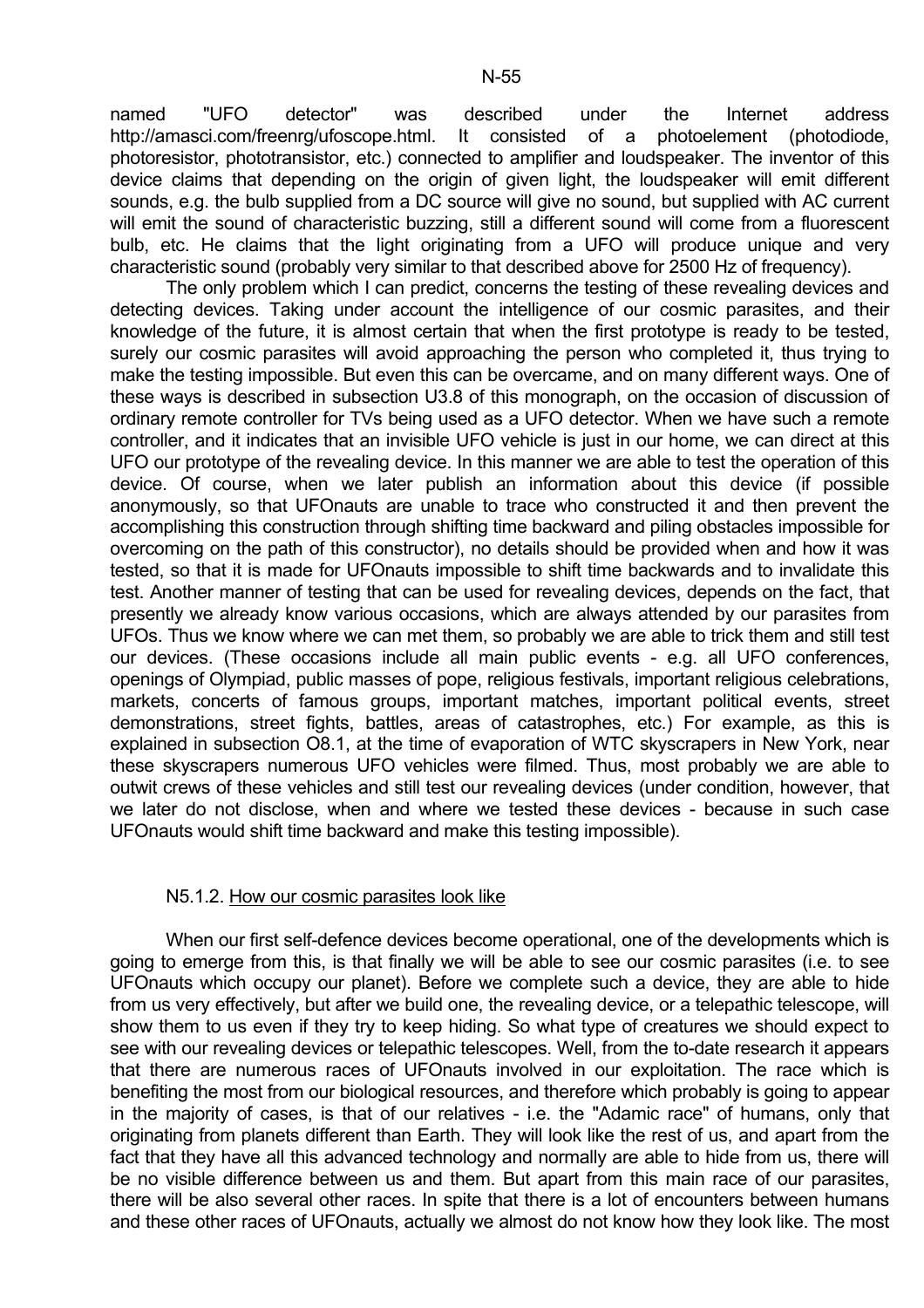of pictures which we see in UFO books, are actually pictures of costumes and facial masks that they are wearing, not pictures of their true images. Surprisingly, the best (although rather sparse) images of these UFOnauts originate not from the present literature on UFOs, but from old sources. This is because in the folklore of old times they were very well known - except that they used to be called "devils" not UFOnauts, and also because in old times they did not use facial masks to disguise themselves. So if we would like to know how these other races of UFOnauts look like, we need to have a look at "official portraits of devils".

 Although we used to believe that everyone who is famous must also be shown on numerous portraits, there are some exceptions from this rule. For example it is commonly known that present UFOnauts, all supernatural beings from Islamic religion, and also "devils" from the European culture, are not presented on almost any pictures. Because of these exceptions, similarly as this is the case with present UFOnauts, also in European folklore old "devils" almost do not have any "official portraits". The fact that these old "devils" did not like to appear on "portraits", in the same way as our present UFOnauts do not like being photographed, is rather a strange phenomenon. After all "devils" occupy not only the large proportion of our religious thoughts, but they are also present in our everyday life. For example we swear using them, tell proverbs about them, compare people to them, and even name various objects and features after them (e.g. we have devil sausages, devil fire starters, and countless devil names in our geography). On top of all this, in medieval times millions of people were burned on stakes and subjected to tortures for conspiring, or for getting in touch, with "devils". But contrary to this enormous influence of "devils" on our lives, actually there is rather sparse information how "devils" used to look like. I did some research on the matter, trying to find "official portraits of devils". By such "portraits" I understand pictures or sculptures of devils, made by these people who claimed to see devils, or by folk artists who based their work on descriptions of someone who supposedly saw a devil. I excluded from my considerations as "official portraits of devils" all pictures or sculptures by famous artists. This is because famous artists had well-paid orders to paint them, and therefore they employed their imagination to invent something enough ugly and enough evil to be convincing at a painting. After excluding all such "imaginary images", so far I come up with only following "official portraits of devils" still in existence on our planet:

 1. **A sculpture of a "devil" located in the Malbork castle in Poland**. In medieval times Malbork was the capitol of Teutonic Knights (i.e. one of numerous branches of Crusader Monk-Knights). The sculpture of this "devil" is located in the Malbork's High Castle - namely in the oldest part of that castle which is dated at around XIV century. It is formed as an architectonic element named "corbel", and it is around 25 cm in height. The interesting detail of this sculpture is that it illustrates a "devil" during the flight. The creature flies with its legs being crossed, in exactly the same manner as the "magician" David Copperfield demonstrated it to us during his famous flight through the Great Canyon in the USA.

 2. **A sculpture showing hands and head of a "devil", located above the ambon inside the (Catholic) church in Rabczyce in Slovakia**. This Slovakian devil is illustrated when it emerges from the underground. Its head is around 30 cm high, while hands are spread at around 120 cm. The appearance of this "devil" well corresponds with descriptions of "devilish UFOnauts" (i.e. these ones which have horns on heads). Amongst other UFO cases, such UFOnauts supposedly were captured alive in Brazil in 1996. The sculpture has "dogs" type of ears, slanted, large eyes, enlarged chick bones, horns, and a very long tang. The tang of this race is so long that after being extended from the mouth, without any difficulty it allows to lick the creatures' own nipples.

 3. **A large painting of a "devil" located in the Catholic church in Orawce near Jablonka (along the road route Chyzne-Krakow) in Poland.** It is dated at around XVII-XVIII century.

 4. **A sculpture of "devil" from the church in Witkowice, Poland** (2 km from Ropczyce). The sculpture shows a small being, in appearance similar to a human, but with dog's ears, large eyes, and high (sticking out) cheek bones. Probably it was carved when the church was built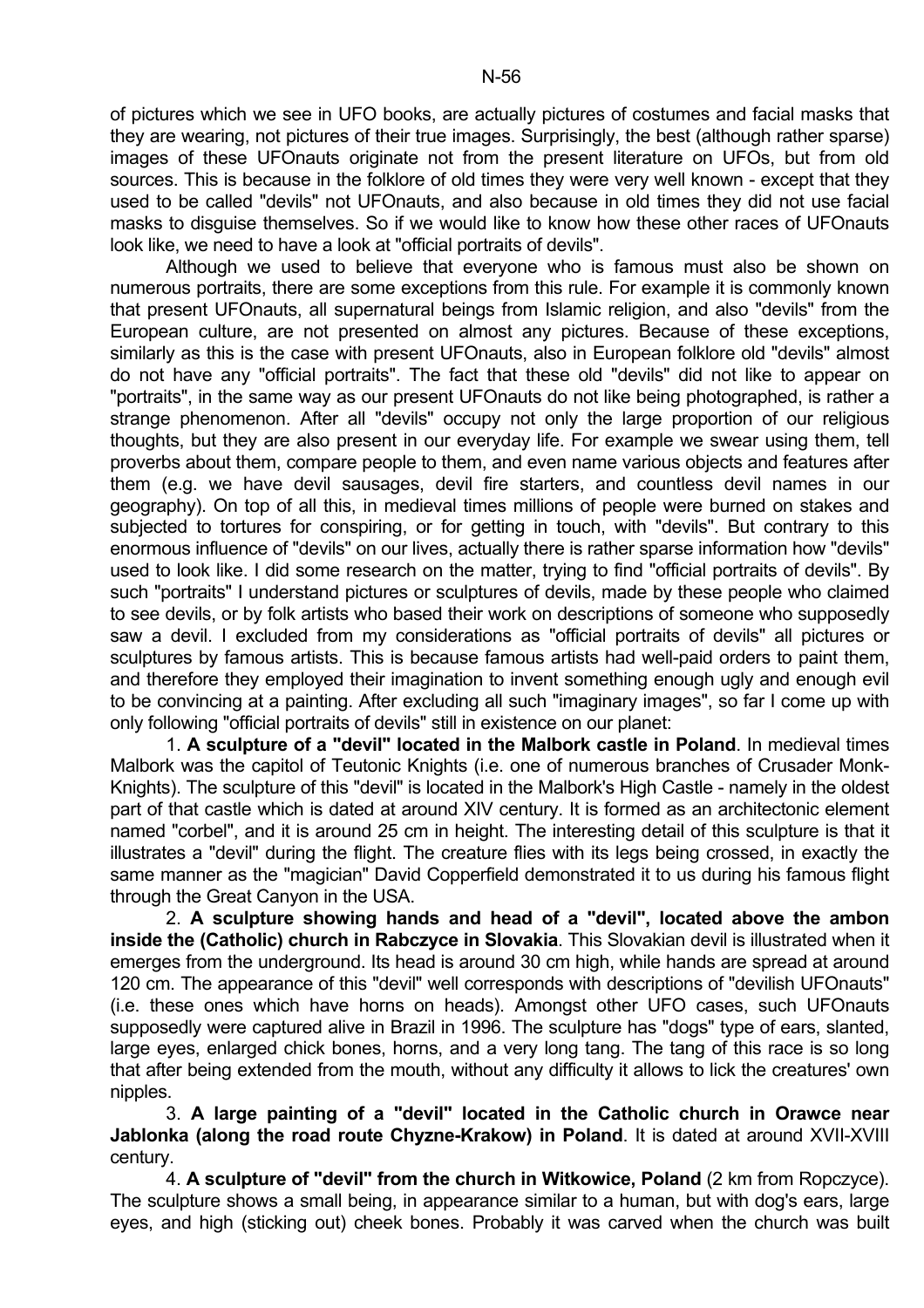#### around 1760.

 5. **A famous sculpture of "devil" located in Madrid, Spain**. It is erected on the square named "Glorieta de la Sardana" which is located in the park named "Parque del Retiro".

### 6. **Small figurines (sculptures) of "devils" from the cathedral of Notre Dame in Paris**.

 If we think about this, actually "devils" managed to saturate our culture and religion so intensely that they are more prominent in our daily lives than leaders of our countries are. Only that true images and portraits of our leaders and monarchs are present everywhere: in TV news, newspapers, magazines, books, and even on walls of governmental buildings. But, shockingly, if one wishes to see how these omnipresent "devils" look like, there are almost no pictures available to see them. My personal opinion is that this strange absence of "official portraits of devils" represents one of the most unusual paradoxes of our civilisation, which can be explained only if we accept the fact that these creatures are manipulating our minds so that we do not made their portraits and thus also do not have opportunity to show to others how they look like.

### N5.2. Telepathic projectors and two-directional visual communication at intergalactic distances

 From our present optical telescopes we know well that the principle of operation that these devices are using can be utilised in both directions. Actually the possibility of building a reverse device to every technical device which we know how it operates, seems to be one of the most major laws of our universe (see DeBroglie's principle described in subsection H6.1). For example, to every electric motor a corresponding electric generator can be constructed, for every engine a corresponding pump can be made, for every TV camera appropriate TV receiver can also be build, for every sawing machine a suitable unpick machine can be constructed, etc. Therefore, after we learned how a telepathic telescopes are going to operate, it is also possible to predict the operation of telepathic projectors. In such projectors, the focusing magnetic lens (f), which in telescopes serves the reception of incoming telepathic waves, would additionally serve the emission of similar pictures into the space. All what is needed for such an operation, is to place on the electromagnetic screen (s) of the telescope, an additional component which would form a required emission of telepathic waves. In turn when such waves would be created along the electromagnetic screen (s), then the focusing lens (f) would broadcast these waves into space. The simplest possible manner of causing such emission, would be to place along the collision surface some kind of antenna which is emitting telepathic waves, for example the antenna which is used in the telepathyser described in subsection N2.3. Of course, as soon as our knowledge of the electromagnetic screens starts to increase, we will surely build a screen, which will convert into a telepathic picture any optical or electronic picture that we would project onto the collision surface. Such a screen will be able to project in space any picture that we may conceive. Therefore telepathic projectors which will be supplied in such additional capability of their electromagnetic screens, will be able not only to receive telepathic pictures, but also to send such pictures back. Because such more advanced telescopes will operate as a combination of today's telescopes and today's projectors, they will be called here the "**telepathic projectors**". Their main property is that they allow for two-directional telepathic communication involving pictures, namely they will receive pictures together with all accompanying information, and also they will be able to send such pictures and the accompanying information.

 If a telepathic image which is projected from such a device has an analogue form, that is directly perceivable by the receiving brain, and also if the power of this image is sufficiently high, then (according to what was explained in subsection D3.2 of treatise [7/2] - when demonstration chambers and reproducers of sensations were discussed), such an image must induce a picture directly in the receiving brain. Furthermore, such a receiving brain will also perceive all thoughts, feelings, sensory experiences, and hypnotic commands that are to be broadcasted together with such an image. Therefore, because of the principle of operation utilised in telepathic projectors,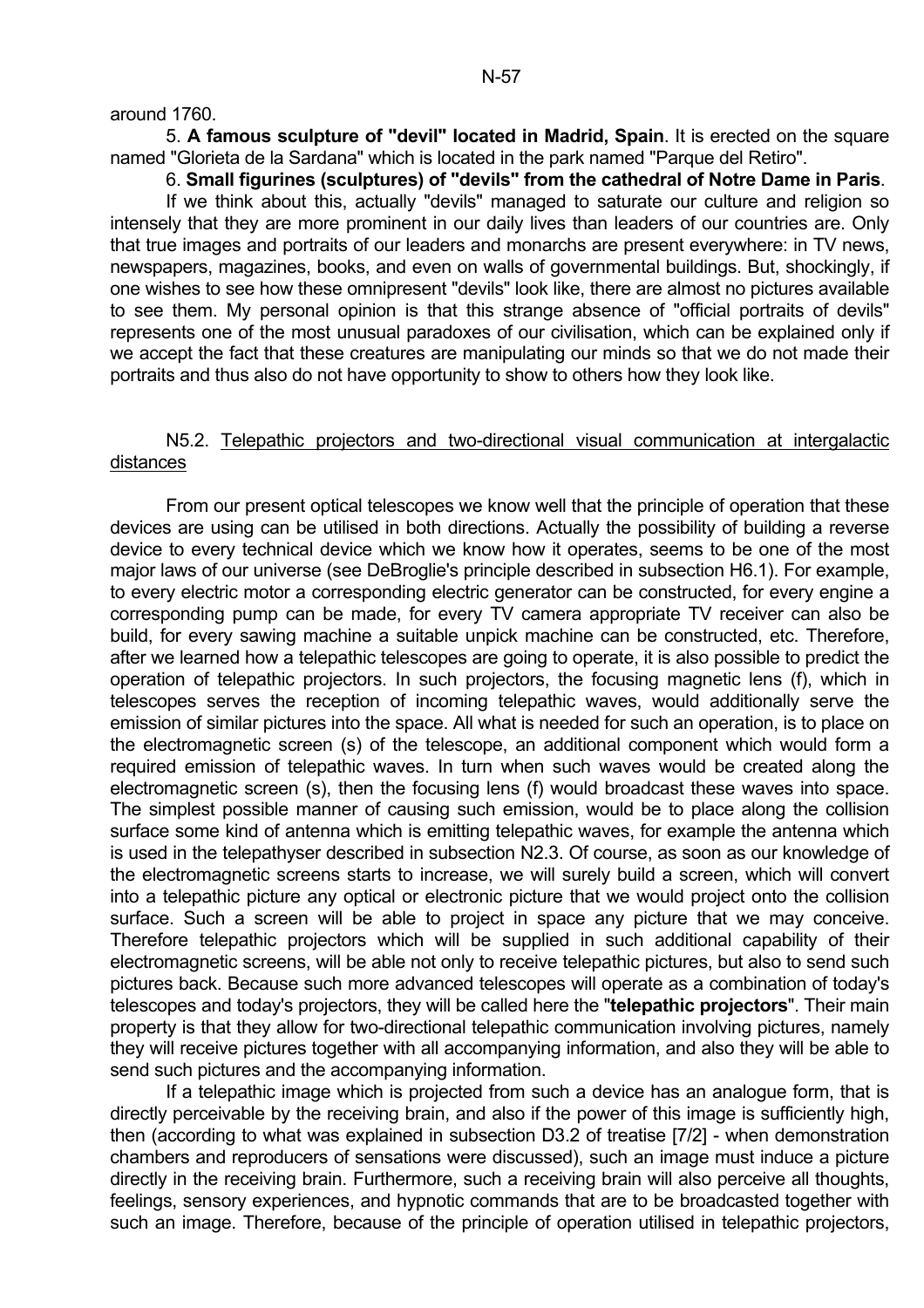they practically are a remote version of devices which in subsection D3.2 of treatise [7/2] were described under the name of "demonstration chambers". With the aid of these projectors, everything that was possible in such demonstration chambers, will also be possible at interstellar or intergalactic distances.

In order to tune into the mind of a selected recipient, every telepathic projector must simultaneously act as a telepathic telescope. Note that in case of optical devices, projectors usually are not simultaneously used as telescopes. However, in order to work properly, every optical projector must also be able to serve as a telescope - if someone would like to use it that way.

 The use of these advanced communication devices which will be capable of intercepting and projecting telepathic pictures and all accompanying information, will enable us to carry out telepathic conversations at interstellar and intergalactic distances. During the conversations only one party needs to have such devices, while another party, will be able to send and receive all pictures solely with the "naked brain". The result will be that any civilisation which has such device, independently how far from Earth it lives, will be able to communicate with a selected person on our planet, not only sending to this person whatever information it wishes, but also receiving back all that this person thinks, feels, hears, experiences, etc.

 All properties of such "conversation" that is carried out at interstellar distances, indicate that the telepathic pyramid presented in subsection N2.1 was send to us just in such a manner. Also the telekinetic influenzmaschine mentioned here in subsection K2.3, and also in monograph [6/2], was passed to us in that manner. Similarly, the telepathic revealing device for our selfdefence, described in subsection N5.1.1, and in treatise [7B], was given to us in that manner. Therefore at this point it should be emphasised, that the invention of the telepathic projectors described here, combined with the evidence that such devices were used to pass to us technical devices that our civilisation would not be able to invent at the present level of our development, is a hard evidence that interstellar contacts with other civilisations in fact do take place. Only that these contacts are carried out on much more advanced level of technology then the limited imagination of creators of CETI can comprehend. Pity that, because of the manipulations on minds of our orthodox scientists (which by the way, are carried out by our cosmic parasites also with the use of telepathic projectors), our scientists are not willing to accept the fact that such communication does exists and is quite common. Such unwillingness of orthodox scientists causes that the majority of precious knowledge, which is passed to us by our totaliztic allies from stars, is continually wasted.

 The two-directional telepathic image devices, which are described here as "telepathic projectors", introduce enormous **capabilities** to the civilisation which masters their production and use. Here is a list of the most important of such capabilities.

 I. Elimination of distance limits, which could affect the telepathic conversations. With the use of these devices two beings can communicate with each other even if they are located at opposite sides of the universe.

 II. Elimination of limits resulting from differences of technological levels, or equipment available. One of the sides which is communicating via these projectors do not need to have any device. This means that a primitive civilisation, such as humanity is currently, which does not have as yet any telepathic projectors, can communicate with very advanced civilisations which already have these projectors. Furthermore, on the same principle the rescuers who have this device can communicate with buried miners who do not have such a device.

 III. Elimination of limits on the means of communication. Telepathic projectors enable us not only to send and to receive pictures (including motion pictures like these in our cinemas), but also send and receive thoughts, feelings, smells, sensory experiences, hypnotic commands, and many more.

 IV. Formation of two drastically different means of communication with aliens, namely physical communication and telepathic communication. So far we used to believe that we can effectively communicate with aliens only if they arrive to Earth, or when we arrive to their planet.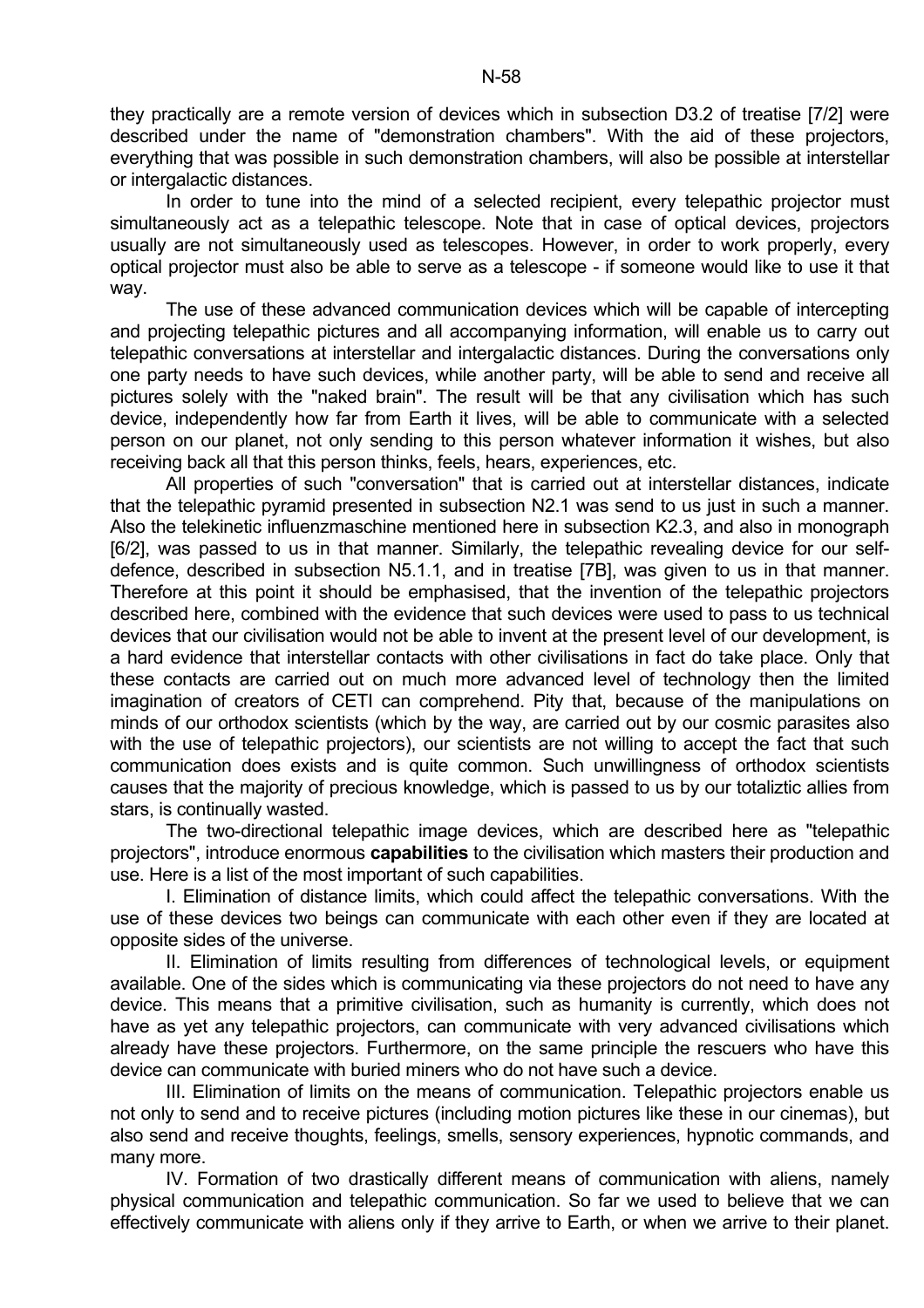However, it turned out that for various reasons, for example because a free access to Earth is cut off evil parasites that exploit humanity, some civilisations have chosen to communicate with us at intergalactic distances without arriving to Earth physically.

 Of course, as this is always the case with physical devices, also the telepathic projectors have their drawbacks and limitations. I intend to explain here also these, as their knowledge allows us to understand better some implications of the use of such devices.

 A. Possibility of ewes dropping. During the communication at interstellar or intergalactic distances, the telepathic beam projected by such devices in some circumstances will have the diameter which exceeds not only the size of Earth, but even the size of whole our solar system. Therefore whoever will be in the range of this beam, and will have in his/her disposal a telepathic telescope, will be able to hear the message. This has a special significance in our circumstances, when a distant civilisation tries to help us, while an oppressive occupant is here to intercept the help message and to counteract it. The result is that whenever such a message is send to us, our cosmic parasite immediately reacts by taking appropriate action to make impossible our use of this message.

 B. Many additional recipients. The process of tuning a telepathic projector into the mind of a receiving person is carried out by a precise selection of frequency of vibrations, and phase shift. However, because there are over 6 billion people on Earth, and thus the same number of different frequencies, apart from the main addressee, always several additional people receives the message. In the effect each "supply of weapon" that is send to us by our totaliztic allies from stars, is intercepted not only by the person who is chosen to receive it, but also by numerous other people. This quite clearly took place in case of the telepathic pyramid described in subsection N2, as there was several people on Earth who actually claimed that they intercepted the same message (about one of them Mrs Daniela Giordano writes in subsection C11 of treatise  $[7/2]$ ).

 C. Good chances for imposters. Because telepathic projectors have such enormous range, practically everyone is able to pretend to be the opposite side. In this manner, for example UFOnauts who presently occupy our planet and exploit humanity, can pretend to be our cosmic allies, and to pass to selected people various false information which sounds highly scientific, but which actually is a complete rubbish. Practically, it is my experience, that a significant proportion of so-called "contactees" receive such false information that originates from evil parasites (although I know also many "contactees" who receive correct knowledge from our totaliztic allies from stars).

 There is enormous range of various **applications** that telepathic projectors can fill up. It is impossible to list here all these applications. Therefore I will concentrate on indicating only the most important of them.

 1. Communication at any distances, including interstellar and intergalactic ones. When we develop such devices, we will be able to communicate with any inhabitants of our universe, even with ones who do not have these devices yet.

 2. Communication with beings who are physically cut out from us. As this was explained earlier, warships of our cosmic parasites who currently occupy Earth, cut us completely out from physical contacts with other cosmic civilisations. Therefore the only way these other civilisations could contact us, is via this type of devices.

 3. Communication with people who are cut from the rest of us. For example future victims of collapses of mines, avalanches, sunken submarines, cave explorations and mountain climbing which went wrong, etc., can be easily contacted via these devices, independently what equipment they have with them.

 4. Communication with people who are not able to communicate. For example unconscious divers, or people with very infectious diseases, can be contacted via these devices. Also free animals which roam wilderness can be contacted in the same way.

 5. Forced one-way communication with beings who refuse to communicate. If someone refuses a verbal communication, these devices still enable us to communicate with them at a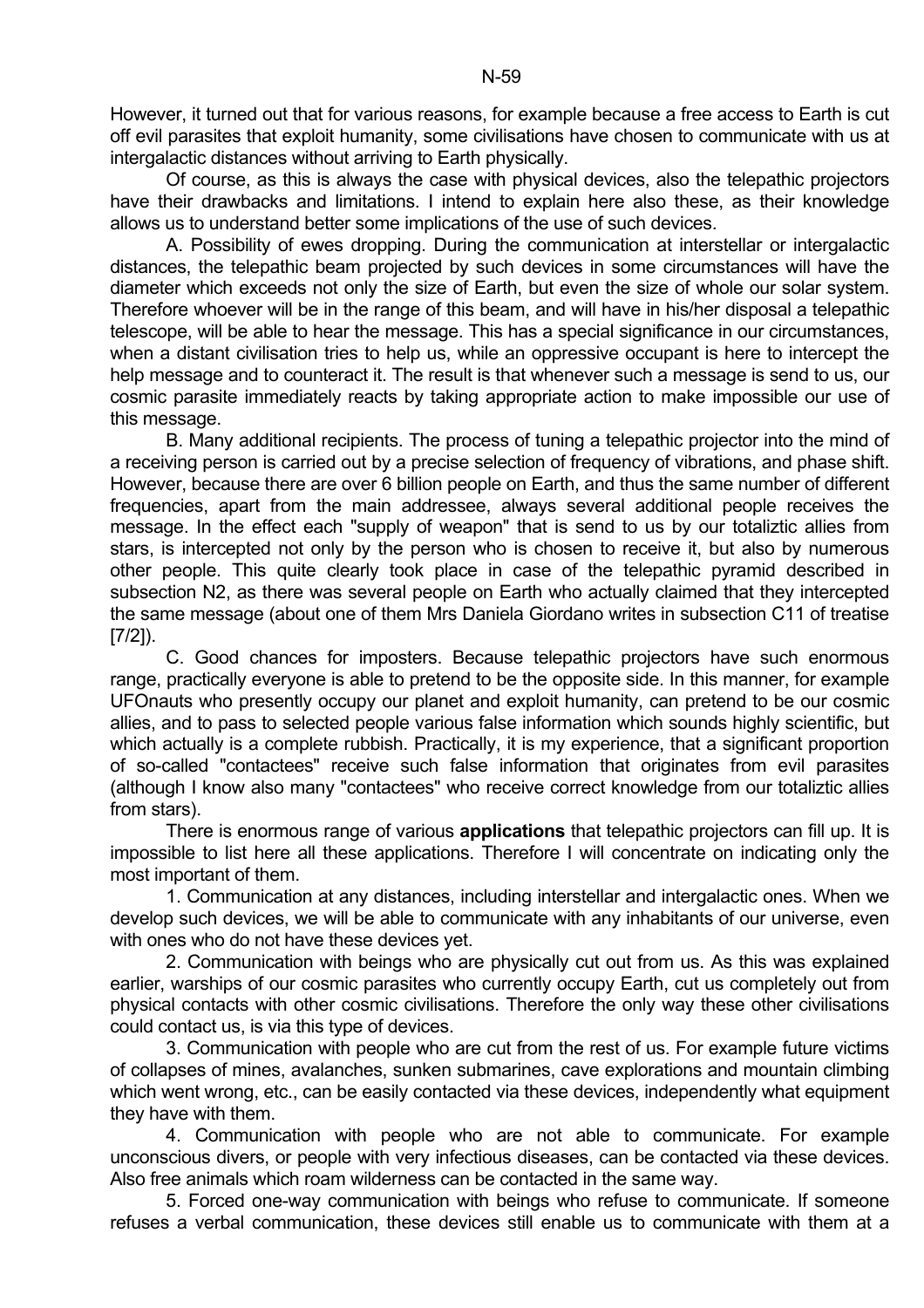distance.

 6. Issuing telepathic commands, suggestions, etc. For example UFOnauts who currently occupy our planet use these kinds of devices for ordering people to leave homes and to go towards unpopulated areas, where they can be abducted without anyone seeing it. Also our politicians and scientists can be ordered with such devices to not allow them get involved in UFO research, to support only wrong or disastrous ideas and projects, etc. Furthermore, the majority of these terrible things that collaborators are doing to those who act against UFO interests, are programmed in minds of the human traitors via this type of devices. In my opinion this device is also responsible for all difficulties which I am experiencing each time I try to investigate any of UFO-related mysteries of New Zealand. Because UFOs continually manipulate human minds via such devices, carrying out research aimed at investigating any of alien-related facts is like trying to retrieve gold coins by diving into a pond infested with crocodiles.

 7. Manipulation of views of whole societies and civilisations. If such a projector is placed on a satellite, and beams toward Earth a continuous message of the type "Scoff and ridicule everything that concerns UFOs", all people who easily can be suggested, will fall victims of that telepathic command.

 8. Healing and inducing illnesses. Many illnesses, for example cancer, depend on fact that the counter-material duplicates of sick organs have wrong frequencies and phase shifts of vibrations. Because of this property of some illnesses, they can be both, induced and healed simply by subjecting counter-material duplicates of these organs to appropriate, correcting vibrations. Practically this means that devices such as telepathic projectors, which emit very powerful telepathic vibrations, are capable to heal people who are sick with these types of vibrations, or to induce selected sicknesses in healthy people. To made it worse, such devices can act at any distances, thus a healing or causing sickness can be induced by someone who physically is located on a distant star system. It should be noted that this manner of getting rid of inconvenient people is widely used by our cosmic parasites, as described in subsections A3 and A4. One of the method of assassination that UFOnauts use, is to induce sickness in people via such telepathic projectors. Of course there is a whole range of health problems that can be induced in that manner. Although cancer probably is the most deadly, and the most effective of them, other illnesses also can be induced. For example to this category belong allergies, irritations, and also all illnesses which are self-infective when the immune system of a given person is down (immune system can be put down very easily by the action of such projectors emitting a destructive telepathic noise). Also various illnesses which change physical properties of components of our bodies can be induced that way. These include eyes cataract, or osteoporosis, for the induction of which the properties of some components of human bodies can be changed in a manner similar as psychokinesis changes properties of metals in bend spoons (e.g. for causing eye cataracts, eye lenses can be made milky). In case of eye cataract I already encountered a situation when it was definitely inflicted by UFOs - see the case of Evan Hansen described in subsection A4. Also various health problems based on phenomena similar to osteoporosis, such as spine pains, disk dislocations, various forms of rheumatism, etc., about which we know that they can be inflicted in that manner by UFOs, seem to especially like attacking the constructive UFO investigators. Thus, if someone is very close to completion of the telepathic pyramid, or is threatening UFO interests on Earth in any other way, should bear in mind that he/she could also be close to getting very sick in a mysterious and rapid manner (I was myself neutralized in that manner during the completion of this monograph, when I had a very bad lungs infection, stomach problems, and also prolonged pains in my spine - these artificially imposed health problems are described in subsection E2 of monograph [8]).

 It should be noted that our civilisation is continually confronted with effects of use of telepathic projectors. An excellent present-day example of such use is the telepathic pyramid described in subsection N2 of this monograph. Actually, although Mrs Daniela Giordano does not realise this, this pyramid was passed to her via such telepathic projector, from a very distant planetary system which is currently occupied by a totaliztic civilisation which sympathises with the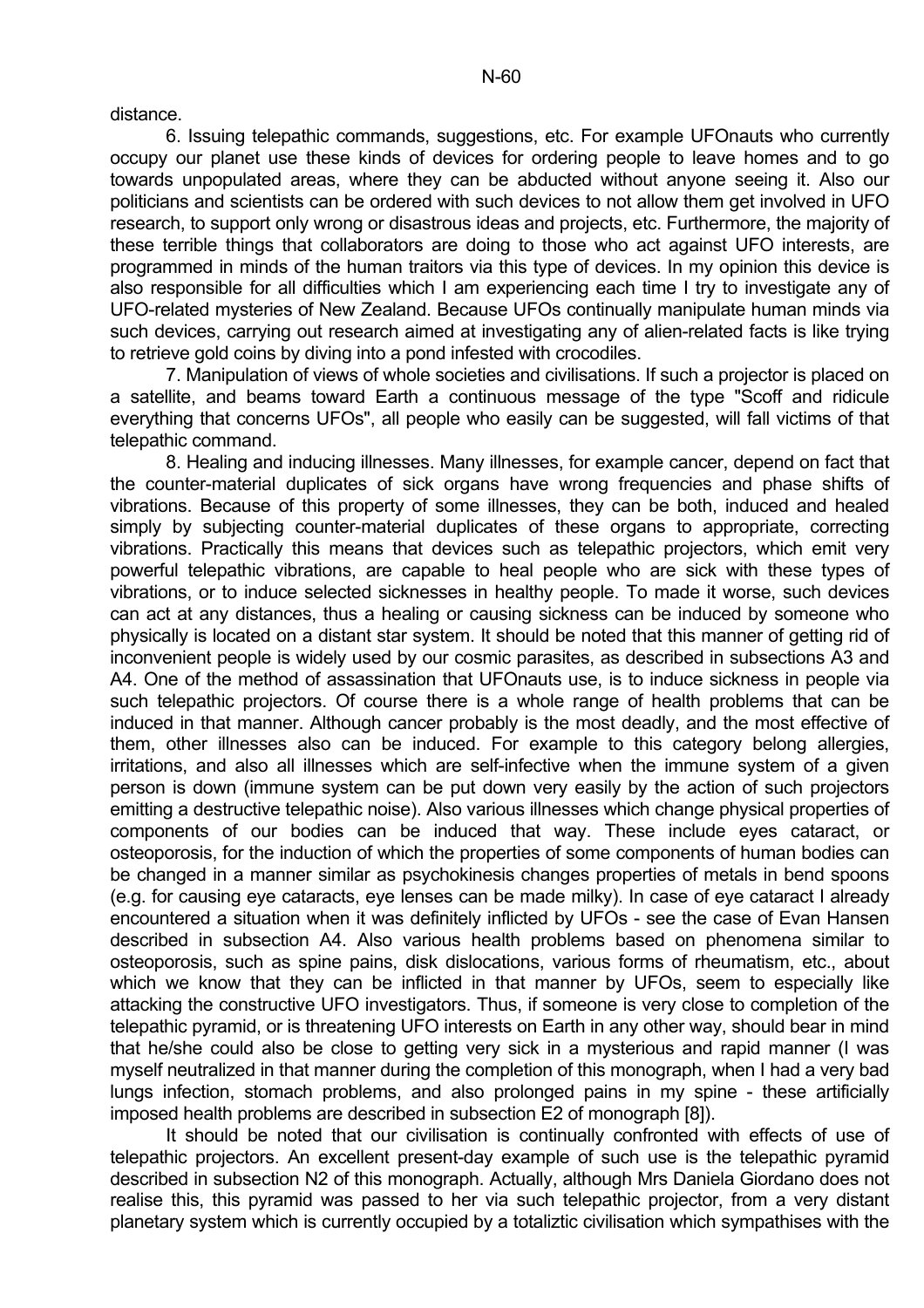doomed fate of humanity. Also other "supplies of weapon" described in subsection K2.3.1, which we received from the same cosmic ally, were send to us with the use of such telepathic projectors. Our enemies, the parasitic civilisations which currently occupy our planet, also use such projectors. Amongst many other applications, they utilise these devices for sending confusing and misleading messages to some people, usually from the group of "UFO contactees". Although numerous contactees communicate with our real cosmic allies (i.e. with ones who sent us the description of the telepathic pyramid), some of them are exploited by our cosmic parasites (UFOnauts) to undermine credibility of real "supplies of weapon". Fortunately cases of such false contactees can be identified, as the messages which they receive only sound very scientific, but are lacking specific solutions, are very vague, and also are contradictive to natural laws. In historic times the use of such devices also took place. For example the majority of visions, which were experienced by various religious figures and political activists (e.g. by Joanne D'Arc), were actually formed by telepathic projectors. Thus, in spite that we did not know the operation of these projectors, continually throughout the ages we were experiencing effects of their use on us.

 It cannot be hidden that similarly as it is the case with telepathic telescopes, also telepathic projectors will have enormous significance for our self-defence from the cosmic parasites. On one hand our mastery of such devices will enable us to communicate to our oppressors various ideas which are also good for us. On other hand they will realize that not all ideas which various people have, are their own, and that some more destructive of them most probably are induced by our cosmic parasites. In order to give here some illustration, as to what strategic advantage the possession of such device may have, let us return to the hypothetical situation of a small army struggling with a huge army, which was described at the end of subsection N5.1. If in such a hypothetical situation, the small army also has telepathic projectors in its disposal, then these devices would allow to put directly into heads of commanding officers of the big army, various ideas which would turn disastrous to them. The effect would be that the commanding officers of the huge army would conceive thoughts, about which they would believe that these are their own, but which in fact would be send directly to their heads by the small army. These ideas would lead the large army from one disaster to another. Of course, the above example is not provided here only to suggest that small armies should equip themselves with telepathic projectors. It is here in order to realise that giving such disastrous ideas, is the way how our cosmic parasites from UFOs operate. These disastrous ideas not only are manipulating our orthodox science into such illogical claims as that UFOs do not exists, that the theory of relativity is the best thing after sliced bread, and that everything should be shaved with "Occam's razor", but also lead our governments, societies, religions, and morality from one disaster into other. Really, it is about a time we woke up!

## N6. Devices which intercept nature's telepathic vibrations

 As this is explained in subsection H7.1, all substances, objects, and phenomena, cause the formation and emission of natural telepathic vibrations. These vibrations subsequently propagate through the universe, carrying in them all information that may be needed by someone about a given substance, object, or phenomena. Various people have natural capabilities to intercept these telepathic waves, and to read information contained in them. In this manner such talented people are able to e.g. find locations of underground water and natural minerals, - as this is done by radiesthesia described in subsection H7.2. Other people also sensitive to these telepathic vibrations, are able to e.g. intercept from them information about illnesses that trouble someone, and to give correct diagnoses for these illnesses - as this is done by healers described in subsection I7. In turn animals are even capable of intercepting telepathic waves of incoming earthquakes. For example in Japan a special type of aquarium fish is kept, which with their behaviour always indicate an incoming earthquake.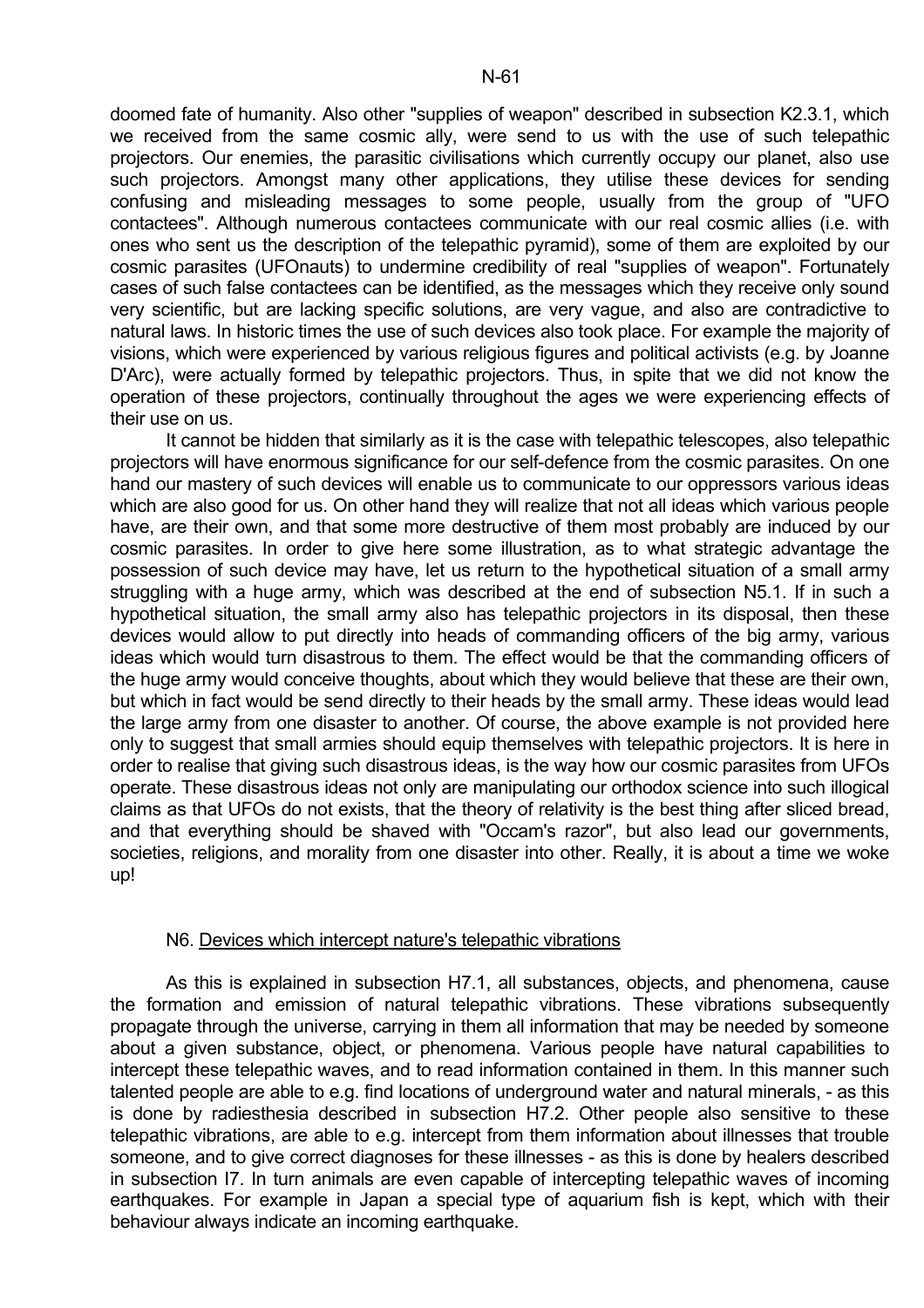Since natural telepathic waves emitted by all substances, objects, and phenomena, can be intercepted and read by people and by animals, they can also be intercepted and processed by technical devices. After all, everything that a man or an animal is able to accomplish, also an appropriate machine is able to do. Therefore it is completely normal to expect, that in future people are going to build machines that are going to intercept and process natural telepathic vibrations. One of such futuristic machines is the telepathic telescope described previously in subsection N5.1. So it is worth to remember, that it is also possible to build many further such technical devices.

 In the large universe there is a totaliztic civilisation, which for centuries is helping humanity in our struggle for freedom from UFOnauts that occupy us. This civilisation helps us through synthesizing and sending to us ideas of very simple technical devices, the operation of which significantly exceeds the current level of human science and technology (for example, which utilise telepathic vibrations - which still remain unknown to our orthodox science, or which utilise the phenomenon of technical telekinesis). By inspiring us with these advanced technical devices to find out their principle of operation, this civilisation in a totaliztic manner stimulates the progress of humanity. Such devices as: (1) the telepathic pyramid described in subsection N2, (2) the revealing device described in subsection N5.1.1, and also (3) the telekinetic influenzmaschine described in subsection K2.3.1, are given to our civilisation just by these totaliztic allies from space. I personally was investigating several telepathic transmissions from this civilisation - e.g. see treatises [7/2], Polish [7B], and subsection K2.3.1 from this monograph. It can be deduced, although historic sources would never reveal it, that also the Chinese technical genius named Zhang Heng, whose device I am describing in next subsection N6.1, was inspired telepathically by this totaliztic civilisation from space. This civilisation most probably convinced him to construct his device on the basis of precise instructions that they send him telepathically. His instructions were probably very similar to these ones received telepathically by Daniela Giordano for the purpose of building the telepathic pyramid - as they are described by Mrs Giordano in treatise [7/2]. After all, when Zhang Heng's device appeared on Earth in 132 AD, it forerun the state of human science and technology by around 2000 years. This is because it utilised telepathic waves for detecting incoming earthquakes. (Telepathic waves remain unknown to human orthodox science even today.) Until today this device remains the only technical instrument on Earth, which is able to detect an incoming earthquake **before** this earthquake arrives and before it spreads a destruction. (Notice that all types of seismographs of present orthodox science, are able to detect and to measure an incoming earthquake only **after** it arrived and after it initiated a destruction.) So let us learn now how this wonder device of Zhang Heng really worked.

## N6.1. An alarming device for detecting incoming earthquakes

 **#1. Earthquakes detected in advance are less dangerous**. Seismic activities of our planet are on the increase lately. Every year thousands of people die or loose their most precious possessions only because an earthquake catches them in a dangerous place or during a defenceless sleep. Our present orthodox science is powerless towards earthquakes, because it does not know a principle on which earthquakes could be detected **before** they strike. The reason is that our only present earthquake detecting instruments, the so-called "seismographs" work on principles of inertia. Therefore, in order for them to indicate an earthquake, they actually need to be shaken by it. Only when they are shaken by an earthquake, their inertial component moves in relationship to the chasse, thus indicating that an earthquake actually took place. But for people this is already too late for an escape. In order to save lives, earthquake detectors must be able to start an alarm a significant time in advance, before a given earthquake strikes. Only then people would be able to escape from a danger zone and salvage their most precious possessions. This subsection describes just such an earthquake detector, which warns in advance about an incoming disaster.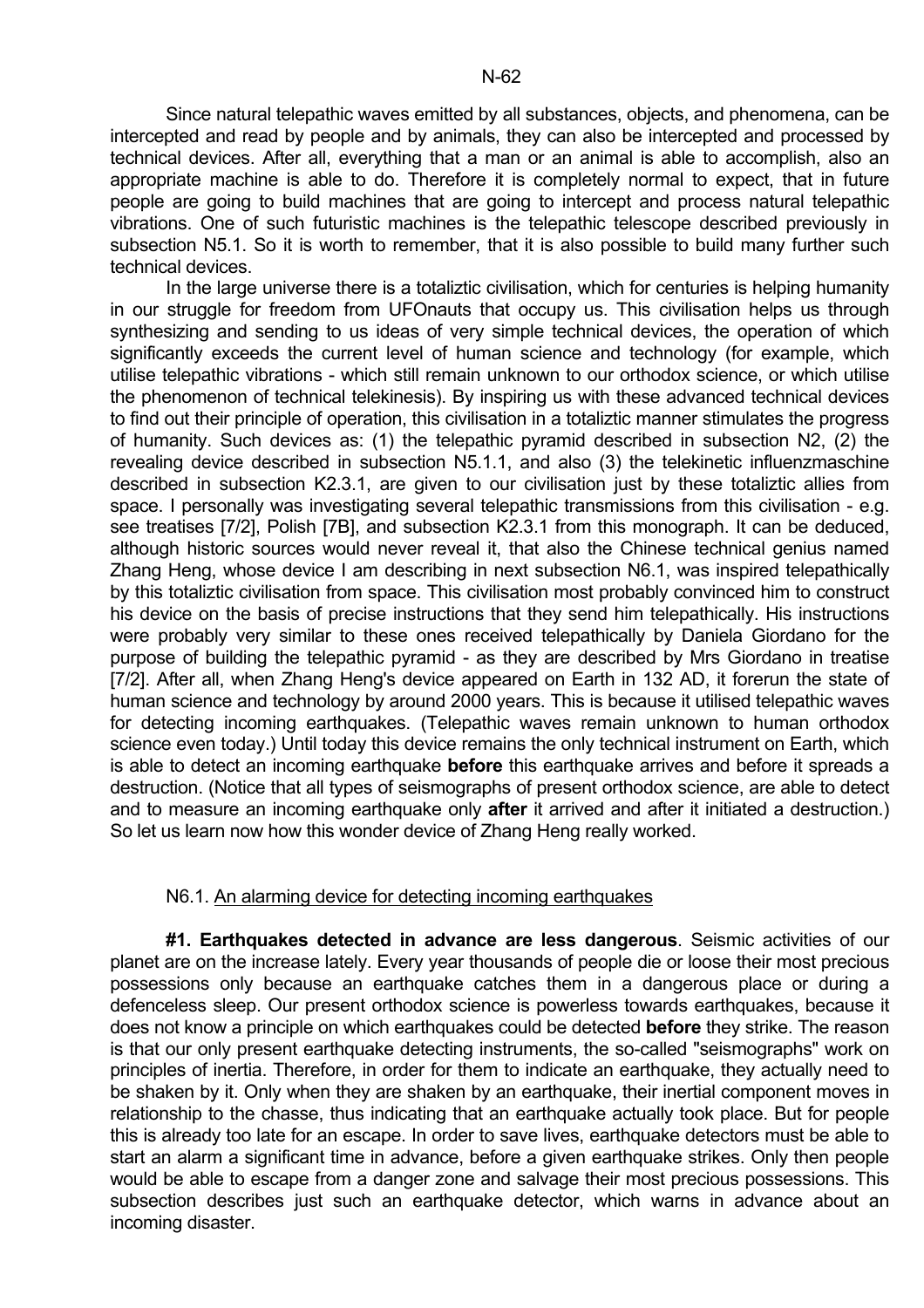**#2. Ancient "chi" (i.e. "telepathic waves") provide a principle for an early detection of incoming earthquakes**. Ancient Chinese mastered an exceptional knowledge of phenomena they called "chi". (These phenomena are also known in other cultures. For example Japanese call it "reiki", Indians call it "vril", Europeans call it "energy of pyramids", Australian and New Zealanders call it "vibes", etc.) The knowledge of "chi" was on such an advanced level in ancient China, that even today people constantly draw from it. To be worse, present orthodox science still has not established yet, and shows no slightest interest in establishing, what this "chi" actually is. Therefore at the moment our only knowledge of "chi" originates from ancient Chinese manuscripts. Fortunately, I did my own research on "chi". Some of my conclusions are described in subsections H2 and H7.1 of this monograph [1/4]. According to my findings, the term "chi" was used by ancient Chinese for describing an entire body of different phenomena that occur in the counter-world. They include, amongst others, phenomena which in this monograph [1/4] are described with such terms as: telepathic waves (see subsection H7.1), moral energy (see subsection I4.3), life energy (see subsection I5.6), and the thinking substance called countermatter (see subsection I2). Out of these different components of "chi", the most interesting from the point of view of earthquakes are telepathic waves. The reason is that telepathic waves are actually equivalents of sounds, only that they propagate in the counter-world. As such, they are produced continually by every object and by every process. But their tone, and thus also the message that they carry in themselves, depends on the process to which a given object is subjected. Therefore, when an earthquake begins, these telepathic "sounds" are spreading a very unique "noise" which actually is telling to everyone who listens, that an earthquake is just brewing up and that it strikes soon. So far only animals and very special people called "psychic" were able to intercept this telepathic message from an incoming earthquake. It is about a time we build a technical device which is also able to do so.

 **#3. What actually telepathic waves are**. Behaviours and attributes of these telepathic waves were described by a discipline of knowledge of ancient Chinese, called "feng shui" (see subsection H7.1), or "**hou feng**". Actually "feng shui", or "hou feng", is simply a body of knowledge which summarises natural laws that govern the deflection, concentration, screening, and medical impact of telepathic waves. The most interesting attribute of "telepathic waves" is, that an extremely powerful burst of these waves is emitted by epicentre of every earthquake just when this earthquake is about to happen. Therefore this burst of telepathic waves can be utilised as a principle of early detection of earthquakes. It can provide an advanced warning about these earthquakes, a long time before they strike. This principle is actually used in the earthquake alarming device that I am describing in this subsection.

 Because our orthodox science does not explain what these telepathic waves are (or "houfeng"), I better summarise here some basic information about them. For a complete understanding what they are, I would recommend to read chapter H from this monograph [1/4], which describes the so-called "Concept of Dipolar Gravity", and especially read subsection H7.1 which for a better understanding should be proceeded with reading the introduction to chapter H, up to subsection H3 inclusively.) For the purpose of the device described in this subsection, it is sufficient to take my word, that telepathic waves can be explained as a kind of counter-material waves similar to sound from our world, which: (1) propagate infinitively fast, (2) every object is transparent for them, therefore they penetrate easily through even such huge objects as Earth or Sun, (3) are partially deflected by every surface, (4) are constantly emitted by every phenomena and every object, and carry in themselves a complete information about this phenomena or object, and (5) can be intercepted and decoded by plants, animals, people, and also technical devices.

 **#4. A seismograph working on "chi"**. Actually there was a seismograph already build and operated in ancient China, which utilised "chi" for the detecting of earthquakes long in advance before they strike. The principle of this seismograph was so designed, that it reacted on this burst of powerful telepathic waves ("chi") that is produced by epicentre of every earthquake just before this earthquake is to strike. This wonder ancient device which detects incoming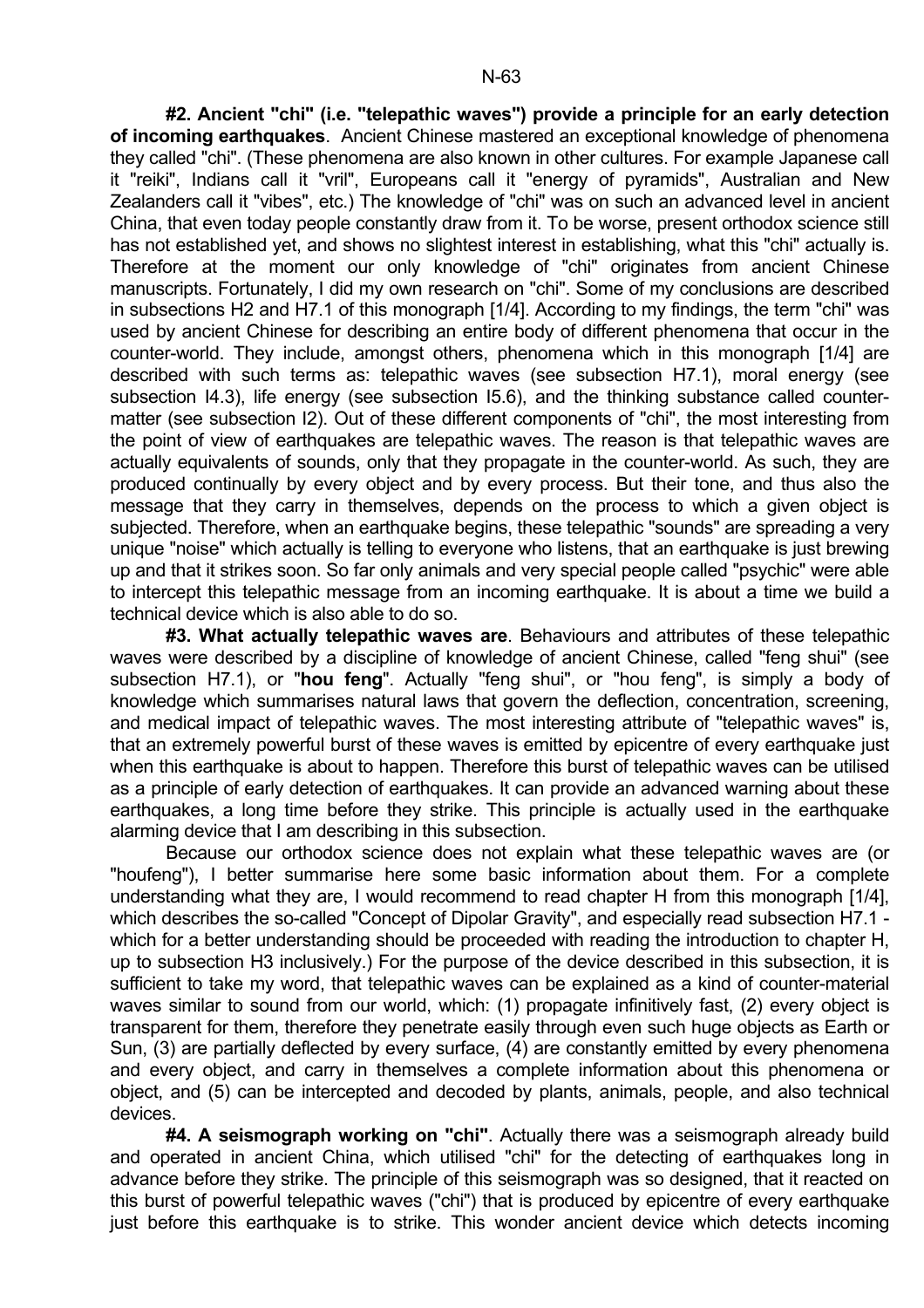earthquakes in advance and raises early warning alarms, is shown in **Figure N6**. It was build in 132 AD by a Chinese genius mathematician and astronomer, named Zhang Heng. Therefore presently it is known by a trivial English name of the **Zhang Heng seismograph**. But the original Chinese name for it, was much more meaningful. It read "houfeng didongy yi" which usually is translated as "the instrument for inquiring into the wind and earth movement". Notice however, that the segment "hou feng" of this name specifically refers to the telepathic waves. This segment actually indicates that the movements of Chinese "chi" was detected by this device. Unfortunately, in present days the Chinese term "hou feng" is erroneously translated as "winds", while it should be translated as "chi" or even better as "telepathic waves". Thus this ancient Chinese name of the device directly highlights that it operated on telepathic waves (i.e. "houfeng"), not on forces of inertia. Descriptions of this wonder device can be found in internet if the key words "Zhang Heng seismograph" are being typed for key words of a search engine. A half-size replica of this device made of copper was given to New Zealand by the People's Government of Beijing Municipality. Probably the gift took into account that New Zealand is frequently plagued by earthquakes. This replica is around 1.5 metre tall, while the widest diameter of its barrel-shaped chamber is almost 1 metre. It weighs full 600 kg. In 2003 this replica was on the exhibition for public viewing in the museum named "Te Papa" (Our Place), which is located in Wellington - the capitol of New Zealand, only a few kilometres from the flat that I occupied in 2003. This replica is shown on the photograph from Figure N6.

 **#5. The life history of Zhang Heng is quite extraordinary**. Zhang Heng (sometimes also spelled "Chang Heng") lived from 72 AD to 139 AD, during reign of the Eastern Han dynasty. The most of his life he spend in the capitol city Luoyang (present Nanyang city) of Henan province of China. In the last stage of his life he used to be even the Minister in charge of historical records for the Emperor, although it is known that he turned down many important posts that were offered to him. To our present understanding, he was an extraordinary person. Although his official occupation was mathematics and astronomy, his real interests were in morality, philosophy, and mysteries. (Means, he was like an ancient version of me.) He wrote descriptions, which reveal that in our present terminology he could be called an "aware UFO abductee". For example, he described his own travel through cosmos, other planets, and cosmic landscapes, thus suggesting that he actually could have seen and remembered them. (E.g. he wrote "Heaven is like an umbrella, earth like an upturned dish", or "I looked back and saw the sun and the moon revolving".) In 132 AD he build a seismograph discussed here. This device was one of the technical wonders of our planet. Even today it foreruns the state of present orthodox science and technology by at least 100 years. But no technical documentation of his device survived until today. I personally believe that such design documentation existed, but was later purposely destroyed. Fortunately for us, those who destroyed this documentation, overlooked a single short section of laymen descriptions as to how his device looked like, and what were outcomes of the operation of it. This description is recorded in Zhang Heng's biography from the "Hou Han shu" meaning the "History of the Later Han Dynasty". His seismograph was so sensitive, that it detected an earthquake which on 1 March 138 AD destroyed the city of Longxi from western Gansu Province. This city was distant by about 500 kilometres from the device. Physical shockwaves from this earthquake were undetectable for people living in Luoyang - this is why initially, just after the seismograph loudly alarmed everyone about this distant earthquake, Zhang Heng was accused of being a liar, while his device was suspected of being a fraud. Fortunately two days later horseback messengers with news of this earthquake arrived to Luoyang, thus confirming the correct and highly sensitive operation of the device.

 After Zhang Heng died in 139 AD, there was no one who could maintain and "fine tune" this device. So it fell into misuse and soon stopped to work. Subsequently it was shifted to the graveyard of Zhang Heng in Luoyang, Henan Province. It remained in the Zhang Heng grave until it was destroyed several hundred years later by Mongols. It was firstly reconstructed by a Japanese scholar in 1875. In 1951 a Chinese researcher, Mr Wang Zhenduo reconstructed it again according to inertial model which in his opinion this device utilised in operation. His replica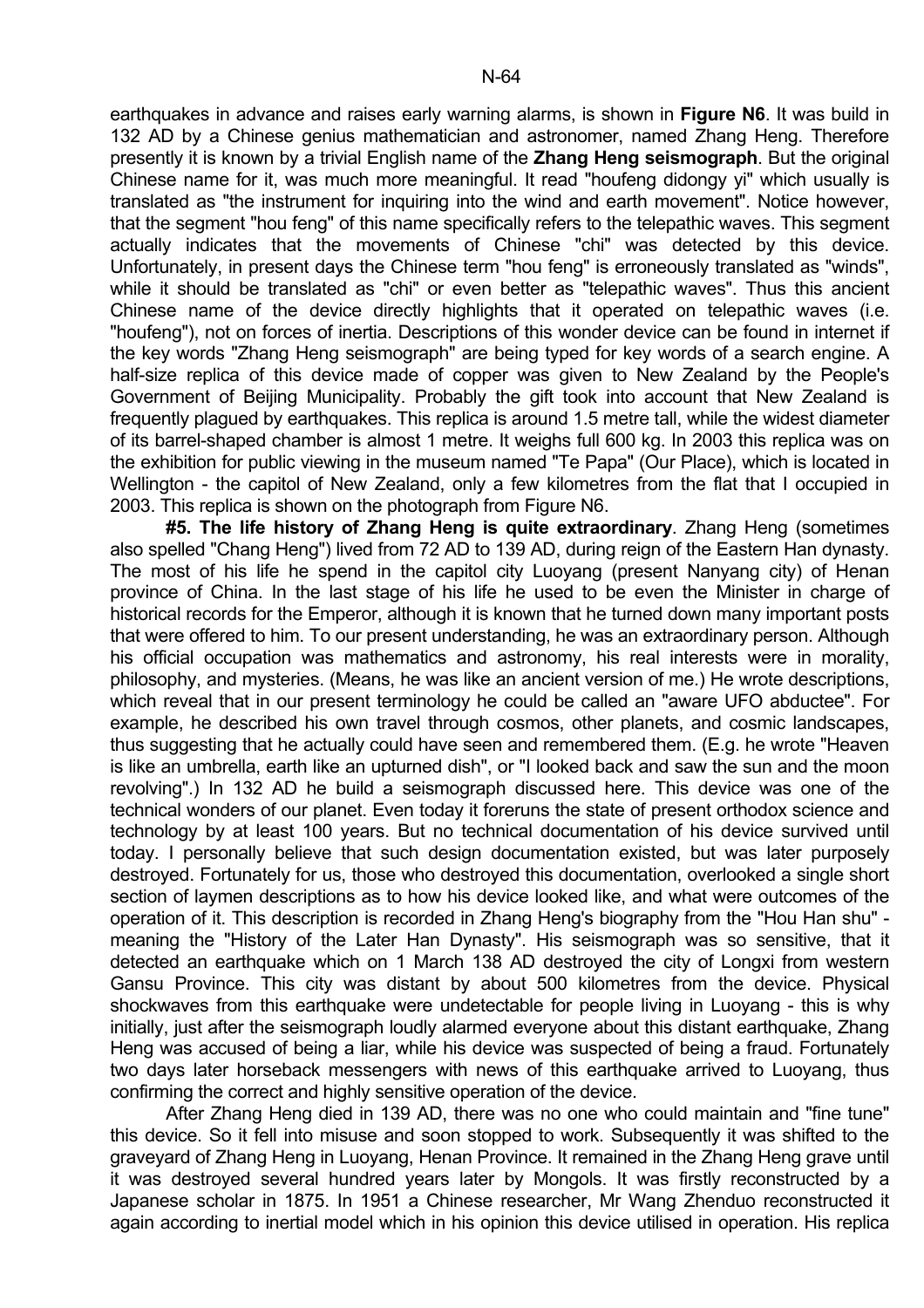of the device was later exhibited for public view in "Beijing Observatory - Tien Ven Tai", in Beijing, China. Further replicas were also made. The half-size replica of this device given to Te Papa museum in New Zealand is said to be the first instance of a Chinese-made replica being exhibited overseas.

 **#6. I research the Zhang Heng's seismograph since 1993**. I learned about the existence and operation of this wonder device in 1993, from my Chinese friends living in Malaysia. This happened soon after I took my professorial position at the University Malaya in Kuala Lumpur. Since that time I sporadically managed to collect various sparse information which were available on this device. This allowed me to study its principles of operation. However, I managed to photograph and to fully describe this device only in 2003, when I accidentally bumped onto it in Wellington. In order to see this unique device in action, to investigate it, and to photography it, at some stage I even intended to privately fly to China. Unfortunately I was prevented from undertaking such a trip by the lack of address of the location in which the original of this device could be seen. Now I know that the reason why it was so difficult to establish this address, is simply that the original device was destroyed a long time ago. So I delayed this trip because I had insufficient funds to seek this location only after I arrive to China. But as it can be seen, "since Mohammed could not come to the mountain, the mountain come to Mohammed". (Or, should I say: "since Pajak could not come to the seismograph, the seismograph come to Pajak".) In March 2003 unexpectedly for myself, and just by a pure chance, I found this device in museum in Wellington, means in city in which I lived then. Of course, I immediately photographed it and subjected to detailed operational analysis. By the end of October 2003 I already had the real operation of this device worked out, and described in the content of this subsection. Highly useful for this working out turned out to be my previous knowledge that I accumulated about the operation of this device. This is because in the exhibition from Wellington only a misleading explanation for the operation of this device is provided. This explanation bases exclusively on the application of forces of inertia. For example, in order to support this inertial explanation, such a key information regarding this device was conveniently not mentioned, as that it actually is a fountain. On the other hand, the absolutely vital condition of the real operation of this device explained below, is that the telepathically modulated streams of water must flow through mouths of eight dragons. This means that the device could not work without water, and that this convenient "not mentioning" about water, distorts completely our understanding of the principles of operation that it applies.

 **#7. Seismograph's shape and cooperation of components**. The earthquake alarming device discussed here takes a shape of a fountain. In this fountain water that flows out of it, is firstly gathered and calmed down in an axially-symmetrical resonance chamber cast of the finest bronze and shaped like a barrel, or a vast wine vat (jar), with a domed lid. The chamber's widest diameter is eight ancient Chinese feet, means around 1.9 meter. It is almost 3 meters tall. Water inside of the chamber is intercepted by inlets of eight outgoing pipes. These inlets surround the vertical axis of the device. Then water flows by these pipes into mouths of eight stylised dragons located around the largest peripheral of the barrel. In order to minimise friction and increase the reliability of this device, interior of the mouth of each dragon is gold-plated. In mouth of each dragon a loose metal "pearl" is placed. I repeat here the name "pearl", because the original Chinese mythology states, that dragons like to carry pearls in their mouths. Therefore metal balls that are placed in mouths of eight dragons from the device discussed here, by Chinese are called "pearls". But practically these are just ordinary spheres made of metal resistant to corrosion according to my information originally made of gold-plated bronze. After washing these "pearls" around, water flows out of dragons' mouths and arches down to open mouths of bronze frogs located under each dragon. These frogs are so designed, that practically they act as bronze bells. So if onto any of them a "pearl" falls from dragon's mouth above, this frog produces a loud sound of bell ringing. This sound of bell is sufficiently loud and clear, that it attracts attention of all people around, and initiates an alarm. According to historic records, the sound of dropping pearl was loud enough to wake the Emperors' entire household, alerting them to the incoming earthquake.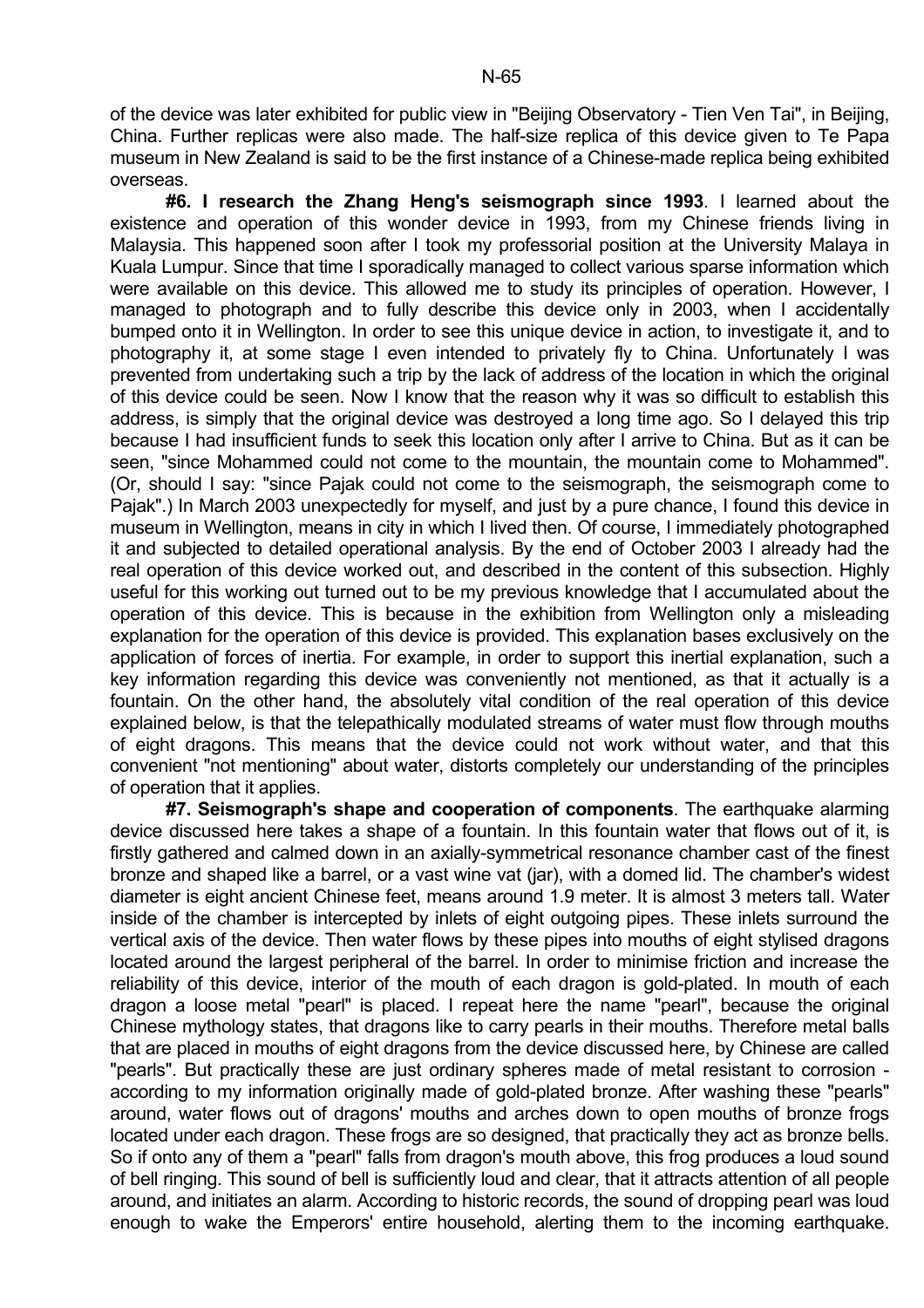Because the alarm is always initiated in advance, it gave a time advantage to everyone to escape from the danger zone. However, in normal cases these "pearls" are staying in mouths of dragons and do not make any noise. In order to regulate precisely the force that is necessary for water to pull a given "pearl" from the dragon's mouth, the degree of closing and slanting of this mouth is subjected to the "fine tuning" via a system of leavers controlled with the vertical rod placed in the centre of the chamber. Therefore only when an actual earthquake approaches, this one "pearl" which is located on the side of the incoming earthquake, falls down from the dragon's mouth to mouth of a frog, and rings loudly for alarm. After starting the alarm, the stream of water pointing into the direction of an incoming earthquake keeps a turbulent flow and shoots at a distance larger than usual. By judging the distance at which it shoots, and the intensity of turbulency of the flow, the destructive power of an incoming earthquake can easily be estimated. Also the fine tuning of the dragons' mouths allows to regulate the device exactly, so that only earthquakes above a specific threshold power are able to trigger the required alarm.

 **#8. Principle of operation of the seismograph**. The principle of operation of the earthquake alarming device discussed here is based on the capability of the barrel-shaped resonance chamber of this fountain to reflect and to focus telepathic waves. Each earthquake induces a powerful burst of telepathic waves of a high amplitude. These waves with infinitive speed propagate concentrically along straight lines radiating from the epicentre of the earthquake. They arrive instantly to every point on earth, to which the slow waving of the ground that originates from this earthquake is going to arrive only after some time. Thus the telepathic waves arrive significantly in advance to the areas which later are going to be destroyed by a given earthquake. Amongst others, these telepathic waves also penetrate through the barrel-shaped resonance chamber of the fountain. A part of them is deflected from the inner surface of the barrel, similarly like waves of sound reflect from a concave shell. Because of the barrel-shaped cavity of the fountain, and also because of the appropriate location of holes in pipes through which water is pouring out to mouths of dragons, these deflected telepathic waves are focused just on the water that enters mouth of a selected dragon. After it is focused on this water that flows out, these waves change character of the flow. In normal case, water flows through mouths of dragons in a manner that the discipline of hydromechanics describes as a "laminar flow". This flow is only possible when water in a given dish is stationary, and when it flows out in a manner completely undisturbed. The **laminar flow** is characterised by a very low coefficient of friction, and thus also by a low drag of the flowing water. So this water is unable to drag with itself, and to throw out, these "pearls" that it washes in dragons' mouths. But if a powerful burst of telepathic waves is focused on a given outlet of water, these waves change the character of the flow of water. From a "laminar flow", this water transforms into a "turbulent flow". The discipline of hydromechanics states, that a **turbulent flow** is characterised by a very high coefficient of friction, and thus also by a high drag. So water which displays such a turbulent flow and flows around a given "pearl", drags this "pearl" with it, and throws this pearl into the mouth of a frog located below. Via such mechanism of changes in character of the water's flow, modulated by telepathic waves focused by the parabolic resonance chamber of this fountain, the fountain effectively performs functions of an anti-earthquake alarming device.

 **#9. Erroneous inertial explanation of this seismograph**. The above explanation of the real principle of operation of this device, must also be complemented with the information, that only one such device was ever build by Zhang Heng. Soon after his death in 139 AD the device stopped to work. Some time later it was shifted to his tomb. Finally it was destroyed when Mongols override China. Also blueprints for the original design of this device have disappeared. The only information about it that survived until our times are descriptions and external drawings done by laymen who saw it in operation. So presently we are facing a challenge of reinventing this wonder device from a very beginning. Starting from 19th century, on the basis of these inept descriptions, various people tried to reconstruct this wonder device (or, more strictly, reinvent it from the scratch). One of them was an Englishman named Dr John Milne, who himself was an inventor and builder of an inertial seismograph. He suggested that the Zhang Heng's device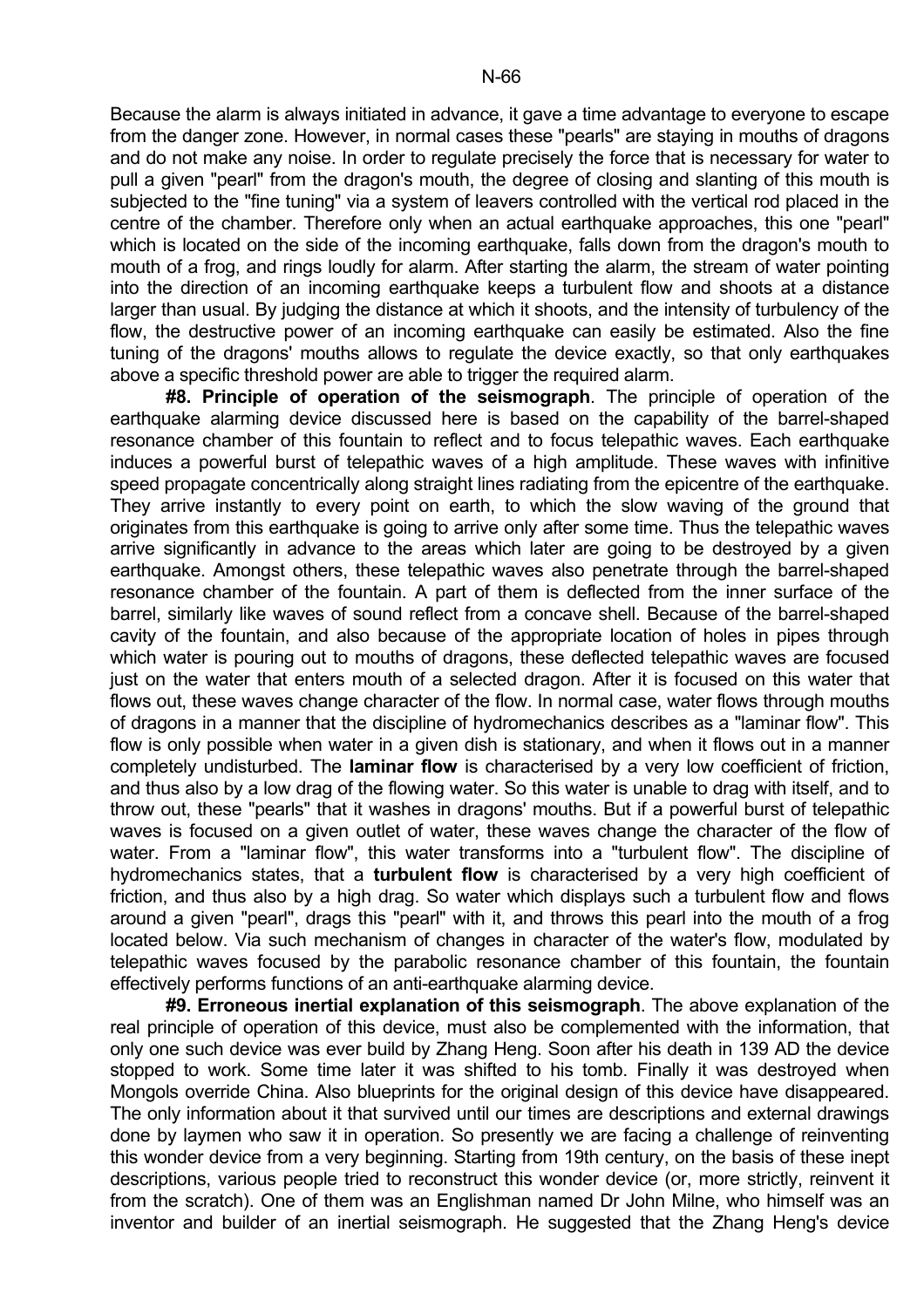works on inertia forces, means very similar to his own inertial seismograph. Most probably Dr Milne took control rods which are used for steering the degree of opening and slanting of dragons' mouths, for rods which mechanically release the drop of "pearls". Dr Milne's ideas were later followed by others, in this way reinforcing the inertial explanation for this device, and disseminating this explanation throughout the world. In 1951 Mr Wang Zhenduo reconstructed this device just on this assumption that it works on principles of inertia forces. Since then all replicas of this device, including the one that is exhibited in New Zealand, are reconstructed according to the wrong Wang Zhenduo's inertial model (or Dr John Milne's inertial principles). Unfortunately, this wrong inertial explanation of present orthodox scientists does not reveal the true capabilities of this wonder device. In addition it introduces a lot of confusion.

 **#10. Why Zhang Heng's seismograph could not work on inertia**. Actually there is a wealth of evidence and logical premises, which clearly indicate that the telepathic earthquake detector discussed here operated on the principle of "chi" (means "telepathic waves"), not on principles of inertia, and thus that the current inertial explanation of this operation promoted by orthodox science is totally wrong. Let us list here the most important items of such evidence:

 **#10a. The shape**. It is extremely difficult and very expensive to form the parabolic mirror shape that the resonance chamber of this earthquake detector displays. After all, the vertical cross section through this chamber follows a precise parabolic curve of cross sections through present TV satellite dishes. Much easier and cheaper would be to form this chamber just as a plain cylinder, or even as a square box. Of course, for inertial seismograph the cylinder shape with straight vertical walls, or even a square box shape, would suffice for a chasse to protect mechanism inside. (Even easier would be to build this device completely without any chamber and water - means in a manner as this is done with our modern inertial seismographs.) But for a telepathic detector the shape must be just as it is shown in Figure N6. This is because it must work as concave mirrors which focus telepathic waves onto inlets to pipes that flow water to dragons' mouths.

 **#10b. Work as a fountain**. If this device works just on principle of inertia, then water inside of it would only create problems. So for an inertial operation, it would not need to be build as a fountain. This is why present inertial explanations conveniently "forget" to even mention water and the work of this device as a fountain. But water and the operation as a fountain is absolutely necessary for the interception of telepathic waves.

 **#10c. The out-flowing water intake at the central axis of this fountain**. As this is indicated by old Chinese illustrations, water which was flowing out from mouths of subsequent dragons, was supplied to these mouths with long pipes the inlets to which were placed just by the central vertical axis of the device. Of course, in the technical sense such design would make no sense unless it was dictated by the principle of operation of this device. After all, mouths of dragons were attached to side walls of the resonance chamber in which this water was accumulated. So in order to supply water to these mouths, it was enough to make holes in these walls and no long supply pipes were needed. But these pipes become absolutely necessary if the device works on telepathic waves ("chi"). Then these waves are focused on the central axis of the device. Means that in order to intercept water which was modulated by these telepathic waves, it is necessary to use such long pipes that run radially outwards from the central axis of the device towards mouths of subsequent dragons.

 **#10d. The location of mouths of dragons approximately half-height of the resonance chamber**. Such height of their location makes no sense neither from the point of view of the operation of this device as an inertial seismograph, nor operation as a fountain. Namely in order to maximise the sensitivity of triggering the leavers in case this device works as an inertial seismograph with the "standing" positioning of the inertial pendulum, the mouths of dragons should be located near the top of the resonance chamber. Such their location would also make all control and maintenance activities on the triggering mechanism much easier, as this would enable a free access of the maintenance people to these mechanisms. In turn, if this device is a fountain with an inertial mechanism inside, then the outflow of water would be most powerful if the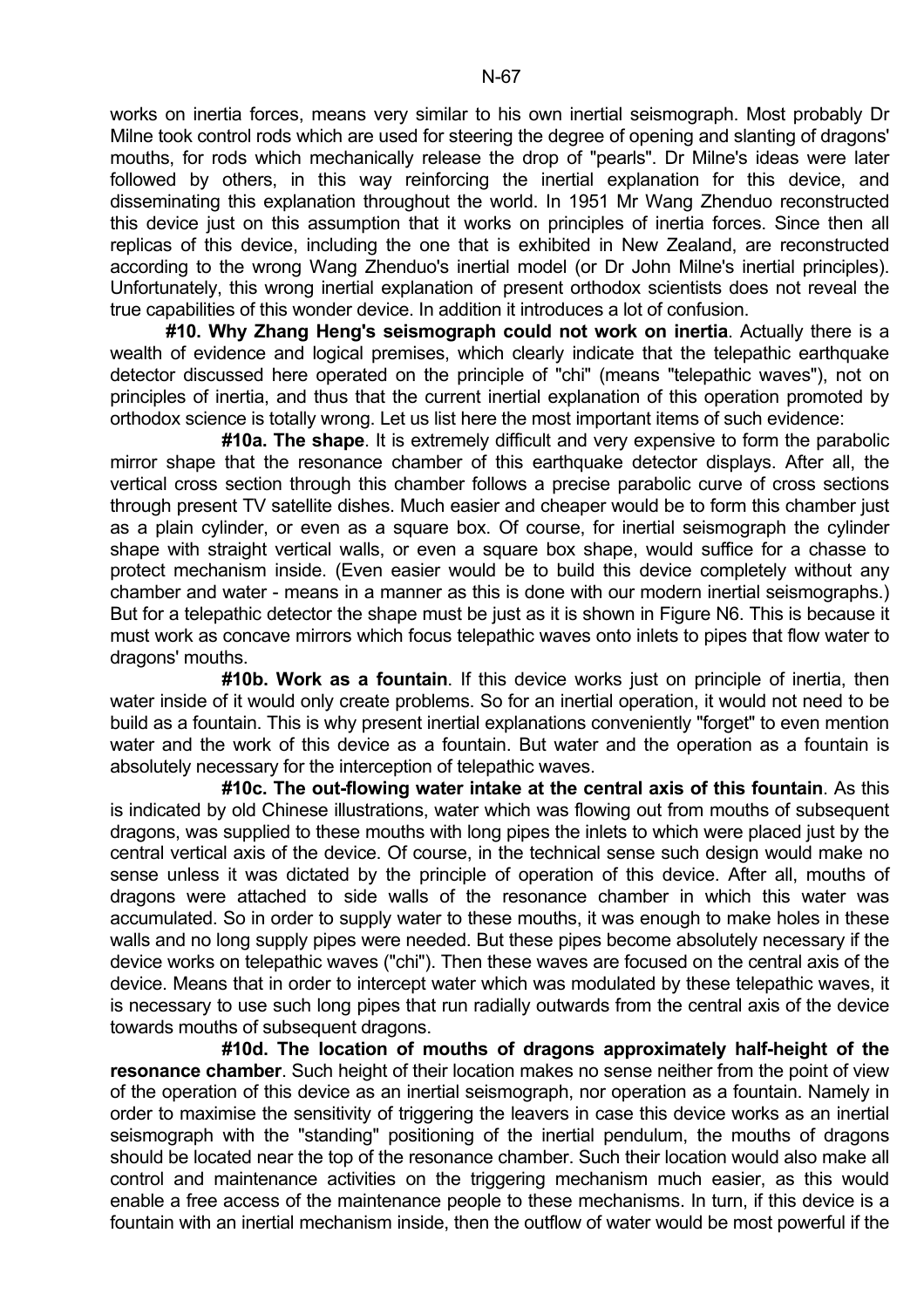mouths of dragons are located by the basis of the device, while the pendulum is placed in the "hanging" position suspended at the top of the resonance chamber. After all, placing the mouths of dragons at half-height of the resonance chamber causes only, that for the fountain a lower half of this chamber remains a dead space completely unused for the increase of pressure of outflowing water. In case, however, when this device works on "chi", then the placement of mouths of dragons at half-height of this chamber makes a perfect sense. After all, then the walls of the resonance chamber are performing the function of concave parabolic mirrors, which focus telepathic waves just around a half-height of this chamber. So it is there where inlets to pipes that intercept water modulated by these waves must be placed.

 **#10e. "Chi"**. The ancient Chinese name of this device includes the word "houfeng". This clearly indicates that "chi" (means "telepathic waves") were intentionally acknowledged as being utilised in the operation of this device. Also Zhang Heng himself was actually more familiar with properties of telepathic waves than with inertial forces and vibrations. After all, there is a wealth of written evidence that during his times telepathic waves were well known as components of "chi". For example, until today his native province Henan is a leader in the tradition of practical utilisation of chi, and the famous school of "kung-fu" Buddhist monks from Shaolin is still operating in Henan (more about extraordinary capabilities of kung-fu masters from Shaolin is explained in subsection JB3.3). But there is almost no evidence that people of his times were familiar with inertia forces and with mechanical vibrations to the extend that is needed to build an inertial seismograph. Therefore, for him was much more feasible to utilise "chi" in the operation of his device, than to utilise forces of "inertia" and mechanical vibrations of the ground.

 **#10f. The symmetry**. Mechanical vibrations are always symmetrical. So if one considers the operation of present inertial seismographs, their inertial component always makes symmetrical oscillations in relationship to their chasse. This is excellently shown in present seismographs, in which the line being drawn always deflects symmetrically in both directions from the equilibrium position. This means that if the inertial component slants by value "x" in one direction, it also slants by almost the same value "x" in an opposite direction. In case if the earthquake detector discussed here works on the inertial principle, such symmetrical slanting would also need to appear. Practically this means, that after a shockwave arrived to the device, two balls from two opposite sides of the device should fall down, not just one. The first ball would fall down when the earthquake's shockwaves slant the inertial component into one direction, while the ball on the opposite side would fall when the inertial component would symmetrically swing into an opposite direction. In turn the operation of this device on principles of "chi" (means "telepathic waves") - as described before, would cause only a single ball to fall down from a single dragon mouth. And actually historic records clearly indicate, that always only one ball was falling down. This confirms that the device surely worked on principles of telepathic waves, and thus it always throw down only a single ball.

 **#10g. Audio alarm**. The Zhang Heng seismograph was producing audio alarm this is why it used the bronze frogs which emitted a loud sound of like bell ringing. But if this device works on inertia, it would produce an alarm only when a given earthquake shook it. Of course, in such a case the sonic alarm would make no sense, because it would be accompanied by well visible manifestations and sounds of an earthquake, such as collapsing of buildings, falling down and shifting of furniture, detaching and falling down of hanging objects, wobbling of floor and ceiling, etc. So the only justification for the use of audio alarm was, that this alarm was raised a significant time **before** a given earthquake strikes. This means that the device must operate on principles of "chi".

 **#10h. Sensitivity**. As historic sources document this, original Zhang Heng seismograph was very sensitive. Actually it detected earthquakes, the epicentre of which was distant by around 500 kilometres, while the tremors of which were undetectable for people. In turn the principle of operation of present inertial replicas is so formulated, that in order for them to work, an earthquake would need to have an epicentre just under them, while tremors would need to be so powerful that heads of dragons would fall off from them. Actually until writing this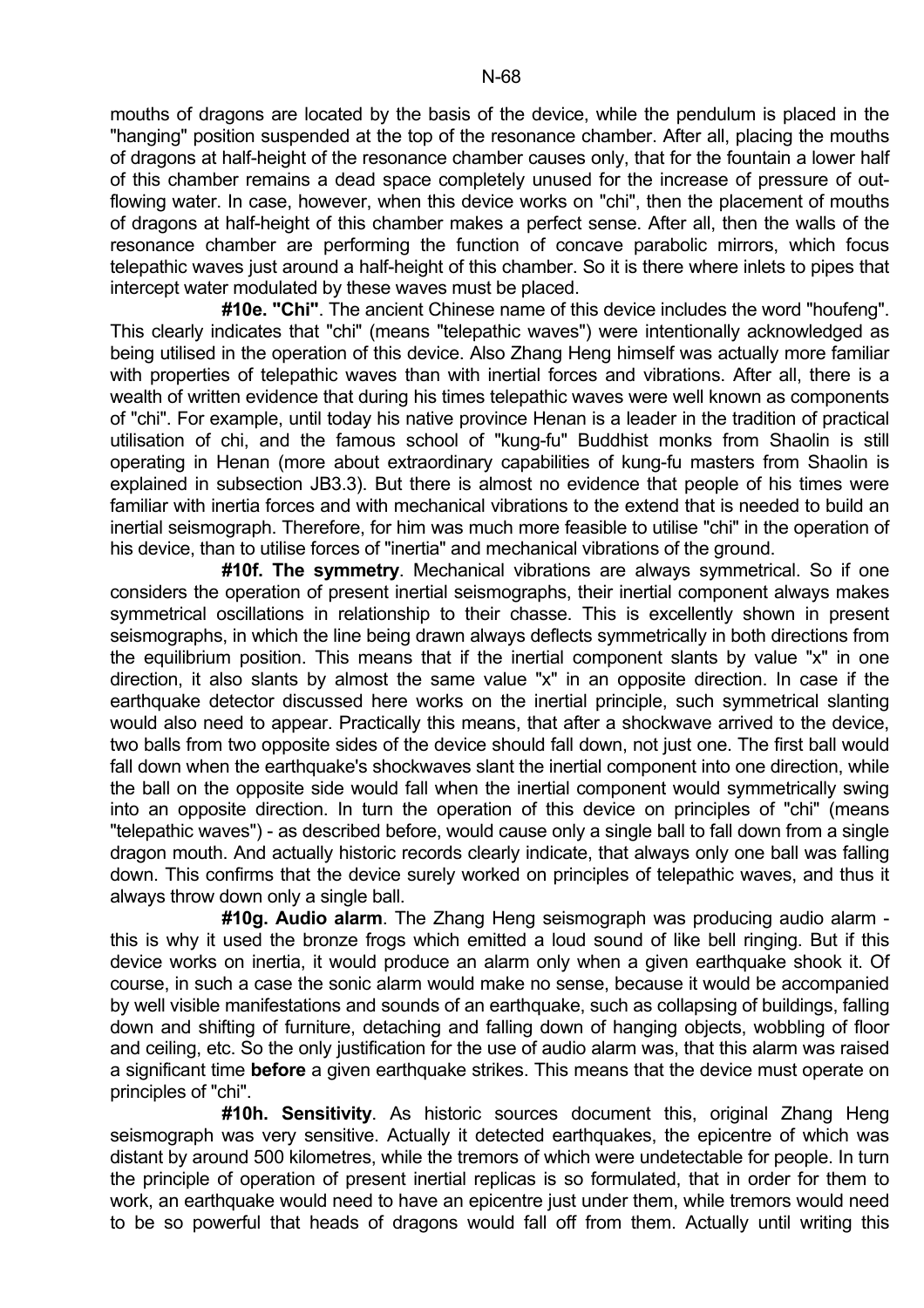paragraph near half of November 2003, I managed to establish the location and details for around 10 apparently "exact" inertial replicas of this device held in various museums and institutions of the world. But so far I have not discovered even a single one such an inertial device, which would actually work in practice and really indicate earthquakes, although about all of these replicas it is claimed that they are "accurate" copies of the original device. All the existing replicas of this device are only ornamental copies which try to imitate the external appearance of this device, and which claim, that have a working inertial mechanism inside of them. But none of these inertial replicas actually works. On the basis of my knowledge of the principle of operation of the inertial lever mechanism proposed for this device, I am personally convinced, that it is NOT possible for this mechanism to be enough sensitive to detect an earthquake which is not noticeable for people. We also must remember, that the sensitivity of such a lever mechanism would be additionally decreased due to the work in water, and thus due to a fast progress of corrosion in joints of levers.

 To summarise the above, an inertial explanation of present orthodox scientists for the operation of this telepathic device is totally wrong. It was deduced in a theoretical manner, without any consideration for realities of the operation of this wonder device. Furthermore, this theoretical explanation was never tested in actual operation, and results that it would yield in practice were never compared with historic records. Thus, this inertial explanation is only good on paper, would never work, and the only aspect that it truly imitates is the shape of the original device. As such, it devaluates and puts down the real value of this extraordinary telepathic instrument. The true explanation for this device is hidden in the utilisation of telepathic waves stemming from the knowledge of "chi" ("houfeng") by ancient Chinese.

 **#11. The Zhang Heng seismograph foreruns present orthodox science by at least 100 years**. Although present orthodox science is so proud of its accomplishments, actually the alarming device described above build in 132 AD, foreruns it in the technical advancement by at least 100 years. This number of 100 years results from my estimations, that the present orthodox science needs at least further 50 years in order to accept the existence of telepathic waves. Then it needs further at least 30 years to learn these waves sufficiently to develop methods of their technical utilisation. Finally it still needs at least around 20 further years to design, test, and fine tune a technical device similar to that described above.

 But the good news is, that this lengthily process could be cut short to only around 5 to 10 years, if we right now accept the fact that the Zhang Heng seismograph actually worked on telepathic waves ("houfeng"), and simply start our learning of technical telepathy from constructing a modern equivalent for this wonder of ancient technology.

 **#12. What we should do now, when the true operation of this wonder device is finally known**. The telepathic seismograph described above introduces a capability of saving countless lives and preventing countless losses of most precious possessions, because it raises alarm before an approaching earthquake gets them. Furthermore, it displays enormous commercial potentials. For example, if this device is available in shops, and the price of it is comparable to prices of present smoke alarms, it is sure that it would be purchased by almost every household. After all, every year our planet is becoming seismically active increasingly more. So everyone for sure would like to have in his/her house a device, which would raise alarm of an incoming earthquake sufficiently long in advance to allow for an effective escape. Therefore now, when the real principle of operation of this wonder device is revealed, there is about a time that appropriate institutions find financial means to design and to build modern equivalents of it. We need to roll up our sleeves, translate the principle of operation of this device into our present level of technology, and run an industrial production of thousands of such devices. In such a way this wonder device finally starts to serve for the benefit of each single human being and the entire humanity. After all, so far this ancient Chinese device remains the only one on our planet, which is able to alarm about an approaching earthquake much earlier **before** this earthquake arrives, and before it inflicts damages.

 **#13. How to build a present version of this seismograph**. The original version of the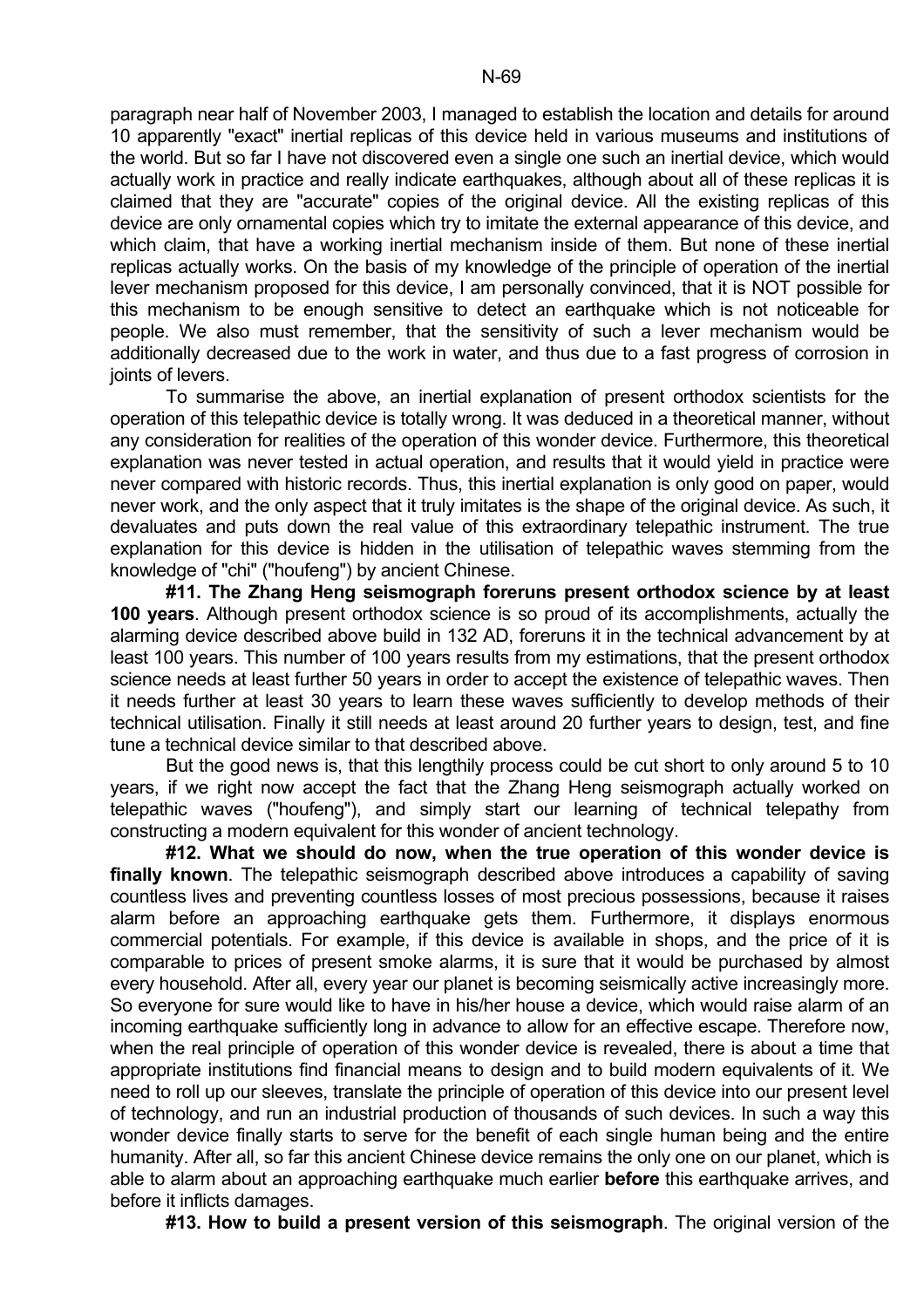seismograph discussed here, combined two different principles of operation in a single operational device. The first of these was the principle on which the warning about an incoming earthquake was intercepted. This principle boils down to decoding of information that are carried out in the powerful outburst of telepathic waves which are generated by an incoming earthquake. The second principle contained in the device discussed here, is the conversion of information brought by telepathic waves into some form of alarm that would be noticeable by people. In case of the discussed seismograph, this conversion depended on the modulation of flowing water with telepathic waves. But in case when this device is to be constructed presently, both above principles of operation can be significantly improved and modernised. Instead of using water, which in present circumstances would significantly decrease the usability and portability of this device, electronic signals and computerised data processing could be used. Therefore in present times this device could be build as a kind of "**computerised information system**", in which telepathic signals would be intercepted electronically, in turn the conversion of these signals into warnings would be carried out by appropriate software contained in the processor of a miniature computer. Such a design will introduce several additional benefits, which were impossible to be accomplished in the original device. Let us list here at least the most important of these benefits:

 **#13a. Miniaturization and portability**. Such a computerised information system for early warnings about an incoming earthquake can be constructed as a completely portable device, similar to e.g. present "smoke alarms". After appropriate miniaturisation it probably will be possible to incorporate it into cellular telephones, so that every person will be able to carry it all the time. In this way, it will alarm every person separately, indicating from which direction a given earthquake comes, what the power of it is going to be, and how much time is left to escape.

 **#13b. Precision of information**. The principle of operation of this device, combined with the present state of our knowledge and technology, allows for further improvements to be done on it. For example, present computer systems allow for a precise decoding of information that is contained in telepathic waves. This in turn allows the present equivalents of this device to estimate the precise distance to the epicentre of a given earthquake, and thus to estimate also the time we have for an escape. Furthermore, the computer analysis of characteristics of incoming telepathic waves allows to determine the precise force of an incoming earthquake, thus it warns what we should expect from a given earthquake.

 **#13c. Any desired form of alarm**. The shaping of this device into a form of a computerised information system allows to give any character to the alarm that it raises. Thus, independently from a sound alarm that would wake up people at nights, present version of this device may raise a vibratory alarm - means they may start to vibrate in the pocket of a carrying person like present cellular phones. They also are able to send the alarm signal on miniature screens, informing visually about the direction of an incoming earthquake, about the destructive power of it, and also about time left to escape.

 **#13d. Universal operation**. When such a telepathic detection system is working, it actually can be used not only for Earth. For example, if one directs a large parabolic antenna at any heavenly body nearby, it could also provide information about earthquakes occurring on that particular body. In this way, e.g. astronomers could use such a device for monitoring earthquakes on all planets of our solar system.

 **#14. Design of present equivalent of Zhang Heng seismograph**. On the current level of our knowledge, we already are able to describe what the design and operation of the present equivalent of the discussed telepathic seismograph is going to be. And so, it must have some kind of surfaces which are to focus telepathic waves. These surfaces may either take the form of a parabolic resonance chamber - like the one in the original seismograph of Zhang Heng, or a system of dishes similar to that used in present satellite TV antennas - directed in several different sides. In focal points of these surfaces, sensors of telepathic waves must be placed. Most probably functions of these sensors may perform appropriate industrial quartz crystals, such as these discussed in subsection N2.3. But it is also possible to use optical resonance cavities described in subsection N2.5 of this monograph, or ampoules of solution of salt in distilled water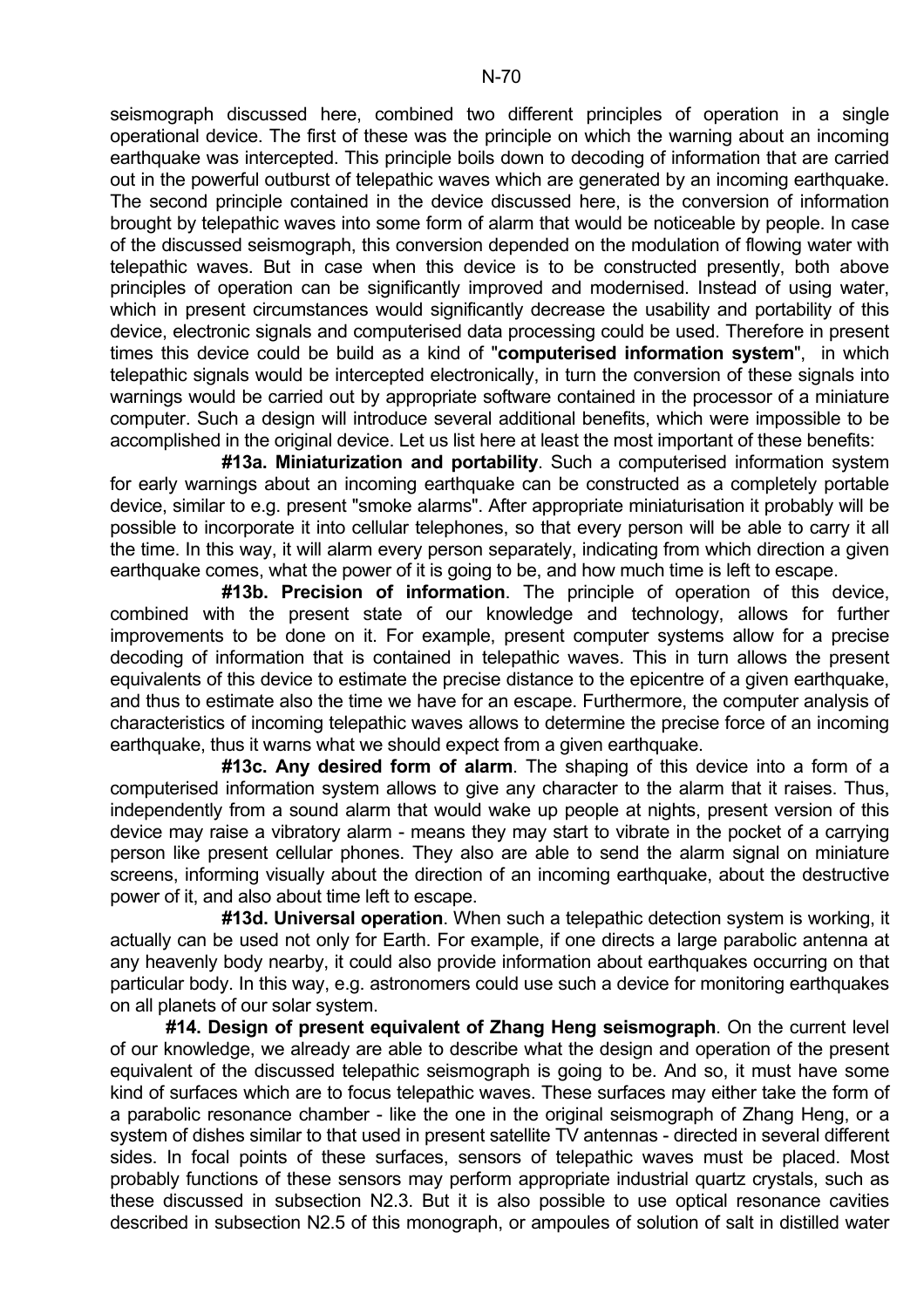described in subsection N1. From these telepathic sensors, the signal about an incoming earthquake is going to be send to a computer microprocessor via an analogue-digital convertor. In the microprocessor it is going to be processed by appropriate information system, which subjects it to identification, analysis, and which on the basis of it is going to generate an alarm signal send to a selected alarming device.

#### N7. Final comment

 All devices described in this chapter have a huge inspirational meaning. For example, the telepathic pyramid from subsection N2, the revealing device from subsection B5.1.1, and also the earthquake alarming device from subsection N6.1, they all indicate an entire array of principles of operation, which human inventors may now utilise effectively for building their telepathic devices. Due to the inspiration and pointing out into the right direction, these devices indicate practical ways on which telepathic waves and technical telekinesis may be harvested for benefit of individual people and the entire humanity.

 Knowing about the devices already identified and described in this chapter, it is worth to look now around for further devices given to humanity by the same totaliztic civilisation. After all, learning the principles of these devices is to inspire a faster progress of humanity.

 This chapter revealed also that only in the narrow area of technical utilisation of telepathic waves, our cosmic parasites from UFOs are blocking the development of several extremely important classes of devices. UFOnauts make difficult the life of people who originally develop these devices, then they spread doubts in users about the correct work of these devices, they prevent building further copies of these devices, and finally - after the original builders die, UFOnauts thoroughly destroy both, the design documentation and the devices themselves. Exactly the same scenario UFOnauts repeat then for every other such advanced device. (For example, exactly the same fate that in the distant past experienced Zhang Heng's device, currently is also experienced by the famous Swiss "Thesta-Distatica" described in subsection K2.3.1.) In this way UFOnauts try to hold back the mass production of these advanced devices on Earth. So it does not seem to matter that each of these devices can easily be build at our present level of development, each is operating on principles that are already described in this monograph, and each is immensely vital for the progress of our civilisation. UFOnauts surrounds these devices with such powerful blockades, that practically there is no way to develop the serial production of these on Earth. Similar total blockades are also taking place in all other strategic areas of our technical development, including applications of telekinesis, free energy, magnetic field production (i.e. oscillatory chambers), magnetically propelled vehicles, and many others. This illustrates how tight our blockade is, and how evil are intentions of UFOnauts that occupy Earth. In turn realizing all this should prompt us for initiating a self-defence which, amongst others, should concentrate on our breaking through blockades that separate us from this advanced knowledge.

 From my to-date observations it appears that in our circumstances the gaining of knowledge can be compared to the tiresome effort of climbing a rope from a dark cellar into the light and happiness. At the beginning someone throws us this rope and makes sure that the end is within the reach of our hands. But then it is dependent exclusively upon our own decision if we begin this climbing, and if we find in ourselves the sufficient amount of motivation, will, perseverance, dedication, courage, and faith to get to the heights to which this rope can guide us.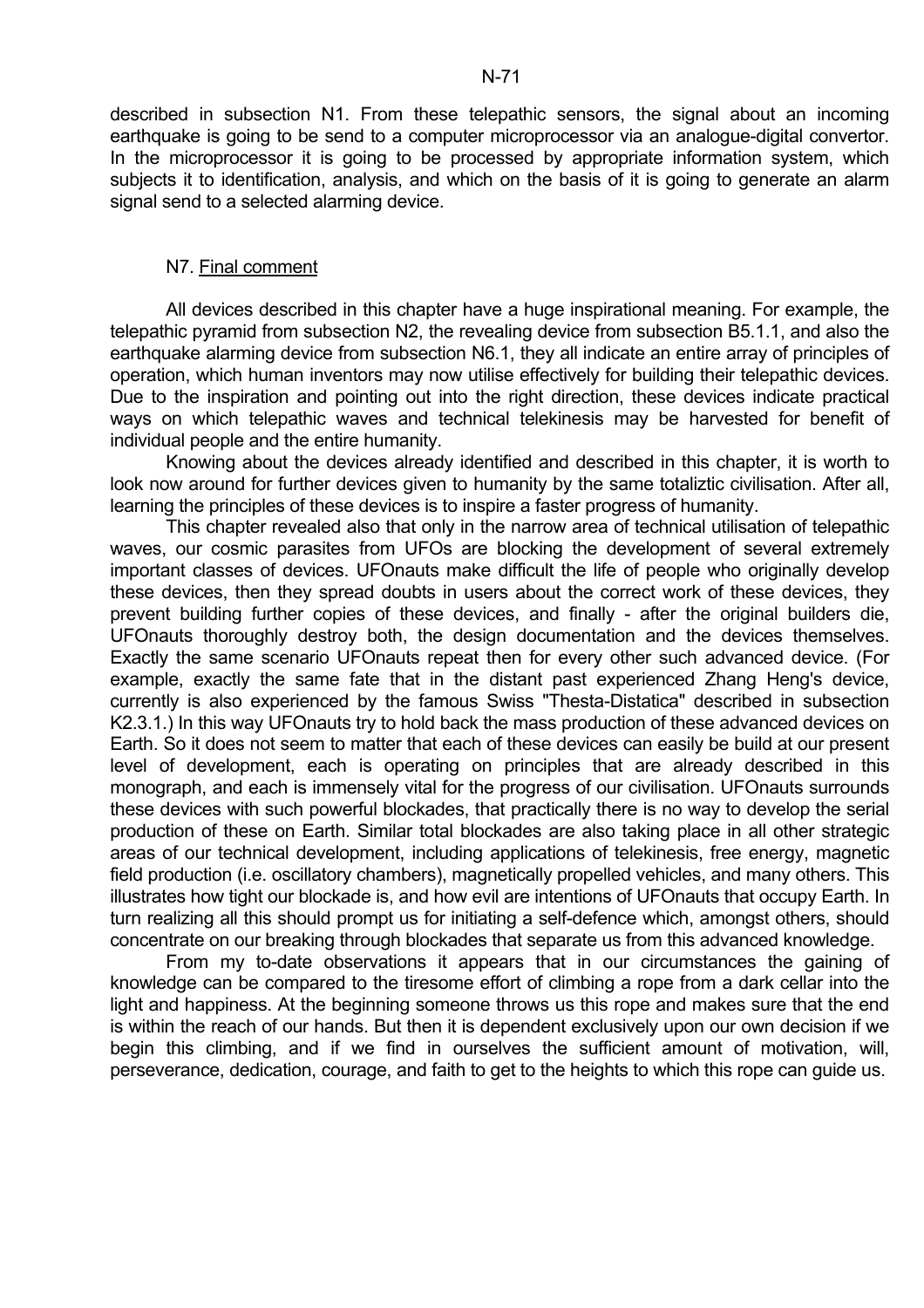

Fig. N1. **A photograph of the pyramid**. Shown is a prototype of this device built in Poland, but not made operational. More details about the purpose, operation, and theory behind this device is provided in treatise [7], in chapter G of monographs [3] & [3/2], as well as in chapter N of this monograph.

 Research on the prototype completed by Mrs Daniela Giordano indicated that after an alternating current of high frequency is supplied to the device from an external source (e.g. from a radio) the pyramid produces some kind of telepathic signal. However, her prototype still hides some construction errors which make it impossible to operate according to the original specification of the giver. To eliminate these errors, further theoretical research and physical development needs to be carried out.

 (**Top**) The side view of the whole pyramid. The device is held by myself (Dr Jan Pajak) in a manner similar as the little being with blue eyes held it in his hands. During such holding the biofield of the user infiltrates through the active space of the device. Because this biofield carries the thoughts of the user, it modifies with these thoughts the state of the optical interference cavity. In turn the modifications of this optical interference cavity are imposed onto the electrical oscillations from the pyramid's resonator, thus modulating these oscillations. After the modulation into magnetic vibrations these thoughts are emitted into space from which they can be intercepted by another similar device. After being intercepted these thoughts are demodulated and superimposed on the biofield of another user, thus appearing in his/her mind as another set of thoughts imposed on his/her own.

 (**Bottom**) The inner components of the pyramid. The casing (hat) is visible from underneath after being put aside on the right.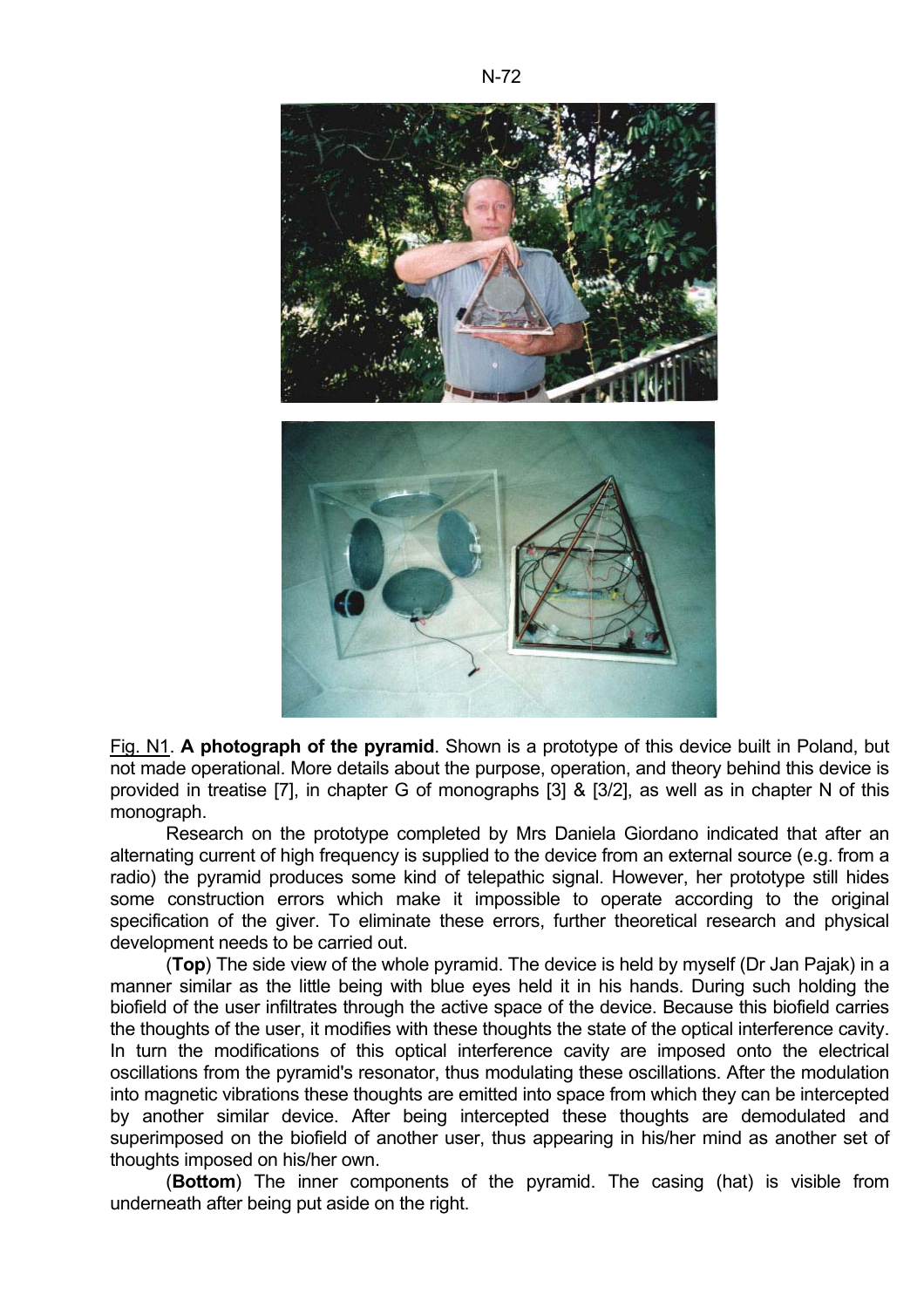

Fig. N2. **The general shape, design, and main components of the pyramid**. This illustration is prepared as if all the elements were transparent, i.e. through subsequent components the elements, shapes, and connections placed behind them are visible. It represents a repetition of Figure N2 from monographs [1/3] and [1/2], Figure D2 from treatise [7/2], and Figure 1 from treatise [7].

 This device is shaped as a pyramid of around 27.5 [cm] high. Its wiring and main components are hermetically enclosed inside a pyramidal casing made of perspex or glass. The casing hosts: a copper frame (F) shaped like a pyramid and aligning each corner of the casing, a conical coil (C) also made of a copper wire, four aluminium disks  $(D_1)$ ,  $(N_2)$ ,  $(D_3)$ ,  $(D_4)$  attached to the side walls of the pyramidal casing - one of them  $(D_1)$  should have a small hole in the centre, quartz crystal (Q) placed at one-quarter of the height, phial (T) placed in the centre of the base, two inductors  $(I_1)$  and  $(I_2)$ , and four cascades of mirrors  $(M_1)$ ,  $(M_2)$ ,  $(M_3)$ ,  $(M_4)$  placed in four corners of the base. All these components should not touch each other, although they should be electrically connected together according to the original instruction. Their electrical properties should fulfil the condition of "harmonic" proportions.

 The phial (T) should be half filled with ordinary kitchen salt, half with mercury. It is recommended that it should work under a vacuum. Both inductors  $(I_1)$  and  $(I_2)$  are made of small bar magnets with copper wiring tightly winded around them. Each cascade of mirrors (M) is made of three small mirrors of descending heights. The copper frame (F) is simply eight pieces of copper wire joined together so that they form the shape of a pyramid. It is recommended that the whole pyramid should be under a vacuum.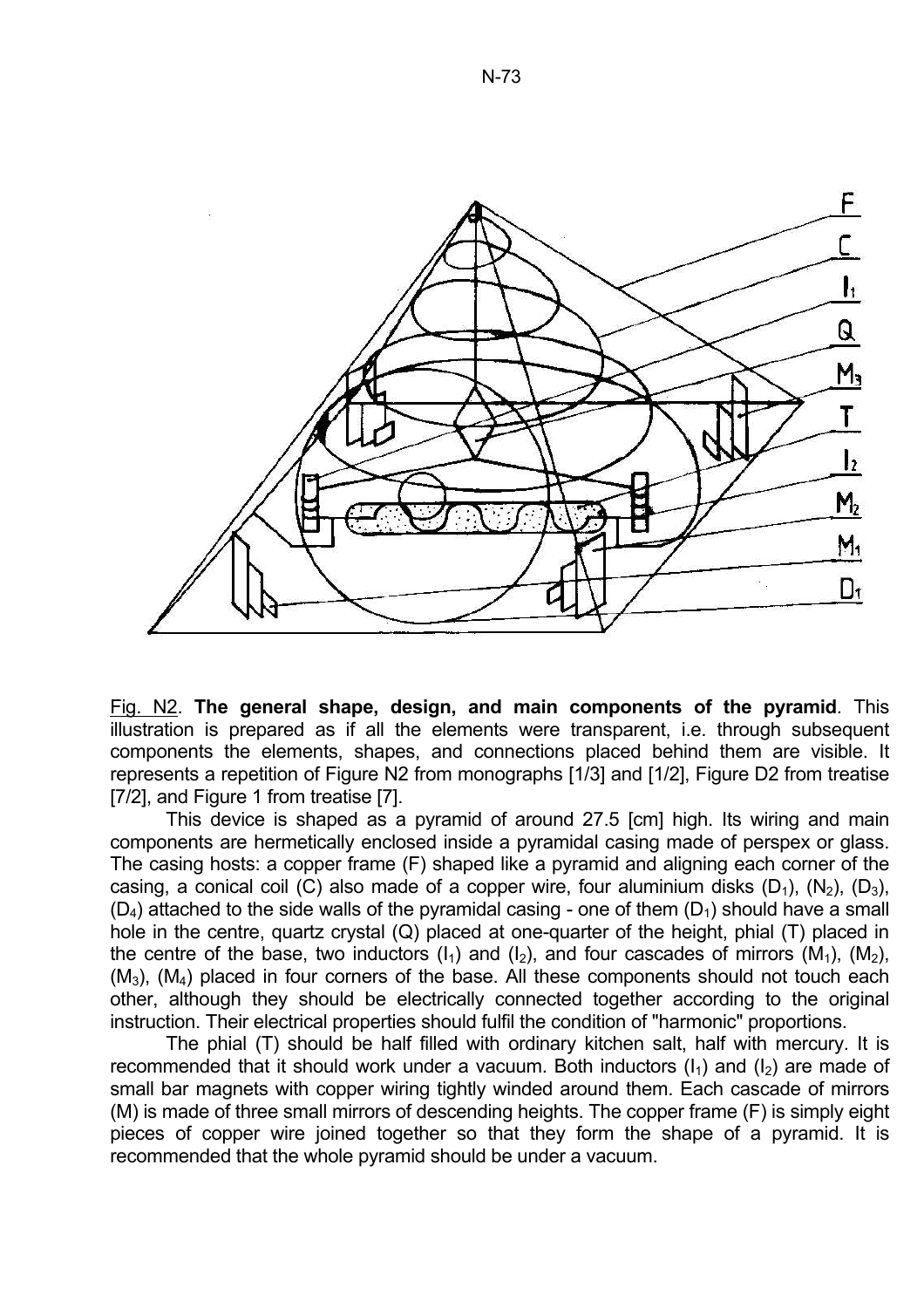

Fig. N3. **The electrical diagram which illustrates the basic circuits and connections existing in the pyramid.** It is reproduced from Figure N3 of monograph [1/3]. The continuous lines indicate the connections that were described to Mrs Daniela Giordano in the original disclosure. The broken lines indicate electrical connections which were not included in the original disclosure, but the existence of which is explained by theories described in chapter N of this monograph (chapter N explains the phenomena, principles, and basic circuits involved in the pyramid's operation). The above diagram illustrates my knowledge about the operation of this device at the time of writing this monograph (the further theoretical research which I continually carry out, combined with experiments which hopefully will be inspired by this monograph and may be completed by readers, in future may introduce some improvements to this diagram).

 Names of subsequent components of this pyramid are reflecting the use of this device as a telepathyser. The corresponding names of the same components for the operation of the pyramid as a telekinetic battery are explained in subsection N2.4. The pyramid is composed of the following main circuits and individual components: (1) receiving antenna for telepathic waves. It is composed of the quartz crystal (Q) placed in the focal point of the telepathic resonance cavity that is formed from four aluminium disks  $(D_1, N_2, ... D_4)$ . (2) The modulating and demodulating circuit (resonator - R). It is composed of such components as inductors  $(I_1)$ and  $(I_2)$ , a glowing tube (T), and a vacuum capacitor. The capacitor is formed out of two types of "plates" (which differ in shapes), separated from each other with a layer of vacuum (or air). The first of these "plates" is formed from four aluminium disks  $(D_1, N_2, \ldots, D_4)$  connected together. The second "plate" of the capacitor is formed from a conical coil (C) and a frame (F) connected to it. In order to increase the communicativeness of this diagram, the resonator circuit is marked with a dotted line (R). (3) The optical interference chamber/cavity which functions as an "inouter" for thoughts. It is composed of: a glowing tube (T) and not shown here four cascades of mirrors (M) which cooperate with this tube. (4) Emitting antenna which forms the telepathic waves and sends them throughout counter-world. It has a shape of a conical coil (C).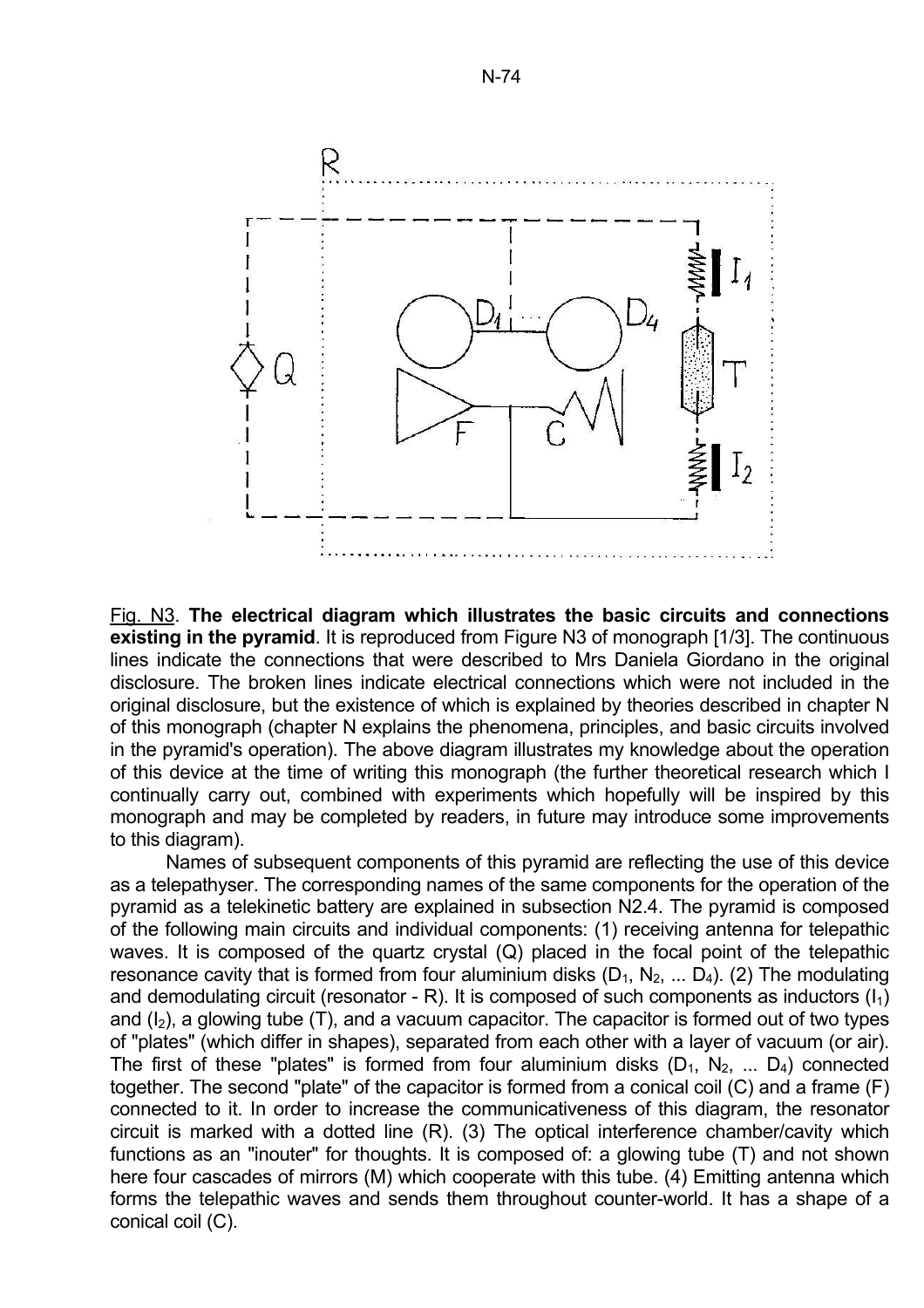

Fig. N4. **A revealing device**. It represents a simplified, self-defence version of telepathic telescopes. Such devices, if completed, would enable us to see our cosmic parasites which so-far successfully were hiding from our sight by entering a state of telekinetic flickering. More thoroughly the design of this device is described in treatise [7B].

 A state of telekinetic flickering is accomplished by switching on a sequence of fast pulses of the telekinetic field. Each such a pulse is turning the object that is wrapped into this field into a transparent energy pattern or cloud. But between these pulses the object remains material and visible. Therefore, if such a flickering is fast enough, the object becomes unnoticeable for our eyes, similarly as in our motion pictures the flickering of individual frames becomes invisible for us. But each pulse of the telekinetic field can be intercepted by the device showed here, and revealed as a glowing shape. Therefore the revealing device illustrated here allows us to see normally invisible UFOnauts and their vehicles. They appear as glowing figures at the device's electromagnetic screen (s).

 As this is the case with optical telescopes, also the revealing devices are composed of a main **tube** (t), on which all other components are to be assembled. At the frontal part of this tube a **focusing magnetic lens** (f) is assembled. At the rear part of the same tube the **viewing magnetic lens** (v) is assembled. In a simplified, self-defence version of the telepathic telescopes called here "revealing devices", such lenses (f) and (v) are simply permanent magnets (or permanent electromagnets which use DC). In centre of the tube an **electromagnetic screen** (s) is formed - see the dotted plane extending across the tube (t). This screen is composed of a **collision surface** and the **athwart electrostatic field**. The collision surface (s) is formed by the two magnetic fields bumping into each other with their magnetic poles (O) which represent an "outlet" for flow of counter-matter (for the notation of magnetic polarity used by present physicists: O=N). The **athwart** electrostatic field which is spreading from two thin **electrodes** (e) extending along the peripherals of the collision surface and placed at the opposite side of the tube (t). The whole interior of the tube must be filled up with an **extraction glow** generating substance (g).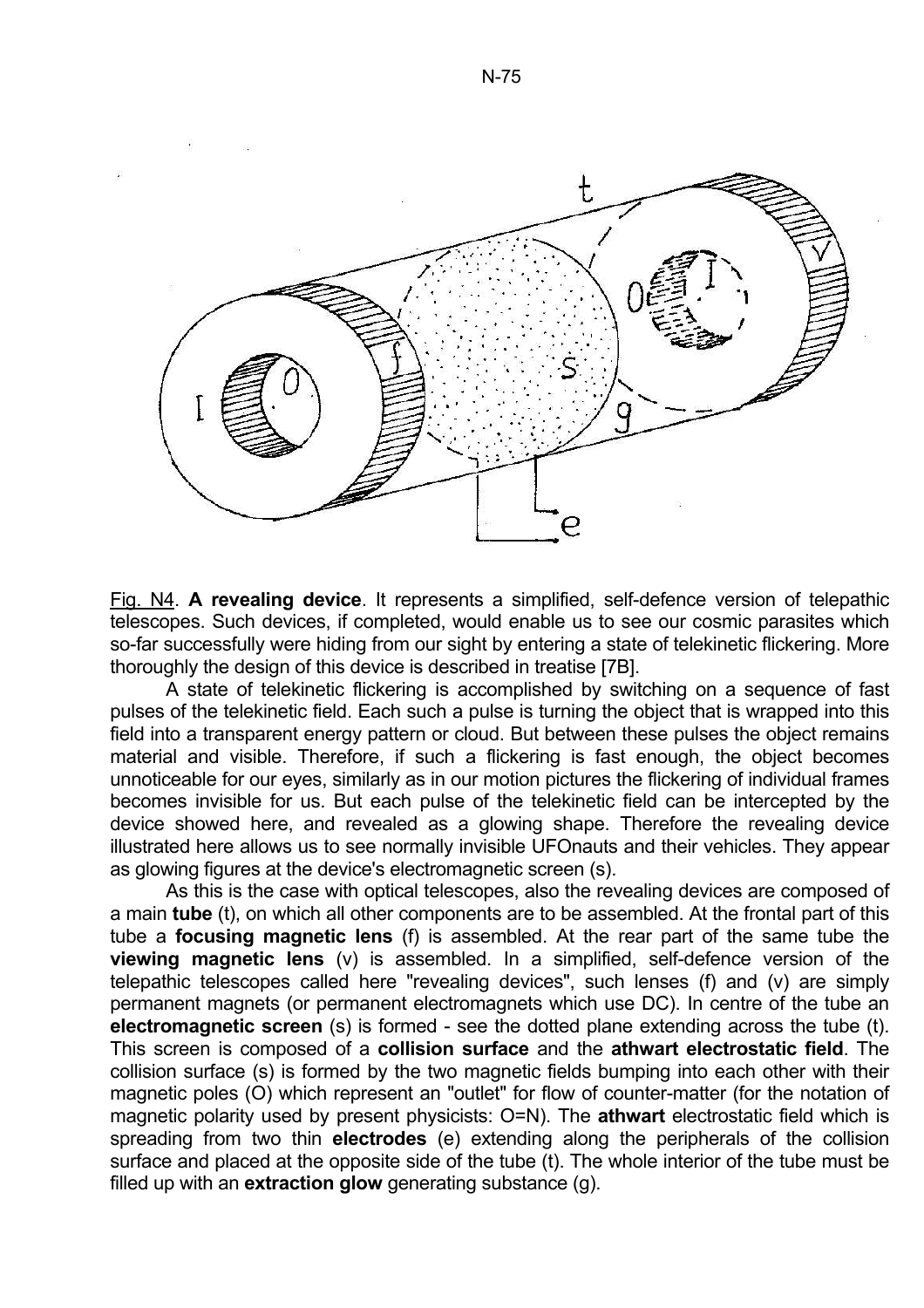



Fig. N5. **Appearances of devils** captured on official portraits of these creatures, that so far I managed to locate and to photograph.

 (**Upper**) A photograph of a sculpture of devil from the entrance to toilets on the High Castle in Malbork, Poland.

 (**Middle**) A photograph of devil from church in Rabczyce (Slovakia), not far from Babia Góra in Poland.

 (**Lower**) A photograph of devil the figurine of which is present in an unidentified church (probably somewhere in France). This photograph of a devil, but deprived of any description, was published in the English Journal "The Unexplained".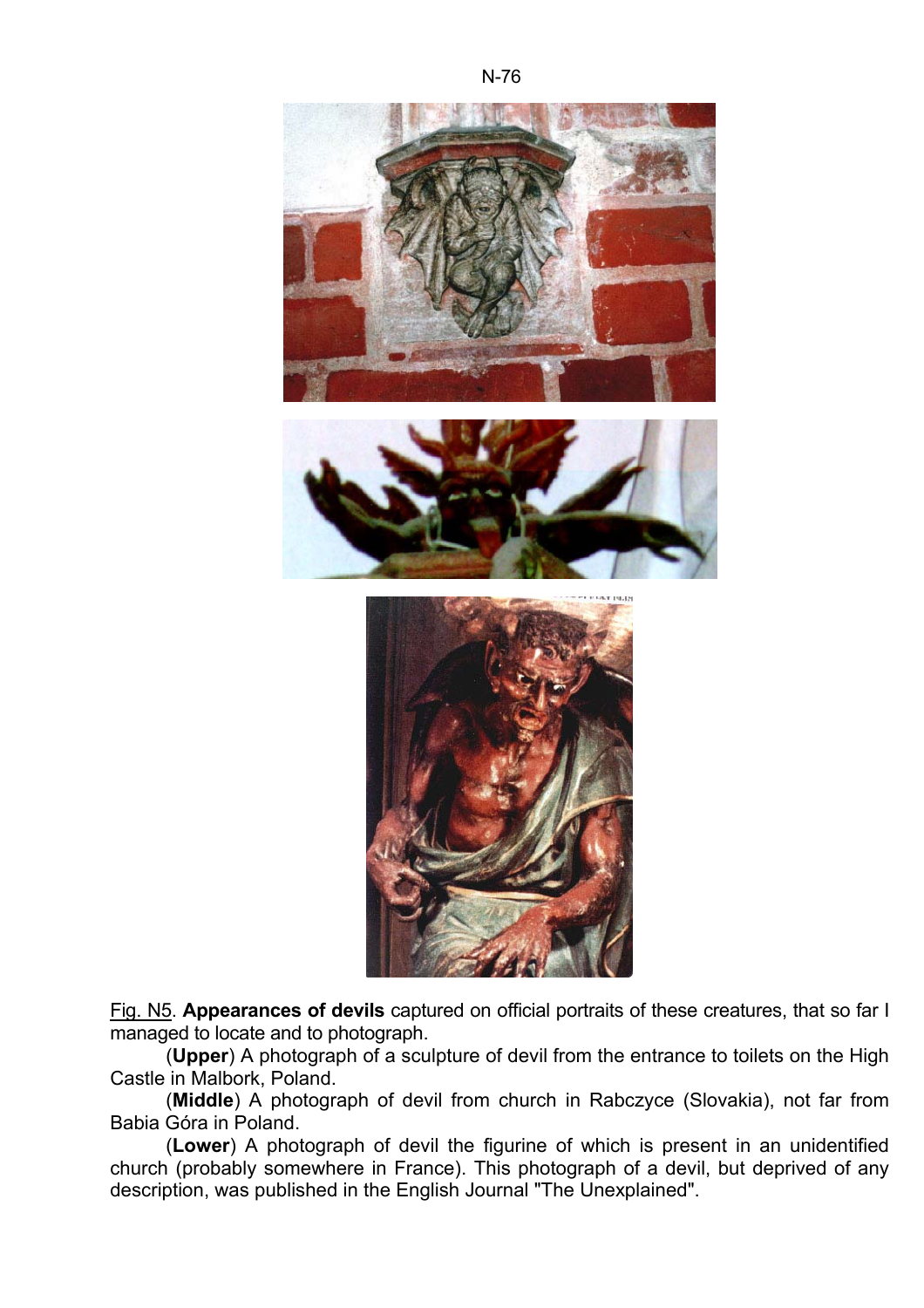



Fig. N6. **An alarming device for detecting incoming earthquakes**. The above photograph shows a half-size bronze replica of this wonder device originally build in 132 AD in China. This copy was given to New Zealand by the Municipality of Beijing. In 2003 it was on exhibition for everyone's viewing in the museum called Te Papa in Wellington, New Zealand. It is claimed to be the first such a replica exhibited outside of China.

 The device shown here has a form of a barrel-shaped fountain. Around peripherals of the barrel eight stylised dragons are mounted. From mouths of each dragon a stream of water is flowing, which falls into mouths of a frog located below. Dimensions, and technical parameters of the barrel-shaped chamber of this fountain are so selected, that the outflow of the stream of water from dragons' mouths has the character which by hydromechanics is described as a "laminar flow". This flow is forming a minimal value of friction. Therefore round "pearls" placed in mouth of each dragon are staying on their places. But if an earthquake is to strike, then a rapid burst of telepathic waves formed by this earthquake reflects from the inner concave surface of the barrel-shaped chamber of this fountain, similarly like light reflects from a concave mirror. Depending on the direction from which these waves come, they focus only at the outlet of water to one of dragon's mouth. The effect of these focused telepathic waves is that they change the previous so-called "laminar flow" of water through the dragon's mouth, into the so-called "turbulent flow". In turn the turbulent flow causes a much higher friction between water and the surface of metal "pearl". Such a high friction is now able to drag the "pearl" with water out of the dragon's mouth. The "pearl" falls down to mouth of a bronze frog below, making a loud sound of alarm. By finding out from the mouth of which dragon this "pearl" falls out, the direction of the incoming earthquake is revealed. In turn this direction indicates whether a given earthquake is to cause tsunami waves, landslides, etc.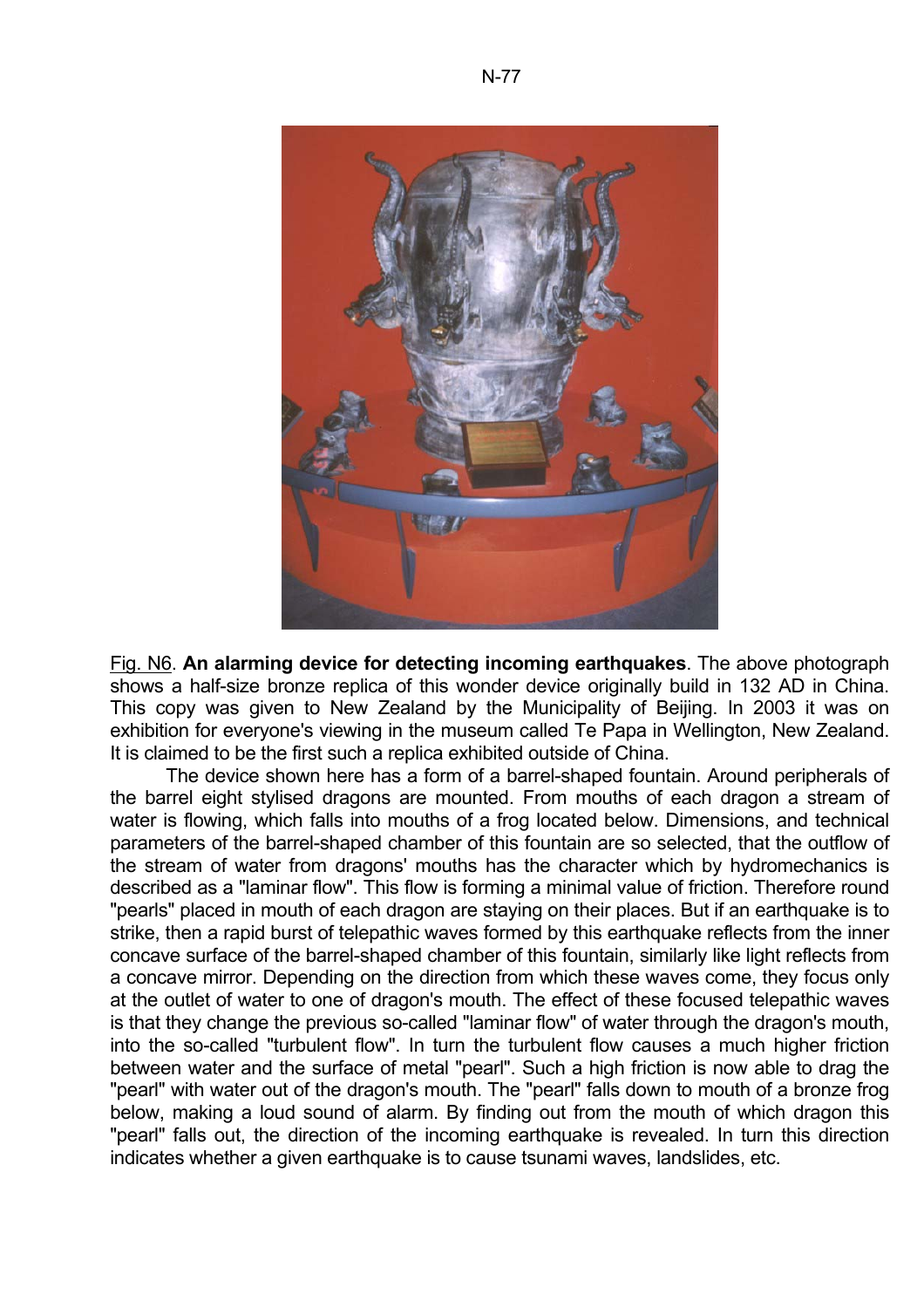# **UTILISATION OF PERMANENT TELEKINETISATION OF SUBSTANCES**

 In subsection H8.1 a permanent telekinetisation of matter is defined in the following manner: "**telekinetisation** is a process of assuming by a given substance of attributes that characterise a telekinetic motion, then subsequent maintaining these attributes for long periods of time". According to this definition, telekinetisation is a relatively permanent state, into which any substance can be subjected, i.e. both the material and counter-material components of this substance. But it should be noted, that telekinetised substances, contrary to substances that are magnetised, do not show in themselves, or around themselves, the presence of any field of a magnetic or telekinetic type.

 Substances that are permanently telekinetised introduce a huge potential for various practical applications. This chapter presents review of several most important such applications. Furthermore, it addresses some practical problems that are connected with such applications.

### NB1. Methods of permanent telekinetisation

 At this stage several techniques of practical telekinetisation are already identified. Three most simple of them include: (1) telekinetisation via the Telekinetic Effect - i.e. by subjecting a given substance to the action of this effect, (2) telekinetisation via resonance i.e. by instigating the resonance of particles of the telekinetised substance with telepathic vibrations that propagate through the counter-matter, and (3) telekinetisation via induction i.e. by mixing substances which are to be telekinetised, with substances which are already telekinetised (e.g. with substances called "oscillants" in subsection H8.1).

 #1. **Telekinetisation with the Telekinetic Effect**. It forms a kind of telekinetisation, which biologically and healthwise is the most beneficial. Means it activates growth and health, increases the gaining of weight, heals, etc. Unfortunately, sometimes it also causes the appearance of gigantic mutations of living organisms. Most frequently this telekinetisation depends on placing a sample designated for telekinetisation in the range of magnetic field the force lines of which are somehow accelerated or/and decelerated. A simplest manner would be to e.g. place a substance to be telekinetised around a strong magnet, and subsequently rotate the magnet and the substance with a high rotational velocity. The axis of rotation must not coincide with the magnetic axis of the field though. Thus, the principle of telekinetisation in such manner is similar to the one utilized in N-Machine described in subsection K2.2. Other method, developed and utilized by the late Werner Kropp and widely utilised in his factory of unorthodox pharmaceutics, depends on a rapid displacement of ampoules with the telekinetised substance along a curvilinear trajectory which crushes into a strong magnetic field. Of course, the secret in this method lies in the trajectory, which must be appropriately designed so as to induce the non-balanced vector of acceleration and form a correct type of telekinetic vibrations.

 The most common examples of substances telekinetised in this manner are all substances lost or dropped from UFO vehicles, the description of which is contained in subsection O5.4. These include so-called "angel's hair", "onion charcoal", and liquid tin that drips from UFOs. Also all substances telekinetised by invisible UFO vehicles which raided our houses and which are described in subsection U3.6, are telekinetised in this manner. Finally substances that are left on Earth in the result of the telekinetic pollution of the environment by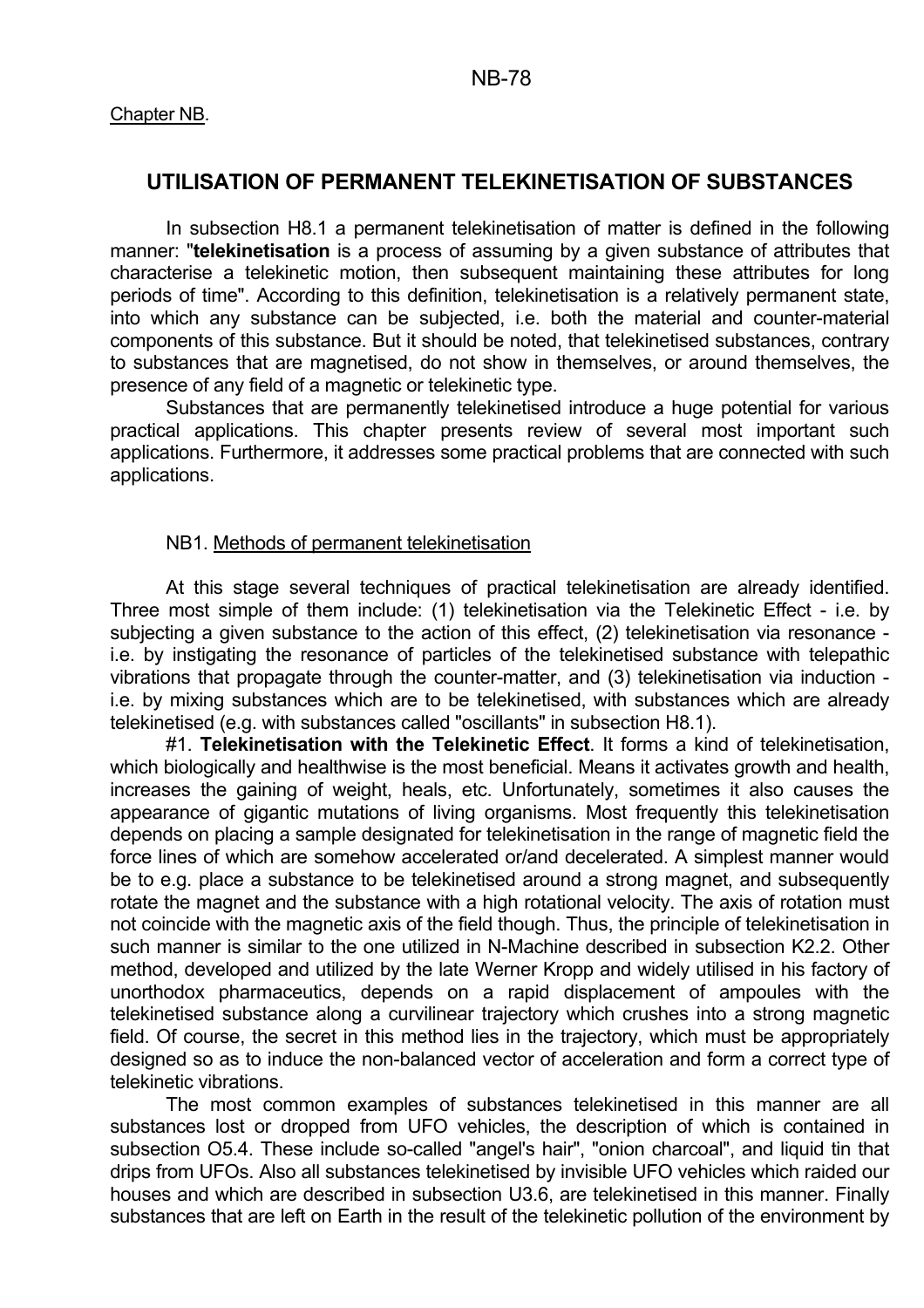UFOs described in subsection NB4, also eventuate in such a manner.

 #2. **Telekinetisation via resonance**. This method boils down to the placement of a telekinetised substance in a focus point of a shape which concentrates telepathic waves, e.g. in a pyramid. In this point telepathic waves propagating in counter-matter are enough concentrated to induce telekinetic vibrations. Pyramids represent one of several well-known geometrical shapes which are capable of focusing and concentrating such waves, although other shapes are not so effective. (E.g. another such a shape is the resonance chamber for the detector of earthquakes described in subsection N6.1.) The best for applications discussed here is a stepped American pyramid, because it cuts out from the spectrum of telepathic waves being focused, these ones which have destructive effects, and thus which telekinetise a given substance with undesirable type of oscillations.

 #3. **Telekinetisation via induction**. This technique requires obtaining in advance another substance which is already telekinetised, e.g. a sample of telekinetised water, and then mixing both substances together. There is a special kind of substances which display a natural tendency to telekinetise themselves. These are just perfect for such applications, as they always are already telekinetised. I call them "**oscillants**". Apart from a natural tendency to self-telekinetisation, these substances have also a tendency to remain permanently telekinetised for any period of time. Thus in nature they always appear in a telekinetised state. As such, they display a number of unusual attributes, which our present science is not able to explain and justify on the basis of the old concept of monopolar gravity. As examples of substances which belong to this category of "oscillants", can be pointed out a "white powder" described in subsection H8.1, "mica" described in the further part of this chapter, or extremely dangerous "asbestos" which unfortunately is permanently telekinetised with vibrations that are exceptionally detrimental for human health. If such oscillants are mixed with any other substances, the other substances also become telekinetised via induction. For example if small doses of white powder described above are given to ill people for consumption, they may telekinetise their bodies. This in turn may cause the telekinetic healing occurring independently of what type of illness was diagnosed. The result of such telekinetic healing would be similar to the one obtained via application of human telekinesis generated by healers. (But it is worth to remember, that in case of inappropriate type of vibrations, this may also cause effects opposite to healing - means it can cause a telekinetic degeneration with consequences similar to subjecting ourselves to telepathic vibrations popularly known as "negative green". Therefore two kinds of oscillants do exist, namely (1) stimulative and (2) degenerative. For example "asbestos" is a degenerative oscillant. If "asbestos" is given to people, its destructive vibrations would kill them soon.)

#### NB2. Telekinetic farming

 From times of my first encounters with the shocking effects of biological activeness of the Telekinetic Effect, I was constantly thinking how the effects of life-giving telekinesis turn into the intensification of the production of food on Earth. In this manner an idea of the "telekinetic farming" was gradually clarifying in my mind. The first illustrations of the enormous potentials of this new method of food production, were giving me the measurements of the growth of grass and other vegetation, that I completed on former landings of telekinetic UFO vehicles (i.e. landings of UFOs of the second or third generation - see descriptions of these two generations of UFOs provided in subsection M6 of this monograph). Results of these measurements I presented in item 5.2 from subsection G2.2 of monograph [5/3]. According to these my first measurements, grass and other vegetation that grow in areas strongly telekinetised by UFOs, were showing up to 12 times faster and higher growth, than identical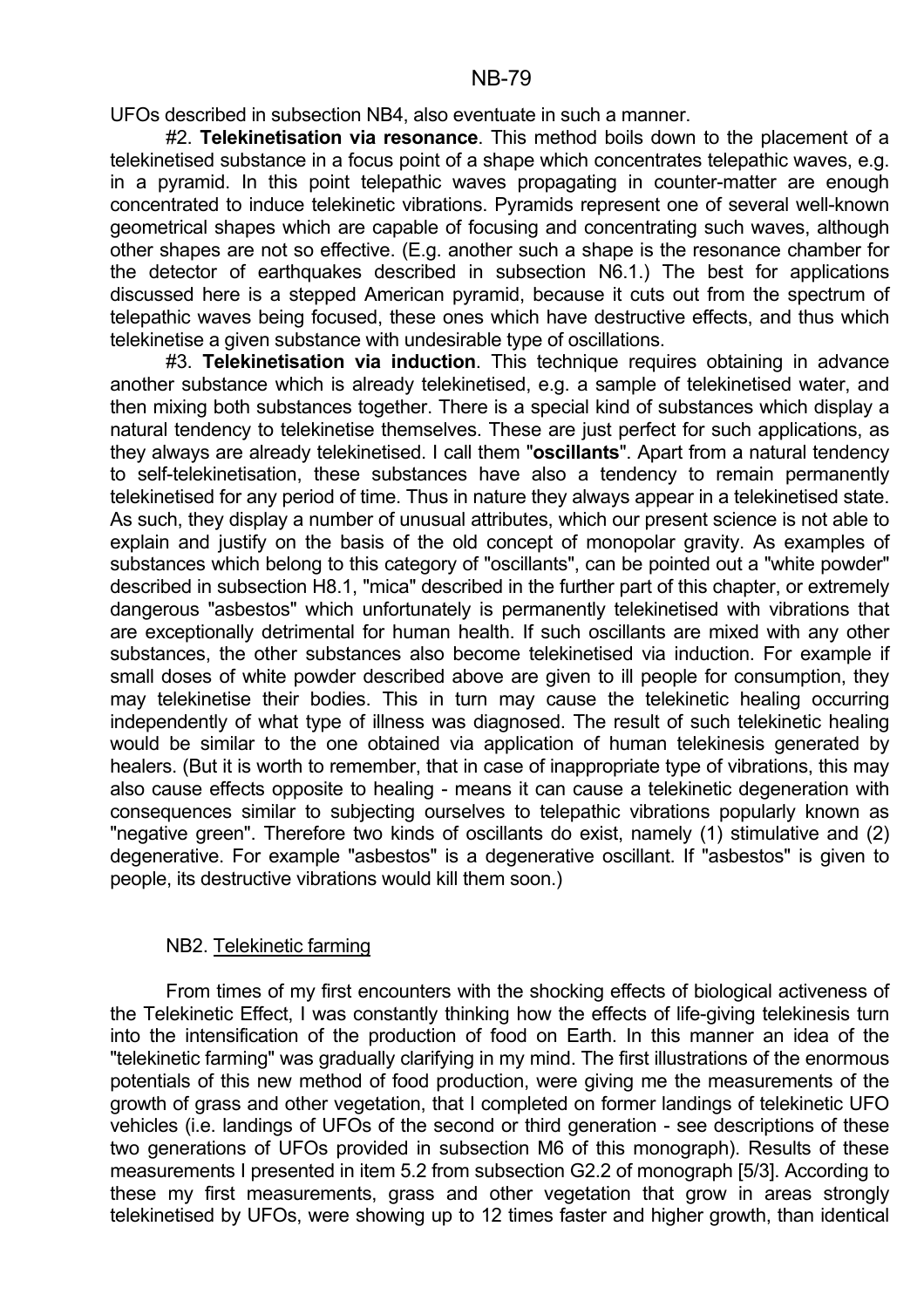vegetation that grows in areas distant just by a few centimetres from these affected by the telekinetic field of UFO vehicles. But otherwise to the cases of using mineral fertilisers or growth hormones, such vegetation that was telekinetically stimulated by propulsors of UFO vehicles, was growing proportionally, showing greater than in the surrounding vegetation strength, stiffness, and resistance to bending of their stems. It also demonstrated higher health, vitality and natural resistance to illnesses and insects than the surrounding vegetation. The 12 times higher speed and strength of growth displayed also measurements completed by Russian researchers on the former area of UFO explosion in Tunguska, Siberia - see item #D1 in subsection I1 of monograph [5/3]. In New Zealand, i.e. the country which was swept by a powerful telekinetic flash during the explosion of UFO vehicles in Tapanui in 1178 AD, even today - means over 800 years after the moment of telekinetisation of the environment in New Zealand, still oaks and pine trees grow around 5 times faster than in Europe (see item #D1 in chapter H of monograph [5/3]). (Descriptions of Tapanui explosion are presented in all monographs from series [5], and in subsection O5.2 of this monograph [1/4].) In turn people who were born and grown in New Zealand, according to my estimates are around 10% more heavy and more athletic than people of the same race born in Europe or in Asia. The above my observations suggest, that the implementation of the idea of telekinetic farming, in case of vegetation it can bring as much as 12 times higher yield, practically without any mineral fertilisers, chemicals, growth hormones, or genetic engineering, but only in return for planting this vegetation in a telekinetised environment.

 The reason which so-far was holding back the practical implementation of the idea of telekinetic farming, depended on the initial lack of knowledge how to telekinetise effectively the environment in which the telekinetic farming of vegetation would take place. After all, presently we do not have such efficient sources of telekinetic field, as propulsors of telekinetic Magnocraft (described in subsection L1 of this monograph), or propulsors of telekinetic UFOs. The lacking hint as to how accomplish this telekinetising of the environment, I accidentally received during the analysis of mysteries of Tiwanaku empire that occupied the highland plateau, which currently lies on the area of present Bolivia in the South America (see subsection D2 of monograph [5/3]). The puzzling findings archaeological from this area revealed, that in spite of a harsh climate, and very poor soil, in years that proceeded the Tapanui explosion of 1178 AD, this empire developed an impressive culture and a high standard of living. The basis for the existence and wealth of this empire, was a very efficient farming, based on the irrigational watering of vegetation exclusively with water that flown through focal points of numerous stony pyramids that were erected by this empire. This water was then distributed into fields via the system of canals, which always began in such a stony pyramid. The irrigation channels of this empire were placed so densely, that vegetation planted in their vicinity was watered exclusively with water that flown through these stony pyramids. Unfortunately, soon after the explosion in Tapanui of 1178 AD, the Tiwanaku Empire fell down. Signs of the drought that unexpectedly prevailed in their previously fertile highland plateau, are visible even today. This drought scorched their plants, dried their fields, forced people that survived to give human sacrifices to bribe the hostile gods, etc. From the picture of situation that presently emerges, I deduced that the direct reason for the fall down of this empire was a rapid break in the watering of their plants with water that flown through focal points of their stone pyramids. This break was causes by changes in sources and directions of flow of streams, that cut through their high plateau.

 The above historic conclusion about reasons for the raise and fell down of the Tiwanaku empire, had for me a huge inspiring significance. In connection with my knowledge about biological activity of telekinetic field, and telekinetic activeness of telepathic vibrations (see subsection H7.1), it allowed me to develop a practical way of implementing "telekinetic farming". This means, that the fate of Tiwanaku empire realised to me, that a practical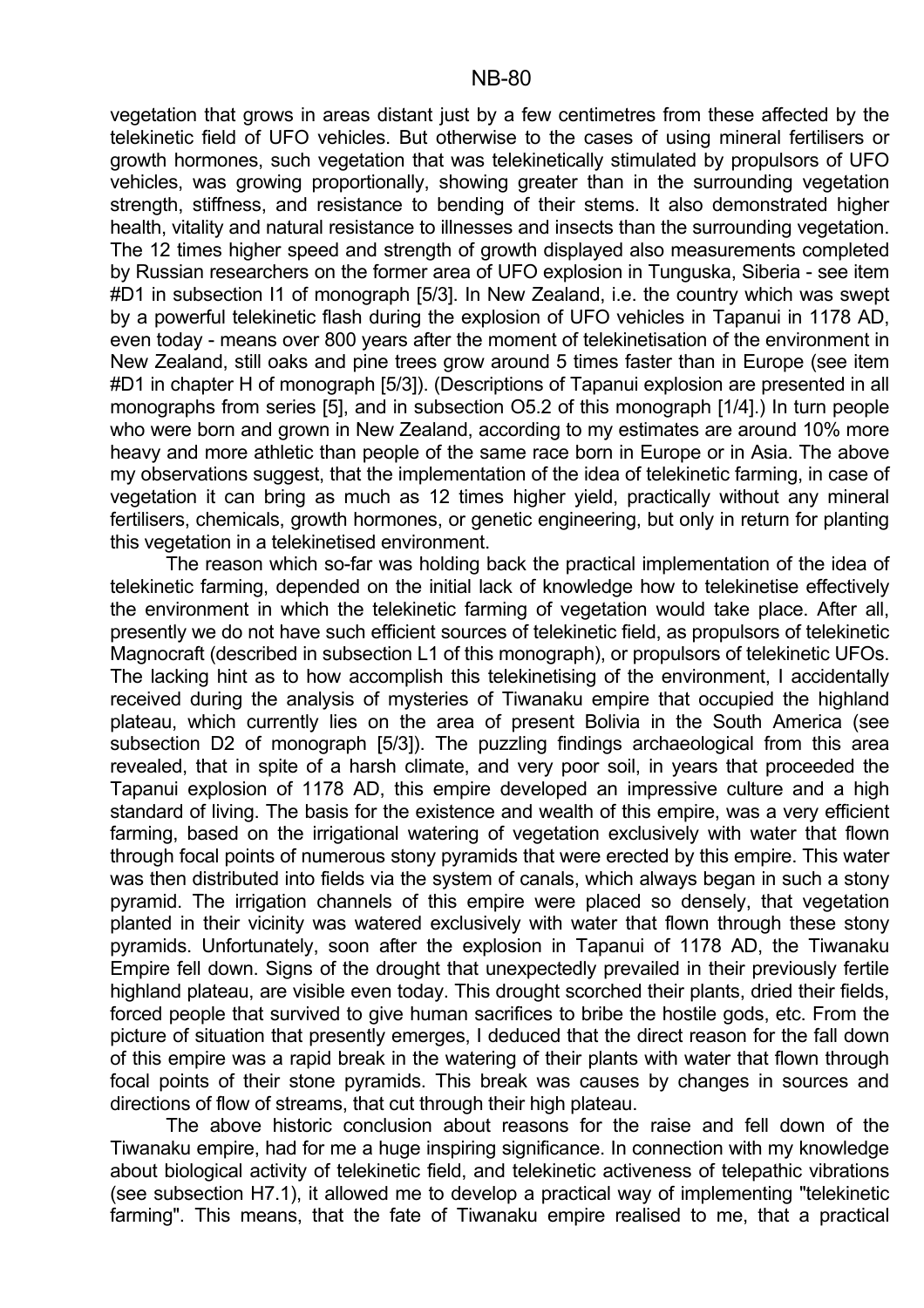implementation of telekinetic farming, in a simplest case requires only the watering of plants (or animals) with water which was permanently saturated with telekinetic field (means which is permanently telekinetised as described in subsection H8.1). In turn this water, in living organisms that absorb it, activates telekinetically many biological processes that are unachievable in any other way, such as the synthesis of elements and compounds that are lacking in these organisms, as the intensification of the force and speed of growth, as selfelimination of imperfections, as the resistance to illnesses, increase of resistance to changes of temperature and to frost, etc.

 Of course, according to what was explained in subsection JE9.3, the telekinetic intensification of growth can be accomplished only in these living organisms, the evolution of which took place in gravitation other than the gravitation of Earth. The border value of this increase is described by the equation (1JE9.3). The reason is that the telekinetic increase of size, involves a mechanism that triggers the program of growth which is formed in the counter-body of a given organism, and which depends on the gravitation of a planet on which this growth takes place. (E.g. in people this program makes possible to grow to the gigantic heights of around 5 meters.) But because, according to what is explained in subsections JE9.1, A3, and V3, almost all living organisms were brought to Earth from a planet of a higher gravity from ours, thus practically almost all living organisms on Earth are prone to the telekinetic stimulation of growth.

 According to my research concerning landings of UFOs of the second generation (described in subsection L3), telekinetic farming, in case of growth of plants, should give at least several times higher yield of crops. During the most effective and complete implementation of this farming, such increase of yield may reach the level of 12 times higher than normal. Of course, practical level of this increase depends on: (1) the efficiency of telekinetisation of the environment in which given plants grow, or more strictly on the level of saturation with telekinetic field of all the ingredients that vegetation cultivated in this manner is going to absorb, (2) the percentage of telekinetised ingredients (e.g. water) to nontelekinetised ingredients absorbed by this vegetation (means ingredients that originate from non-telekinetised soil and air), (3) the manner of telekinetisation (i.e. axial, transverse, torsional, rotational, etc. - see subsection H8.1), and also on (4) the susceptibility of given plants on the telekinetic stimulation of growth. But the cultivation of plants with the use of telekinetic farming does not require fertile soil, full scale mineral base, fertilisers, nor chemicals, hormones, pesticides, or genetic engineering (thus, it meets the requirements of the so-called "organic farming" qualifying the products to increased prices). The vegetation that is grown in this manner should mature several times faster, thus allowing harvesting more times a year, give higher yields, be healthier, show the resistance to rapid changes of temperature and to frosts, etc. In turn for adult consumers, the food that grow in such telekinetised environment should stimulate the increase of health and good mood (see the final part of subsection NB2), stimulate faster healing of wounds, activate telekinetic powers of their pineal glands, wake up paranormal capabilities, improve the intuitive understanding of good and evil - thus causing more moral behaviour of people - and thus also the quality of life of the entire society, etc.

 Theoretically speaking, telekinetic farming should also provide the intensification of yield in animal raising. Although the direct experiments in this area still await to be completed, there are various observations and premises which suggest, that giving to animals effectively telekinetised feed, their watering with telekinetised water, or just only washing with telekinetised water, should increase the speed of increase of their weight, decrease the volume of fat in comparison to the volume of muscles, cause the higher from normal and more athletic statue, increase resistance to illnesses and speed of healing of wounds, increase the length of life and length of reproductive activeness, etc. The level of increase in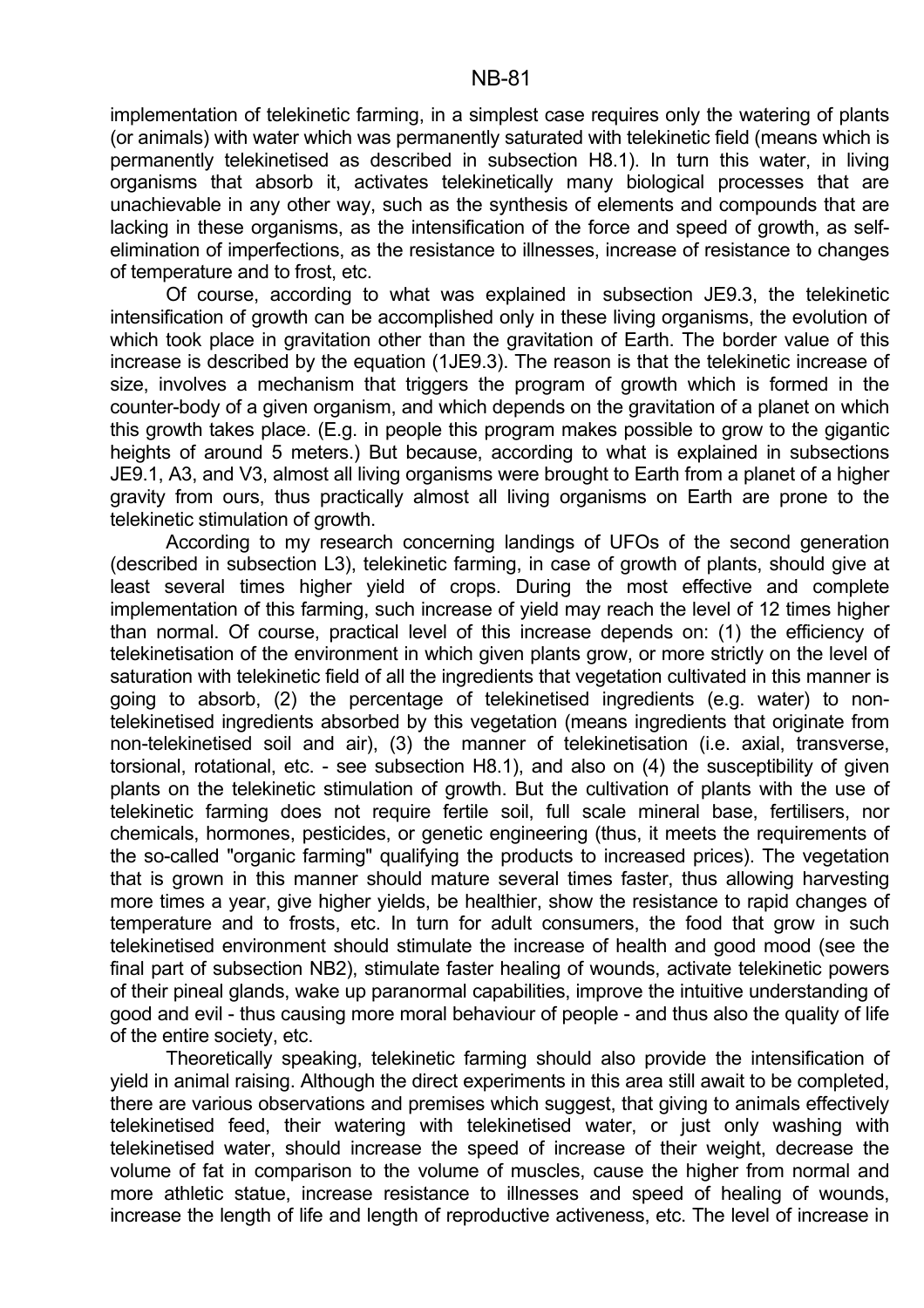yield of telekinetic raising of animals at this stage is difficult to be estimated precisely. This is because, otherwise to vegetation, animals or people who are saturated with telekinetic field of UFOs are rather difficult to be identified. (Although a lot of cases of animals and people who reached non-typical height or weight is known, but it is not known whether this was caused by their exposure at youth to the action of telekinetic propulsors of a UFO, or by some other factors.) But for a rough estimation of this increase in yield, the effects of telekinetic explosion in Tapanui, New Zealand, could be used. I estimate for this explosion, that after around 800 years, it still causes around 10% higher growth of animals, and around 5 times higher growth of some vegetation (e.g. pines or oaks). Through comparing this to the 12 times higher growth of organic mass in vegetation at most effectively telekinetised landings of UFOs, it can be deducted, that the top border of increase of weight of animals for telekinetic farming probably is at around 25% in comparison to their normal weight. Unfortunately, this value hides so many simplifying assumptions, that it should not be considered to be binding. The only thing that it is useful for, is to realise, that in case of telekinetic raising of animals, most probably effects are not going to be so spectacular, as in case of telekinetic growth of vegetation.

 On basis of the above premises I would like to recommend to farmers, gardeners, fruit growers (especially from areas of low-fertile soils), to try this new manner of farming. The only activities that initially are required for practical implementation of telekinetic farming include: (a) construction a small pyramid, (b) flowing the water destined for watering through a stony tank located somewhere along the central axis (a specific focal point) of this pyramid, and (c) watering the plants (or animals) only with this water which was telekinetised through exposure to the action of telepathic vibrations that are concentrated on a specific focal point of this pyramid. Of course, during the realisation of such installation (pyramid) for telekinetising water, initially there will be a lot of questions that require answers. For example: (1) what should be the proportion of area of walls of pyramid to the output of water that flows through a given focal point of this pyramid, (2) what should be the time of telekinetisation of water (and thus also the capacity of a stony container located in a given focal point of the pyramid), (3) how to check whether the dimensions (or materials) of this pyramid are not selected so that it concentrates in a given focal point predominantly telepathic vibrations type "negative green" ("negative green" impedes the growth and health, instead of boosting it). (In case a given pyramid focuses mainly such "negative green" vibrations on a chosen focal point, the pyramid perhaps may need to be build again with different dimensions, or a different focal point, so that at the container mainly "positive green" vibrations are focused - see subsection NB2.)

 People who are not connected with food production are also encouraged to experiment with telekinetic farming. After all, almost everyone has in his/her house some vegetation that requires watering. Thus almost everyone can cut a small pyramid from a cartoon or from wood, inside of which, a small container made of a natural material is placed, with water inside. Water in this container is subjected to telepathic vibrations that are focused by this pyramid, thus is telekinetised by these vibrations. There are numerous aspects of this new idea of farming, that could be experimentally determined, measured, or discovered in this manner. They include: practical manners of the most effective way of telekinetising water; the level of telekinetisation of water that can be accomplished with the use of pyramid, and the influence of telekinetisation of only water - in comparison to the telekinetisation of the entire environment (this influence could be estimated by the comparison of effects accomplished in such telekinetic farming, with 12-times of the normal growth effects observed on landings of telekinetic UFOs); minimal and the most optimal time of exposure to the action of telepathic vibrations for producing telekinetised water; materials for the water container and for the pyramid - i.e. these which are the best for concentration or for propagation of telepathic waves (e.g. it is known that metals, and plastics, are not good for such applications); shapes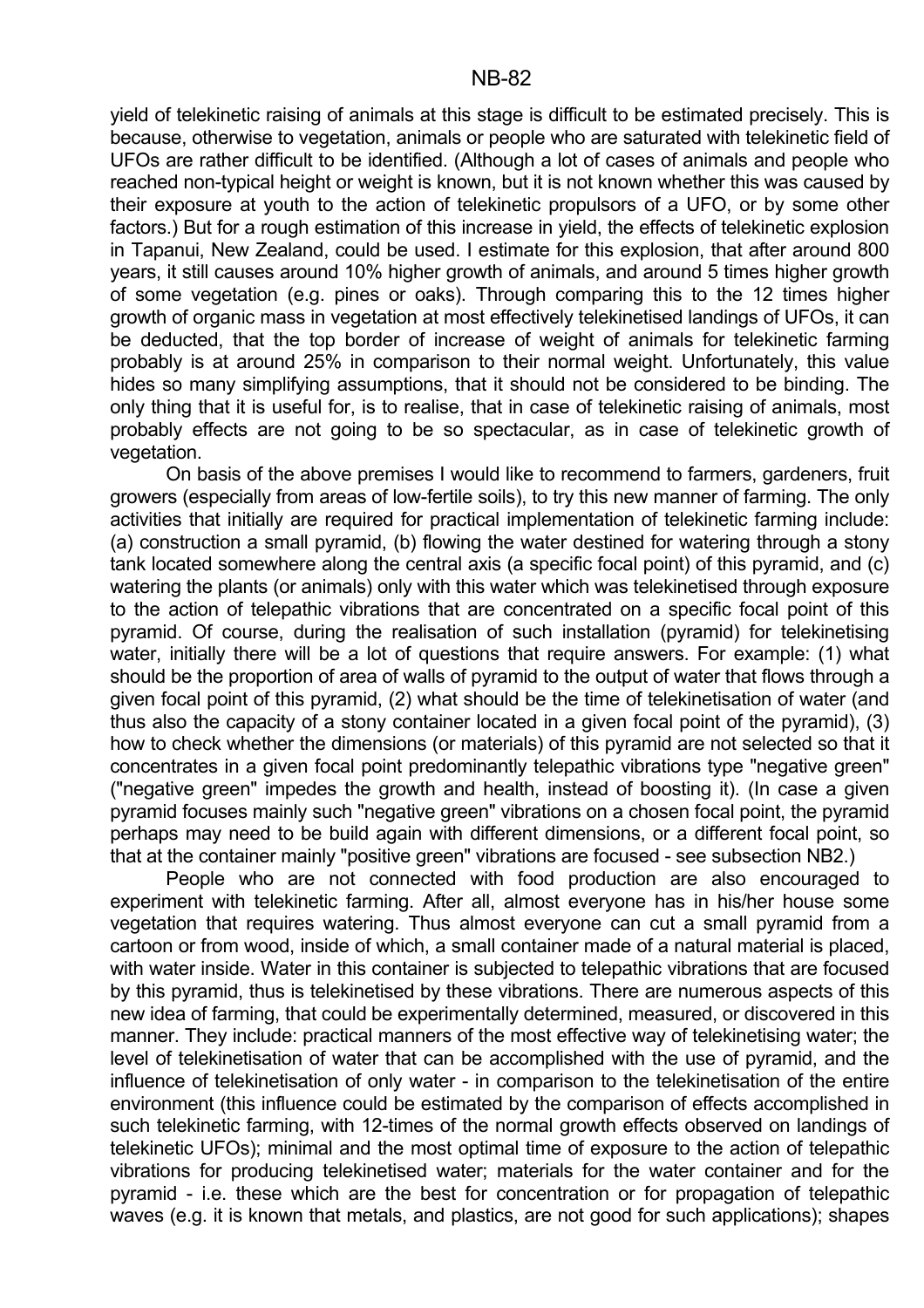and ratio of dimensions that form telepathic vibrations that are the most beneficial for telekinetic farming (e.g. whether in this application, the stepped pyramid from Central America is better than the regular pyramid from Egypt); the relationship between the growth of vegetation and the frequency (colour) of the telepathic waves that resonate in a given focal point of the pyramid; the checks possibilities of appearing of negative effects, in case of telekinetising with so-called "negative green" vibrations; the simplest methods of determining frequency (colour) of telepathic vibrations that resonate in a given point of the pyramid; the influence of the shape and dimensions of a pyramid at the frequency (colour) of telepathic vibrations that resonate in it; etc. Of course, hobbyists could also carry out experiments not connected with the growth of vegetation. An example of such experiment could be to compare the growth of the same number of identical aquarium fish in two identical aquariums, from which only one uses the telekinetised water (i.e. uses water that is circulated through the focal point of a pyramid). Experiments carried out by devoted hobbyists could allow to explain many of the above matters, thus preparing the right conditions for a wide introduction of telekinetic farming. In turn, final effects of such introduction will influence each one of us, as everyone must eat and everyone would prefer to eat healthy food that is deprived destructive fertilisers, chemicals, growth hormones, or genetic pollutants.

 The growth of production of telekinetic farming depends on: (1) the level of telekinetisation of the environment, in which given vegetation is growing (i.e. on the average amount of telekinetic energy that is absorbed by each single atom of matter from this environment - see subsection H8.1), (2) the percentage of the ratio of telekinetised matter of this environment, to non-telekinetised matter, and also (3) the manner of telekinetisation of this environment (e.g. some manners of telekinetisation, especially with the use of telepathic noise that induces torsional or rotational vibrations - see subsection H7.1, may hinder the growth instead of boosting it). This in turn means, that if - for example, the highest possible level of telekinetisation of the environment may give the 12 times increase of the yield, the telekinetisation only to the half of accomplishable level is going cause the growth of only around 6 times. In turn if the ratio of completely telekinetised components absorbed by vegetation from the environment is 100%, and it causes the 12 times higher yield, than the absorption of water only may cause, let say, 4 times higher yield (notice that values provided here are illustrative, and they need to be experimentally verified). The above deductions suggest, that the simplest manner of telekinetisation of the environment, i.e. the flowing of water destined for watering, through a focal point of a pyramid, is not going to be the most effective. It does not allow the highest possible level of telekinetisation, nor 100% ratio of the components that vegetation absorbs from the environment. Theoretically, it also raises the possibility of negative consequences in case of telekinetisation of water with wrong telepathic vibrations, e.g. with the so-called "negative green" vibrations that are described in next paragraph. (This possibility also requires experimental verification.) Much better effects should be accomplished with other manners of telekinetisation, which directly utilise telekinetic field instead of telepathic vibrations. Their example could be the use of constant field from spinning magnets, as described in subsection K2.2, or to use deformed pulses of field generated in telekinetic batteries, also described in subsection K2.4. This type of practical problems, require urgent addressing in further stages of the development of telekinetic farming. Their full solving probably is going to be accomplished when people build their first telekinetic propulsor, similar to propulsors with which UFOs of the second generation telekinetise the environment so effectively in areas of their landings. Of course, in order to not be forced to wait with practical implementation of telekinetic farming until this future times, initially it would be desirable to implement this farming in the simplest version possible, namely in the "Tiwanaku empire version". It telekinetises water designated for watering of plants, in focal points of appropriately designed pyramids.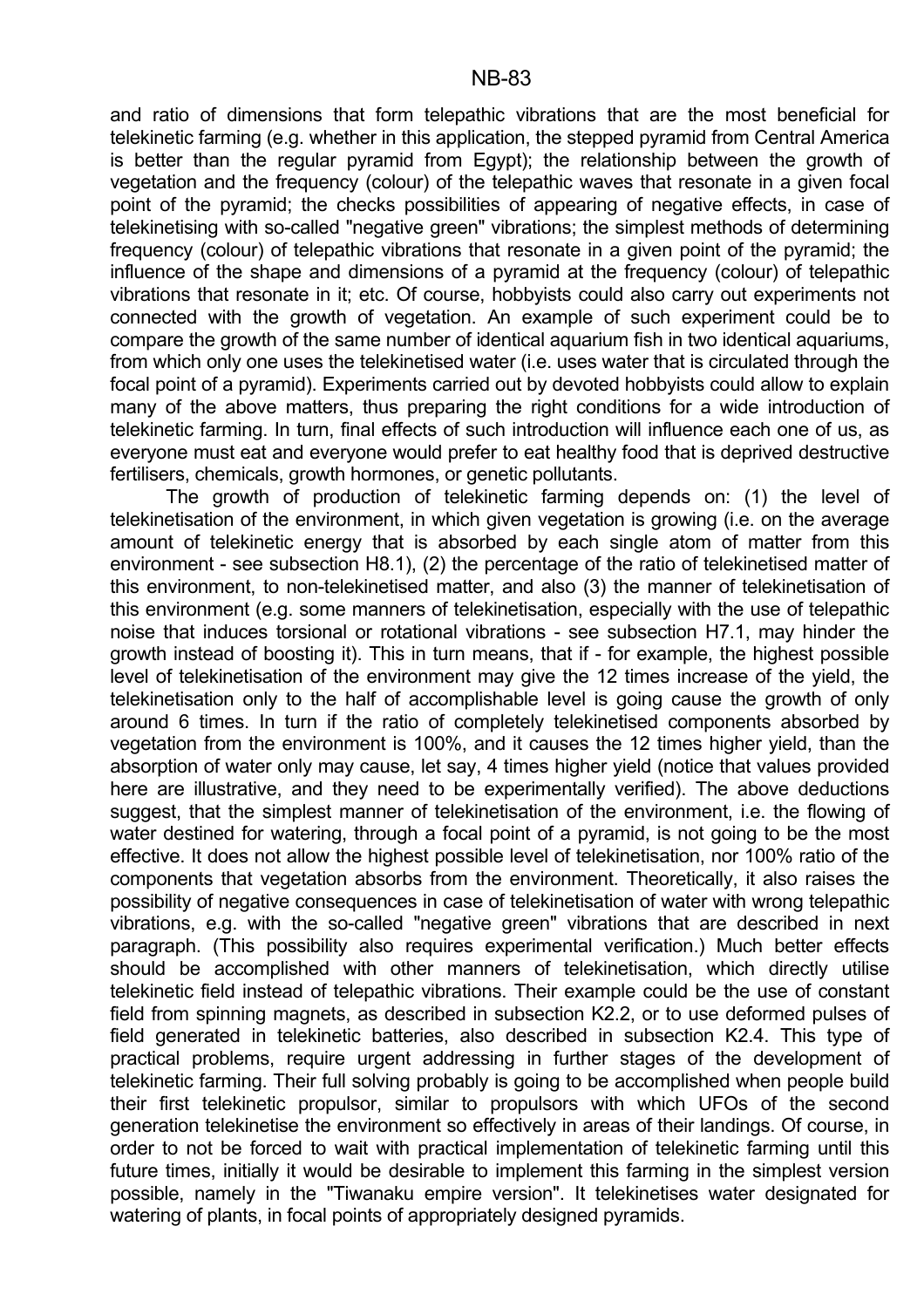However, there is a problem which needs to be signalised here. It results from the utilisation of telepathic vibrations for telekinetisation of the environment, and the utilisation of sources of vibratory telekinetic field (means sources other than permanent magnets or stationary output from propulsors of telekinetic vehicles). This problem results from the socalled "telepathic noise" discussed in subsection H7.1. As this is shown by the existing evidence presented in subsection D4 of monograph [5/3], some versions of telepathic noise, for example vibrations that radiesthesia calls "negative green", have very destructive influence on human health. Thus theoretically speaking, the environment that is telekinetised with these destructive noise, probably instead of stimulating the growth, is going to suppress this growth. This destructive telekinetic field would cause degeneration and dying of some animals and vegetation in the area on which it would act. Both, from theoretical analyses and from practical experiments, it is already known that pyramids concentrate along their central vertical axes the telepathic vibrations of varying frequencies and characteristics. Thus, after samples of telekinetised water are placed in them, the type of telepathic vibrations that are concentrated on these samples theoretically speaking is going to depend on such parameters as: dimensions of the entire pyramid and shape of this pyramid (e.g. whether it is American or Egyptian pyramid), the apex angle, the angle of orientation towards magnetic poles of Earth (or more strictly, towards so-called "Swiss grid" which resonates in this pyramid and which is described in subsection H5.3), material out of which the pyramid is made, and also from the height of placement of the container with water in the pyramid and from the shape, dimension, and material of this container. Thus, during the implementation of telekinetic farming based on water that is telekinetised in focal point of pyramids, all these parameters may play vital roles. In case of their wrong selection, instead of stimulation of growth of vegetation, a given pyramid may cause completely reversed effect. Therefore, before one implements the telekinetic farming, it is necessary to complete appropriate trials and experiments, in which pyramids of various shapes, dimensions, and various containers for water, are used.

 Already at the present stage of research it can be predicted, that a regular Egyptian pyramid, probably turns out to be less useful for productive versions of telekinetic farming, than stepped American pyramid. (Although, because of being easier to build, Egyptian pyramid may be better suited for experimenting.) Regular pyramids concentrate along their central axis an entire spectrum of telepathic vibrations, including into this number also the destructive vibrations by radiesthesia called "negative green" (in Egyptian pyramids the presence of these "negative green" vibrations was detected with experimental means). In turn "negative green" almost for sure is going to exert harmful effect on living organisms. In turn stepped American pyramids, through utilising the breaks in their dimensions, cut out from the spectrum of vibrations being concentrated in their focal point, these ones which are carriers of "negative green". The action of their stepped walls boils down to concentrating in the focal point only selected fragments of telepathic spectrum (means not the entire spectrum as this is the case with the regular Egyptian pyramid). Thus, if their designer selected appropriately position and dimensions of their steps in side walls, then just these harmful vibrations from the area of "negative green" are subjected to being "cut out" and eliminated from the spectrum. My personal believe is that the main reason why American pyramids were build as stepped ones (i.e. were build in a manner that they "cut out" the "negative green" from their spectrum), is that they were constructed especially for needs of the telekinetic farming (see previous descriptions of pyramids of Tiwanaku empire). This in turn means, that their design was carried out by someone who exactly knew what is doing (i.e. they were NOT designed by primitive Indians - as the present orthodox science claims it). In turn Egyptian pyramids were build mainly for the purpose of telepathic communication (i.e. NOT for the telekinetic farming see descriptions from chapter D of treatise [7/2]). Therefore, they do not required steps.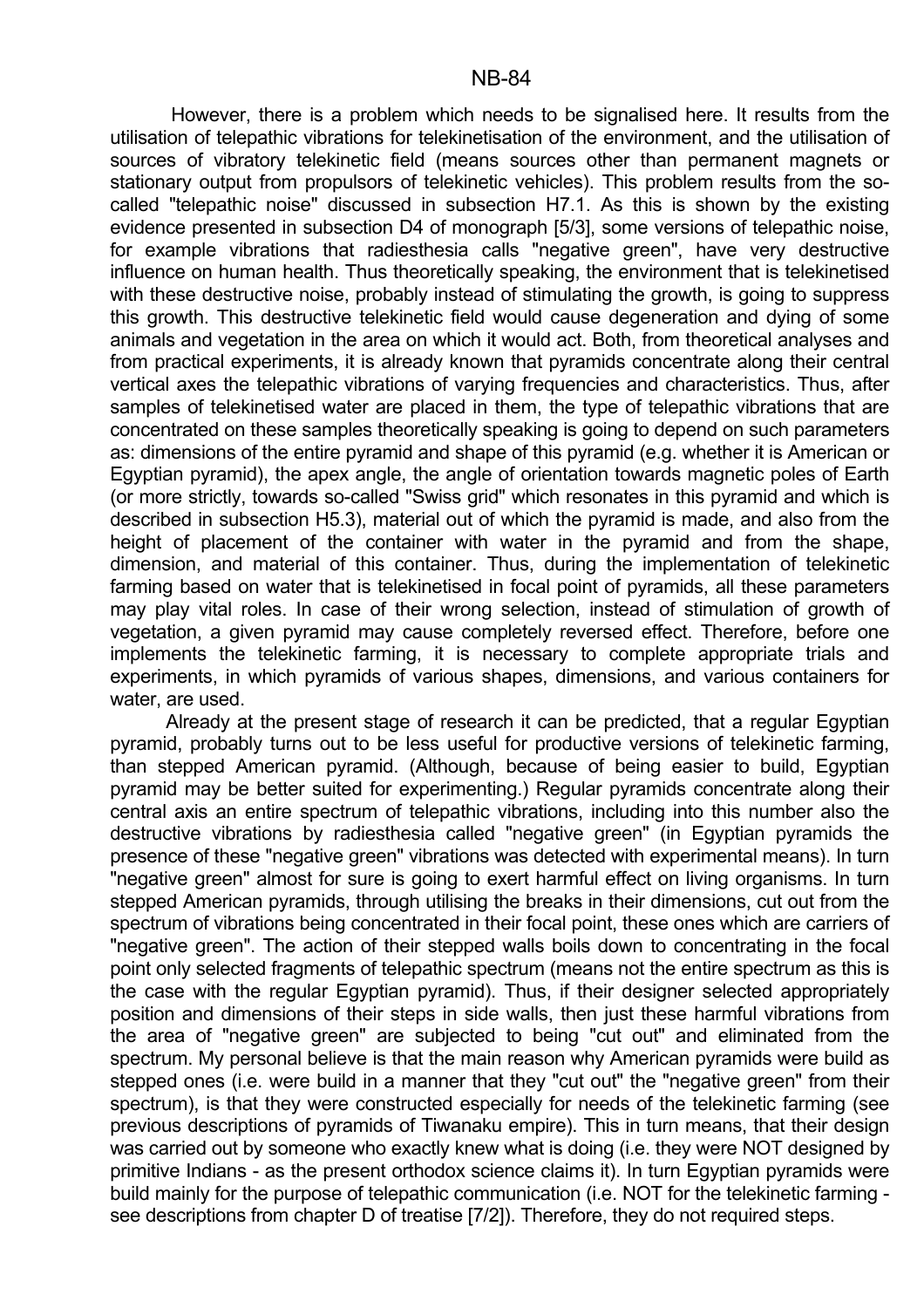In case one decides to undertake attempts to build an American pyramid for experiments with the telekinetic farming, I would recommend the following procedure of actions. (1) Find in a book, or a journal, a photograph of such stepped American pyramid (the best one would be the "pyramid of water" from Tiwanaku empire, about which it is known for sure, that is was used for telekinetising agricultural water; but for the lack of this one, any other stepped American pyramid should do; for scientific reason it would be beneficial to notice all its dimensions and data). (2) Find out dimensions of this pyramid from the text that accompanies this photograph. (3) Exactly measure from the photograph the dimensional proportions of this pyramid. (4) Build a model of this pyramid in one of scales listed below, which (the model) is going to exactly reflect proportions of all its dimensions. The final success of this construction will depend from fulfilling at least two conditions: (a) accuracy in which shape/steps of the model are going to copy the shape and proportions of the real Tiwanaku pyramid, and (b) harmonic ratio of the dimensions of the model to the dimensions of the original pyramid from Tiwanaku. The fulfilment of condition (b) may turn a bit tricky, as today it is not known exactly what ratio of dimensions turns out to be harmonic for telepathic waves. The knowledge to-date about waves and vibrations states that "harmonic" is the one that can be described by proportions of a binary sequence, i.e. when the decrease (or increase) amounts to e.g. 1:2, 1:4, 1:8, 1:16, etc. But from my latest observations it seems to stem, that this is not a complete truth, but only a rough approximation. For example in "Swiss grid" (described in subsection H5.3) the double thickness have each second ripple, but then the thicker is every seventh (not every eight) ripple - this is probably the reason for beliefs of sailors, that each seventh wave is much more powerful from all others. However, for the initial experiments, the construction of the model of American pyramid in a binary proportion should initially be a sufficiently exact approximation. If later it is established experimentally, that vegetation watered with water from such a pyramid are dying instead of growing faster, this will be an indication, that probably the ratio of dimensions is not right and that instead of cutting out the "negative green", a given pyramid actually cuts off the vibrations that are beneficial for the growth. In such a case, of course, it is recommended to build another pyramid - this time with a slightly different ratio of dimensions.

 In experimenting on pyramid of large dimensions, one of the vital aspects is to position them correctly. I would recommend to try to position them exactly in the centre of a cell of "Swiss grid" described in subsection H5.3. According to my research to-date, pyramids reflect (resonate) with their side walls the stationary telepathic waves, the picks of which are forming this Swiss grid. Furthermore, two side walls of such a pyramid should coincide with the direction of geographic North-South, because in such a case they are going to be perpendicular to the latitudinal components of the vibration of this Swiss grid.

 During experimenting with American pyramid, it would be a good idea to use at least three sets of identical vegetation and soil. One of them would serve for comparisons - for judging the effects of telekinetic farming. Therefore it would be watered with an ordinary water (means with water which is NOT telekinetised). The second would be watered with the telekinetised water that originates from the Egyptian pyramid. Only the third set of identical vegetation that grows on identical soil, would be watered with telekinetised water that originates from the investigated American pyramid.

 Unfortunately, our physical world is somehow so designed, that everything that in given conditions is desirable and represents an advantage, simultaneously in different conditions it is undesirable and represents a drawbacks. This special operation of physical world is agreeable with the fundamental moral law, which I called the "law of double-sided sword" - see subsection I4.1.1 of this monograph. The best illustration of this law is an ancient legend about the king Midas, who was changing into gold everything that he touched, including into this also the food that he tried to eat. According to this law, in the universe does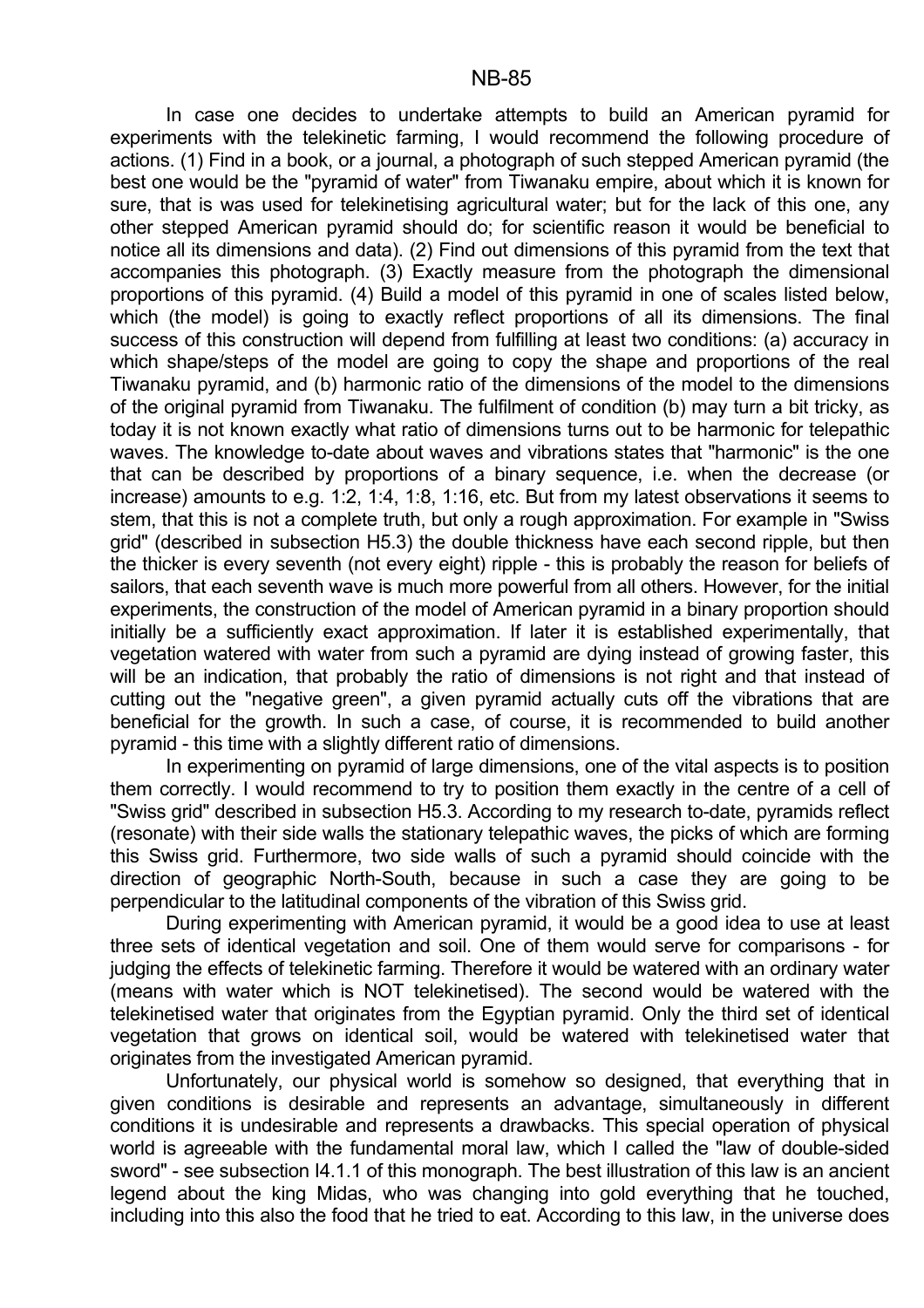not exist anything that would have only positive or only negative action. The sum of positive and negative consequences of every event is always zero. Thus also the ability of telekinetic farming to induce the accelerated growth, bring health, or induce an accelerated fertility, according to this law in some circumstances must of course become highly undesirable, or even dangerous. In order to save us unnecessary problems and worries, already at this stage of the development of telekinetic farming we should bear in mind the action of this "law of double-sided sword", and should try to identify/emphasize the most obvious sources of potential problems that may stem from the biological activeness of the telekinetic field. Of course, at the present stage it is possible to indicate only where sources of such potential problems are hiding, although without the completion of appropriate quantitative research, it is impossible to determine how big the total influence of these problems is going to be. Such quantitative research are rather difficult, and thus they were not entirely completed for even the most known methods of increase of efficiency of farming, such as the use of pesticides, mineral fertilisers, growth hormones, or recently the genetic engineering objected so strongly. For example, even in relation to the chemicals and mineral fertilisers longest used on Earth, still no-one actually fully identified and quantified all the negative consequences that they have for consumers. Therefore, in spite that the explanations provided below, at the first glance may look rather serious, the sum of undesirable consequences of the action of telekinetic field, in the quantitative sense almost for certain will turn out to be significantly lower than the negative consequences of e.g. the use of pesticides, growth hormones, or genetic modifications.

 Probably the most vital one, out of all potential problems of the telekinetic farming, is that the food products that are yield from this farming, are going to be saturated with the biologically active telekinetic field for certain period of time since the harvest is done. Therefore such food products should NOT be given for consumption e.g. to children and young people that currently are still growing, as well as to pregnant women. They can be given to people who are still growing only after the period of time, when the telekinetic field that is frozen in them, reached the required level of extinguishing, according to the curve of half-life. Because without carrying out appropriate research, presently it is not known after what time the required level of diminishing of this field is reached, during the first trials and experiments with this farming we should completely refry from giving the telekinetised products to children and to youngsters for consumption. There is several reasons for which it is desirable to avoid giving the telekinetically saturated food to children. Let us discuss here these out of them, which at the present level of knowledge could already be identified.

 #A. **Uncontrolled growth**. This is a most important reason for avoiding exposure of children and pregnant woman to food saturated with a telekinetic field. Although such a field probably would not be able to cause, that children would grow to the height of 5-meter tall human giants described in subsections JE9.3 and A4 of this monograph, or in subsection C7.1 of monograph [5/3], almost every over-average increase of height could turn into a source of problems and life inconveniences. Especially that in case when telekinetised food was consumed for a longer period of time, their changes of height could be written into the genetic code (i.e. their children could also later reach a similar height, even if they would not eat a telekinetised food).

 #B. **Folk beliefs**. A next field of possible negative influence of telekinetised food on children results from a popular folk belief, that the accelerated growth of body is occurring at the cost of development of mind. (An expression of this belief are popular sayings of a type of English "all brawn and no brain" or Polish "zdrowe ciele w zdrowym ciele" - meaning "a big body hosts a big cow"; the Polish folklore tries to state with this saying that the "bodies that are as big as these of cows are inhabited by small minds like these in cows"). If one day it turns out that this folk belief is supported by facts, then giving telekinetised food to children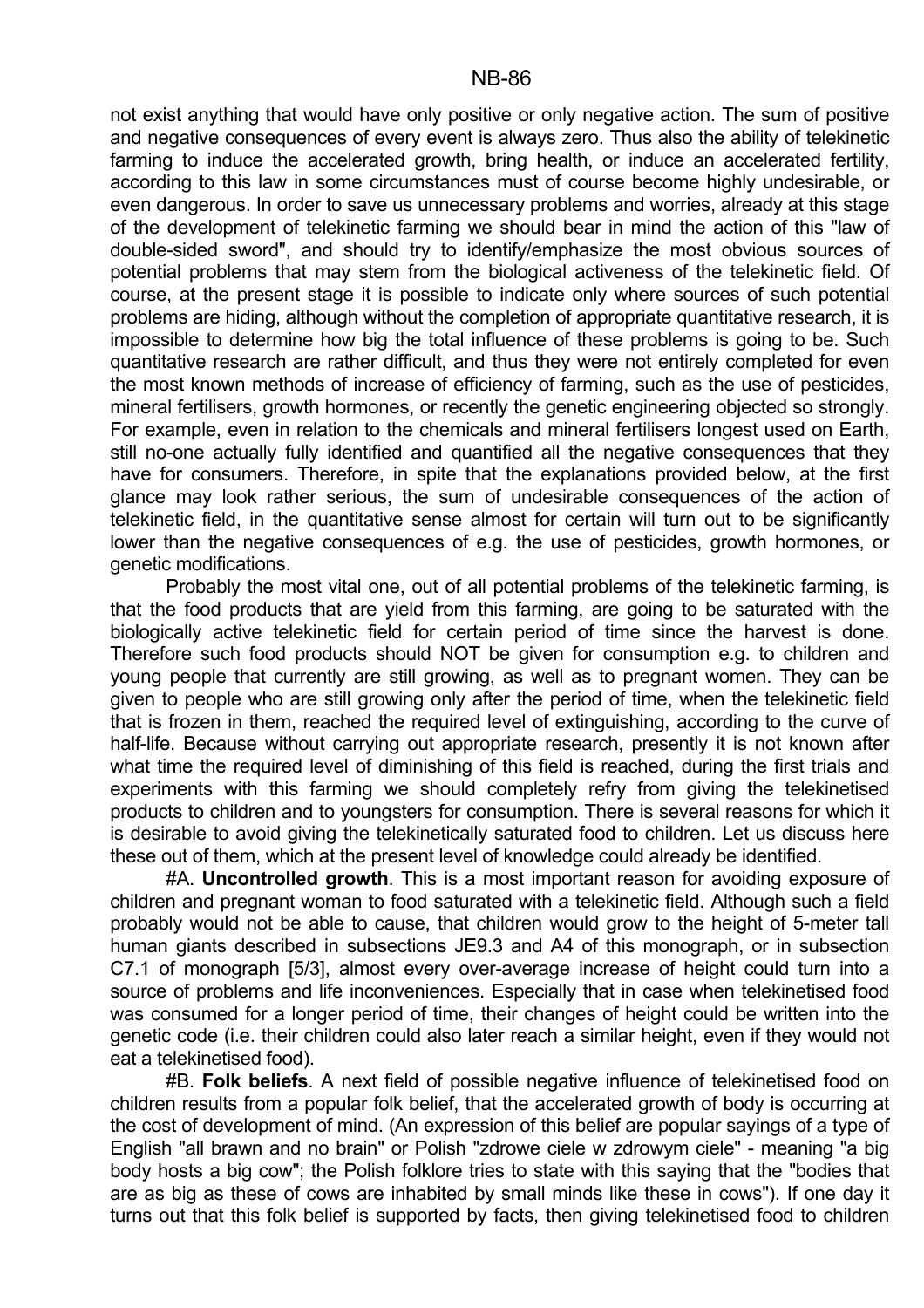could cause their faster physical growth at the cost of intellectual attributes.

 #C. **Reverse of tendencies**. A next undesirable effect of long-term exposure to the action of telekinetic field, is the ability of this field to reverse the normal direction of changes of "along the line of least resistance" into the direction "opposite to the line of least resistance". It is especially undesirable, if this ability is related to various sexual attributes. Independently from many desirable effects of such a reversal, such as return of health, vigour, or vitality, some its aspects may not be desired. For example this field may cause in both sexes the reversal of their instinctive behaviours, i.e. women who are subjected to it, may start to behave like males, while men - like females. (These reversed behaviours, written permanently into genetic system of legendary New Zealand giants described in subsections C7.1 of monographs [5/3] and [5/4], most probably were responsible for their gradual extinction. Perhaps the action of these behaviours hides behind very low birth ratio in countries with high level of saturation of the environment with telekinetic field, e.g. caused by the intensive use of electric appliances in households.) Other example of undesirable consequences of this reversed action of telekinetic field on sexual attributes, can be the ability to increase fertility. In case of sexually active women, who do not want to have too much children, probably it is desirable for them to keep far from the exposure to this field - including refrying from eating the telekinetised food.

 The above list of potential problems with telekinetised food should also serve as a warning against exposing ourselves, or our children, to processes similar to those that are occurring in the telekinetic farming. Unfortunately, some literature recommends meditations, or even sleeping, inside of pyramids, while on the West many people build small pyramids in their gardens, some of them even designing their houses into this shape. But this does not means, that subjecting ourselves to doses of concentrated telepathic vibrations is always desirable. After all, the Chinese concept of "feng schui" warns that sometimes the influence of such vibrations is highly damaging - see the end of subsection H7.1. Perhaps the growth of physical force and athletic build up, that are going to be stimulated by the telekinetic field, combined with the present lack of detection of telekinetised food in a manner similar to the detection of e.g. steroids in this food, could also incline some people to experiment with this field on themselves. However, as this is revealed by the content of this monograph, especially content of subsections H6.1 and NB3, in the telekinetic field much more secrets hides than we are able to imagine today. Therefore, much safer is to wait with subjecting people to it, until appropriate experiments and tests are completed.

 At the end of this subsection it should be added, that various experiments with pyramids were carried out by numerous people. Also many researchers analysed secrets of Tiwanaku empire. A lot of people sees landings of UFO vehicles (usually without noticing them). Unfortunately, the lack of the knowledge about mechanism and consequences of telekinetic phenomena in these people, and their lack of knowledge about the telekinetic field induced with telepathic waves, makes impossible for them to notice the most important aspect, to correctly interpret the results that they receive, and to derive the useful conclusions for the future. Thus, actually I am the first person who noticed, realised, understood, developed, and now is disseminating the idea of telekinetic farming described here. As such I reserve the intellectual property of this idea, and all consequences that result from it (e.g. see the moral obligation described in subsection AB3 of this monograph.

 The idea of telekinetic farming that is presented in this subsection, has also many applications outside of farming. Let us list here some representative examples of these applications.

 #1. **Mass mutations of living organisms**. Telekinetic farming explains exactly why in the history of Earth to-date, on specific areas rapidly mass mutations of living organisms appeared, the height and weight of which many times exceeded the height and weight of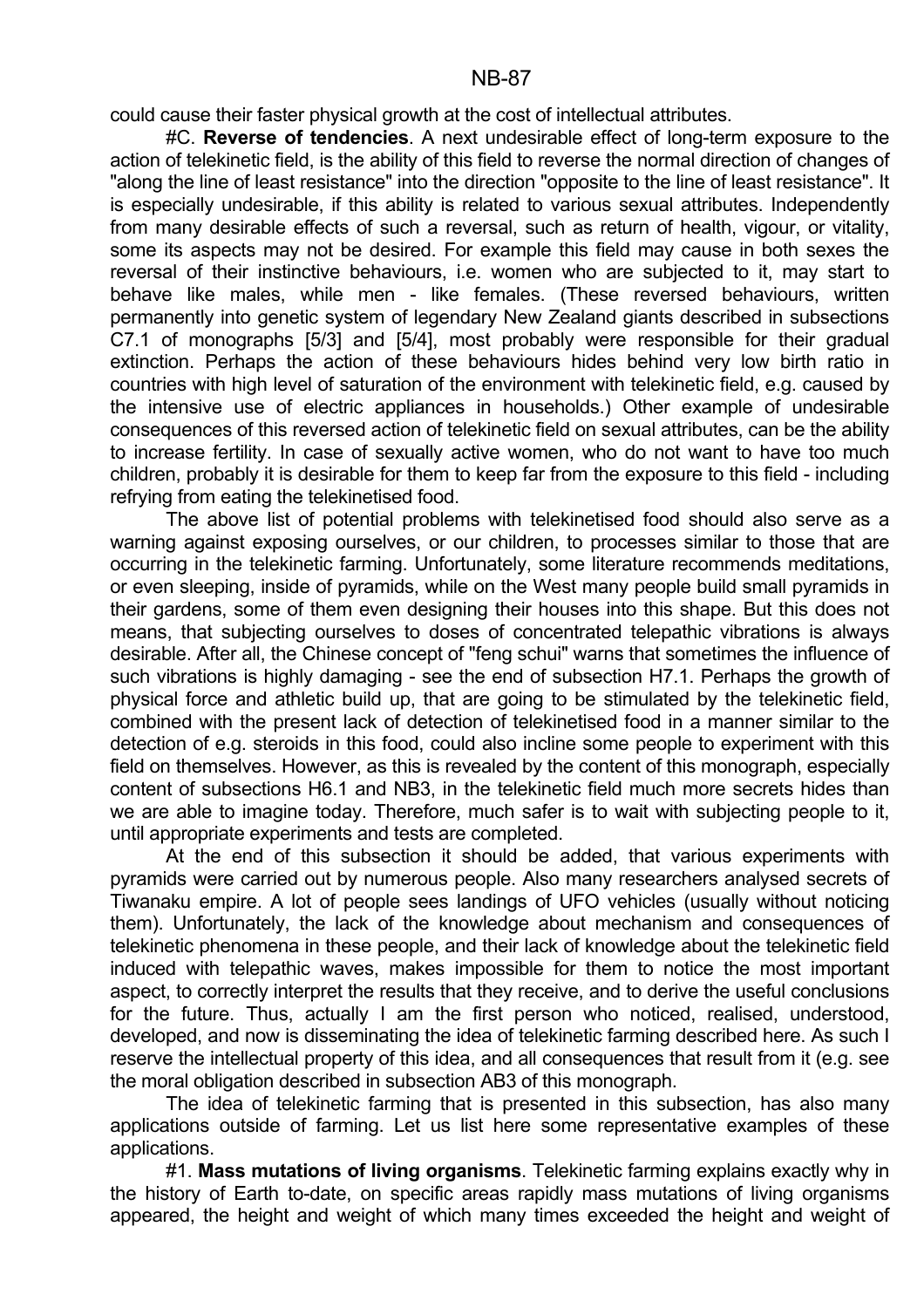relatives of these organisms. Present orthodox science is unable to explain satisfactorily the reasons for such rapid mass mutations, because these are contradictive to our knowledge about the genetic system. In turn telekinetic farming explains them as an effect of temporary telekinetisation of the natural environment in which these organisms lived, and the break in their genetic code caused by this telekinetisation - see subsection JE9.3. This telekinetisation in turn could be caused by a rapid acceleration of Earth's magnetic field, triggered - let us say, due to the dislocation of magnetic poles. An example of mutations of huge living organisms that were caused in such a manner, is the appearance of a super-bird "Moa" in New Zealand, explained in subsection C7 of monographs [5/3] and [5/4].

 #2. **Differences in national characteristics**. Another example of non-agricultural significance of telekinetic farming, is the ability of it to explain differences in national characteristics in countries that have very similar cultural roots (e.g. in New Zealand and in Australia). These differences, amongst others, could be caused by a different level of background saturation of the environment of these countries with the telekinetic field. This would explain for example why the national attribute of New Zealanders is much higher than in any other place caution about natural environment, the elimination of cruelty towards animals, exceptional care assigned to criminals (frequently exceeding many times the care for victims of these criminals, and the care for law obeying citizens), the lack of approval for corporal punishment for even the most spoiled brats, etc.

 #3. **Similarities of attributes of non-related countrymen**. A next example would be the explanation for the fact that similar national characteristics appear in non-related people that inhabit the same territory, in spite that their genetic system originates from different sources (i.e. from different races or countries). For example, all people who for a longer time live on the territory of Poland, are showing a higher than usual level of heroism, while all people who live for a longer time in Switzerland, show higher than usual feeling for precision and for technical capabilities. Some national attributes can originate not from a genetical system of people, but from a type and characteristics of the background telekinetic field that dominates in a given country. In turn this telekinetic field can be caused by the natural telepathic vibrations that are characteristic for the geographic location of a given country, for its topography, distance from magnetic poles, vegetation, mineral composition, level of watering, etc. - see descriptions of telepathic vibrations provided in subsection H7.1, descriptions of "Swiss grid" from subsection H5.3, and explanation for the mechanism of telekinetisation from subsection H8.1.

 The readers who are especially interested in the topic of telekinetic farming, are recommended to additionally study publications that are concerning the telekinetic effect and telepathic waves, especially monographs [5/3], [6], and [1/3], treatises [7/2] and [7]. They reveal further aspects of biological consequences of the telekinetic field action, that were not elaborated here.

#### NB3. Stimulation of synthesis of new elements by telekinetised substances

 Phenomena that stand at the physical foundation of permanent telekinetisation, are already utilised in many areas, in spite that people have no idea what the principle of this utilisation exactly is. In present applications of these phenomena, various side effects are utilised that accompany permanent telekinetisation of given substances, e.g. change of their shape, consistency, composition, energy level, state, nuclear structure, attributes, etc. In such applications, telekinetised substances can both absorb of the environmental heat (as this happens e.g. during telekinetic acceleration of flying vehicles), or yield heat into the environment (as this happens during e.g. telekinetic braking). But the lower the exchange of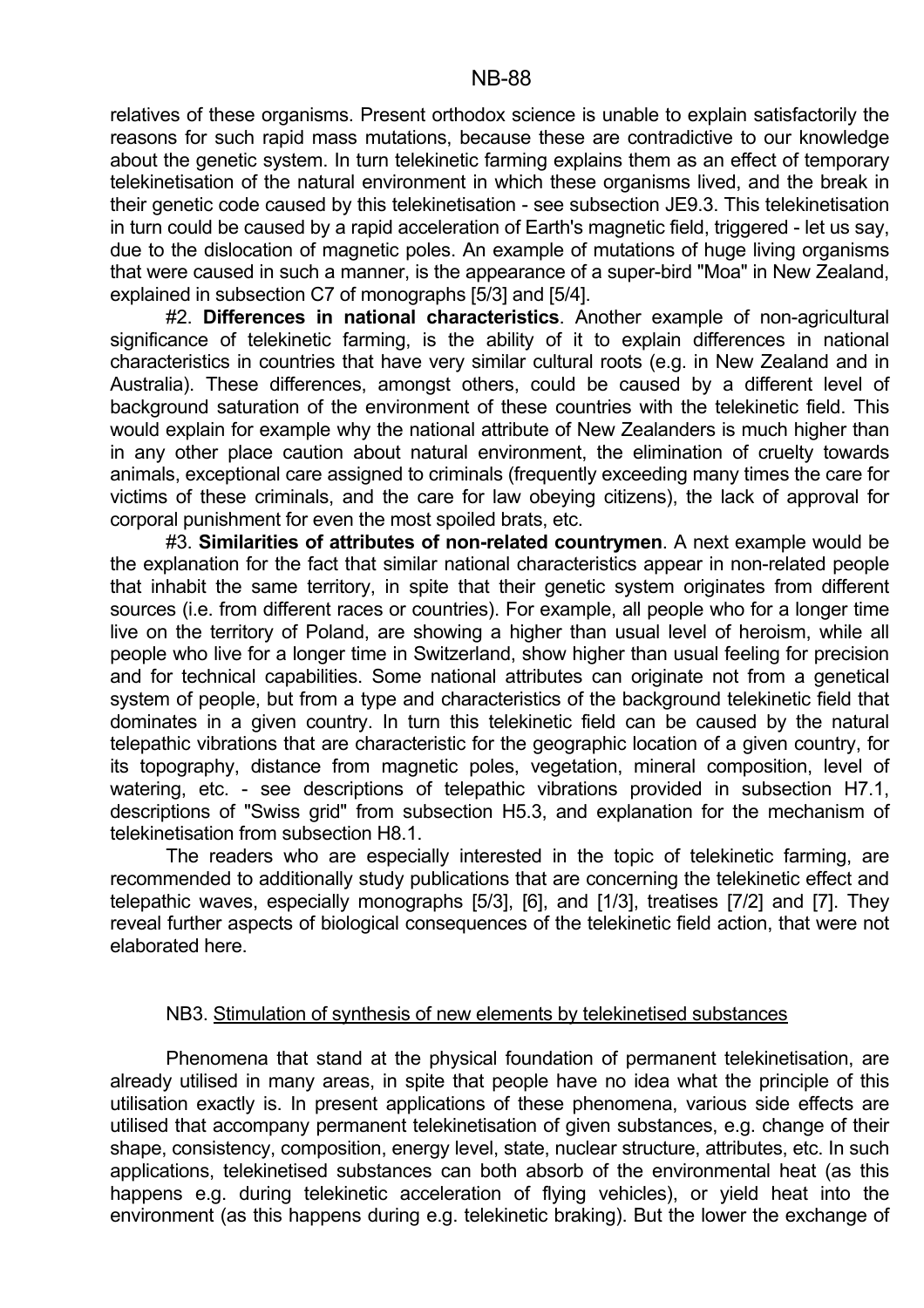thermal energy with the environment is, the easier these alterations are for completion. Thus the easiest to complete are the telekinetic transformations which are self-balanced thermally, i.e. which do not absorb nor release any thermal energy. One of the most unusual transformations triggered by the Telekinetic Effect, which seems to occur only if the selection of intake components and the final products allows for such energetic self-balancing, is the ability to transform one group of elements into another group of elements.

 The actual occurrence of telekinetic transformation of one group of elements into other such group, seems to be confirmed by a significant number of facts, empirical observations, and experiments. Let us list here and comment several examples of these:

 #1. **A biological synthesis of vital elements in plants stimulated with permanently telekinetised water**. In several places of this chapter, e.g. in the final paragraph of subsection NB4, and in subsection NB1, it is explained that high-amplitude telepathic waves induce phenomena similar to these caused by the Telekinetic Effect. For example they permanently telekinetise these substances - see item #2 in subsection NB1. In turn subsection H7.1 explains that the geometrical configuration of a pyramid concentrates telepathic waves - means, amongst others it increases their amplitude. A simplest experiment which reveals a potential of telekinetised substances for stimulation of biological transformation of one group of elements into other such group, depends on placing telekinetised samples of water in the focal point of a pyramid. Then plants are watered with this telekinetised water.

 Mr Axel I. M. Skyba (Am Stutenanger 10, D-85764 Oberschleissheim, Germany) carries out such experiments for a long time. He places an ordinary water into focal point of a miniature copy of Cheops' pyramid for 24 hours. Then he waters various plants with just this water, means without adding to it any soil or minerals. For this purpose he uses a well-known technique usually called a "hydroponic growth of plants". His plants grow normally, without showing any deficiency of elements, in spite that elements required for their live were not supplied to them. Simultaneously the same plants treated in exactly the same way, but watered with just an ordinary water, die out very fast. This confirms again that under the impact of high-amplitude telepathic waves concentrated in a pyramid, water is telekinetised. In turn after telekinetisation it acquires capability to stimulate some plants for synthesizing chemical elements that are vital for their survival, from elements that were available for them.

 Pyramids used in experiments of Skyba are produced from cardboard. But he claims that they can be produced from any non-metallic materials, e.g. wood, glass, acrylic, and even silk or linen spread over a wooden skeleton. Usually they have only small dimensions, i.e. only such that inside of them an ordinary kitchen cup fits easily. Shapes of his pyramids exactly imitate shapes of the Great Pyramid, sometimes called Cheops pyramid. As a container for water usually an ordinary ceramic cup is used, e.g. from porcelain or faience. This cup is placed directly on the basis of his pyramid, so that its upper edge reaches around 2/3 of the height of pyramid, and sometimes is distant by only around 5 cm from the apex. So the focusing axis of the pyramid is within the volume of the cup. After subjecting water to the action of telepathic vibrations focused by this pyramid for the duration of 24 hours, water is then used as a medium for hydroponic growth of plants selected for experiment. No any chemical elements or minerals are added to it. Plants which so far were grown in this manner by Mr. Skyba were: papyrus ssp., sansevieria, philodendron collocasia, tradescantia. It means that these are plants which normally prefer extremely dry or extremely wet environment - as only the growth in such hostile circumstances caused that the natural evolution developed in them ability for telekinetic synthesis of missing chemical elements from elements that are available to them.

 #2. **Biological synthesis of calcium by hens stimulated telekinetically with mica**. One of the commonly known substances, which is a natural "oscillant" described in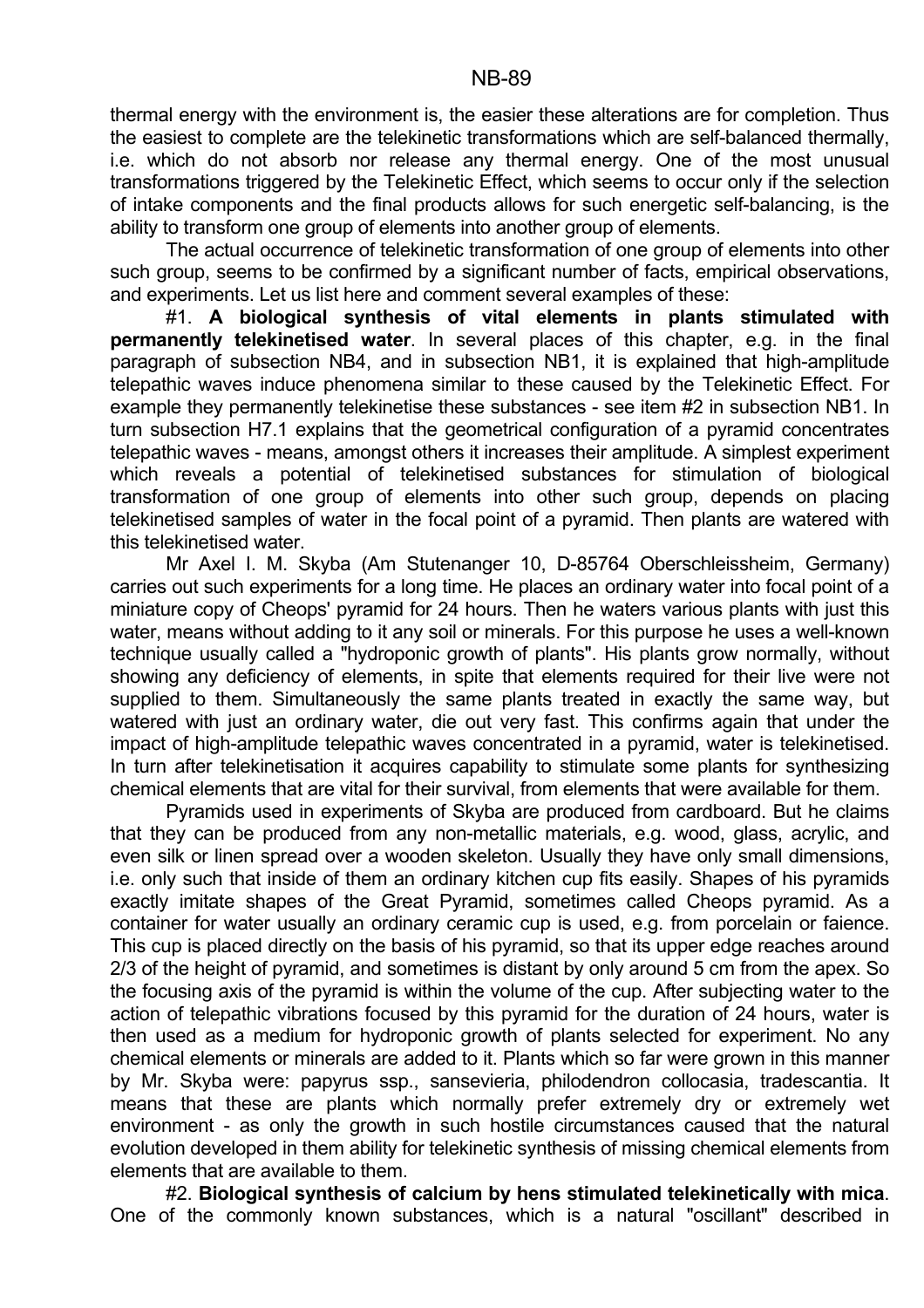subsection H8.1, is so-called "mica". So if mica is given for consumption by e.g. hens, in their organisms permanent telekinetisation takes place with the method which in subsection NB1 is called "telekinetisation through induction".

 In a region of French Bretonnia, where is a lot of mica but simultaneously there is a significant deficiency of calcium in the soil, hens still lay eggs with normal, hard shells. French chemist named Louis Nicolas Vauquelin was so inspired by this empirical observation, that he completed a very meaningful experiment. His experiments proves conclusively, that organism of hens is able to accomplish telekinetic stimulation of biological synthesis of calcium. In this experiment he fed hens with a significant deficiency of calcium, but gave them for picking as much mica as they wanted. His hens still laid eggs with hard shells, exactly as they do when they have a sufficient amount of calcium. But when he fed the same hens with the same deficiency of calcium, and simultaneously he did not give them mica, they laid eggs with completely soft shells.

 Mica is a complex hydrous aluminium silicate mineral usually composed of potassium, aluminium, silicon, oxygen and hydrogen. For example composition of the principal type of mica, called "muscovite", is described by the formula:  $K_2A_4(A_2S_6O_{20})(OH)_4$ . But according to my deductions mica is one of the natural "oscillants", means natural substances which just on their own keep themselves in the state of permanent telekinetising. This is because of this permanent telekinetisation, one of the chemical elements present in mica from Bretonnia, but absent in the environment there, e.g. potassium, is naturally synthesised into calcium. Thus Vauquelin's hens self-satisfied their need for calcium by producing calcium from this element which is readily available in mica but simultaneously is absent in the environment, e.g. from potassium. Although present science seems to ignore his experiments, as just on the basis of current nuclear physics there is no known means of transforming one element into another, the action of the Telekinetic Effect explains his findings as a result of biological telekinesis which transforms some elements into others, e.g. potassium and some other, yet unidentified element, into calcium and some other, yet unknown element. Experiments conducted by Vauquelin are described in two books, i.e. **[1NB3]** by Peter Tompkins & Cristopher Bird, "The secret life of plants" (Penguin Book Australia Ltd., ISBN 0 14 00,3930 9, 1973, page 243), and **[2NB3]** by Layall Watson, "Supernature: the natural history of the supernatural", (Hodder and Stoughton, London 1973, ISBN 0340173688).

 The above should be complemented by an information, that the hypothesis contained in the above descriptions, that the natural telekinetisation of mica is the source of biological synthesis of calcium in organisms of chicken, could easily be verified. This is because if this hypothesis is true, then given to hens also any other telekinetised but non-poisonous substance, e.g. the "white powder" described in subsection H8.1, should also stimulate a similar synthesis of calcium in these hens. So in order to prove this hypothesis, it is enough to carry out an experiment similar to that completed by Vauquelin, but instead of mica just give to hens some other natural "oscillant" with life-supporting vibrations. If such a different experiment also gives similar outcomes, then the hypothesis discussed here is true.

 #3. **Biological transformation of one chemical elements into others by some insects and snails**. In the article **[3NB3]** Ross'a Clark, "Lost world in the cave of wonders", published in "The Sun" (Malaysia), Sunday, 10 March 1996, page 43, a system of underground tunnels called "Movile" is described. This system was discovered near Mangalia in Rumania, at the coast of Black Sea. With appearance and with their smell they closely resemble tunnels evaporated by UFOs, and described in subsection O5.3.1. (Most probably they actually are such UFO tunnels.) As it is indicated by research of American scientist from the University of Cincinnati, Serban Sardu, these Movile tunnels during last 5 millions of years were completely cut off from the connection with the surface of Earth. However, in spite of this, several living organisms still survived in them, such as snails, spiders, beetles, scorpions,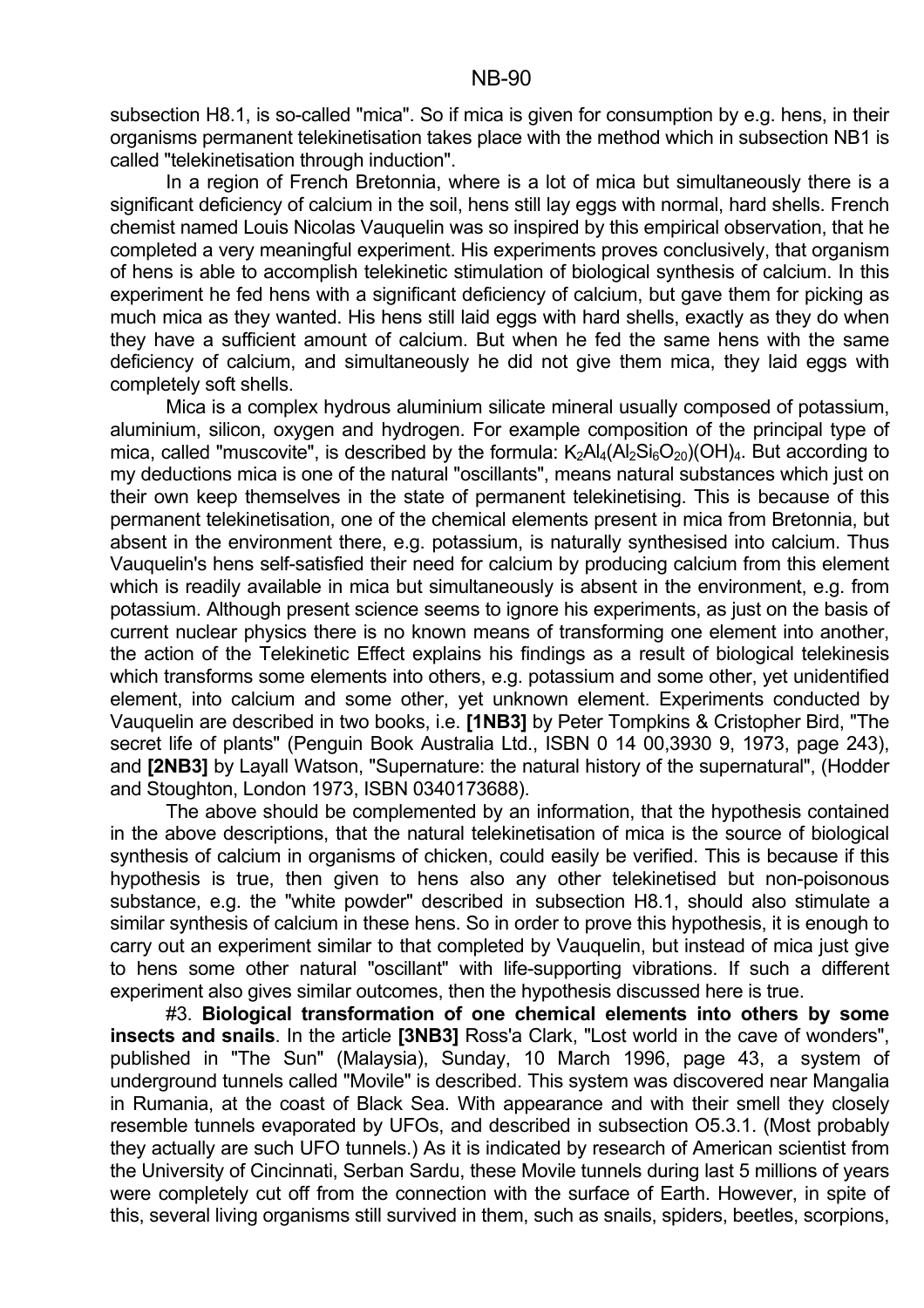and bacteria. Because of multi-generational development in extreme conditions, 31 out of 47 organisms discovered there are unique for these tunnels, evolving huge antennas and loosing eyes. The extraordinary aspect of these tunnels is, that they do NOT have light, while their atmosphere is strongly saturated with sulphurated hydrogen, means a gas that smells like rotten eggs. Therefore these underground tunnels cannot sustain any vegetation. In the result all organisms that inhabit it are carnivorous, eating each other. In turn theoretically speaking, sustaining life for 5 millions years exclusively due to eating each other in a closed ecosystem is completely impossible, unless some of organisms inhabiting such closed space are capable to telekinetically synthesise elements and chemicals that they need to live, from elements and chemicals available in their environment. Thus an obvious conclusion is emerging, that at least some insects or snails that live in Romanian Movile tunnels, are capable of telekinetic transformation of selected elements into others. Of course, because present orthodox science does not consider that such a transformation is possible, scientists have a serious problem at hand. It is because they have no way to explain on the present level of knowledge the principles on which live is sustained in these caves for such long period of time. Therefore, according to what I wrote in subsection VB5.1.1, most probably officially we never again hear anything more about these extraordinary caves.

 While commenting the above information it is worth to realise, that the smell that prevails in these tunnels, which given them the atmosphere of sulphurated hydrogen, indicates also that these tunnels are evaporated by UFOs. Telekinetic field of UFOs frozen in walls of these tunnels caused the occurrence of unique biological processes - for more details see item 9 in subsection F10.1.1, and item 3 in subsection O5.3.1.

 #4. **Synthesis of calcium by propulsion of telekinetic UFOs**. Calcium seems to also be synthesised in former landing sites of UFOs of the second and third generation. It is produced by a technical version of the Telekinetic Effect formed by propelling devices of UFO vehicles. For example, research of American UFOlogists reported in the book **[4NB3]** by Allan Hendry (Foreword by Professor Allen Hynek): "The UFO Handbook" (Sphere Books Limited, London, England, 1980), page 131, reveals quite shocking facts. The calcium content in some UFO landing sites was around seven times higher than this content in the soil from the area which surrounds given UFO landing sites. As the shifting of calcium in the soil would involve extremely unlikely mechanisms, almost the only rational explanation for this increased calcium content in some UFO landing sites is that it was synthesised there by the Telekinetic Effect released by the propulsors of these vehicles.

 #5. **Synthesis of gold by telekinetic flash of exploding UFOs**. The transformation of potassium into calcium is not the only change of elements which can be triggered by the Telekinetic Effect. Another change which seems to be also confirmed by numerous empirical findings, is the transformation of silicone (found, for example, in ordinary sand) and some other unknown yet element, into gold and some other unknown yet element. Such a synthesis of gold occurred on a very large scale in explosion sites of space vehicles propelled by the means of telekinesis. Their example is the formation of "golden fleece" in ancient Kolchida; and more recently near the township of Tapanui in New Zealand; in Tunguska, Central Siberia; and in vicinity of river Ren in Europe. More details about this "golden fleece" is provided in monographs [5/4] or [5/3].

 #6. **Synthesis of tin by propulsors of telekinetic UFOs**. There is a wealth of observations, when witnesses noticed small droplets of melted tin which keep dropping from UFOs. These observations are so frequent, that there are even speculations, which suggest that "tin" is a product of "combustion" occurring in UFO engines. Simultaneously neither laboratory research of fragments of UFO shells (see subsection G2.4 in monograph [5/3]), nor statements of UFOnauts themselves, nor analysis of propelling devices and equipment of UFO vehicles, have ever indicated the existence of tin that could leak, or devices that could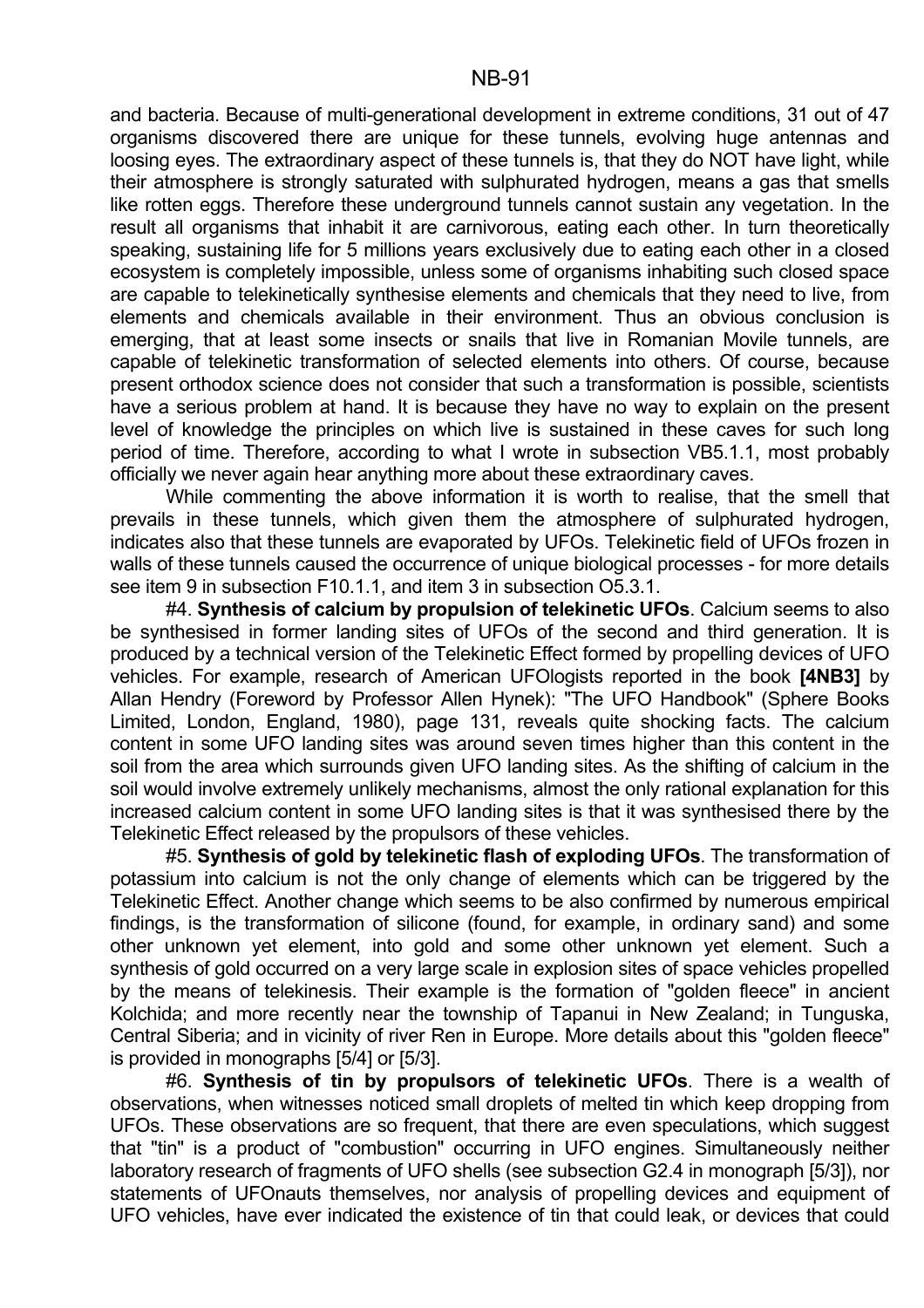produce it. The above leads to an obvious conclusion, that most probably a Telekinetic Effect formed by the propulsion system of UFOs of the second generation, initiates a telekinetic synthesis of tin. This synthesis could take for example a form of an element contained in the air (e.g. the noble gas "xenon") telekinetically merging with the "onion charcoal" that is accumulating on the UFO shell. Because of an unique mechanism of the accumulating of this onion charcoal on shell of UFOs, it must be strongly telekinetised. (For more information about this onion charcoal - see item #2H5.2 from subsection H5.2, and subsection O5.4.) In the effect of this process nuclear synthesis, the element tin is produced together with some other gas that escapes into air (e.g. neon). This tin falls down to Earth in the form of small droplets.

 Of course, many present orthodox scientists is blinded by the current state of nuclear physics. They close their eyes to the empirically established facts. Therefore they try to correct nature by stereotype declarations that transformation of one elements into others is supposedly impossible. So when a next time you are confronted with such close-minded people, it is worth to remind them that even commonly recognised geniuses were at wrong when they declared that something is "impossible" - for numerous examples of such erroneous claims of famous people see subsection JB7.3. This is because our universe is so designed that "every goal is achievable - we only need to find out how to accomplish it". (This canon of the intelligent organisation of our universe is discussed in subsections JB7.4, JB7.3, and I5.4.)

 At this point it asks for quoting words (in my own translation from Polish): "The biggest effort of the mind is to acknowledge that there is infinite number of things that exceed it." (B. Pascal, "Thoughts")

## NB4. Consequences of telekinetic pollution of our natural environment

 By the term "**telekinetic pollution**" of our natural environment, we should understand the introduction to this environment of significant amounts of permanently telekinetised substances. Unfortunately, the invisible occupation of our planet by UFOnauts, who continually hide from people in the state of telekinetic flickering, pollutes our planet in a significant manner. Even larger telekinetic pollution is introduced by these repetitive UFO explosions that are carried out intentionally on our planet - for more details see subsections A3, V3, and O5.2.

 Let us now consider consequences of such permanent telekinetisation of various substances from our natural environment, means such "telekinetic pollution". In areas where UFO vehicles propelled by telekinetic propulsors have landed, and also in possible areas where such UFOs explode, everything is swept by a powerful flash of telekinetic field. In turn such flash of this field, or longer exposure to it, must cause a permanent telekinetisation of various substances contained in this environment. Means UFO vehicles constantly pollute telekinetically the environment on Earth. In the final result of this telekinetic pollution, permanently telekinetised substances, due to their long-term action, must cause various changes in living organisms. Furthermore, they influence various other substances that are present in the telekinetised area. After all, it is already known that telekinetic influence exerted by telekinetised substances represent only a technical version of the same influence that healers use for healing of illnesses sometimes considered to be incurable. In turn by people with paranormal abilities the same influence is used for bending spoons, changes in structure of various substances, bending divining rods, etc. So let us now learn several non-typical changes and phenomena, which can be caused in the natural environment, if this environment is polluted telekinetically. Although in this subsection I mainly concentrate on the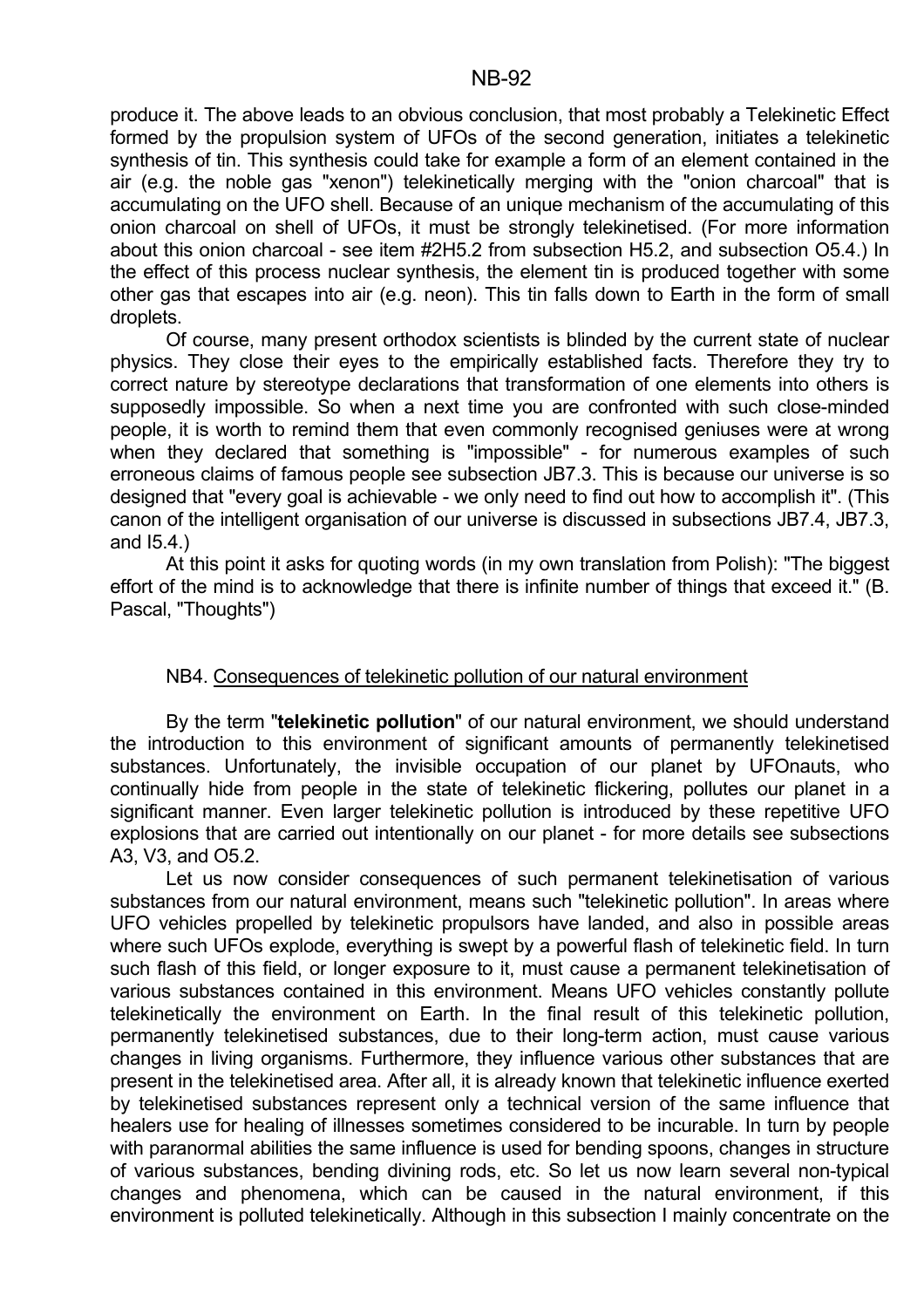beneficial consequences, we must remember that there are also similarly numerous undesirable ones. But the discussion of these undesirable consequences I decided to live out until I accumulate more evidence on their topic. However, the damage that can be caused e.g. by "asbestos", already gives to us some idea as to what type of danger such a telekinetic pollution brings about. Because complete explanation of mechanisms behind these changes requires rather a wide theoretical explanations, here we only list these changes, while their explanations readers should seek in the Concept of Dipolar Gravity outlined in chapters H and I.

 Appearance of the majority of these non-typical phenomena in the telekinetically polluted environment results from the general principle, that the Telekinetic Effect seems to furnish telekinetised substances with the attribute of "super-slipperiness". It is described in subsection H8.1. This attribute represents a reversal of friction force. Therefore all substances which display it are capable of executing almost all physio-chemical processes along the "line of the greatest resistance". Thus this effect seems to cause the reversal of "normal" processes occurring in untamed nature, which follow the "line of the least resistance". In case of various chemical substances, this direction could be defined as "transformation from energetically lower states into energetically higher states", or occurring "from chaos to order". In the sense of thermodynamics this could be expressed by the statement, that "changes induced telekinetically decrease the entropy of the universe". (As it is known, all changes initiated with physical work tend to increase this entropy.) Because for the majority of living organisms and substances the above direction of changes means transformation from degeneration and dependency into a state of growth and durability, the Telekinetic Effect displays the capability for enormous biological, chemical, and structural stimulation. The action of telekinetised substances on the environment manifests itself in the following manners:

 #1. **Stimulation of growth**. All living organisms (i.e. vegetation, animals, and people) subjected to action of substances telekinetised with the stimulating field, display accelerated and enlarged growth. Thus in areas of landings or explosions of UFO vehicles with telekinetic propulsion (e.g. see monograph [5/3]) in extreme cases the vegetation may grow as many as up to 12 times faster and higher than the same vegetation from surrounding areas. (For example near Tapanui in New Zealand - see [5/3], where a residual telekinetic field still prevails after the telekinetic explosion that occurred there in 1178 AD, pine trees can be harvested after 20 years, during such short time growing to sizes which in Europe would take at least 100 years.) In turn animals and people affected with the field of such landing or exploding UFO vehicles may reach size and strength significantly higher than others. Thus the above reveals the possibility of building "**telekinetic stimulators of growth**", i.e. devices which would cause the acceleration of growth but in an intended and controlled manner. It also allows for the implementation of "telekinetic farming" described in subsection NB2.

 #2. **Changes in how one feels**. Permanent telekinetisation of organism caused by the exposure of this organism to a specific type of telekinetic field, seem to cause a very noticeable changes of feeling and mood both in people and in animals. But depending on the character of the field, these changes can be either desirable, or undesirable. Although so far no many empirical observations were accumulated on this topic, it appears that a constant telekinetic field causes telekinetisation that induces optimistic moods and good humour, increases the influx of energy, vitality, eagerness to action, clarity of thoughts, etc. (Constant telekinetic field is e.g. field generated by oscillatory chamber of telekinetic vehicles, or through spinning of permanent magnets.) In turn various pulsating telekinetic fields may cause permanent telekinetisation which induces the arrival of states of depression, irritability, marasmus, negative toughs, etc. The capability of telekinetic fields described here suggests that we should look very carefully at various sources of this field that are present in our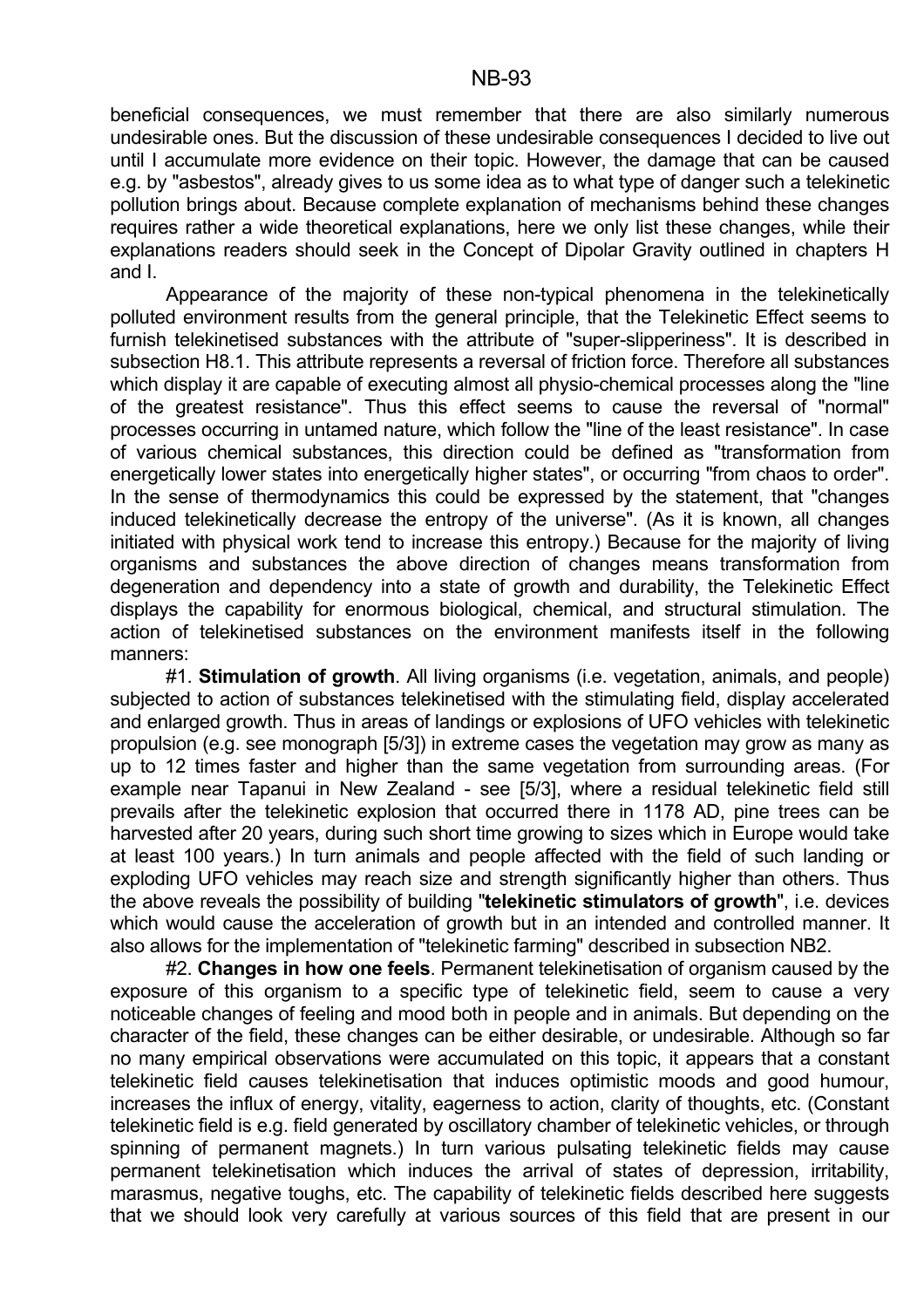workplace and in our flat. Furthermore it explains mechanism in which various natural sources of telekinetic field (e.g. explosions on the Sun) may cause changes of social moods on Earth. It also reveals why some animals, e.g. sheep and deer in New Zealand, and deer in Borneo (see subsection O5.3.1), are irresistibly attracted to areas permanently telekinetised which radiate with telekinetic field. Finally it also indicates a technical manner on which an intended control over moods and attitudes of ourselves and other people can be accomplished.

 #3. **Changes in selected sexual functions**. Although this was not supported yet by a sufficient verification, it seems that long-term exposures to various permanently telekinetised substances change various sexual functions. Effects observed so-far in this area seem to suggest that:

 - Both sexes may reverse their instinct behaviours. For example women may start to behave like men, while men start to behave like women.

 - Women subjected to the action of Telekinetic Effect, or to the action of telekinetised substances, may improve their fertility. These observations originate from areas on Earth recognised for their capability to increase fertility, and visited by unfertile women to get pregnant. I personally saw and examined one of such areas. It is the lake called "Lake of the Pregnant Maiden" (in the Malaysian language "Tasik Dayang Bunting"), which is located on the small isle named "Pulau Dayang Bunting" near Langkawi Island in north-west side of Malaysia. The lake is around 60 metres deep and occupies the bottom of a steep crater in a rocky mountain, which to me looked like an inactive volcano. Walls of this crater are regular, flat, and slanted at angles of a reversed pyramid. The volume of water which fills up this lake has the natural shape of a pyramid reversed upside down. Thus with its shape, angles, and dimensions, it facilitates the selected waves of telepathic vibrations of counter-matter to be focused just on the surface of the lake. Water in the lake displays the lack of transparency, which according to subsection H7.2 is one of the properties characteristic for normally transparent substances after they are highly telekinetised. Also this water is literally packed with plankton, the presence of which additionally highlights its life-giving properties. Local legends state that unfertile women who drink water from this lake or bathe in it, are getting rid of difficulties with becoming pregnant. Many of these legends are published in tourist pamphlets about the lake (these are distributed by the Malaysia Tourism Promotion Board, Ministry of Culture, Arts and Tourism, Langkawi MTPB Tourism Information Centre, Jalan Persiaran Putra, 07000 Kuah, Langkawi, Malaysia). According to **[1NB4]** one of them, marked as the pamphlet LF(BM/E/C)-4/95 "Places of Attraction in Langkawi", a childless for 19 years couple was blessed with a baby immediately after the woman drank the water from this particular lake. In order to facilitate bathing and taking water, local authorities build special platform on the lake, which supports a number of swimming pools with safety nets on the bottom. During my visit to the lake, these pools were filled up with crowd of bathing women, many of which were accompanied with their partners and whole families. I placed my magnetic compass on this platform, and after around half an hour I noticed that the needle indicated the deviation from the initial direction by around five degrees. Unfortunately my boat was just leaving so I had no time to complete any further investigations. The possibility of fluctuation of the local magnetic field would mean that, according to the principles of releasing the Telekinetic Effect, this fluctuation could be the second source of the telekinetic field in the lake (in addition to the pyramidal shape of the lake itself, which allows to focus telepathic waves on the surface of water). This could explain many of the fertility properties of this water.

 #4. **Fast healing**. Damaged, degenerating, or ill parts of bodies/organs placed in the range of the telekinetised substances seem to heal and regenerate very rapidly. The regeneration and healing achieved in such a "technical" manner is very similar to that manifested during the influence of the biological telekinetic field released by healers.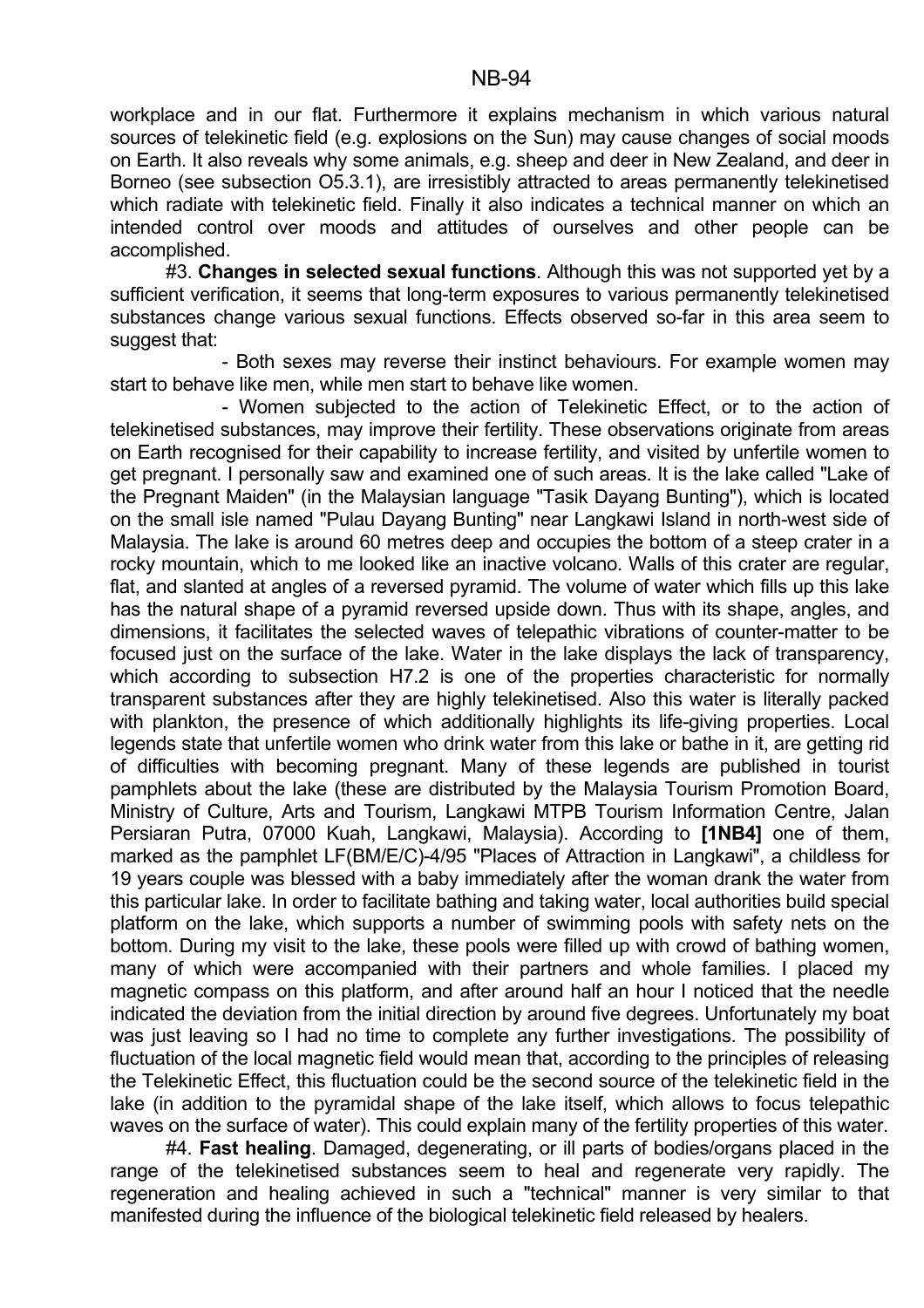Some of these healing results were already observed by a number of inventors working on telekinetic devices for the extraction of environmental energy (also called "free energy devices") - see subsection K2.3.1 and monograph [6]. It seems that the observation of healing properties of the technological version of the Telekinetic Effect represents a major discovery which in future may allow for the development of "**telekinetic healing devices**". The operation of such devices will objectively and repetitively imitate the subjective action of contemporary healers. As such, the medical applications of the Telekinetic Effect can even overshadow the currently pursued application for energy production. If this is reinforced by further research, we may be on the brink of a major discovery which may completely revolutionize our medicine. It is worth mentioning that a Swiss inventor, the late Werner KROPP (WEKROMA Laboratory, Via Storta 78, CH-6645 Brione s/M, SWITZERLAND) already accomplished significant successes in the development of such healing devices.

 One of many examples of practical implementations of telekinetic healing was already indicated earlier - it was the consumption of small doses of stimulative oscillants. Other interesting method of such healing, which even gained a formal approval from the Pharmaceutical Licensing Authority in Switzerland and was utilized on an industrial scale, is to give to ill people ampoules of appropriately telekinetised water. The inventor of this method and its industrial implementer, was the late Werner Kropp of WEKROMA Laboratory (Via Storta 78, CH-6645 Brione s/M, Switzerland). He telekinetised ampoules of 0.9% solution of kitchen salt in distilled water, then administered it to patients. I had the honour to be a personal friend of Mr Kropp and I had the opportunity to talk to some of Kropp's former patients. Results were amazing, as this telekinetised solution cured many patients with illnesses which could not be cured by other drugs that were available then. Unfortunately Mr Kropp passed away on Sunday, 5 February 1995.

 Of course, there are still unsolved problems related to telekinetic healing which require further research. These include: randomness and low repetitiveness (i.e. identical substances telekinetised in exactly the same manner and administered to cases of exactly the same illness in some situations do heal, while in other do not make any difference); the lack of reliable techniques of telekinetisation which would guarantee the required manners of telekinetic oscillating (as it was indicated earlier there are several manners of telekinetic oscillating and some of them cause damage instead of healing); the existence of two opposite kinds of permanent telekinetisation, namely stimulative and degenerative; and also our insufficient knowledge of mechanisms involved in the telekinetic healing process itself. For example in the area of low repetitiveness there are two hypotheses which explain it and which require further experimental verification. One hypothesis states that the telekinetised substances only regenerate the body and help it to restore the disease fighting capabilities, whereas it is the body - or more specifically its immune system, not the substance, which fights the disease. Thus in many situations at the time of starting the telekinetic treatment the body deterioration is already beyond the threshold level, so it (the body) cannot be regenerated and consequently is unable to succeed in defending itself. The other hypothesis states that a disease changes the body's own vibratory resonance, thus in order to heal, the telekinetised substance must oscillate in a manner and with the frequency which would assist the body to regain its original resonance. As different groups of people seem to be characterised by several types of vibratory resonances (similarly as they have different groups of blood), in order to help them, the manner and frequency of oscillating of a telekinetised substance must be compatible with their individual vibratory characteristics.

 One of the most interesting achievements of Kropp's research was that he experimentally proved that telekinetic healing in fact do utilize the action of the Telekinetic Effect. In order to prove this, he filmed with the thermovision camera the course of a telekinetic healing. He tried to establish if in the area of healing any temperature drop can be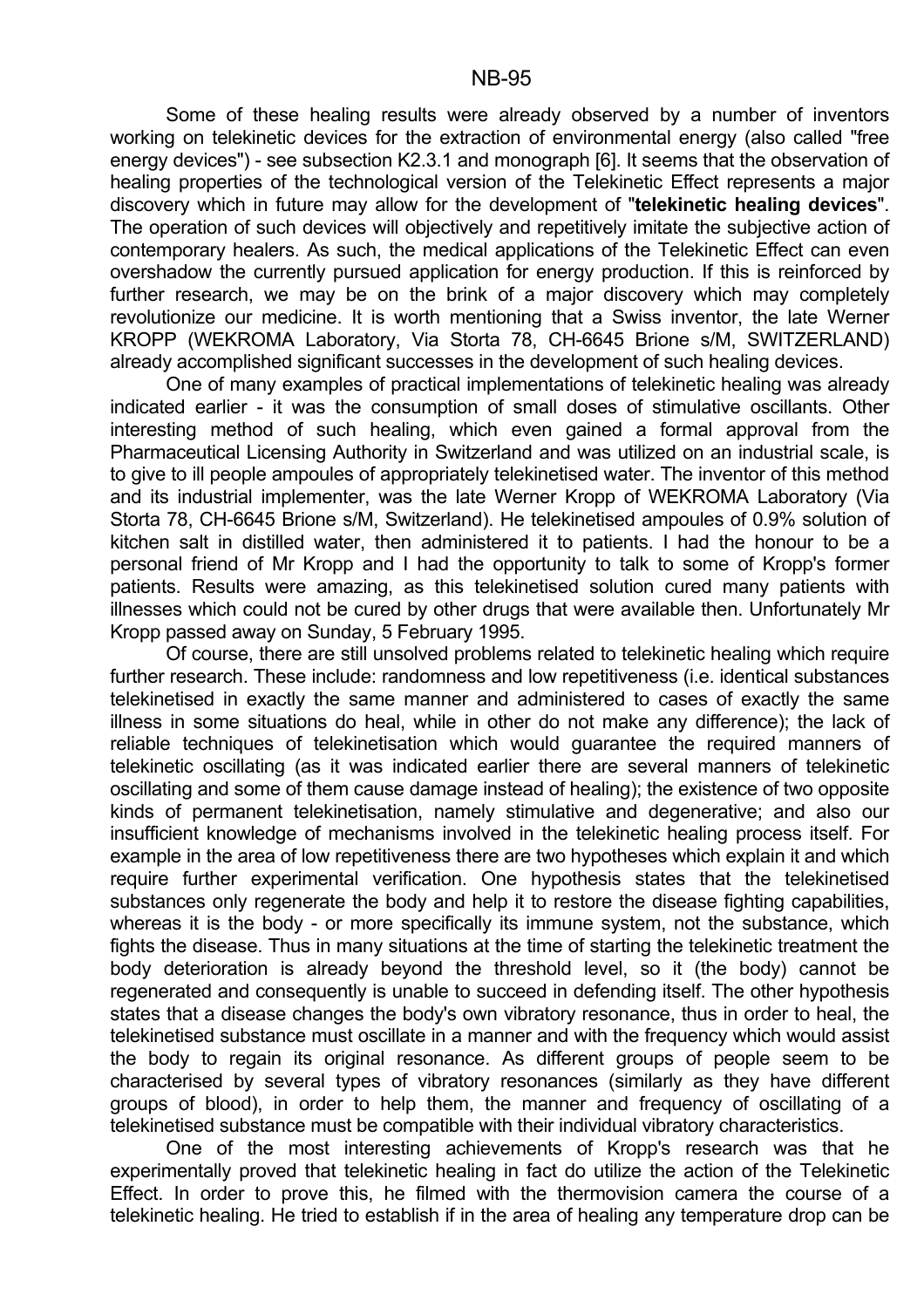observed as postulated by the Concept of Dipolar Gravity (to which Werner Kropp was a devoted adherer). His camera in fact detected, and recorded it on a series of photographs, the rapid decrease of bodily temperature which in the period of three minutes amounted to around  $3^{\circ}$  C. Photographs which show this temperature drop are presented in Figure H4. Besides the action of the Telekinetic Effect there is no other phenomenon which could cause or explain such significant and rapid drop of bodily temperature.

 #5. **Mutations**. Powerful, or long acting, doses of telekinetic vibrations may cause the evolution of new genetic structures. Thus, new and better adopted mutations of living organisms may come to life. For reasons explained in subsection JE9.3, usually these telekinetic mutations are 5 to 12 times larger than the original organisms. Telekinetic pollution may also cause the appearance of human giants on Earth, as these are described in subsections A4 and JE9.3, as well as in a separate monograph [5/3].

 #6. **Stimulation of paranormal abilities**. Amongst people subjected to the action of the telekinetic field, a number of paranormal phenomena can be induced at random. Examples of these include:

 - Enhancing paranormal capabilities of a given person. People who remain under the influence of this effect for a longer time, can display paranormal abilities they have not noticed before (e.g. their ability to heal, clairvoyance, telepathy, telekinesis, etc., rapidly may become enhanced). It looks almost as if the Telekinetic Effect clears or revives internal organs in our body (e.g. the pineal gland mentioned previously) which are capable of inducing paranormal phenomena, but which are dormant due to chronic disuse.

 - Triggering phenomena which may have religious interpretations, e.g. visions, rapid and unexplained changes in the state or capabilities of human body or surrounding objects (like small "miracles"), etc.

 #7. **Changes of fate**. As incredible it may sound, there are empirical observations which seem to indicate, that exposure to some types of telekinetic field which additionally freezes in itself modifications of time continuum, may cause a change of fate of people subjected to this field. (An example of such fields is a residual telekinetisation caused by operation or explosion of time vehicles.) This change usually boils down to achieving by such people an extraordinary "luck" in gradual accomplishing their life goals, in finishing their endeavours with a success, in coming unharmed from dangerous accidents, etc. For example, the so-called "china stones", which were exposed to the telekinetic flash of UFO explosion near Tapanui in New Zealand (see subsection O5.2), are widely known from their ability to bring good luck to these people who have them and carry them. Further cases of empirical observations which seem to document this extraordinary phenomenon are discussed in item E2 from chapter H of monograph [5/3].

 #8. **Catalysing difficult chemical substances**. Various chemical substances normally difficult to associate or separate are spontaneously produced in the sphere of action of this effect. (E.g. ozone is formed from oxygen in the air, water is dissociated into oxygen and hydrogen, etc.) The energy balance during telekinetic production of such substances apparently does not fulfil the Energy Conservation Principle. (E.g. the release of telekinetic dissociation of water consumes less energy than it is obtained during subsequent burning the oxygen and hydrogen produced in this manner.) This is because the spontaneous absorption of energy from the environment cannot yet be quantified with instruments. Such manifestations of the Telekinetic Effect can be utilised for the development of new energy efficient methods of ozone production, water dissociation, etc.

 The practical applications of this ability of telekinetised substances should probably be called "**telekinetic chemistry**". Such chemistry can be based either on the direct utilization of the Telekinetic Effect, as well as on the utilization of the reversal of friction attribute of telekinetised substances. It can be used for the production of various substances normally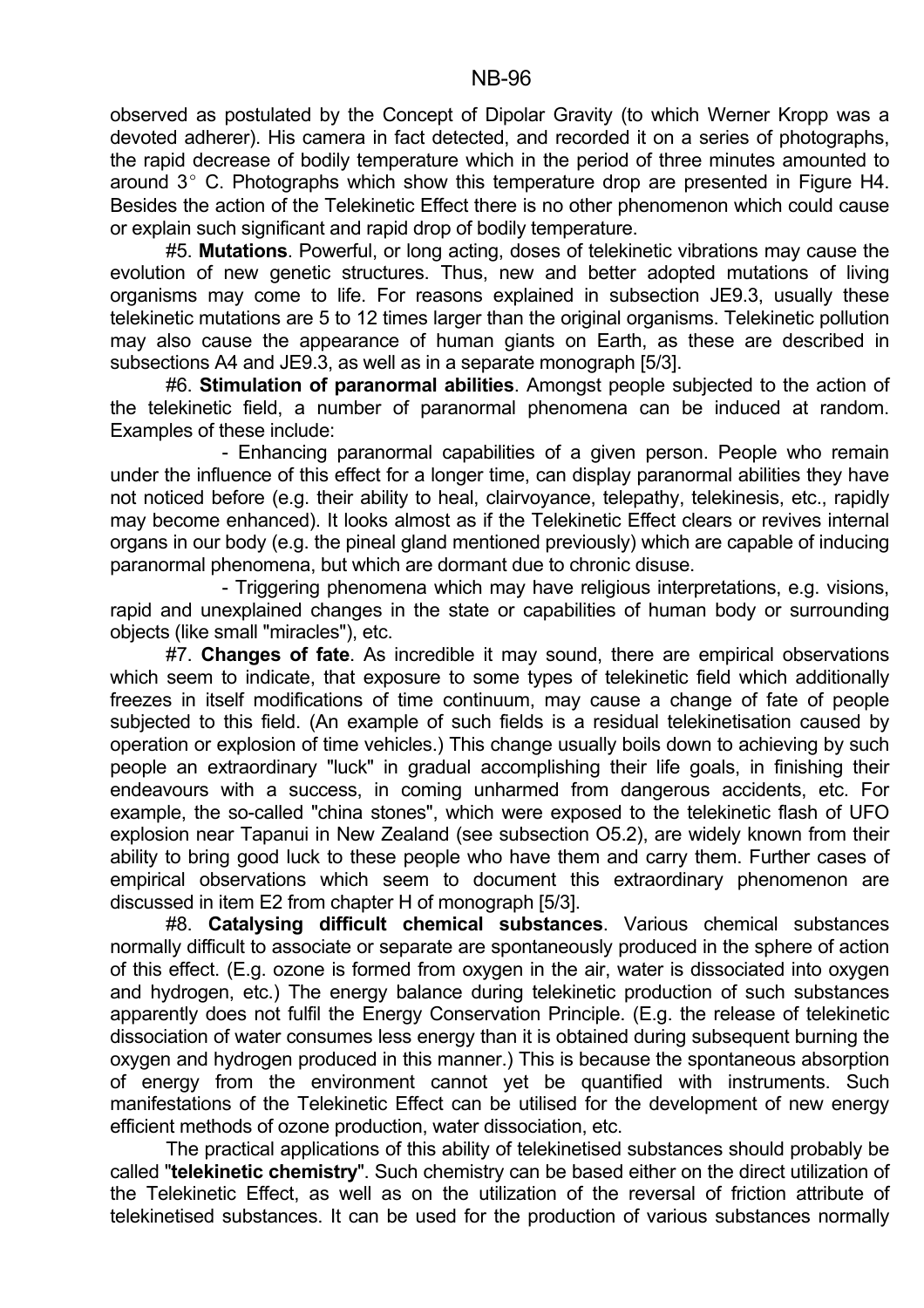difficult to obtain. (E.g. for: high efficiency dissociation of water into hydrogen and oxygen, production of ozone, production of organic substances or organic fuels, etc.) It could also be used for carrying out chemical reactions which normally are very difficult to complete. Many chemists actually use this type of chemistry without even realizing it. For example all reactions completed with the use of catalysts are in fact based on the principles of telekinetic chemistry. Principles of this chemistry originate form the capability of the Telekinetic Effect and telekinetised substances for carrying out chemical reactions "along the line of the highest resistance". Their practical realization depends on the completion of chemical reactions in space in which a strong telekinetic field prevails (this field, as a kind of universal catalyst, activates telekinetic reactions), or on realization of chemical reactions near the surface of oscillants (catalysts) which transfer some of their properties onto the substances involved. Therefore the conditions and methods of completion of reactions in this new type of chemistry are similar to the conditions and methods of telekinetisation the environment in which vegetation is growing in the so-called "telekinetic farming" described in subsection NB2. At present a large number of investigators and inventors seems to be already involved in the telekinetic chemistry, although usually they are not aware of phenomenon they are trying to employ. The most of them is concentrating their efforts on the telekinetic dissociation of water. This is because the utilization of the Telekinetic Effect for such a dissociation allows for production of the amount of hydrogen and oxygen, the burning of which provides a much higher energy than the energy consumed for triggering and maintaining the process itself. Therefore, from the energy point of view, the telekinetic dissociation of water, similarly to all other applications involving the Telekinetic Effect, displays the efficiency exceeding 100%. In order to name some investigators working on this process, in 1990s the topic of telekinetic dissociation of water was pursued, amongst others, by Mr Cliff Pound, Lot 7 Old Broken Hd Rd, Newrybar, NSW 2479, Australia; by Stanley A. Meyer, 3792 Broadway, Grove City, Ohio 43123, USA; and by Mr Stephen Horwath, P.O. Box 3880, Sydney, NSW 2001, Australia.

 #9. **Reversal of the direction of heat transfer**. Under the action of the telekinetic effect heat flows from the areas or objects with a lower temperature into the areas or objects having a higher temperature. The most drastic example of such a flow realised via biological telekinesis is the so-called Spontaneous Human Combustion. The same effect, but released technologically, was utilised in 1980s in the invention by Peter Daysh Davey, Senior (257 Locksley Avenue, Christchurch, New Zealand). He developed an electric jug that boils water but consumes almost no electricity - see New Zealand patent no 92.428 dated 12 December 1944. I actually had the pleasure of seeing his device.

 #10. **Formation and sustaining of volatile states**. Telekinetic field causes that the energy bound in substances, phases, or forms more permanent, is withdrawn and transferred into substances, phases, or forms less permanent. For example some permanent crystallic phases which bound quantities of energy, can be transformed into other phases which release a lot of heat - see the telekinetic bending of spoons. (The world-known person capable of such bending is Uri Galler from Israel.)

 #11. **Perfecting of structures**. The crystallic structures and organic compositions can become "perfected" by eliminating from them various atomic vacans, planes of slips, breaking lines, changes of density, etc. In this way for example car tyres exposed to the field of a telekinetic UFO vehicle hovering above them may become completely wear and tear resistant, steel may refuse to corrode, etc.

 #12. **Synthesis of chemical elements**. The Telekinetic Effect may activate the "cold fission" of atomic structures in elements. This in advanced applications allows for the **transformation of some elements** into other elements, as this is described in subsection NB3.

#13. **Changes in the operation of laws of nature**. Natural laws that are recognised